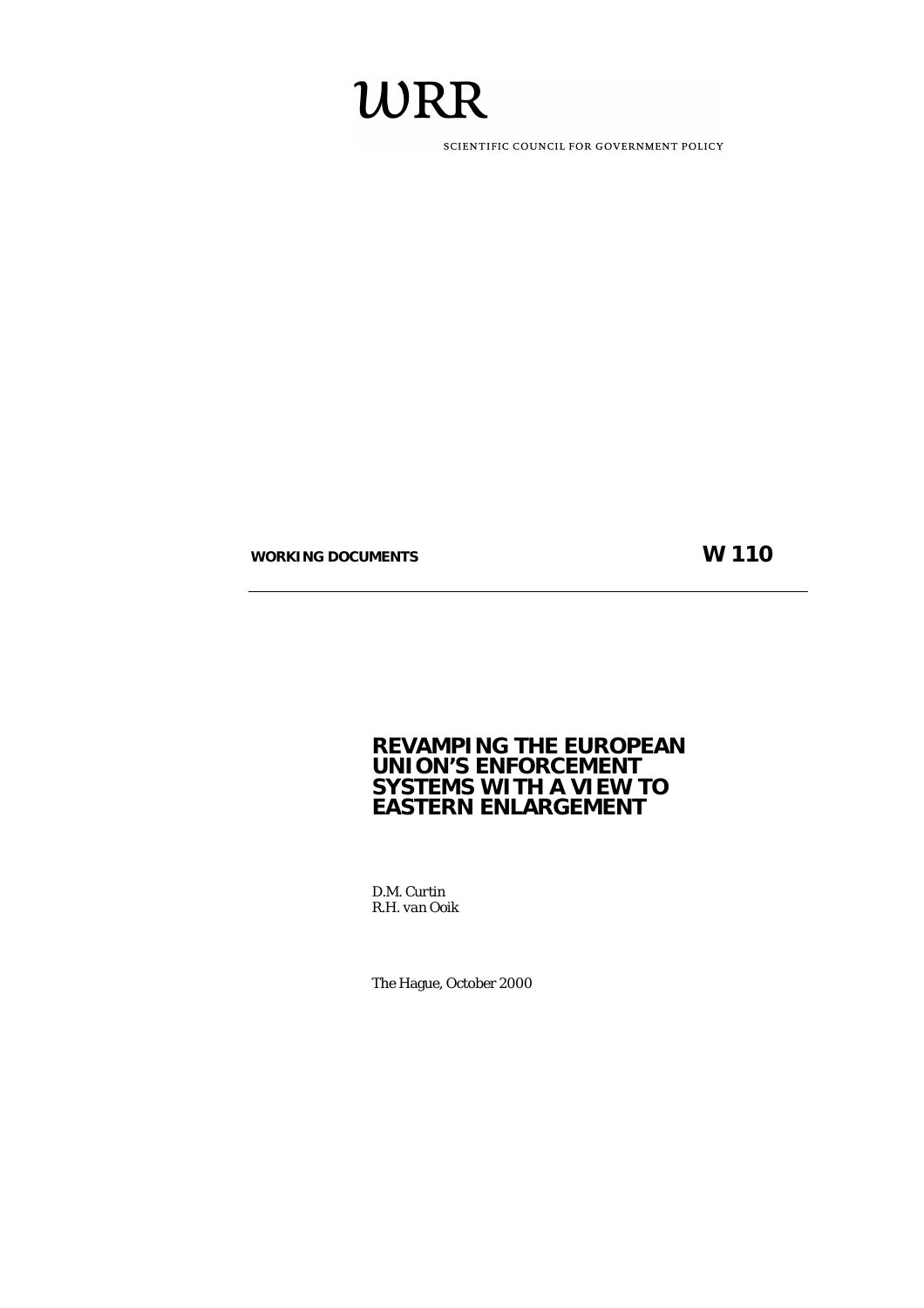#### **THE EU ENLARGEMENT SERIES**

#### **Published titles**

- Eric Philippart and Monika Sie Dhian Ho, *The Pros and Cons of 'Closer Cooperation' within the EU; Argumentation and Recommendations*, WRR Working Documents no. W104, The Hague (also available in French).
- A.J.G. Verheijen, *Administrative Capacity Development; A Race against Time*?, WRR Working Documents no. W107, The Hague.

Richard H. Jones, *Educating for an Open Society; Higher Education Reform in Central and Eastern Europe as a Catalyst for the Emergence of a Sustainable Democratic Market Economy*, WRR Working Documents no. W108, The Hague.

Jacques Pelkmans, Daniel Gros, and Jorge Núñez Ferrer, *Long-run Economic Aspects of the European Union's Eastern Enlargement*, WRR Working Documents no. W109, The Hague.

D.M. Curtin and R.H. van Ooik, *Revamping the European Union's Enforcement Systems with a View to Eastern Enlargement*, WRR Working Documents no. W110, The Hague.

#### **Forthcoming**

Erhard Blankenburg, *Legal Culture in Five Central European Countries*, WRR Working Documents no. W111, The Hague.

Jörg Monar, *Enlargement-related Diversity in EU Justice and Home Affairs; Challenges, Dimensions, and Management Instruments*, WRR Working Documents no. W112, The Hague.

Eric Philippart and Monika Sie Dhian Ho, *Pedalling against the wind; Strategies to Strengthen the EU's Capacity to Act in the Context of Enlargement*, WRR Working Documents no. W115 , The Hague.

ISBN 90 346 3868 5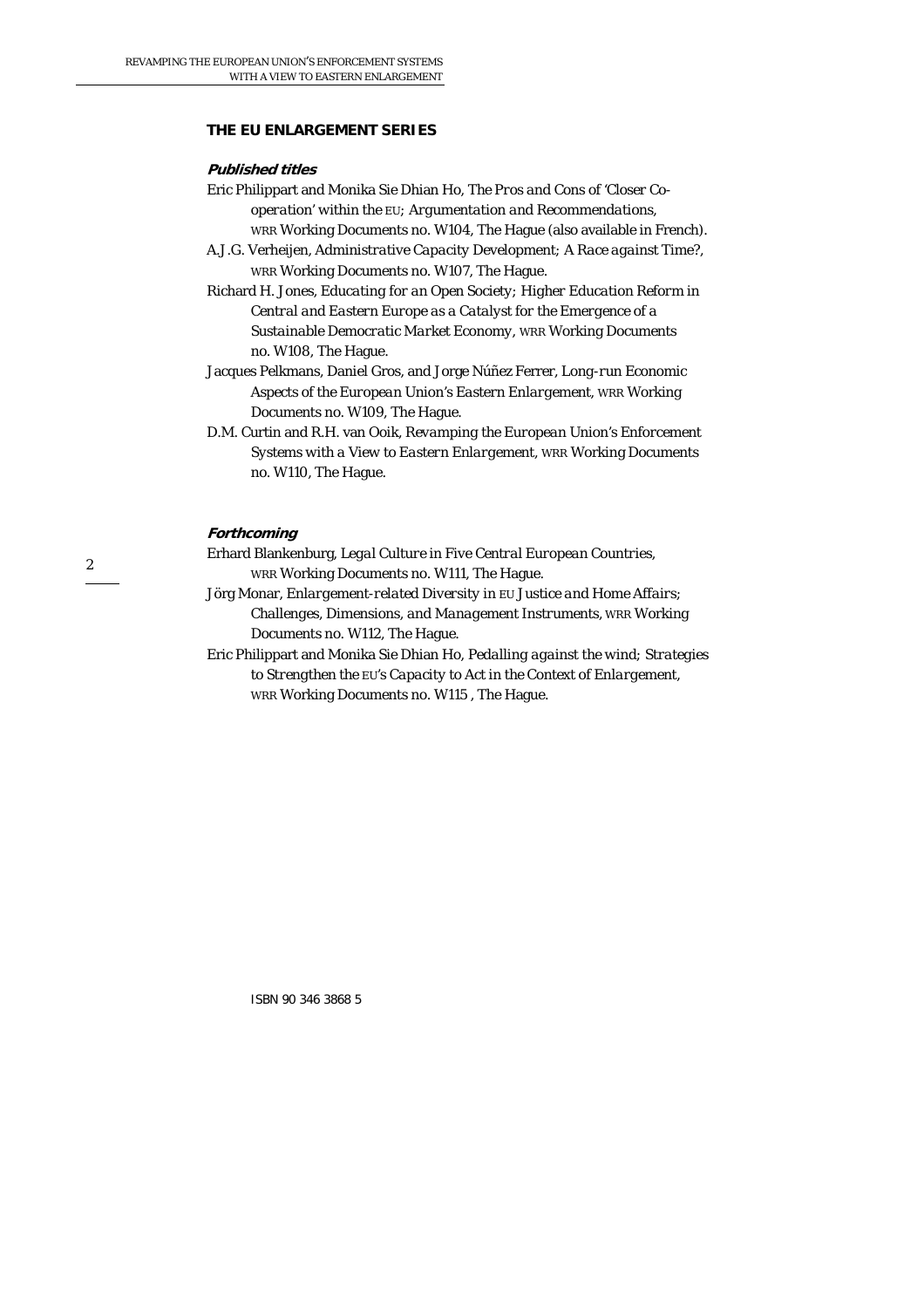#### **PREFACE**

This study addresses the European Union's legal order with a view to the EU's eastern enlargement. The authors argue that future membership of Central and Eastern European countries will severely strain the application, enforcement and supervision of EU law. This is why they scrutinise and evaluate various possible reforms to mitigate this pressure on the EU's legal order. On the basis of the evaluations, the authors present ways to revamp the European Union's enforcement and supervisory systems.

This working document has been written for the project 'Enlargement of the EU to Central and Eastern Europe', which the Netherlands Scientific Council for Government Policy (WRR) is currently undertaking. As such, it contributes to answering the central questions of this project: to what extent will enlargement increase (disruptive) diversity within the Union, and, hence, to what extent will reform of existing institutions and practices be needed to maintain their effectiveness, legitimacy and cohesion?

The authors of this study are Deirdre Curtin, Professor of Law of International Organisations, and Ronald van Ooik, University Lecturer in the Law of International Organisations, both at the Europa Instituut, Utrecht University.

Prof. Michiel Scheltema Chairman WRR.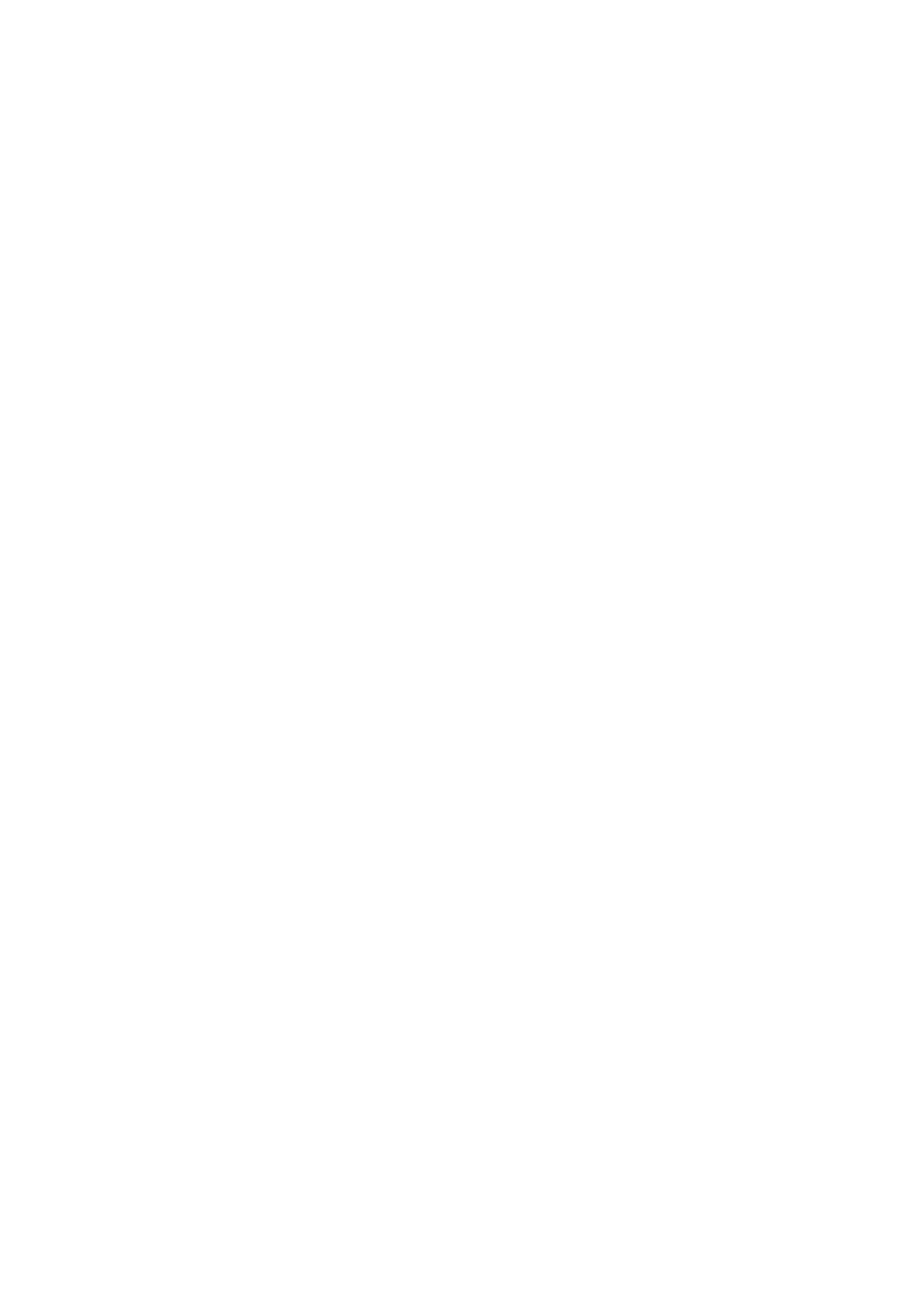# **CONTENTS**

|        | <b>Preface</b> |                                                                                      | 3  |
|--------|----------------|--------------------------------------------------------------------------------------|----|
|        | 1              | <b>Background and parameters of the report</b>                                       | 9  |
| Part A |                | Legal force of European Union law for CEECS                                          | 17 |
|        | 2              | <b>Purpose and structure of Part A</b>                                               | 19 |
|        | 3              | Actual accession as a precondition for the legal<br>force of EU law in the CEECS     | 21 |
|        | 4              | Flexibility as an instrument to avoid incorpo-                                       |    |
|        |                | ration perils                                                                        | 27 |
|        | 4.1            | Non-applicability of the existing acquis upon accession                              | 27 |
|        | 4.2            | Non-applicability of new acquis after enlargement                                    | 28 |
|        | 4.3            | Post-enlargement: specific flexibility provisions                                    | 30 |
|        | 4.4            | General assessment (and sophisticated harmonisation<br>techniques as an alternative) | 31 |
|        |                |                                                                                      |    |
| Part B |                | Transposition of EU law into the national legal                                      |    |
|        |                | orders of (new) Member States                                                        | 37 |
|        | 5              | <b>Purpose and structure of Part B</b>                                               | 39 |
|        | $\bf{6}$       | The obligation to bring national law in con-                                         |    |
|        |                | formity with EU law                                                                  | 41 |
|        | 7              | Possible reforms to the EU system                                                    | 45 |
|        | 7.1            | The choice of the legal instrument                                                   | 45 |
|        | 7.1.1          | What kind of community legislation?                                                  | 45 |
|        | 7.1.2          | A calculated choice of legal instrument under the other                              |    |
|        |                | EU pillars?                                                                          | 47 |
|        | 7.2            | EU assistance to the CEECS legislators                                               | 49 |
| Part C |                | Application and enforcement of EU law by                                             |    |
|        |                | national administrative authorities                                                  | 53 |
|        | 8              | <b>Purpose and structure of Part C</b>                                               | 55 |
|        | 9              | The current state of affairs: decentralised                                          |    |
|        |                | enforcement is the rule                                                              | 57 |
|        | 10             | <b>Centralisation of enforcement tasks?</b>                                          | 61 |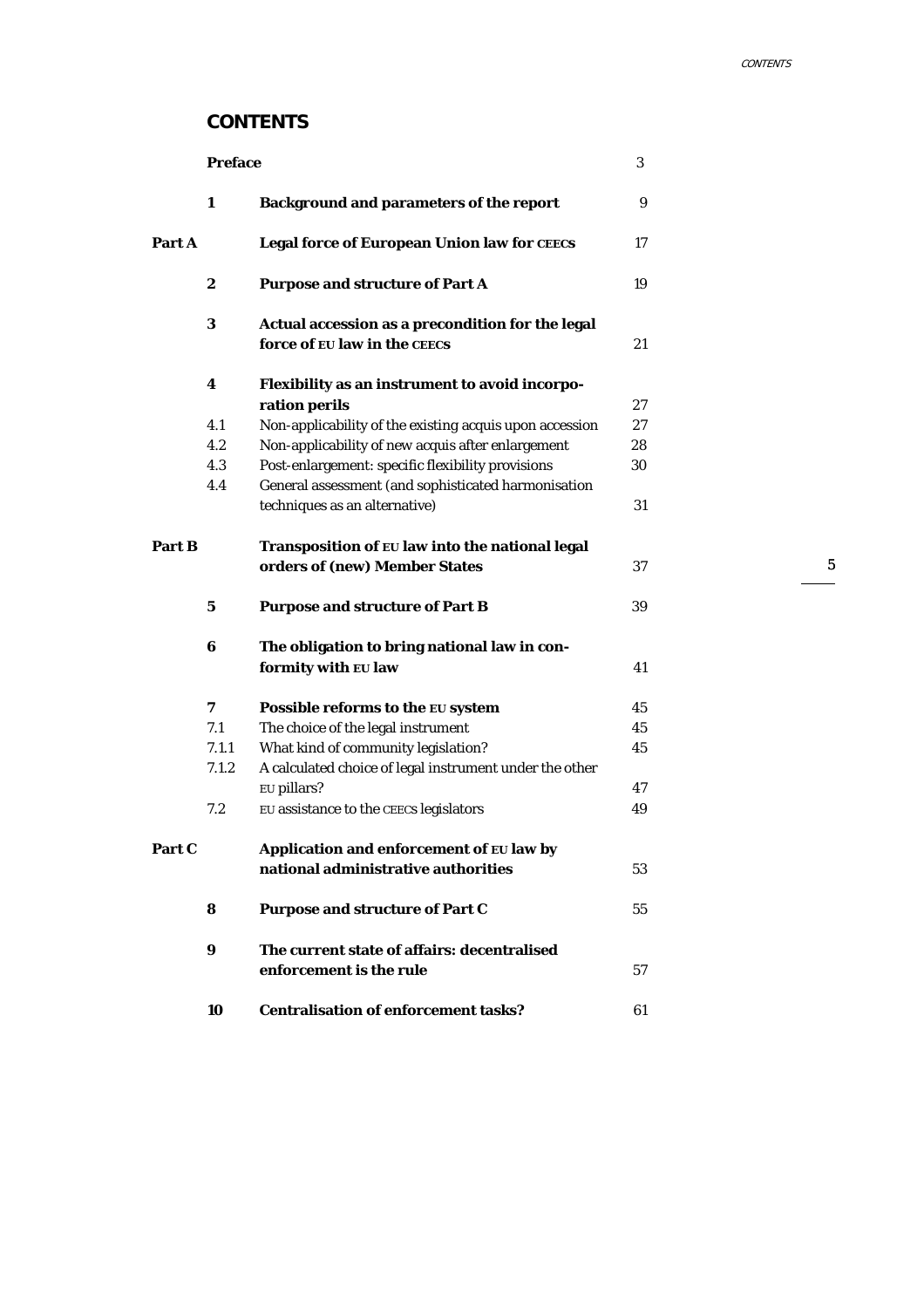|        | 11     | Another point of departure: application of EU law<br>by national administrations | 65  |
|--------|--------|----------------------------------------------------------------------------------|-----|
| Part D |        | Supervision of the correct application of EU law                                 | 69  |
|        | 12     | <b>Purpose and structure of Part D</b>                                           | 71  |
|        | 13     | EC law and national procedural law                                               | 75  |
|        | 13.1   | The principle of procedural autonomy                                             | 75  |
|        | 13.1.1 | Limitations in the Court's case law                                              | 75  |
|        | 13.1.2 | Legislative limitations                                                          | 76  |
|        | 13.2   | Consequences for the organisation and operation of the                           |     |
|        |        | CEEC judiciary                                                                   | 77  |
|        | 13.3   | Reforms designed to enhance effective judicial protection                        |     |
|        |        | in the Member States                                                             | 78  |
|        | 14     | The national court at work: supervision and                                      |     |
|        |        | application of EU law                                                            | 81  |
|        | 14.1   | Direct effect and supremacy of EC law                                            | 81  |
|        | 14.2   | Consequences of the principles of direct effect and                              |     |
|        |        | supremacy for the CEEC judiciary                                                 | 83  |
|        | 14.3   | Possible changes: taking away supervisory tasks from the                         |     |
|        |        | national judiciary?                                                              | 84  |
|        | 14.4   | The 'respectful' approach: EU assistance to the judiciary                        |     |
|        |        | of the CEECS                                                                     | 85  |
|        | 14.5   | Assessment of the supervisory functions of the CEEC                              |     |
|        |        | judiciary in an enlarged Union                                                   | 86  |
|        | 15     | Requests for assistance: the preliminary ruling                                  |     |
|        |        | procedure                                                                        | 91  |
|        | 15.1   | The current situation: three preliminary reference                               |     |
|        |        | procedures after Amsterdam                                                       | 92  |
|        | 15.2   | Preliminary references after enlargement                                         | 93  |
|        | 15.3   | Possible reforms: the restrictive approach                                       | 94  |
|        | 15.3.1 | Limitation of the national Courts empowered to refer                             | 95  |
|        | 15.3.2 | Introduction of a filtering system at the central level?                         | 96  |
|        | 15.3.3 | Filtering at the national level                                                  | 97  |
|        | 15.4   | Reforms aimed at strengthening the system of prelim-                             |     |
|        |        | inary references                                                                 | 97  |
|        | 15.4.1 | Bringing the special reference procedures in line with the                       |     |
|        |        | general procedure                                                                | 98  |
|        | 15.4.2 | A further 'de-filtering' of preliminary questions?                               | 101 |
|        | 15.4.3 | A right of appeal for parties to the main proceedings?                           | 102 |
|        |        |                                                                                  |     |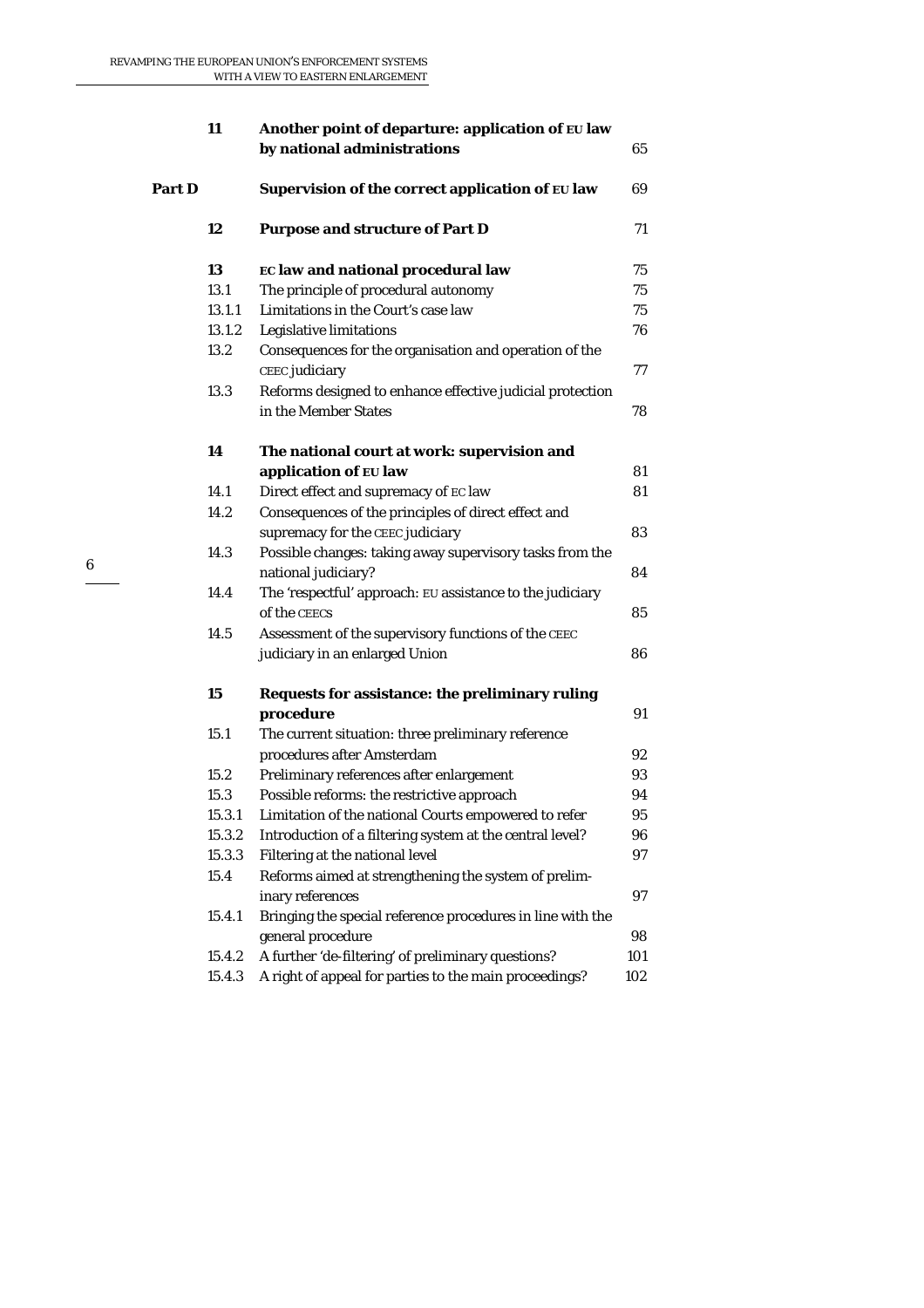| 15.5                         | The Court of First Instance and preliminary references  | 103 |
|------------------------------|---------------------------------------------------------|-----|
| 15.6                         | <b>Comments and assessment</b>                          | 105 |
| 16                           | <b>Breach of community law obligations by Member</b>    |     |
|                              | <b>States</b>                                           | 113 |
| 16.1                         | Brief analysis of the infringement procedure            | 114 |
| 16.2                         | The infringement procedure after enlargement            | 114 |
| 16.3                         | Watering down the infringement procedure                | 116 |
| 16.3.1                       | No longer compulsory jurisdiction?                      | 116 |
| 16.3.2                       | From judicial to administrative supervision?            | 117 |
| 16.4                         | Further improvements to the infringement procedure      | 117 |
| 16.4.1                       | An accelerated infringement procedure?                  | 118 |
| 16.4.2                       | Extension of the infringement procedure to the other EU |     |
|                              | pillars                                                 | 119 |
| 16.5                         | Transfer of jurisdiction to the Court of First Instance | 120 |
| 17                           | Administrative supervision: serious breaches of         |     |
|                              | fundamental EU principles by Member States              | 125 |
| 17.1                         | Brief analysis of the supervisory mechanism             | 125 |
| 17.2                         | The impact on the (new) Member States                   | 127 |
| 17.3                         | Possible reforms: from administrative to judicial       |     |
|                              | supervision?                                            | 128 |
| 18                           | <b>General conclusions and recommendations</b>          | 133 |
| <b>List of abbreviations</b> |                                                         |     |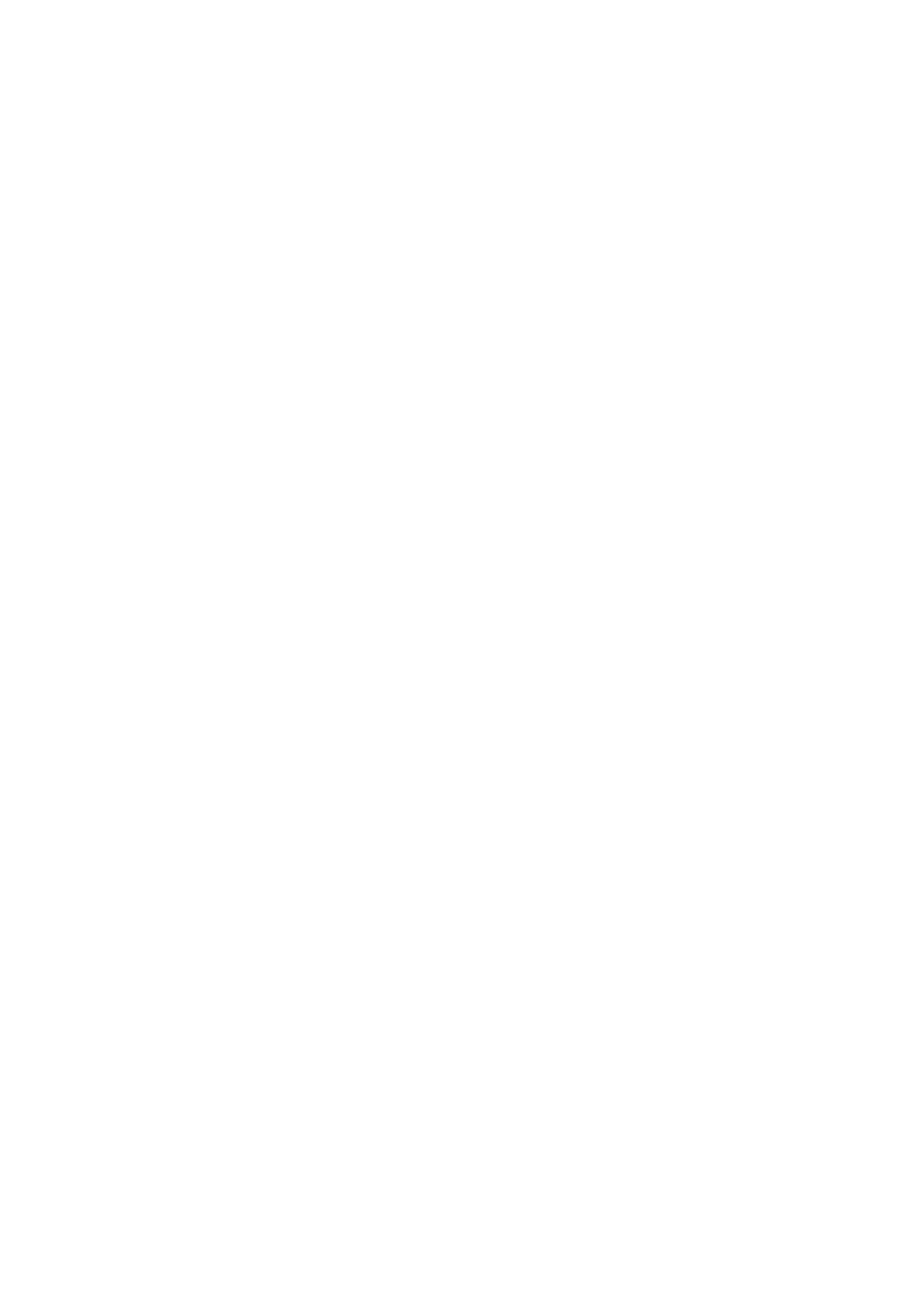#### **1 BACKGROUND AND PARAMETERS OF THE REPORT**

At the end of 1999 the Helsinki Summit confirmed, following earlier political statements, that accession negotiations should begin with thirteen candidates, including ten Central and Eastern European Countries (CEECs).1 The European Council thus blurred the initial distinction made between a leading group of six countries (Czech Republic, Estonia, Hungary, Poland, Slovenia, Cyprus) and another group of six countries which would possibly accede at a later stage (Bulgaria, Latvia, Lithuania, Romania, Slovakia, Malta).2

This firm political commitment inevitably entails substantial change, both in the candidate states and within the legal and institutional systems of the European Union itself. The reforms required in the Central and Eastern European States are framed by the three criteria laid down by the European Council in 1993 at Copenhagen. These are that membership of the European Union requires:

- 1 that the candidate state has achieved stability of institutions guaranteeing democracy, the rule of law, human rights and respect for and protection of minorities,
- 2 the existence of a functioning market economy, as well as the capacity to cope with competitive pressure and market forces within the Union, and
- 3 the ability to take on the obligations of membership, including adherence to the aims of political, economic and monetary union.<sup>3</sup>

At a later stage these requirements were worked out in greater detail by the various EU institutions in the process placing numerous very specific obligations on the candidate countries. The first Copenhagen criterion appears to embrace all kinds of *political* requirements, such as the obligation on Romania to reform its child care institutions.4 The European Council's dictate to banish *Das Kapital* meant, inter alia, that the Eastern candidates were (*de facto*) forced to introduce legislation on such 'capitalist' matters as intellectual property rights and public procurement procedures.5 The third general criterion ('the ability to take on the obligations of membership') embraces the obligation for the CEECs to transpose, apply, and supervise the entire body of EU law. In order to perform the requisite incorporation activities properly, it is obvious that the new members should have sound legislative, administrative and judicial entities at their disposal.<sup>6</sup> These 'hardware' requirements can therefore be viewed as part and parcel of the third Copenhagen criterion. In practice, however, the requirement that the CEECs should have sufficient administrative and judicial capacity is seen as an additional fourth criterion. The reason is that it was only at a later stage, at the 1995 Madrid Summit, that the candidate countries were 'requested' to adapt their administrative structures so as to guarantee the harmonious implementation of Community policies after membership.7

It is however not only the would-be members but also the European Union itself which will have to undergo change in order to be ready for the next enlargement.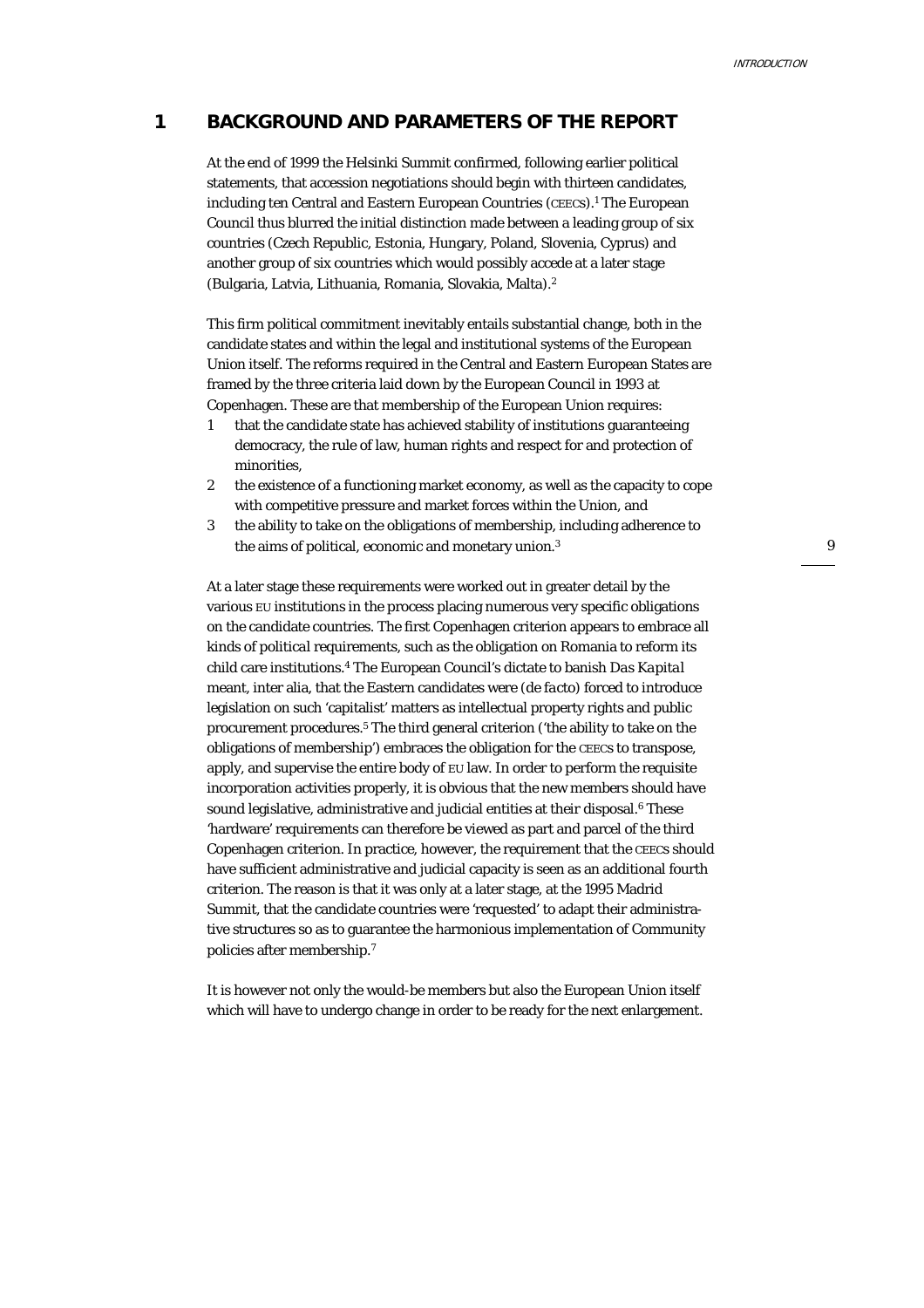It is generally recognised that the institutional structures that were created for an economic Community of only six Member States are no longer adequate for a political Union of fifteen states, let alone some twenty-five or even thirty members.8

With a view to introducing the requisite institutional changes the Intergovernmental Conference (IGC) on institutional reforms was convened at the beginning of the year 2000. The three so-called 'left-overs' from the Amsterdam IGC in 1997 are prominent on the agenda (size and composition of the European Commission, the weighting of votes in the Council of the EU, further extension of qualified majority voting in the Council), as well as other related institutional issues, such as the functioning of the EU Courts (Court of Justice and Court of First Instance), the further extension of the scope of the co-decision procedure in order to strengthen the powers of the European Parliament (including, in particular, the coupling of co-decision with qualified majority voting in the Council), and, perhaps, the splitting of the EU Treaties into two parts. Moreover, it seems that a few political issues will be added to the agenda as well, such as the idea to adopt a Charter on fundamental human rights and the creation of a common defence policy.9

It follows that the distinction made in the Amsterdam Treaty between limited adjustment (in the case of accession of at least one new member) and fuller reforms (where membership of the Union would exceed twenty members) has lost its significance.10 The new goal is to address all questions relating to the proper functioning of an international organisation that will change fundamentally through enlargement. If no major mishap occurs in the planning, the Treaty of Nice will form the apotheosis of the intergovernmental conference by agreeing on necessary amendments to the Treaties by the end of 2000.11

Given these crucial on-going developments it is understandable that virtually all the attention – in particular in political circles – is focused on this process of enlarging the Union. Moreover it is certain that for the next five years or so, the central focus will continue to be directed at the many *pre*-accession perils.

Despite these current realities, this report will not analyse and discuss the problems which may arise during the current pre-accession period. Rather, the focus and thrust of our report relates to the period after the accession of some, if not all, of the countries in Central and Eastern Europe has actually taken place. In this *post*-accession period – which presumably will start somewhere around 2005 – it is generally believed that the actual *application and enforcement* of EU law in the new Member States will constitute one of the major problems. This explains why the theme of our report relates primarily to the issues of application and enforcement of EU law in the post-accession period. More specifically, the report focuses on the extent to which certain structural or endemic problems in the new Member States may force the European Union to adapt or modify its application and enforcement systems.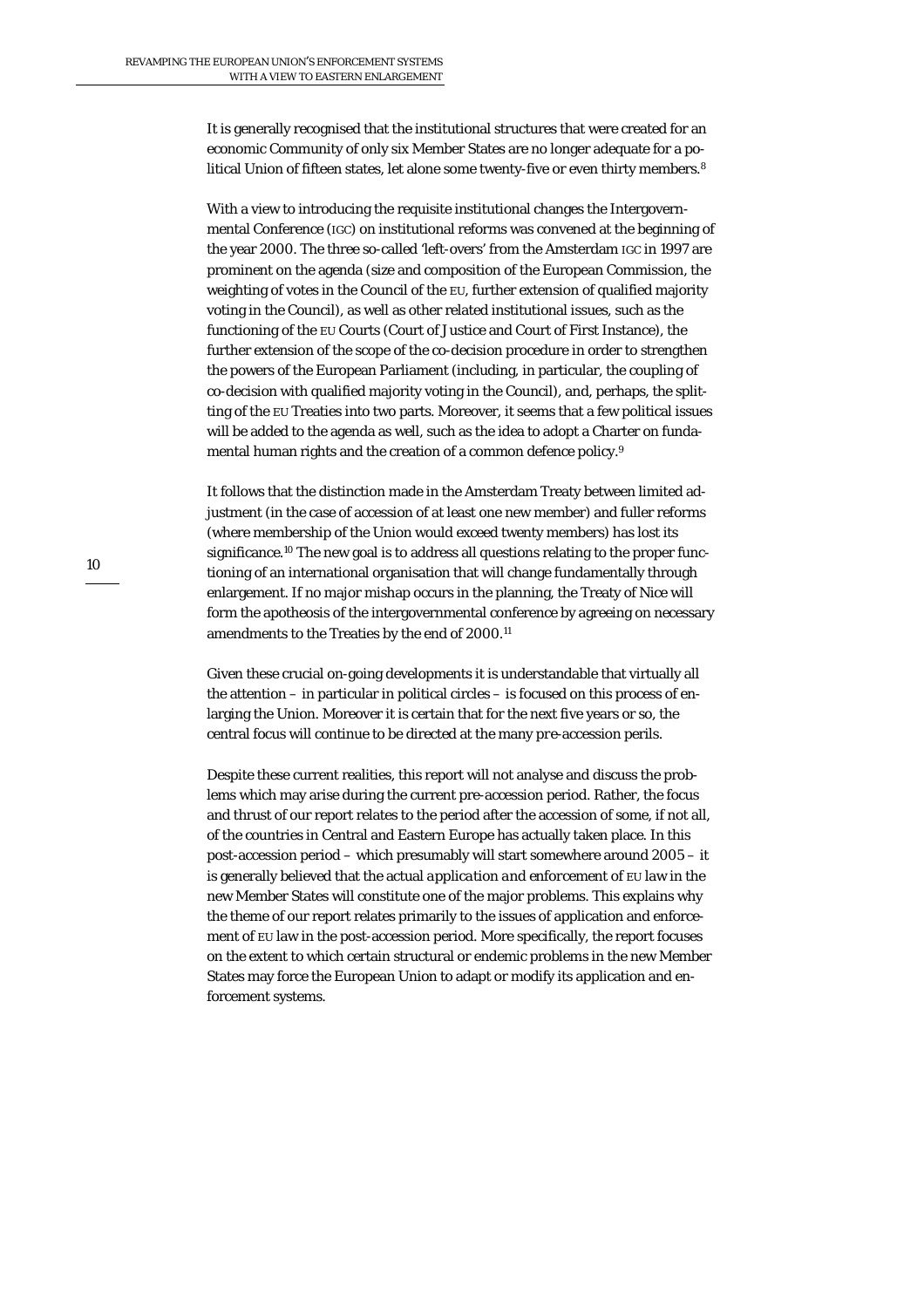It is not without significance that both the European Council and the Council of Ministers have already emphasised the importance of the matter. They stress that the incorporation of the so-called acquis communautaire into national legislation is not in itself sufficient to ensure that the obligations of membership are fulfilled; the new Member States will also be required to guarantee that this acquis is actually applied according to the same standards as those which apply generally within the Union. The view from the EU is clearly that there is a strong need for "incorporating the acquis into legislation and actually implementing and enforcing it".12

Of course, it can never be expected that it would only be the current fifteen members of the Union which would be required to take the implementation and enforcement of EU law seriously. The crucial point is, however, *how* such effective implementation and enforcement by the new members should be guaranteed, given the hypothesis that at the time of accession these countries will probably not be able to ensure the full and perfect incorporation of EU law into their national legal orders.

Starting from the assumption that the next enlargement will indeed be 'suboptimal' mainly in terms of the administrative capacity of the new members to apply the acquis as a matter of daily practice as well as the capacity of the national judiciary to supervise the application of EU law by administrative authorities, this report purports to go beyond the rather obvious observation that there will be a serious enforcement problem in the accession aftermath. Several suggestions for reform, from the viewpoint of the EU itself and its legal system, will be discussed and analysed. This will include not only ideas which are currently 'popular' in political circles but also ideas which aim at strengthening the Union's enforcement and compliance systems.

In order to discuss these issues in a structured manner, a distinction is made between the several phases of – what we refer to as – the process of *incorporation* of EU law into the national legal orders of (new) Member States. Incorporation covers different stages relating to the way in which EU law becomes an integral part of a domestic legal order.

The first relevant stage of the incorporation process relates to the question whether or not a certain part of EU law has *legal force* for a (new) Member State. If this is not the case then the subsequent stages of the incorporation process (that is, transformation, application and supervision) do not have to be considered. This means that our attention must first and foremost focus on the question if and how EU law acquires legal force in and for a certain Member State. In this context the issue of flexibility is briefly discussed from the limited perspective of its putative role as an instrument to avoid problems relating to the transformation, application and supervision of EU law in the legal orders of the CEECs (Part A).13

Once a certain part of EU law has indeed acquired legal force for a given Member State, it is assumed that this Member State has subsequently the legal obligation to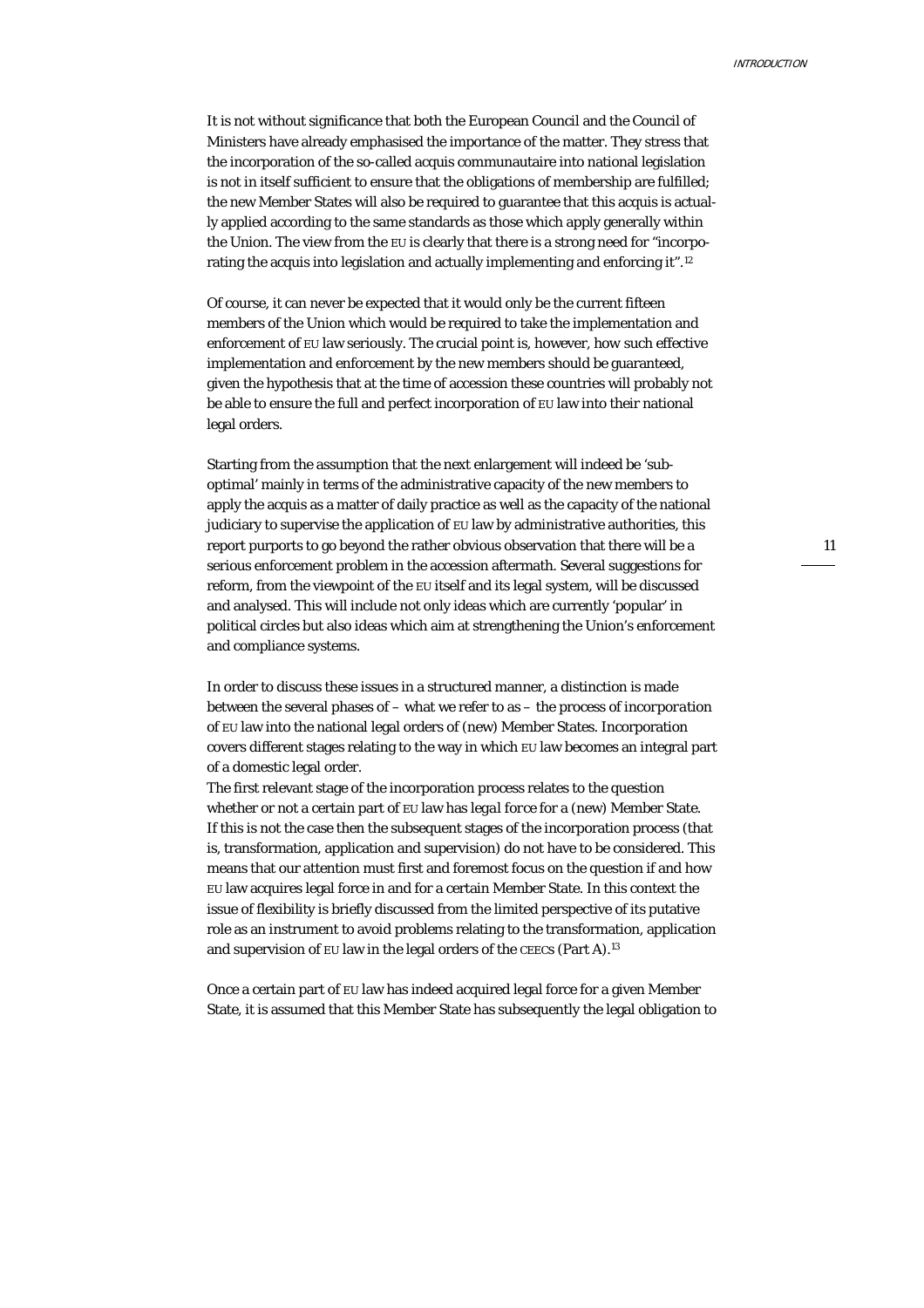incorporate that part (primary and/or secondary EU law) into its national legal order. The other parts of the study (B-D) therefore depart from the assumption that a CEEC is indeed under a legal obligation to give full effect to specific parts of the Union's acquis. With regard to this situation, it is useful to analyse the tasks and roles of Montesquieu's three traditional powers within a state (legislative, administrative and judicial).

Part B of the study thus focuses on the role and tasks of the national *legislator* in the incorporation process. Its central task is to ensure that national legislative provisions are in conformity with EU law. This duty often requires the *transposition* of EU law provisions into national legislative provisions. Part C concentrates on the role of national administrative organs (national ministries, Competition Boards, et cetera). Very often it is their responsibility to ensure that EU law is correctly *applied* in daily life, usually vis-à-vis individuals (citizens, entrepreneurs, firms, et cetera). Part D of the study deals with *supervisory* functions, usually to be exercised by *judicial* organs. As far as EC/EU law is concerned, both the national courts (at the decentralised level) and the two Courts in Luxembourg (at a central level) perform these supervisory tasks. As we are mainly concerned with (projected) incorporation perils in the CEECs, the focus is on judicial supervision of *national* acts.

Upon closer consideration, it, however, appears that EU law also embraces various forms of – what might be called – *administrative* supervision. This form of supervision is not exercised by an independent judicial body (at national or Union level) but by political entities, in particular by the Council of Ministers of the EU. One of these forms of administrative supervision is discussed in greater detail, namely in case of serious and persistent breaches by Member States of certain fundamental principles (Article 7 TEU). The reason is that the Amsterdam Treaty inserted this provision precisely with a view to the next enlargement (although current Member States – for example Austria – might be subject to this supervisory mechanism as well).

The report is structured in the above manner so as to facilitate the central purpose of the study, namely to discuss various possibilities for reforming existing EU enforcement and supervisory systems which may be necessary in view of the coming, unprecedented, enlargement.

Most parts of the study follow a similar approach. First the existing legal situation, in a Union of fifteen Member States, is analysed (although rather briefly). The focus is on describing and considering possible *reforms* to the existing legal situation (for example judicial procedures) which may be necessary in an enlarged Union.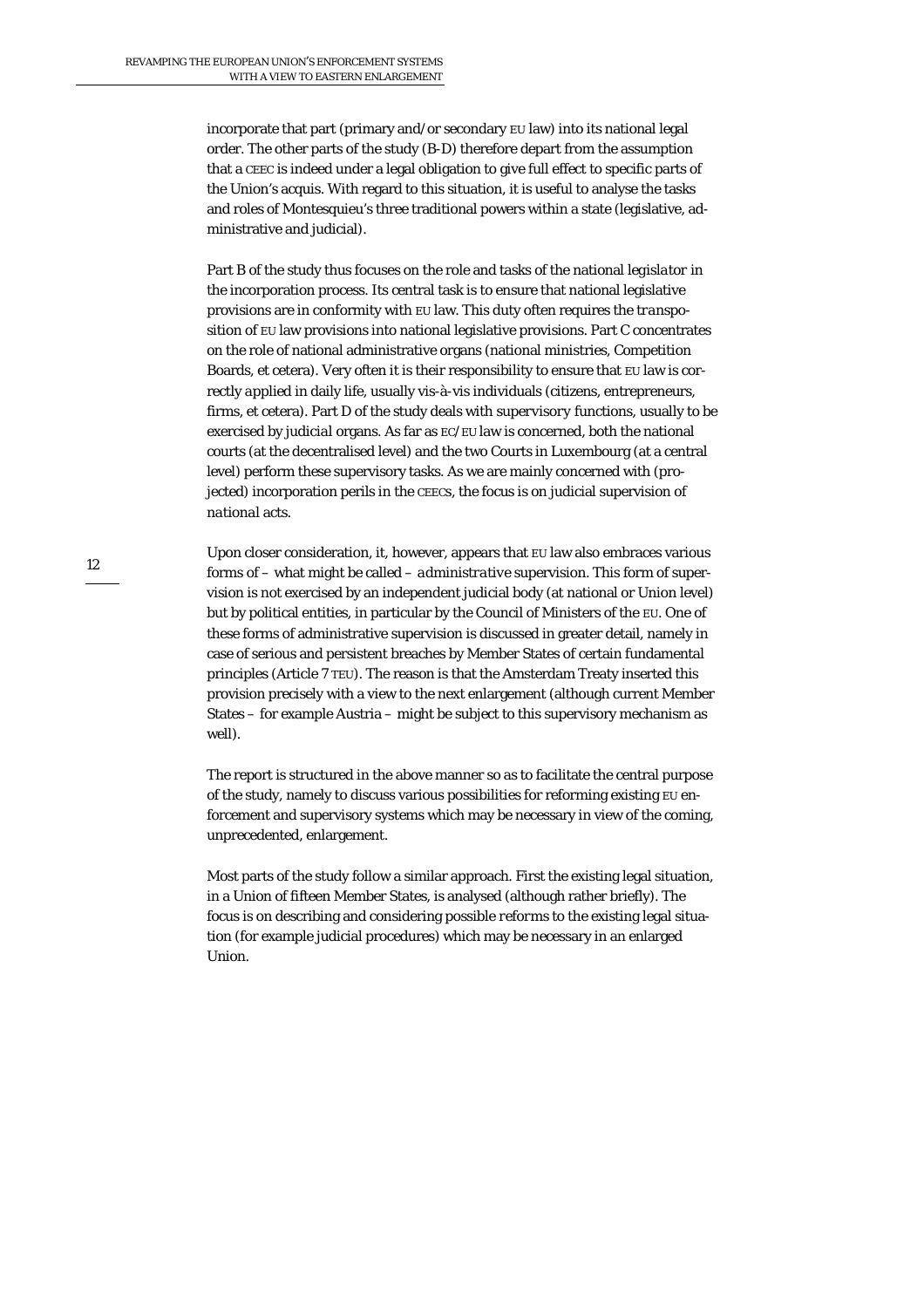If necessary, a distinction is drawn between two different groups of possible reforms: those aiming at a 'weakening' of the present situation (seen from the point of view of effective incorporation and protection of EU law at the national level), and reforms aiming at a further strengthening of existing mechanisms and structures. The study therefore strives towards more objectivity than some of the documents which have been recently submitted by various EU institutions in the framework of the IGC on institutional reforms.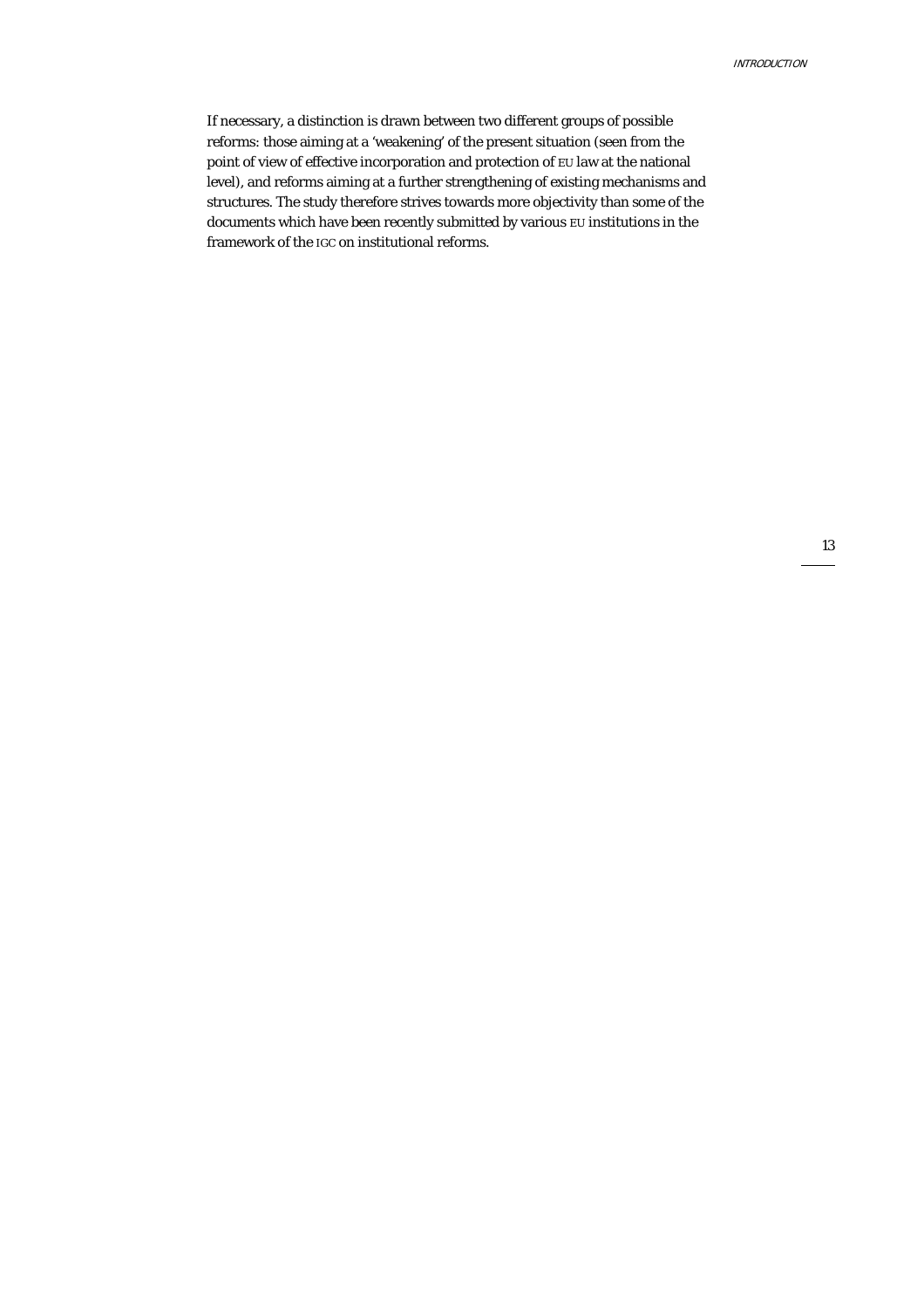#### **NOTES**

- 1 Conclusions of the Helsinki European Council (10 and 11 December 1999), Chapter I, point 4.
- <sup>2</sup> This distinction was still made in, for example, the Commission's Agenda 2000. The missing country, namely Turkey, was only considered to be a potential candidate for EU membership at the Helsinki Summit. The European Council's conclusions are, however, much more reluctant as compared to the intentions regarding the other twelve candidates. The human rights situation and the Turkish 'occupation' of Cyprus continue to constitute the key problems (cf. points 4, 9 and 12 of the Helsinki Conclusions).
- 3 Bull*. C* (1993/6), p. 12 (point I.13).
- <sup>4</sup> See the Second Regular Report from the Commission on Romania, 13 October 1999 (Chapter B.2).
- <sup>5</sup> See, for example, the Commission's Opinion, First and Second Report on Bulgaria. From the latest report it appears, in any event, that this candidate has made good progress in the two areas mentioned, at least as far as the adoption of formal legislation is concerned.
- <sup>6</sup> See below for a more precise definition of these terms (transposition, application, supervision, incorporation).
- 7 See the Madrid conclusions, under III, point A. See also A.J.G. Verheijen (2000), *Administrative Capacity Development for EU membership: A Race Against Time?*, WRR Working Documents no. W 107, The Hague
- 8 In this report, the terms 'European Union (law)' and 'European Community (law)' are deliberately distinguished. It is, however, not the purpose of the report to explain – once again – the complex three-pillar-structure of the post-Amsterdam European Union. On the matter, see e.g. T. Heukels, N. Blokker and M. Brus (1998) (eds.), *The European Union after Amsterdam. A Legal Analysis* Kluwer.
- 9 For the Commission's contribution to the discussions, see, in particular, its opinion of 26 January 2000, entitled *Adapting the Institutions to make a success of enlargement*. See also its earlier contribution of 10 November 1999 (*Adapting the Institutions to make a success of enlargement: a Commission contribution to the preparations for the Inter-Governmental Conference on institutional issues*). Regarding the idea to 'reorganise' the Treaties, see in particular the Report by R. von Weizsäcker, J. Dehaene and D. Simon, '*The Institutional Implications of Enlargement*', Report to the European Commission, Brussels, 18 October 1999 (Report Dehaene). For the priorities of the Dutch government, see the note *IGC-2000: een agenda voor de interne hervormingen van de Europese Unie*' (TK, 1999-2000, 21 501-20, no. 101, p. 13).
- See the Protocol on the institutions with the prospect of enlargement of the European Union. Article 1 of this Protocol stipulates that, at the date of entry into force of the first enlargement, the Commission shall comprise one national of each Member State, provided that, by that date, the weighting of the votes in the Council has been modified. According to Article 2 an IGC shall be convened in order to carry out a comprehensive review of the Treaty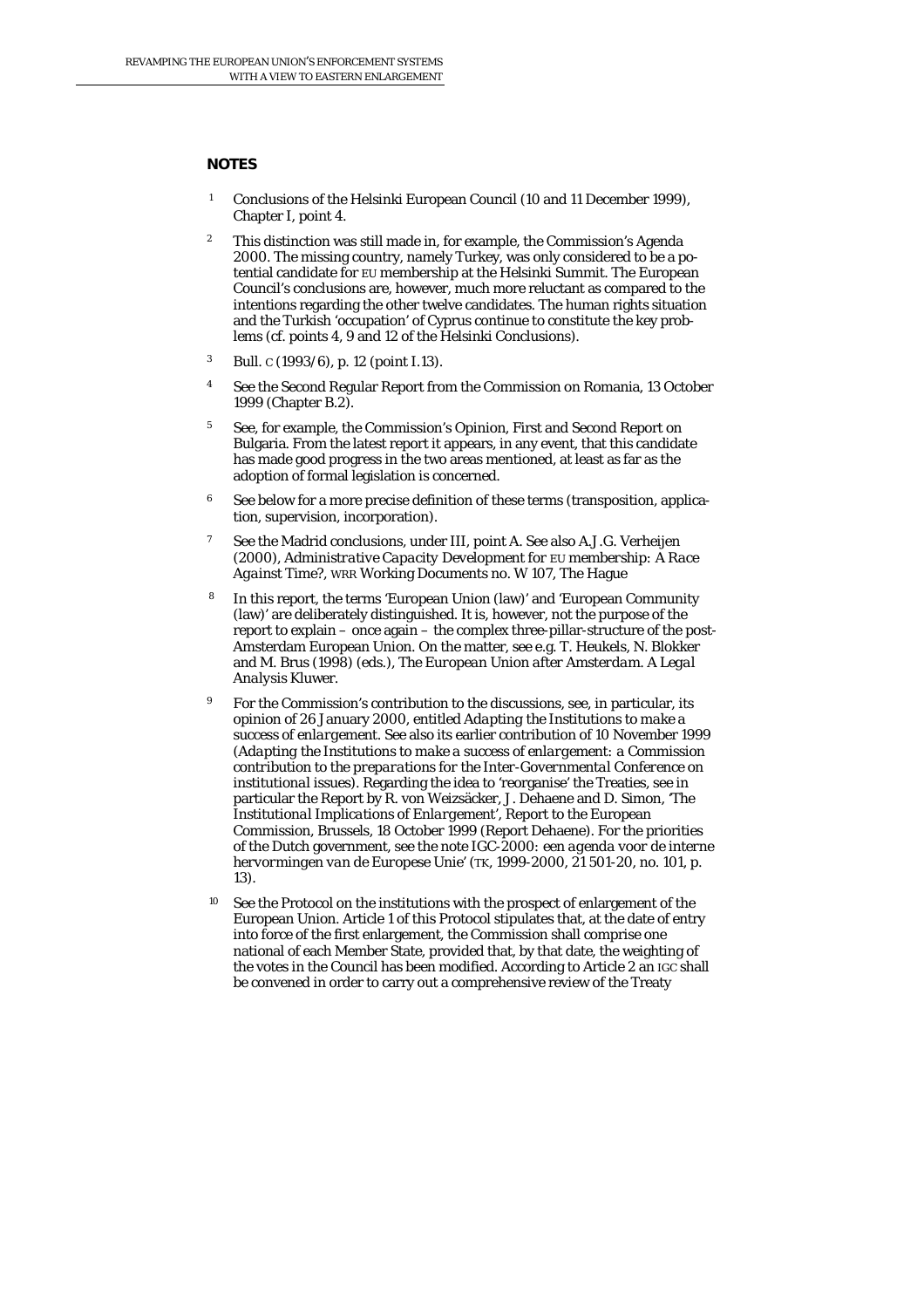provisions on the composition and functioning of the institutions, at least one year before EU membership exceeds twenty. See also the critical Declaration by Belgium, France and Italy on this Protocol (*OJ* 1997 C 340: 111 and 144) and P. VerLoren van Themaat (2000) 'Enkele problemen voor de komende IGC', NTER 34.

- 11 See the Helsinki Conclusions, point 15.
- 12 Helsinki Conclusions, point 11. On the definition of the terms 'acquis of the Union' and 'acquis communautaire', see paragraph 3.
- <sup>13</sup> The wider implications of the concept of flexibility are not addressed here as they constitute the subject matter of Eric Philippart and Monika Sie Dhian Ho (forthcoming) *Pedalling against the wind; Strategies to Strengthen the EU's Capacity to Act in the Context of Enlargement*, WRR Working Documents no. W115.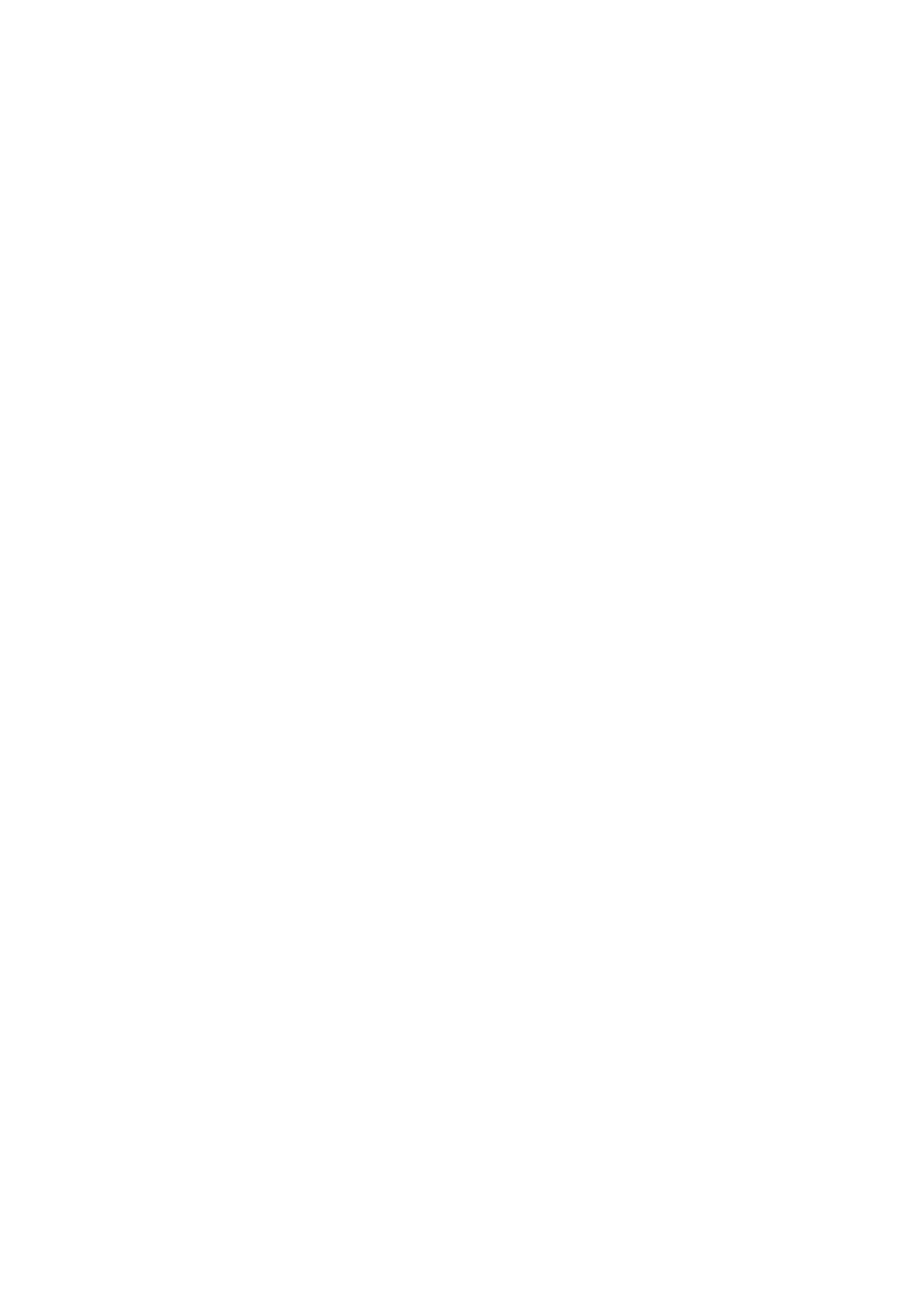# **PART A**

**LEGAL FORCE OF EUROPEAN UNION LAW FOR CEECS**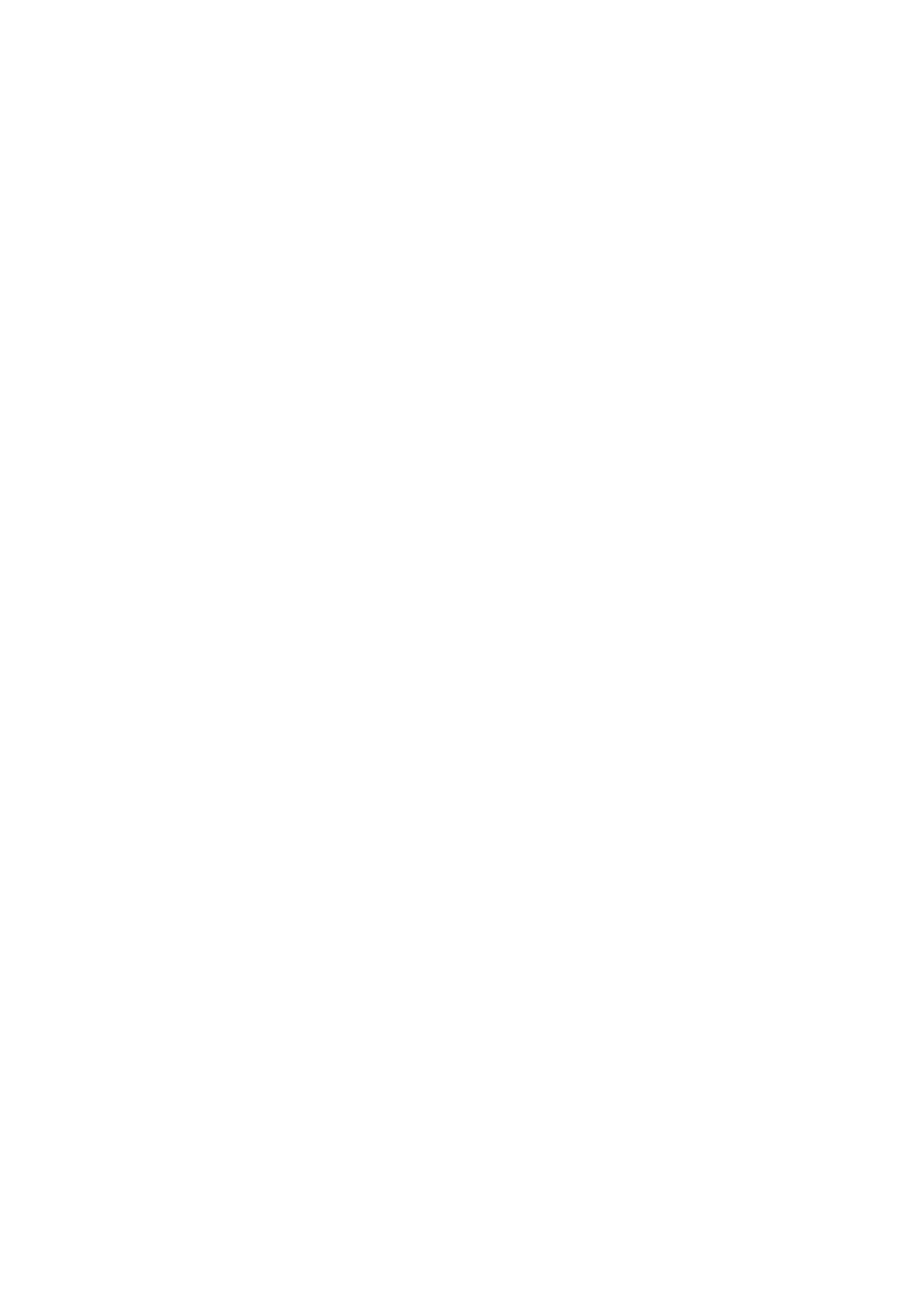### **2 PURPOSE AND STRUCTURE OF PART A**

Before discussing the various stages of the incorporation process, it should first be stressed that the CEECs will only be required to transpose, apply and supervise EU law if this body of 'external' law has gained *legal force* for and in these countries. If not, the incorporation of EU law would be irrelevant, since there would be no formal legal obligation on the CEEC authorities to respect EU law. It is logical therefore in this perspective to pay attention first to the question when and how EU law gains legal force for these countries. It transpires on closer examination that in fact *two conditions* have to be met. First, quite obviously, these countries should actually join the Union. Assuming that, by the time of accession, the Union has not changed its forms of membership (affiliated, associated, etc.), in principle, all EU law provisions will gain legal force for a new member (paragraph 3).

If this first condition is met, then an EU law provision will only gain legal force in a (new) Member State if it is declared *applicable* to this country. This can be viewed as the second condition and it is in this regard that some attention is given to the issue of flexibility (or: 'closer co-operation'). Even if it is certainly not the principle objective of this study to analyse the various forms of flexibility,<sup>1</sup> some attention should in our view be given to the relationship between this 'input' issue and the 'output' issue of incorporation. Flexibility may have the concrete consequence that the output (the final EC or EU decision) does not apply to a certain country. It would follow that no problems regarding the incorporation of EU law in the national legal order could arise in these circumstances (paragraph 4).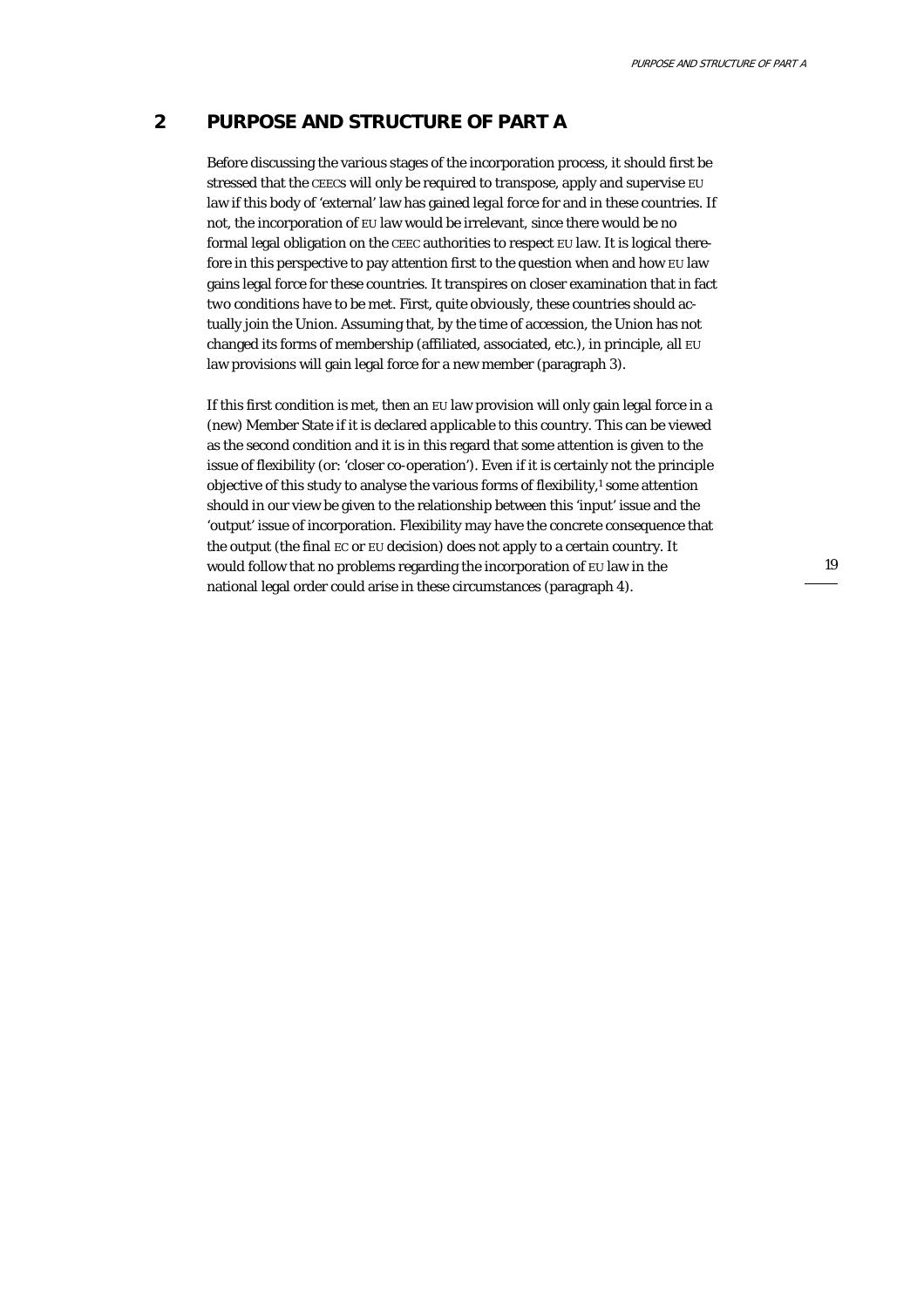#### **NOTES**

1 See Eric Philippart and Monika Sie Dhian Ho (forthcoming) *Pedalling against the wind; Strategies to Strengthen the EU's Capacity to Act in the Context of Enlargement*, WRR Working Documents no. W115.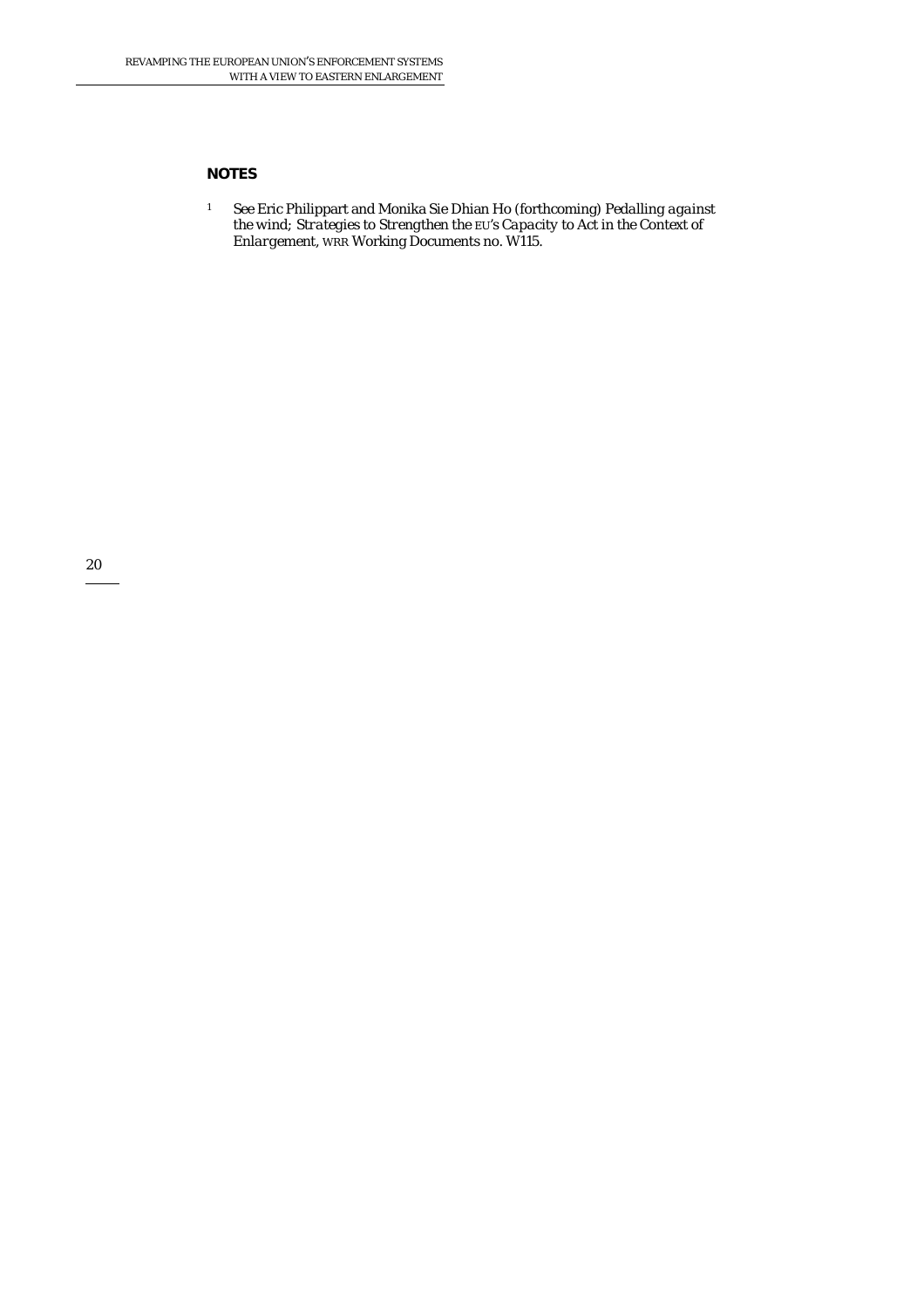# **3 ACTUAL ACCESSION AS A PRECONDITION FOR THE LEGAL FORCE OF EU LAW IN THE CEECS**

Although one gets the strong impression that the candidates are already bound to assume all EU membership obligations, this is – at least from the legal point of view – certainly not the case. The Copenhagen criteria, for example, are not legally binding on any of the candidates, as they are embodied in a unilateral document of an EU organ.1 This is also the case with regard to Commission opinions, White Papers, (regular) Reports and suchlike. At the moment, the only legal obligations on the CEECs can be found in the respective Europe Agreements, since these agreements were concluded with each of the candidates and have actually entered into force.2 They can be characterised as bilateral agreements, between the EU and its current Member States on the one hand, and one of the ten Eastern candidates on the other.3

Despite the limited legal rights and obligations for the CEECs contained in these Europe Agreements, one may speak of a much broader *de facto* obligation for these countries to align their legal systems to almost all EU standards. After all, if the candidates do not take the third Copenhagen criterion very seriously, accession at a later stage seems rather unlikely.

Be that as it may, it is only upon actual accession that the entire (existing) body of EU law will formally acquire formal legal force for the CEECs. Although this is not explicitly stated in the EU Treaty, it can be deduced from the fact that the Union recognises only one form of membership, namely *full* membership. Unlike many other international organisations, the Union does not recognise associated or affiliated memberships. States are either in or they are out. The fact that the Accession Treaties may exempt the new members from certain obligations, does not detract from the general principle that accession to the Union entails the acceptance by the new Member State of all legal obligations.4

The 'entire body of EU law' may also be referred to as the *acquis of the Union*. Although rather vague, this acquis (of the Union) can be described as all legal rules originating from the Union as a separate legal entity.5 More concretely, it embraces rights and obligations contained in the EU Treaty, that is, all provisions of the three so-called EU pillars as well as the provisions of the (three) general titles. It further covers the thousands of decisions of the EU institutions, the secondary law of the Union.6 Last but certainly not least, the existing case law of the EU Courts forms part and parcel of the acquis of the Union. The CEECs, once admitted as new members, will therefore also have to comply with the existing jurisprudence of the Court of Justice and the Court of First Instance, including its case law on such fundamental principles as direct effect, supremacy and state liability.7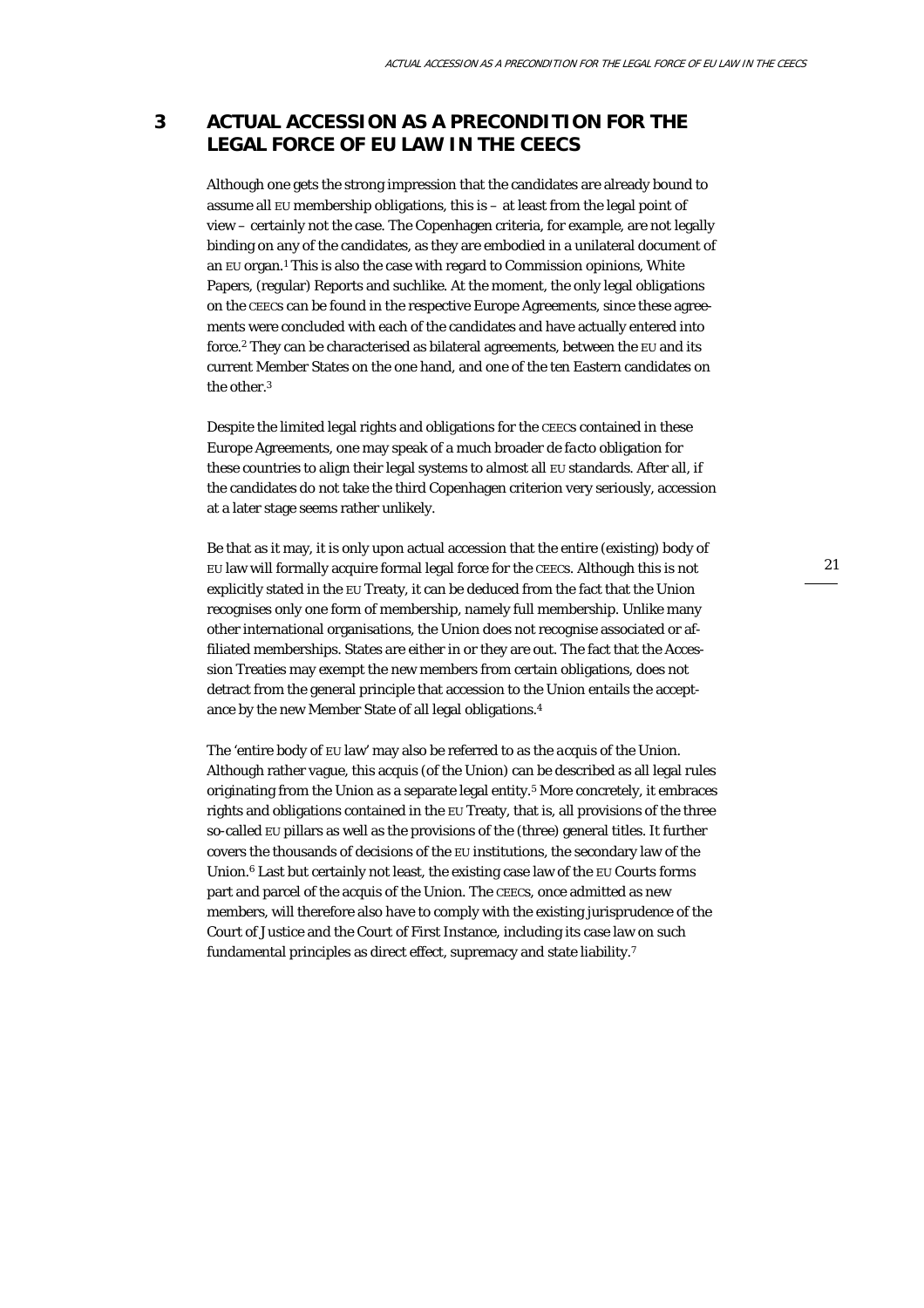Given that the Court's jurisdiction is mainly related to the first pillar of the Union (the EC Treaties), the entire body of case law can also be included, more specifically, within the *acquis communautaire.* This, often used, term refers to all aspects of traditional European Community law (EC Treaties, secondary Community law, case law of the Court). The term acquis communautaire should therefore be seen as only a part – albeit an important one – of the broader concept of the acquis of the Union. This distinction emphasises that the newcomers will have to accept existing law in the fields of the Common Foreign and Security Policy (CFSP) and Police and Judicial Co-operation in Criminal Matters (PJCC) as well.

It is difficult indeed to predict whether or not this first condition for EU law to gain legal force in the CEECs (whether the CEECs will actually accede to the Union) will ever be fulfilled. Let us just conclude that the actual accession of any new member cannot as yet be taken for granted. Article 49 of the EU Treaty stipulates that the unanimous approval of the Council (that is, in practice, the fifteen Heads of State and Government of the Member States) is necessary. Moreover, the agreement between the current Member States and the applicant State concerning the conditions of admission must be ratified by all contracting States in accordance with their constitutional requirements. In some Member States ratification means that a prior referendum on enlargement of the Union to the East will need to be held.<sup>8</sup> It follows that one sole government, or the majority of the population of just one Member State could block the accession of any CEEC for a long period of time, if not indefinitely. In the past a similar ratification requirement already brought the Union on the brink of an impossible situation when a majority of the Danish population refused to accept the Maastricht Treaty. The main Danish concerns at that time related to the Maastricht provisions on citizenship, foreign policy and - more generally - to the idea of losing too much sovereignty.9

This time the obligation to accept free movement of persons (with CEEC nationality, including workers and economically inactive persons) may become one of the biggest political issues. Even though the Accession Treaties will certainly provide for long transitional periods,10 one day after enlargement the movement of workers can no longer be restricted. After all, Article 39 EC explicitly stipulates that "freedom of movement for workers shall be secured within the Community".11

In any event, in 'high' political circles, a strong will exists to expand the Union into a larger political and economic entity. The firm political commitment displayed at the Helsinki European Council has already been referred to. Some years earlier the Madrid European Council stated that enlargement is "both a political necessity and a historic opportunity for Europe".12 And according to the European Parliament "there can be no question of delaying the enlargement process, remembering in particular the hardships suffered by Central and Eastern European Countries through more than forty years of dictatorship".13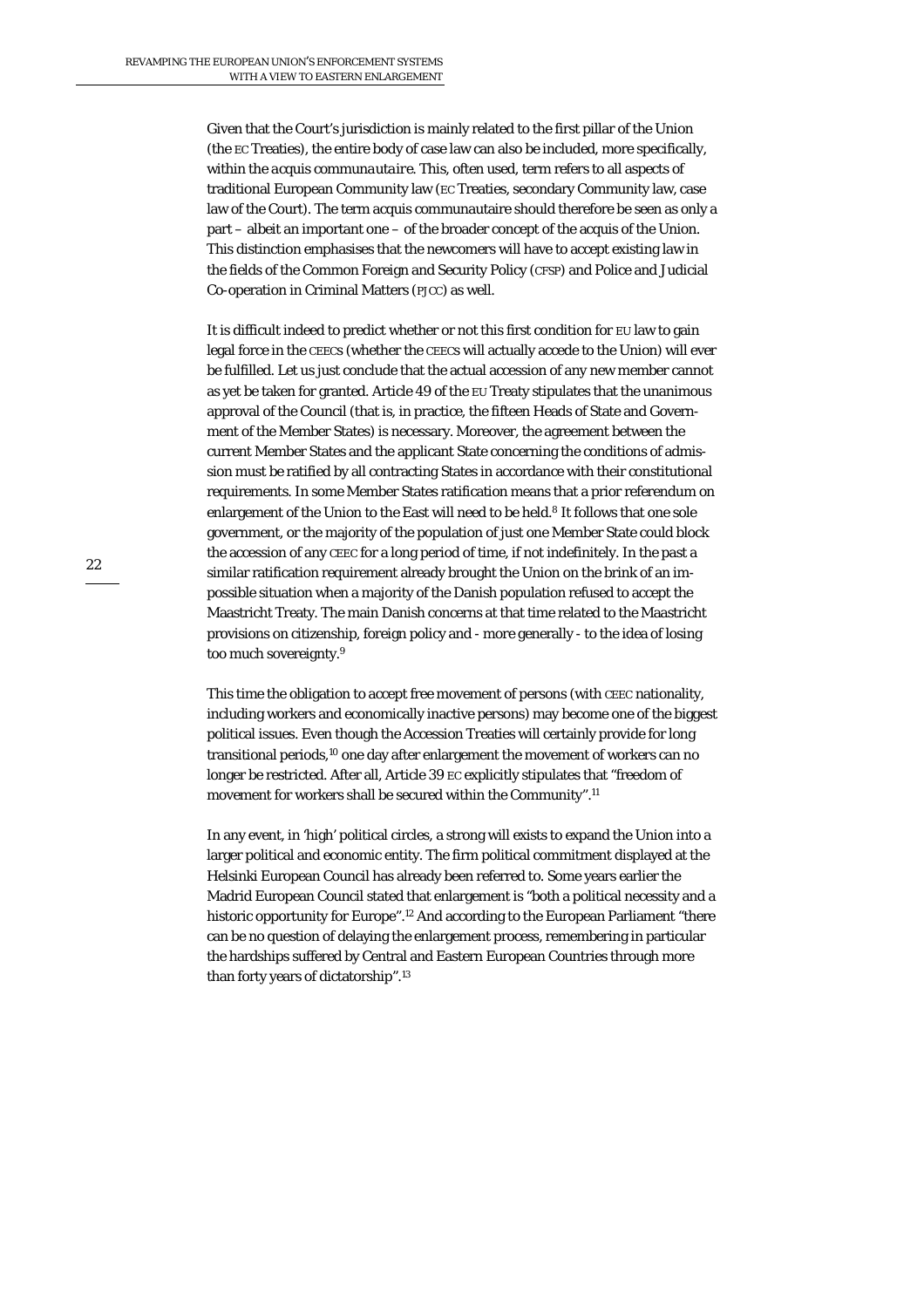If we view the perspective of enlargement from the vantage point of the acceding States themselves, a similar optimistic picture can be painted. Political leaders and governments of many Eastern European countries have described membership of the Union as a 'top political priority'.14 Yet, more recently there are some signs that a number of these countries may wish to break the spell and re-discuss the desirability of EU membership. One of the main reasons for this tendency towards a more critical approach is that some of these countries have discovered the one-way nature of the EU membership process, leaving very little room for the candidates to achieve their specific wishes and priorities.

At any rate, from the *legal* point of view, actual accession constitutes the first condition for EU law to gain legal force in the CEECs. If this hurdle is taken, all parts of EU law will, in principle, have legal force for these new members. Only at a later stage will the issue of providing exceptions to this fundamental principle (namely flexible legislation) be relevant.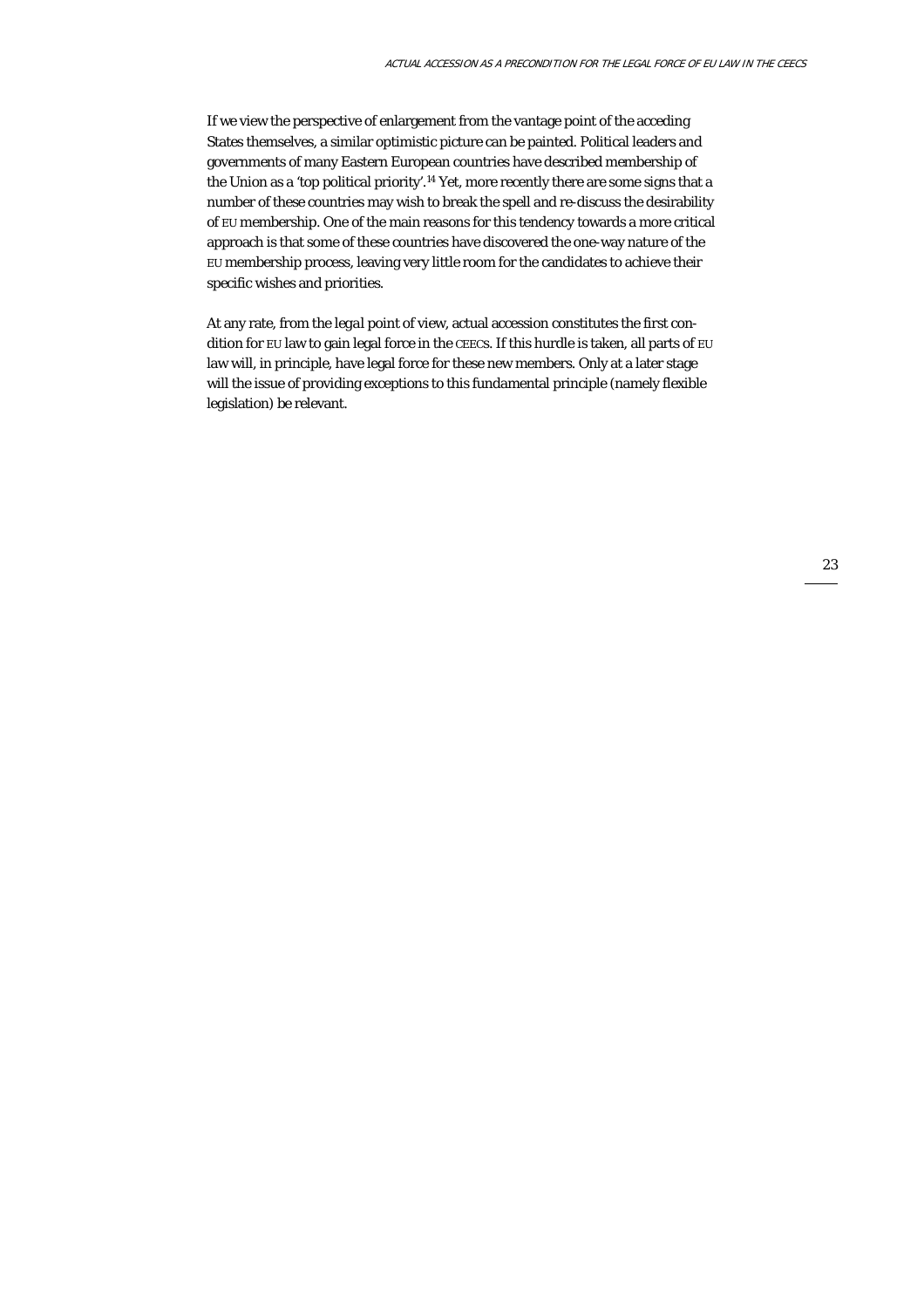#### **NOTES**

- 1 See on the legal status of this document: P.C. Müller-Graff, 'The Legal Framework for the Enlargement of the Internal Market to Central and Eastern Europe' (1992) *Maastricht Journal,* 192, at 198.
- 2 The Agreements concluded with Hungary (*OJ* 1993 L 347/1) and Poland (*OJ* 1993 L 348/1) entered into force on 1 January 1994. A year later the Europe Agreements with Romania (*OJ* 1994 L 357: 1), Bulgaria (*OJ* 1994 L 358: 1), the Czech Republic (*OJ* 1994 L 360: 1) and Slovakia (*OJ* 1994 L 359: 1) entered into force (on 1 February 1995). Three years later, on 1 February 1998, the Baltics followed (Latvia, *OJ* 1998 L 26: 1; Lithuania, *OJ* 1998 L 68: 1; Estonia, *OJ* 1998 L 68: 1). Slovenia closed ranks (*OJ* 1999 L 51: 1; entry into force on 1 February 1999).
- <sup>3</sup> Supervision is mainly exercised by the Association Councils, bodies established by the various Europe Agreements.
- See further the next paragraph (where 'flexible' decision-making is seen as an instrument to create exceptions to this general principle). Only if the ideas on different forms of Union's membership are realised, before the next enlargement round, this general principle would alter significantly. See, for example, the Sicco Mansholt Lecture of former commissioner F. Andriessen ('Towards a continental Union: a turning-point?', 15 May 1996).
- <sup>5</sup> Assuming that, indeed, the Union may be considered as a separate entity (an international organisation) in international public law. On this much debated issue, see for example D. Curtin and I. Dekker (1998) 'The EU as a 'Layered' International Organization: Institutional Unity in Disguise', p. 83 in P. Craig and G. de Búrca *The Evolution of EU Law*; B. de Witte (1998) 'The Pillar Structure and the Nature of the European Union: Greek Temple or French Gothic Cathedral?' in Heukels, Blokker, Brus (eds.), *The European Union after Amsterdam. A Legal Analysis*, Kluwer; Von Bogdandy and Nettesheim (1996) 'Die Europäische Union: Ein einheitlicher Verband mit eigener Rechtsordnung', *EuR* 3; O. Dörr (1995) 'Zur Rechtsnatur der Europäischen Union', *EuR* 334.
- <sup>6</sup> Hence, not only the 'ordinary' EC Regulations and Directives, but also, e.g., CFSP joint actions or PJCC framework decisions. See further on these legal instruments, paragraphs 7.1.1 and 7.1.2.
- <sup>7</sup> See further paragraph 14.1. On the characterisation of these two courts as Community institutions and/or Union organs, see further D. Curtin and R. van Ooik (1999) 'Een Hof van Justitie van de Europese Unie?', SEW 24-38.
- 8 Thus, from the viewpoint of the Union, it is for *national* (constitutional) law to determine whether or not a referendum is necessary. In the Netherlands, for example, such referenda were never held, although one may wonder whether this Dutch policy should not be reconsidered given the extreme importance of the next round of accessions.
- It took the creation of a 'special' position for the Danish, as well as a second referendum, to make a (very small) majority of the Danish population say 'yes' to the Maastricht Treaty. On the issue, see e.g. C. Goybet (1993) 'L'Europe après le référendum Danois', *RMCUE* 389; D. Curtin and R. van Ooik, 'Denmark and the Edinburgh Summit: Maastricht without Tears', in D. O'Keeffe and P.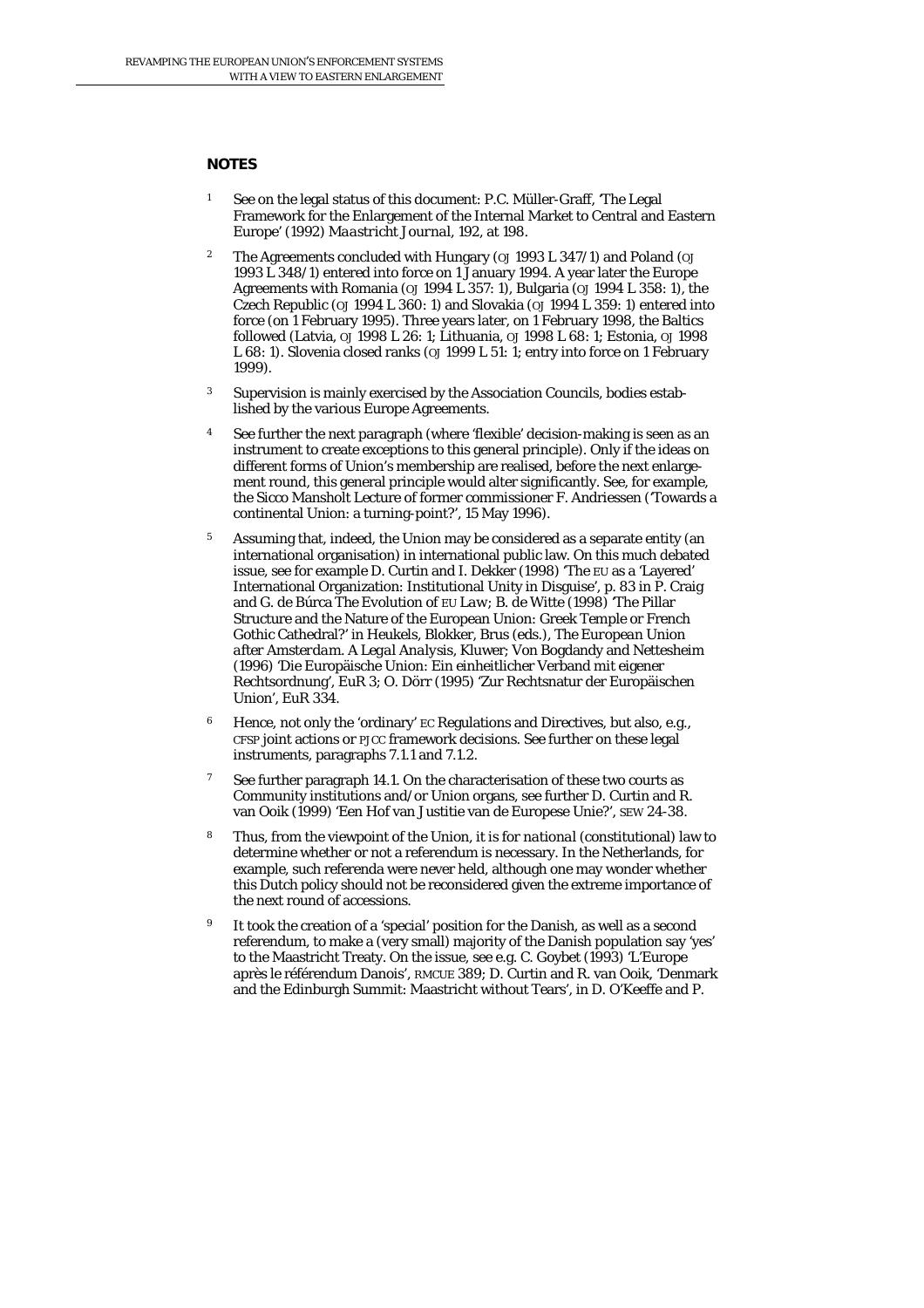Twomey (1993) *Legal Issues of the Maastricht Treaty*, Chancery. It should be added that the context was slightly different, since the ratification requirement of Article 48 (ex Article N) EU on Treaty amendments was at stake.

- <sup>10</sup> Regarding Spanish and Portuguese workers, the Acts of Accession laid down a transitional period of six years (Article 56(2) of the Act of Accession of Spain and Article 216(2) of the Act of Accession of Portugal). At a later stage this period was reduced to five years. See Regulation 2194/91/EEC of 25 June 1991 on the transitional period for freedom of movement of workers between Spain and Portugal, on the one hand, and the other Member States, on the other hand ( $\omega$ <sub>1991</sub> L 206: 1).
- <sup>11</sup> Under the Europe Agreements, no such freedom of movement of (CEEC) workers exists, although a limited exception has been created in favour of 'key personnel'. See, e.g., Articles 37 and 52 of the EC-Poland Agreement. The provisions on the freedom of establishment are more 'liberal' as they contain national treatment clauses (e.g. Article 44(3) of the EC-Poland Agreement). Whether or not these provisions have direct effect - in the sense that they confer on self-employed persons, having CEEC nationality, the right on a residence permit - is currently *sub judice*. See Case C-63/99 *Gloszczuk* (*OJ* 1999 C 121/22); Case C-235/99 *Kondova* (*OJ* 1999 C 246/15); Case C-257/99, *Barkoci and Malik* (*OJ* 1999 C 256/2); Case C-268/99 *Jany a.o.* (*OJ* 1999 C 265/4).
- <sup>12</sup> Presidency Conclusions Madrid European Council, 15 and 16 December 1995.
- 13 Report on the preparation of the reform of the Treaties and the next Intergovernmental Conference, Final A5-0058/1999, 10 November 1999 (the socalled Dimitrakopoulos/Leinen Report).
- 14 See, for example, the Regular Report of October 13, 1999 on Poland (Chapter B.1).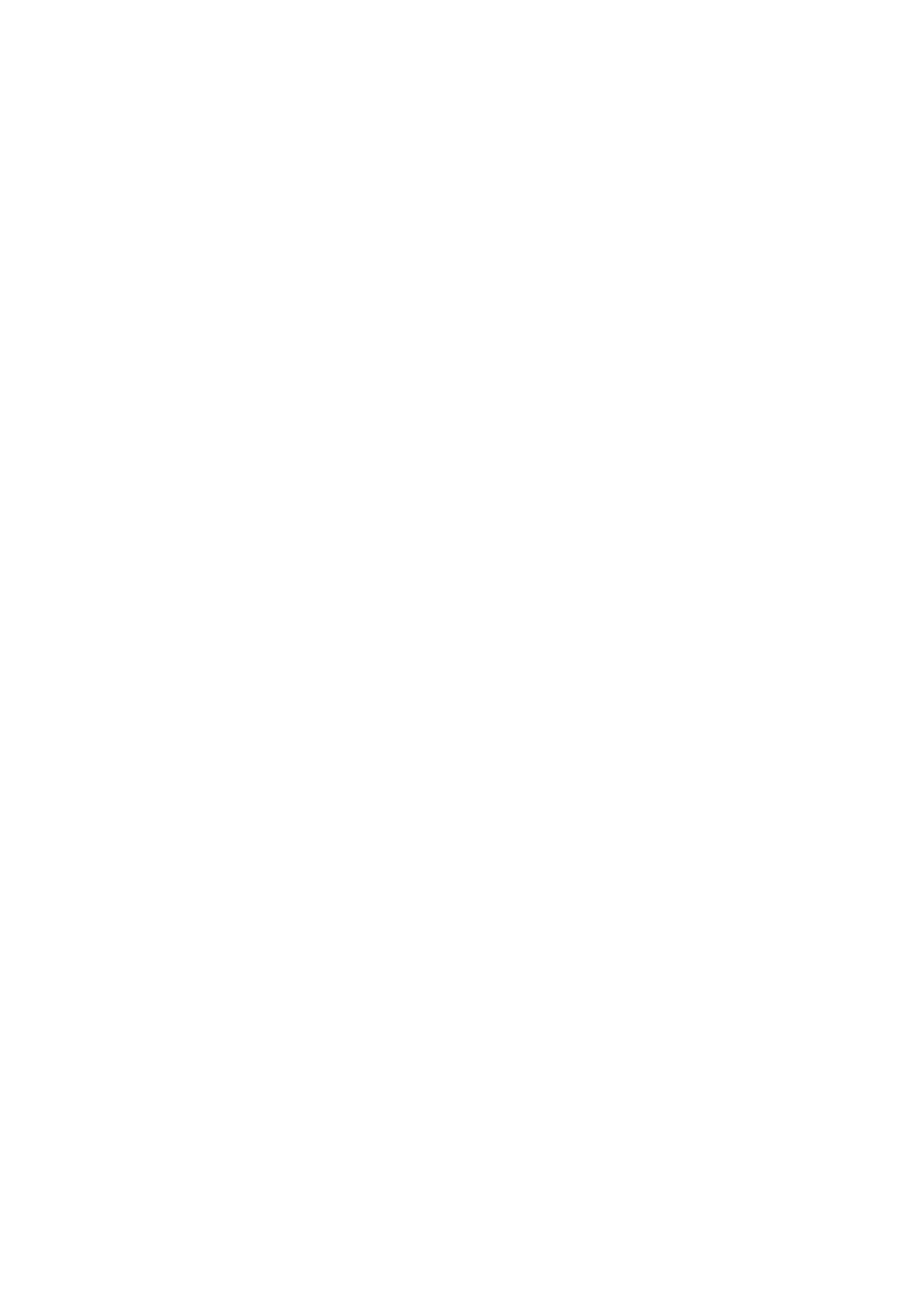# **4 FLEXIBILITY AS AN INSTRUMENT TO AVOID INCORPORATION PERILS**

In this report, flexibility is considered as a *means* to create exceptions to the general rule that the entire body of EU law gains legal force for a (new) member. If and when such an exception is created, the Member State concerned will not have to incorporate this part of EU law and, as a consequence, problems relating to transposition, application and supervision cannot arise.

If flexibility is viewed from this perspective, issues such as the categorisation of the various forms of flexibility or a detailed examination of the conditions of Article 11 TEC are of less importance.<sup>1</sup> What we are rather interested in for the purposes of the present report is the more specific question of the extent to which flexibility can offer a means of avoiding incorporation perils in the new Member States. In this regard, it is useful to draw a distinction between the existing acquis and the new acquis which will arise after accession.

#### **4.1 NON-APPLICABILITY OF THE EXISTING ACQUIS UPON ACCESSION**

For the incoming members various forms of flexibility could be agreed upon in order to avoid problems with the transposition, application and supervision of existing EU law. Most likely, such forms of flexibility will be laid down in the various Accession Treaties. Transitional periods can only offer a temporary solution, as some time after accession the legal obligations concerned (e.g. regarding free movement of persons or regarding state aid) will in any event gain legal force. More structural exemptions would offer a 'better' solution, at least if they are seen as a means of avoiding incorporation problems.

In this regard, a strong argument in favour of such structural exemptions is the fact that the Union's present legal order already contains a significant number of different forms of so-called pre-determined flexibility. Examples can be found in the Protocols on the position of the UK and Ireland, and Denmark. These Protocols stipulate that acts adopted under Title IV of the EC Treaty (on asylum, immigration, etc.) shall, in principle, not be binding on these three Member States and such acts shall not be applicable to them. Logically, these countries do not take part in the adoption of Title IV acts.<sup>2</sup> In a similar way, it could be stated (in the Accession Treaties) that Title IV and decisions taken under this Title, in principle, do not apply to the new Member State in question. It would in these circumstances be for the individual Member State concerned to determine whether and to what extent it wishes to be bound by such Community acts.

Another (controversial) example, introduced by the Maastricht Treaty, was the 'opt-out' of the UK in the field of social policy. The Protocol and Agreement on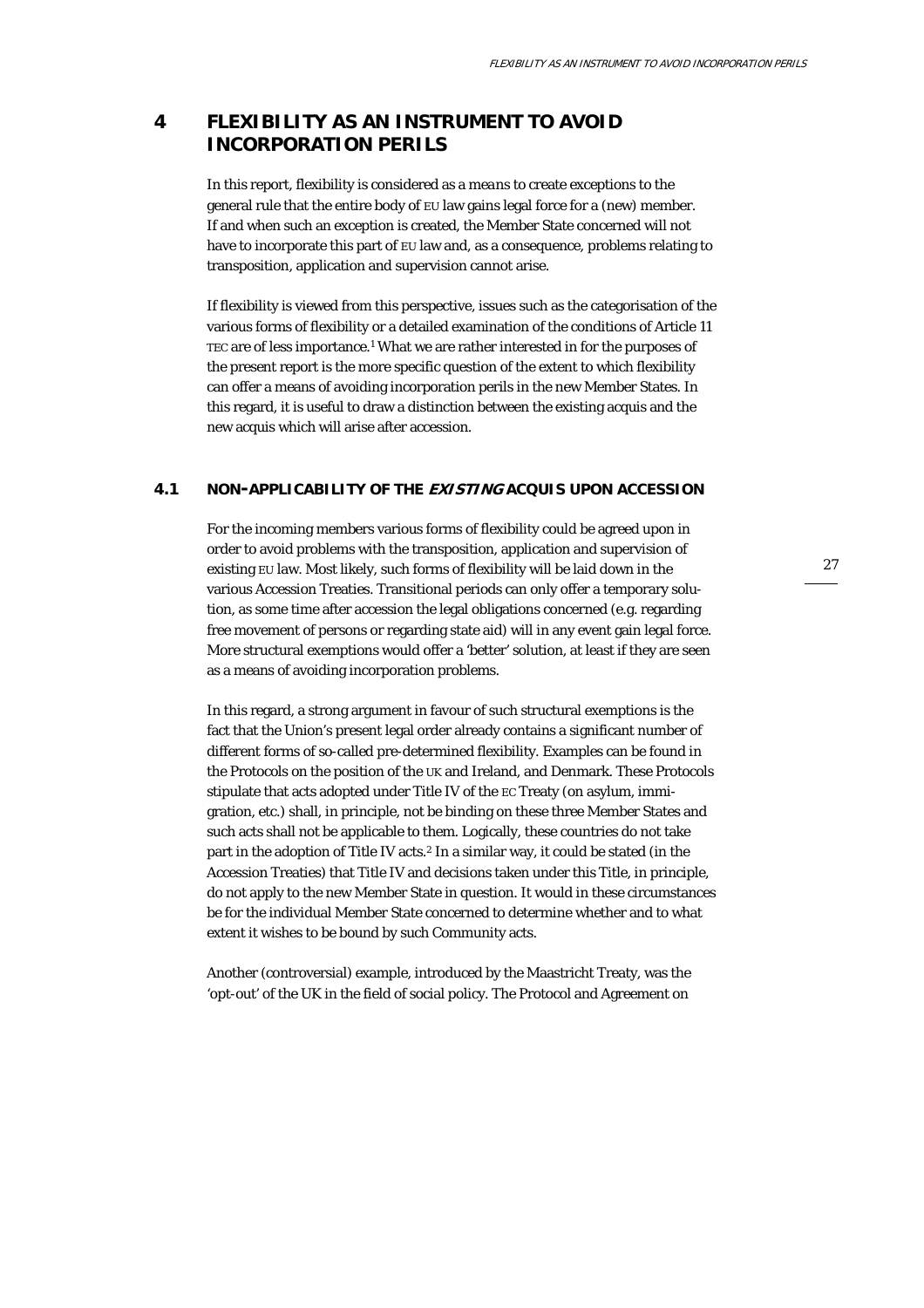Social Policy did not apply to this Member State, nor did – at the secondary level – the Directives adopted under these arrangements. As a result, an important part of the Community's social legislation (initially) did not apply to this country.3 Although the Amsterdam Treaty put an end to the special position of the UK,<sup>4</sup> similar arrangements could be revived in one or more Accession Treaties.

In any event, it is suggested that this form of flexibility ('pre-determined') can only offer a limited solution to the expected incorporation perils. From the various preaccession documents it clearly appears that the candidates are required to accept almost the entire acquis of the Union which will exist at the moment of accession. This includes, inter alia, the acceptance of the entire Schengen acquis<sup>5</sup> even though three of the current Member States have obtained 'special' treatment in this regard.6 Few exceptions to the rule seem therefore to be acceptable to the EU. If such exceptions are accepted at all the general view is that they should be limited in time. Hence, a clear preference for transitional periods over more structural opt-outs exists.

#### **4.2 NON-APPLICABILITY OF NEW ACQUIS AFTER ENLARGEMENT**

As far as *new* EU legislation is concerned, that is, legal acts adopted after the accession of the CECs, the general flexibility clauses of the Amsterdam Treaty (Title VII, Article 11 TEC, Article 40 TEU) offer good prospects to avoid the problems related to the transposition, application and supervision of EC/EU law in and by the new members. These Treaty provisions on 'closer co-operation' essentially aim at enabling the institutions to adopt *secondary* legislation which does not apply to all Member States (although it should apply to at least a majority of the Member States).7 For present purposes, it is important to assess whether these Amsterdam clauses can really provide an adequate means of avoiding incorporation problems in the CEECs. Of course, the pending enlargement was precisely one of the major reasons why the new provisions on closer co-operation were inserted into the EC Treaty and the EU Treaty. It was feared that the increased heterogeneity between the Member States would paralyse the Union's legislative processes. 8 In its opinion of 26 January 2000, the Commission stressed once again that countries wishing to intensify their co-operation should not be hampered by other members lagging behind.<sup>9</sup> Flexibility should in its view constitute the ultimate solution to the wish to both 'deepen' and 'widen' the Union.

There are, nevertheless, several reasons which support the view that the general Amsterdam provisions only offer a limited solution to the expected difficult incorporation problems in the CEECs.

First, a major legal obstacle to flexible decision-making is that the Treaty contains numerous *conditions* which have to be fulfilled before a Community or Union act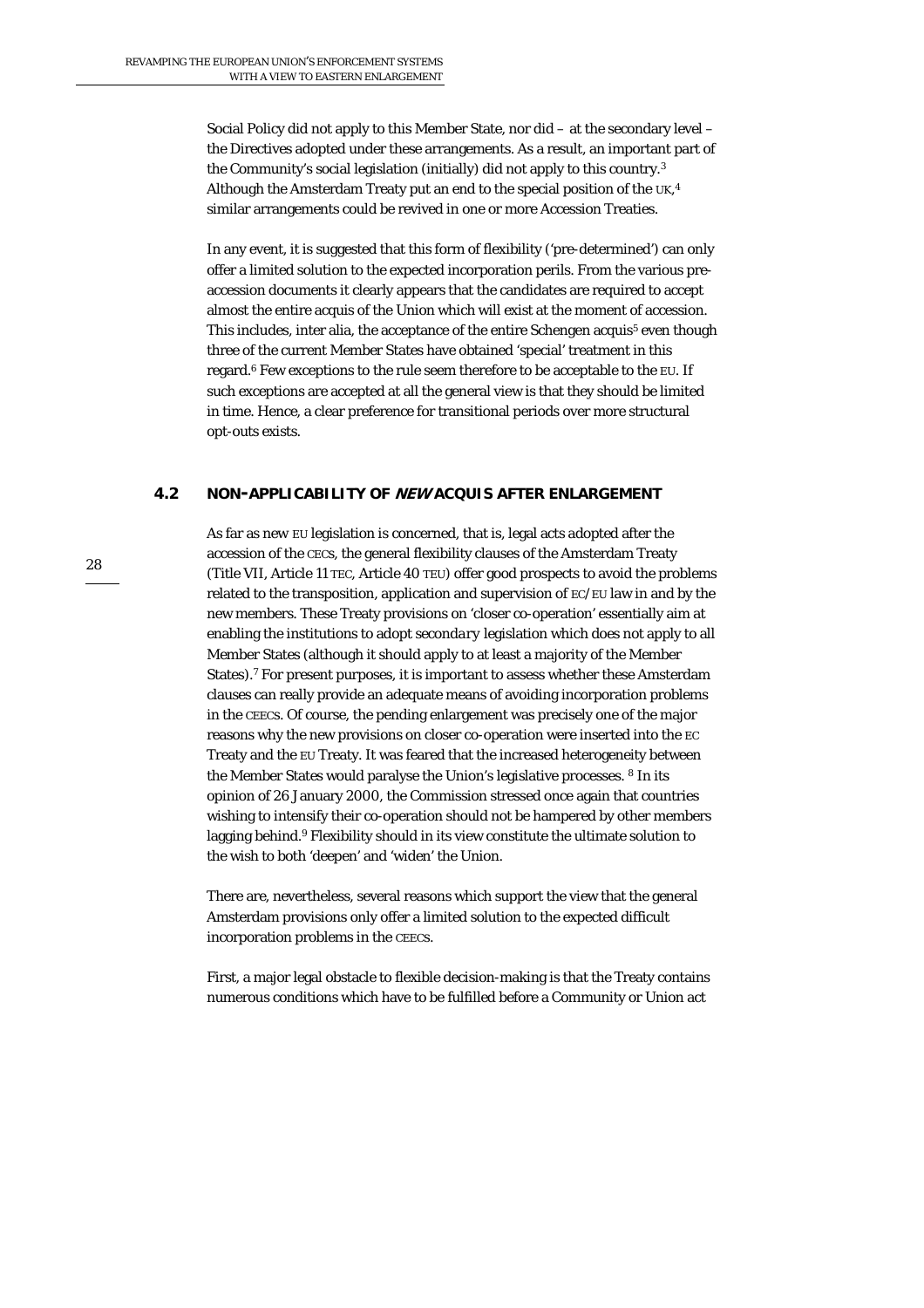may be adopted in this manner. Flexibility under the EC Treaty in particular, is subject to a number of strict conditions. These include the requirement that closer co-operation does not concern areas which fall within the exclusive competence of the Community (Article 11(1)(a) EC) and that closer co-operation does not 'affect' Community policies, actions or programmes (article 11(1)(b) EC).

If these requirements are indeed taken seriously, it seems that there is very little room for adopting 'flexible' decisions under the EC Treaty. In particular, Directives and Regulations adopted under Article 95 EC ('internal market legislation') must apply to *all* Member States, as the establishment and the functioning of the internal market must be considered as an area which falls within the exclusive competence of the Community. Likewise, the CEECs will have to be bound by Community acts in the field of commercial policy (based on EC competence,<sup>10</sup> so that secondary legislation in this field – adopted after the accession of the CEECs – cannot restrict its scope *ratione territorii* to just a few Member States. This means in effect that only relatively few areas are left open to flexible arrangements. Areas such as environmental protection and the harmonisation of (direct and indirect) taxes are often quoted as examples where flexible legislation could take place.11

Secondly, even where the Amsterdam provisions (renewed or not) allow for flexible solutions, a majority of the Member States may prefer to 'outvote' the minority, instead of adopting a decision which merely applies to them. After all, closer co-operation can easily occasion distortions of competition, for instance if only a few Member States are required to adopt stringent rules on the emission of CO2. For economic reasons therefore a majority of the Member States may be very reluctant to resort too easily to the Amsterdam provisions on flexibility but rather use qualified majority voting (QMV) as a means to 'suppress diversity'.12 Consequently, in areas such as social policy and public health, the CEECs have to bear in mind that they may be bound by secondary acts. In case the Council indeed decides by a majority, the final decision will apply to *all* Member States.

Of course, this route can only be followed if the Treaty provision used as the legal basis for the secondary act in question does indeed provide for QMV. However, most legal bases of the EC Treaty already provide for majority voting. Moreover, by the time the first wave of new guests enter the European structure, the number of legal bases providing for majority voting will probably have increased further, since this is one of the central institutional issues of the IGC 2000. The main reason for this development is that political and/or economic interests of the various members of the Council will become so diversified that the working of the Union can easily be blocked. It therefore seems that general support is emerging for the idea that qualified majority voting in the Council should become the rule, subject to only a few exceptions for some fundamental or highly sensitive issues.<sup>13</sup>

In this respect it should be stressed that the formal possibility of QMV does not mean that Members States are actually outvoted. *Political* will is in addition re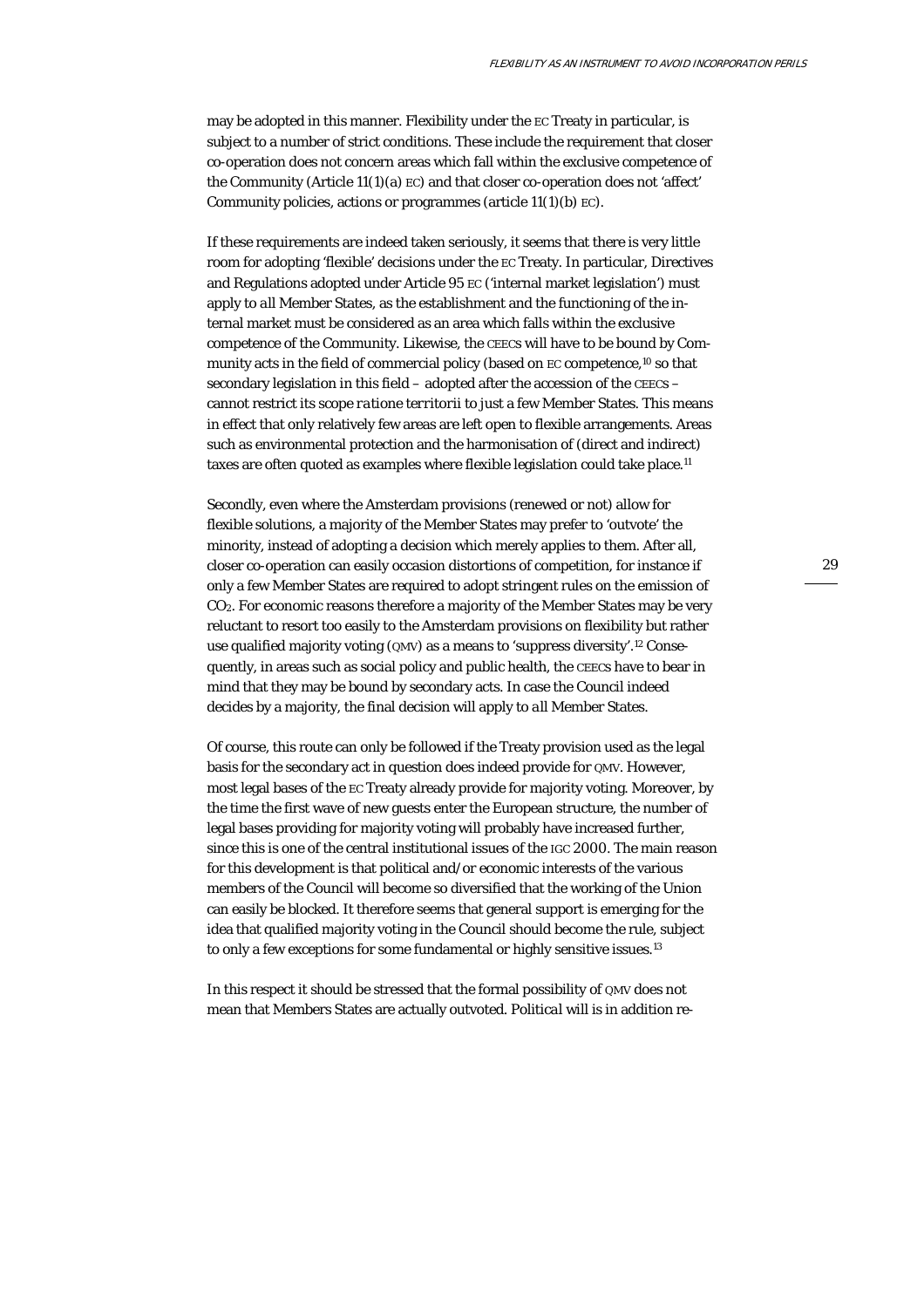quired among the members of the Council to outvote a minority, in the event that this is considered necessary or desirable. In the past this political will was clearly absent, so that there never was a real risk of being bound involuntarily, even if QMV was formally possible. In important areas such as agriculture and transport policy this was indeed the case already before the end of the transitional period (1970).14 These days, however, the influence of the so-called Luxembourg Compromise has considerably diminished. The members of the Council have become less reluctant to outvote their minority colleagues and thus bind them involuntarily. In this way the British were told that it was a good thing to introduce maximum work hours; the Dutch were obliged to protect biotechnological inventions; and the Germans will have to ban tobacco advertisements, since the relevant Directive was adopted by a majority. Cases subsequently brought before the Court (under Article 230 EC) in order to challenge the legal basis of such decisions are usually unsuccessful.15

#### **4.3 POST-ENLARGEMENT: SPECIFIC FLEXIBILITY PROVISIONS**

Apart from the general provisions on flexibility, mentioned above, the EU Treaty also contains some more specific provisions which enable the institutions to adopt secondary acts which do not apply to all Member States. Again, these provisions are examined from a specific point of view, namely to assess to CEEC.

An example to be found in the Community pillar is the possibility that only 'certain' Member States will participate in supplementary programmes in the field of research and technological development. The general rules applicable to these supplementary programmes will be adopted by the Council, including rules on the dissemination of knowledge and access by other Member States.16 As regards CFSP decision-making, the provision on 'constructive abstention' could be considered as a form of flexibility. In principle, decisions under Title V are binding on all Member States, even if a Member States abstains in a vote. In that event, however, the Member State concerned may 'qualify' its abstention by making a formal declaration under Article 23 (1) TEU. In that case, the Member State is not obliged to apply the CFSP decision in question, although it should accept that the decision commits the Union.

In the third pillar, *conventions* on PJCC issues constitute the most important example. They only have to be adopted by at least half of the Member States, and they shall enter into force for those Member States only (Article 34(2)(d) TEU). It, however, seems that this provision can only offer a temporary solution, as it is also stated that *the* Member States must ratify PJCC conventions. Hence, Article 34(2)(d) TEU seems to contain the traditional 'multiple-speed' form of flexibility; it only provides a means to avoid incorporation problems within the CEECs for a certain period of time.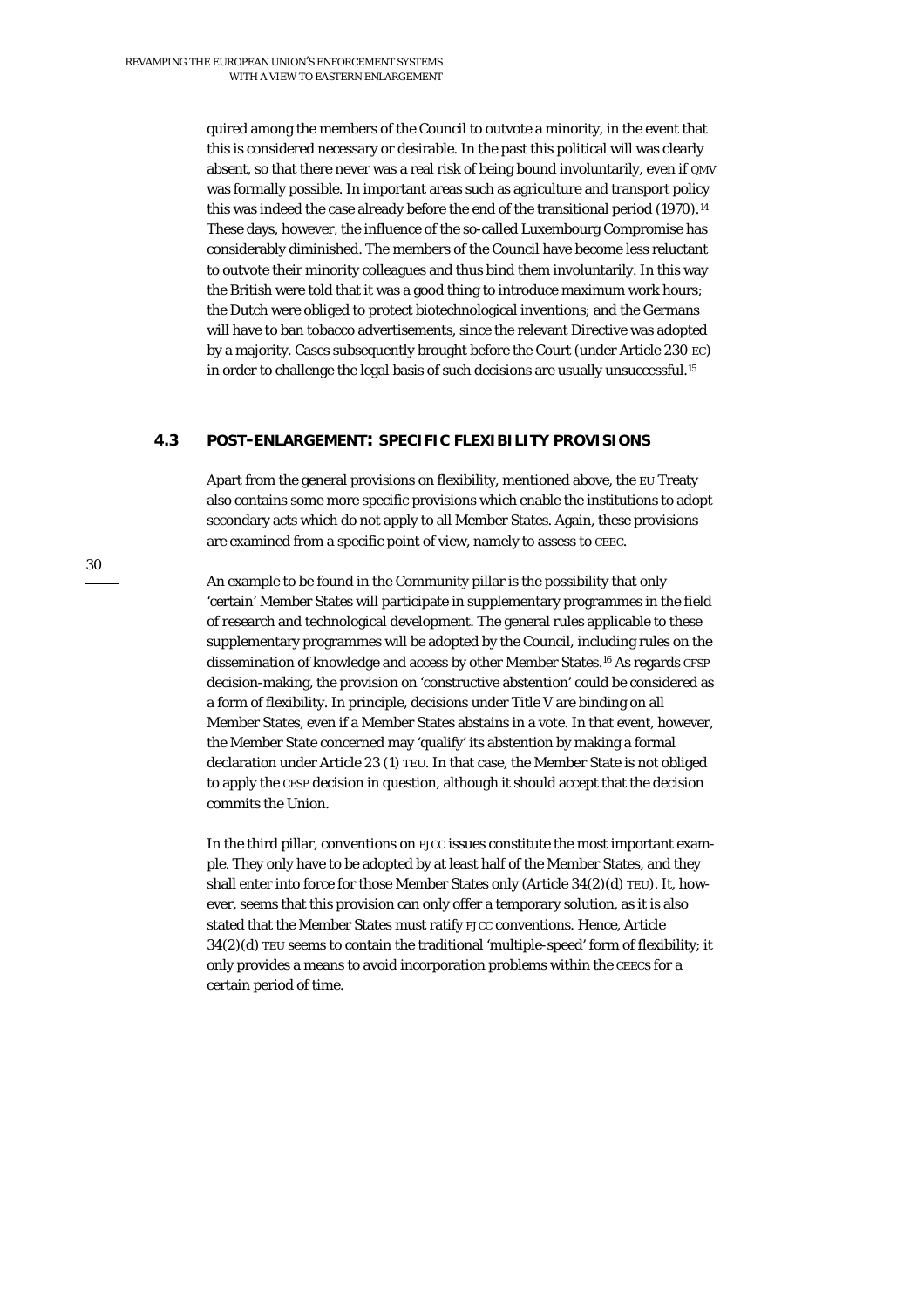Moreover, Article 34 can only result in the inapplicability in a new Member State of conventions established *after* its accession. Third pillar conventions which have already entered into force *upon* accession, will probably have to be acceded to by the new Member States as they form part and parcel of the existing acquis of the Union. Article 34 TEU does not provide a solution for a new Member wishing to 'escape', for example, its obligations laid down in the Europol Convention. As this Convention entered into force prior to Amsterdam (under the JHA version of the third pillar),17 the new Member States, in principle, have to become a party to this important Convention. Only specific arrangements in the Accession Treaties could change this state of affairs.18

## **4.4 GENERAL ASSESSMENT (AND SOPHISTICATED HARMONISATION TECHNIQUES AS AN ALTERNATIVE)**

At the present moment it seems that there is only limited room for the would-be members to escape the obligation to adopt the entire existing acquis of the Union. The EU institutions have made it perfectly clear that, in principle, they will have to take over the entire body of EU law as it will stand on the moment of accession (including the entire Schengen acquis). Time will tell whether the Accession Treaties, nevertheless, contain substantial exceptions to this general principle.

Regarding post-accession legislation, the importance of the general flexibility clauses of the EC/EUTreaty should not be underestimated. Nevertheless, a significant part of the yet to be developed Union legislation – acts adopted after actual accession – *will* gain legal force for the CEECs, and therefore will have to be incorporated as such. There are, indeed, additional means for avoiding incorporation problems (cf. the specific provisions discussed in paragraph 4.3), but these flexible provisions relate to *specific* areas of EU policy.

Of course, the strict requirements of, in particular, Article 11 TEC could be 'relaxed' by amending the Treaty prior to accession. In this respect discussions are already going on, mainly in the framework of the current IGC on institutional reforms. The Commission, for example, proposes that at least *one third* of the Member States may establish closer co-operation between themselves and that the 'Accord of Amsterdam' should be deleted.19 It is however rather unlikely that closer co-operation will be extended to such key areas as the functioning of the internal market (including the four freedoms) and the Community's commercial policy. Thus, the flexibility provisions will not always function as a means of avoiding the problems related to the incorporation of EU law in the CEECs.

Given the limited possibilities and (economic) disadvantages of post-accession flexibility, one may wonder whether the adoption of *minimum* norms by the EU does not constitute a preferable compromise. All Member States (including the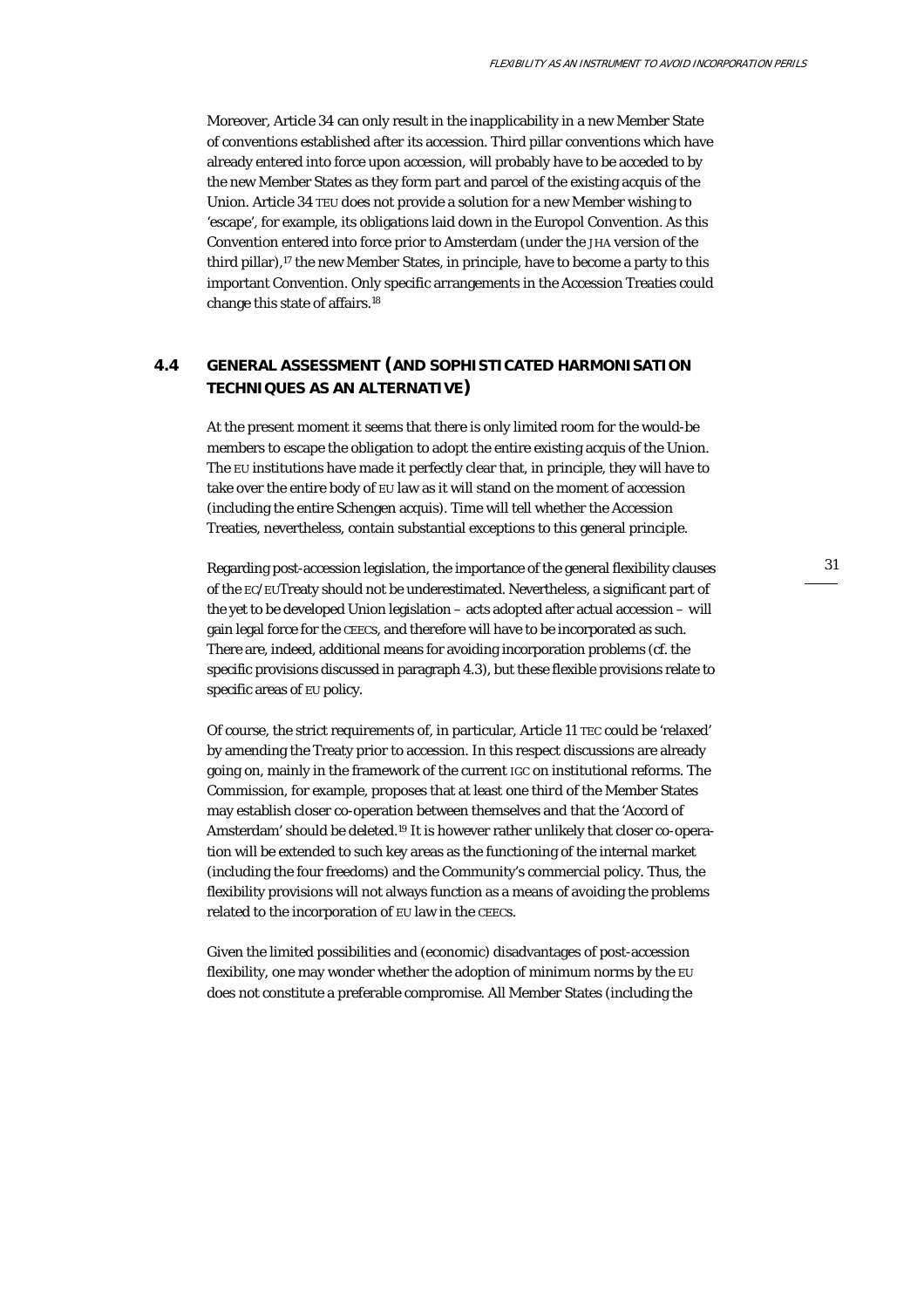CEECs) would be required to ensure that the minimum EC norm is respected - in this respect incorporation problems may still occur. But only the 'willing and able' Member States would have the possibility to adopt more stringent rules in their national legislation. Regarding this 'extra', the CEECs, or most of them, would not encounter incorporation EC legislates by means of Directives, the final result of this legal technique would be (more or less) uniform legislation in all Member States up to a certain minimum, plus stricter legislation in only a few Member States.

This sophisticated legal technique has already been used by the EC in the past, notably in 'semi-economic' areas such as social policy, consumer protection and environmental protection. The Treaty even obliges the institutions to merely lay down minimum norms in these areas.20 In internal market legislation (acts based on Article 95 EC), on the other hand, the institutions quite often opt for so-called *complete* harmonisation. This means that Member States, in principle, do not have the possibility to maintain or introduce more stringent rules.<sup>21</sup> A cumbersome procedure (laid down in paragraphs 4 to 9 of Article 95 EC) has to be followed, including a positive decision from the Commission, to make sure that more stringent rules may continue to exist. It may therefore be very difficult for a Member State to maintain or adopt stricter rules in its own legal system.22

In an enlarged Union it may be necessary to have recourse to this legal method much more often, be it as an alternative to 'ordinary' flexible decision-making under the general provisions of the Amsterdam Treaty (consumer policy, environmental protection, etc.) or as an alternative to complete harmonisation in case the Article 11 conditions exclude the adoption of 'flexible' acts (for example internal market legislation). The main objective for probably all CEECs would be to reach only the required *minimum* EC level. Other Member States, often those which already have a high level of protection, would be free to maintain or introduce 'better' national rules.

Apart from minimum harmonisation, the legal technique of so-called *optional*  harmonisation may also constitute an interesting option available from the arsenal of legislative methods already employed in the EC context. The term 'optional harmonisation' has to date mainly been used in the context of the free movement of *goods*. This type of harmonisation entails that goods which fulfil the technical requirements of the Directive in question (often mentioned in extensive lists in the Annex to the Directive) must be able to circulate freely within the entire Community. Such Directives do not, however, forbid the production of the same goods in accordance with national standards. These goods, not complying with the technical requirements as laid down in the Directive, can only circulate in the territory of the Member State where they have been produced. Other Member States are not obliged to accept imports of these goods, at least not on the basis of the Directive.23 It is therefore the manufacturer – and not the Member State – who has been given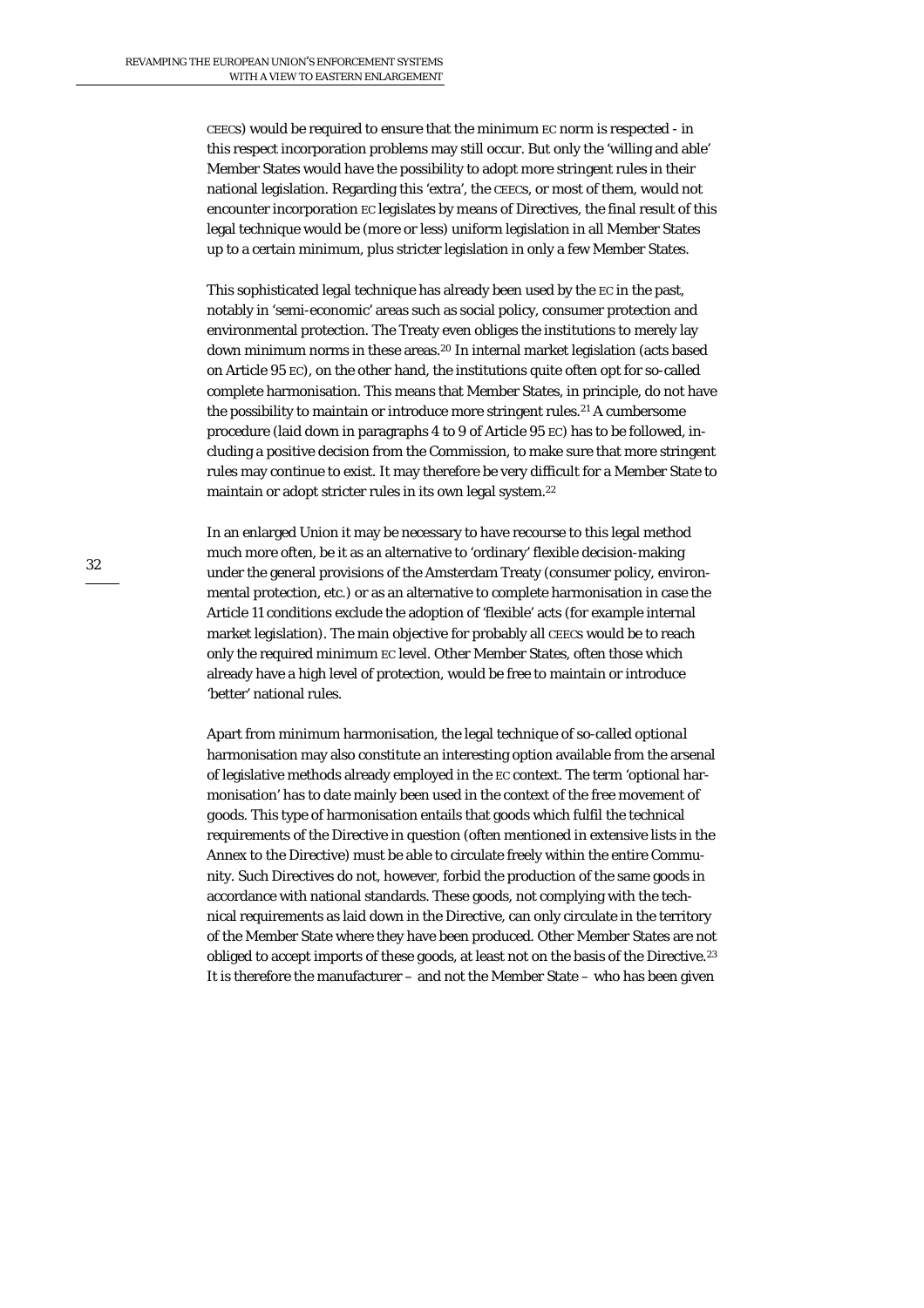the possibility to choose: he may either produce in accordance with EC standards, or with local standards.24

As this harmonisation technique is so specifically tied up with the context within which it was developed, namely the free movement of goods, it cannot (yet) be considered as an alternative to closer co-operation within the meaning of the new Amsterdam provisions, given the fact that the freedom of movement of goods (probably) falls within the area of *exclusive* Community competence.25 Nevertheless, it can be viewed as a more flexible solution than the technique of complete (or total) harmonisation, which does not leave the manufacturer the choice of opting for either EC standards or local standards.26

More recently it seems that the term 'optional harmonisation' is also used in a quite different meaning, namely the one non-specialists on the free movement of goods would expect: it is up to the Member States to decide whether or not they implement all or certain provisions of the 'optional' EC/EU measure in national legislation. If the term is understood in this sense, the technique of optional harmonisation could be fruitfully used in several areas of EU policy-making activity. PJCC framework decisions, for example, could provide that Member States are only obliged to implement certain provisions of this act, leaving it to these states to decide whether or not they implement the other parts. In case of complete discretion, one may however wonder whether the institutions should not adopt a common position or some other soft law act, such as an action plan. In any event, there is already some evidence in recent months that in the context of EU policies on Police and Judicial Co-operation in Criminal matters some suggestions have been made along these lines in the ongoing debate on criminal law harmonisation in the EU. Such ideas are complementary to recent initiatives on employing the principle of 'mutual recognition', borrowed from the area it has originally been developed, the free movement of goods, in the context of certain aspects of criminal law procedure. We will return to consideration of this important recent trend in the concluding chapter.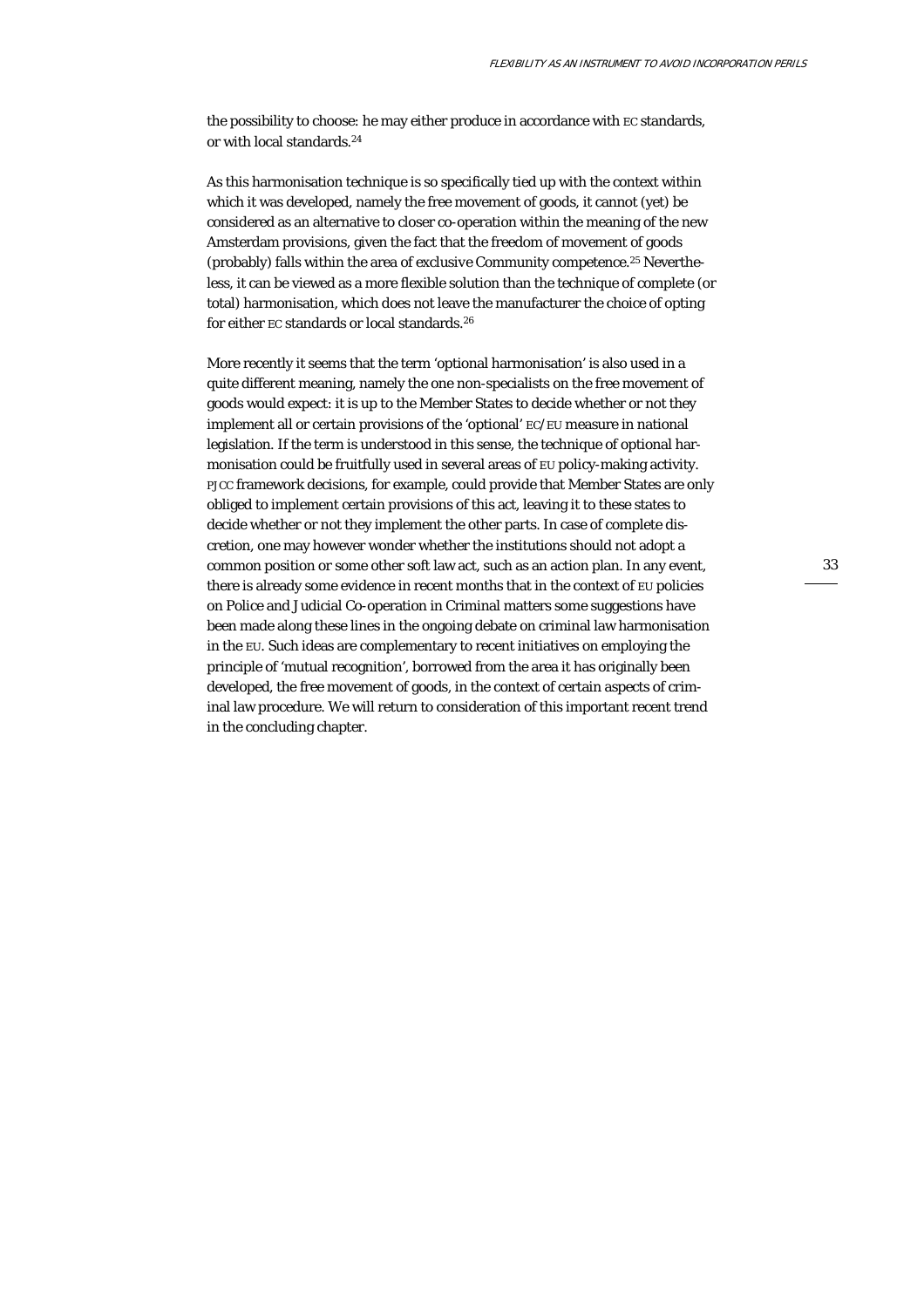#### **NOTES**

- 1 Cf., e.g., A. Stubb (1996) 'A Categorization of Differentiated Integration', *JCMS* 34: 283; C.D. Ehlermann (1996) 'Increased Differentiation or Stronger Uniformity', p. 27 in J. Winter a.o. (eds.) *Reforming the Treaty on European Union*, Asser Instituut, The Hague. On the conditions for closer cooperation (as laid down in Article 11 TEC), see, e.g., H. Kortenberg (1998) 'Closer Cooperation in the Treaty of Amsterdam', 35 *CML Rev.* 833.
- 2 See Articles 1 and 2 of the two Protocols.
- An example is Directive 94/45/EC on UK as it was adopted under Article 2(2) of the Agreement on social policy (*OJ* 1994 L 254/64). It should be noted that these special arrangements did not exclude the UK entirely from European social legislation. The EC institutions could also make use of the legal bases of the EC Treaty, in particular Article 118 A EC (now, after amendment, Article 137(1) EC) on health and safety of workers. For example, the UK was bound by the provisions of the Directive on working time (Directive 93/104/EC, *OJ* 1993 L 307/18) as it was adopted - by a qualified majority vote - under this former EC Treaty base. The UK's legal basis objections were rejected by the Court, see Case C-84/94 *UK* v *Council* [1996] ECR I-5755.
- 4 See Article 2 (58) of the Amsterdam Treaty.
- <sup>5</sup> Cf. Article 8 of the Protocol integrating the Schengen acquis into the framework of the European Union (stating that "the Schengen acquis and further measures taken by the institutions within its scope shall be regarded as an acquis which must be accepted in full by all States candidates for admission"). See also point 25 of the conclusions of the Tampere European Council, 15 and 16 October 1999 ("As a consequence of the integration of the Schengen acquis into the Union, the candidate countries must accept in full that acquis and further measures building upon it").
- 6 Cf. the Editorial Comments, (1999) 36 *CMLRev.* 1119 ("The Tampere summit: The ties that bind *or* The Policemen's Ball") where it is rightly pointed out that "the position of the United Kingdom, Denmark and Ireland becomes ever more anomalous in this context".
- 7 See, in particular, Article 43(2) TEU, stating that Member States shall apply, as far as they are concerned, the acts and decisions adopted for the implementation of the co-operation in which they participate. Therefore, the Amsterdam provisions are not suited to create a special position for the CEECs *upon* accession.
- Cf. for example, G. Gaja (1998) 'How Flexible is Flexibility under the Amsterdam Treaty?' CML Rev. 855, 859; H. Kortenberg(1998) 'Closer Cooperation in the Treaty of Amsterdam' *CML Rev.* 833, 835.
- <sup>9</sup> "Adapting the Institutions to make a success of enlargement", p. 39.
- 10 Case 41/76 *Donckerwolcke* [1976] ECR 1921, at paragraph 32. On the scope of Article 113 (now Article 133 EC), see in particular Opinion 1/94 [1994] ECR I-5267. See also J. Bourgeois (1995 ) 'The EC in the WTO and Advisory Opinion 1/94: An Echternach Procession', *CML Rev.*, p. 763; and O. Blin (1998) 'L'article 113 CE après Amsterdam', *RMCUE*, p. 447.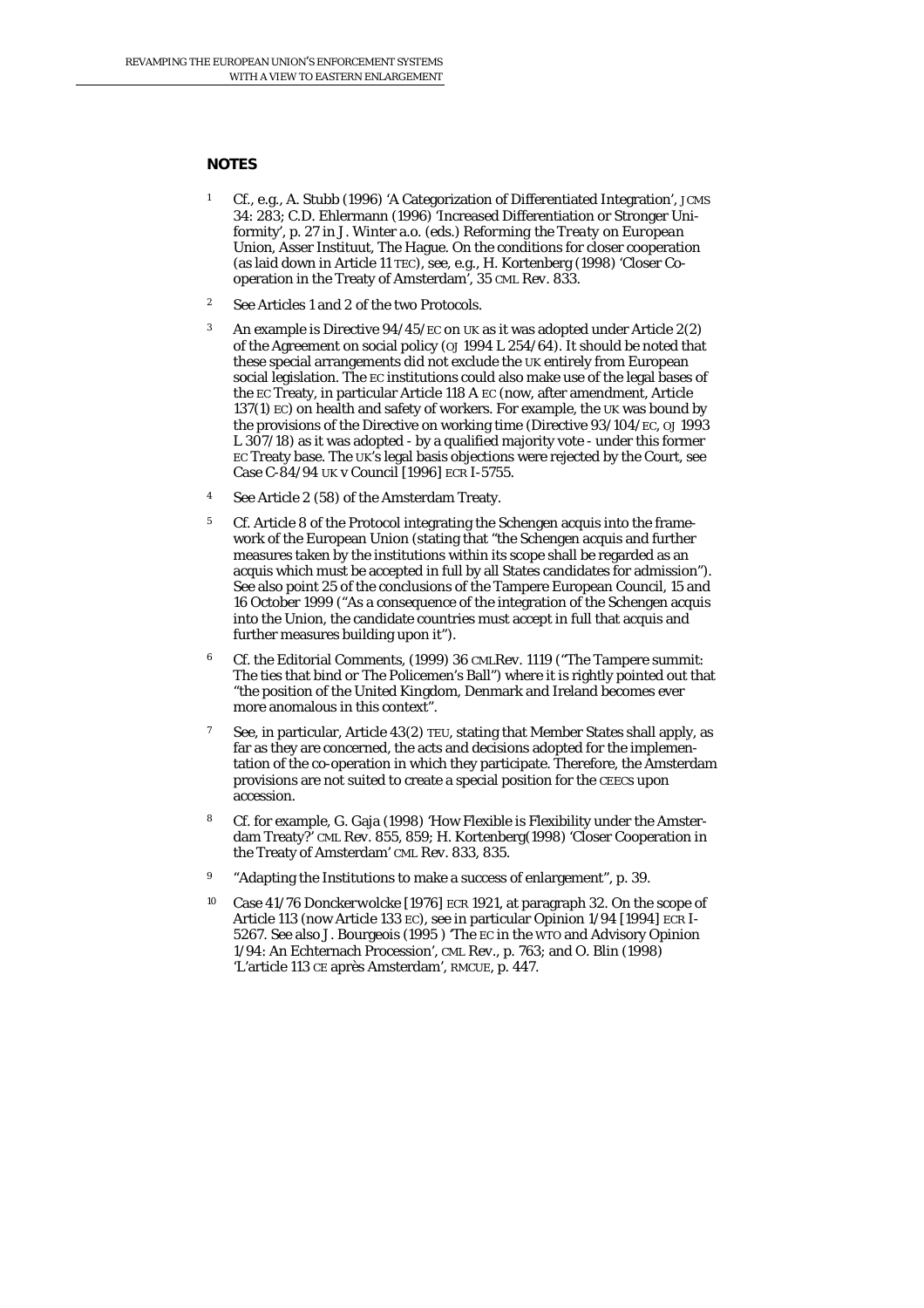- 11 See, for example, J. Wouters (1998) 'Flexibiliteit in de Eerste Pijler', p. 29 in T.M.C. Asser Instituut, *Flexibiliteit en het Verdrag van Amsterdam,* The Hague. On the idea to 'relax' the strict conditions of Article 11 TEC, see paragraph 4.4.
- 12 This term is used in Philippart and Sie Dhian Ho (forthcoming).
- <sup>13</sup> See, for example, the Commission Opinion of 26 January 2000 on the IGC 2000, p. 20 and the report of Von Weizsäcker, Dehaene and Simon, *The Institutional Implications of Enlargemen*', Report to the European Commission, Brussels, 18 October 1999, p. 8.
- 14 See Articles 43(2) and 75(1) of the original *EEC* Treaty.
- 15 See, respectively, Case C-84/94 *UK* v *Council* [1996] ECR I-5755; Case C-377/98 *Netherlands* v *EP and Council* (pending); Case 376/98, *Germany* v *EP and Council* (pending). For a recent overview of the legal basis perils: H. Cullen and A. Charlesworth (1999) 'Diplomacy by Other Means: The Use of Legal Basis Litigation as a Political Strategy by the European Parliament and Member States', *CML Rev.*, p. 1243.
- 16 See Article 168 EC.
- <sup>17</sup> For the text of this Convention, and the accompanying Act of the Council of 26 July 1995, see *OJ* 1995 C 316, p. 1. The Europol Treaty entered into force on 1 October 1998; Europol became operational on 1 July 1999 (*OJ* 1999 C 185, p.1)
- <sup>18</sup> Cf. the previous paragraph (on the non-applicability of existing EU acquis).
- 19 See the Commission's Opinion of 26 January 2000 on the current IGC *(Adapting the Institutions to Make a Success of Enlargement*), p. 33-34 and p. 53-55. The first proposal requires an amendment to Article  $43(1)(d)$  TEU; the second idea – Member States would no longer have the right to oppose the granting of an authorisation to establish closer co-operation - requires amendments to Article 40(2) TEU and Article 11(2) TEC.
- Articles 137(5), 153(5) and 176 of the EC Treaty, respectively (EC measures in these three areas shall not prevent any Member State from maintaining or introducing more stringent protective measures).
- 21 See, for example, Article 7 of the First Directive on Trade Marks (*OJ* 1989 L 40, p. 1), which obliges Member States to provide for Community-wide exhaustion of trade-mark rights, nothing more and nothing less. Hence, as this Directive embodies a *complete* harmonisation of the rules relating to the rights conferred by a trade mark, Member States may no longer maintain legislation providing for so-called world-wide exhaustion of these intellectual property rights. See Case C-355/96 *Silhouette* [1998] ECR I-4799.
- 22 See, for example, Case C-319/97 *Kortas*, judgment of 1 June 1999. As Swedish legislation on a certain colour for use in foodstuffs (E 124) was more stringent than EC law (namely Directive 94/36, *OJ* 1994 L 237, p. 13, providing for complete harmonisation) the Swedish authorities had to await the decision of the Commission under Article 100 A(4) EC (now, after amendment, Article 95(6) EC Meanwhile, the more stringent rules could not be applied. Several years later the Commission gave a negative decision (Decision 1999/5/EC*, OJ* 1999 L 3, p. 13), thus requiring Sweden to abolish its complete ban on the use of colour E 124.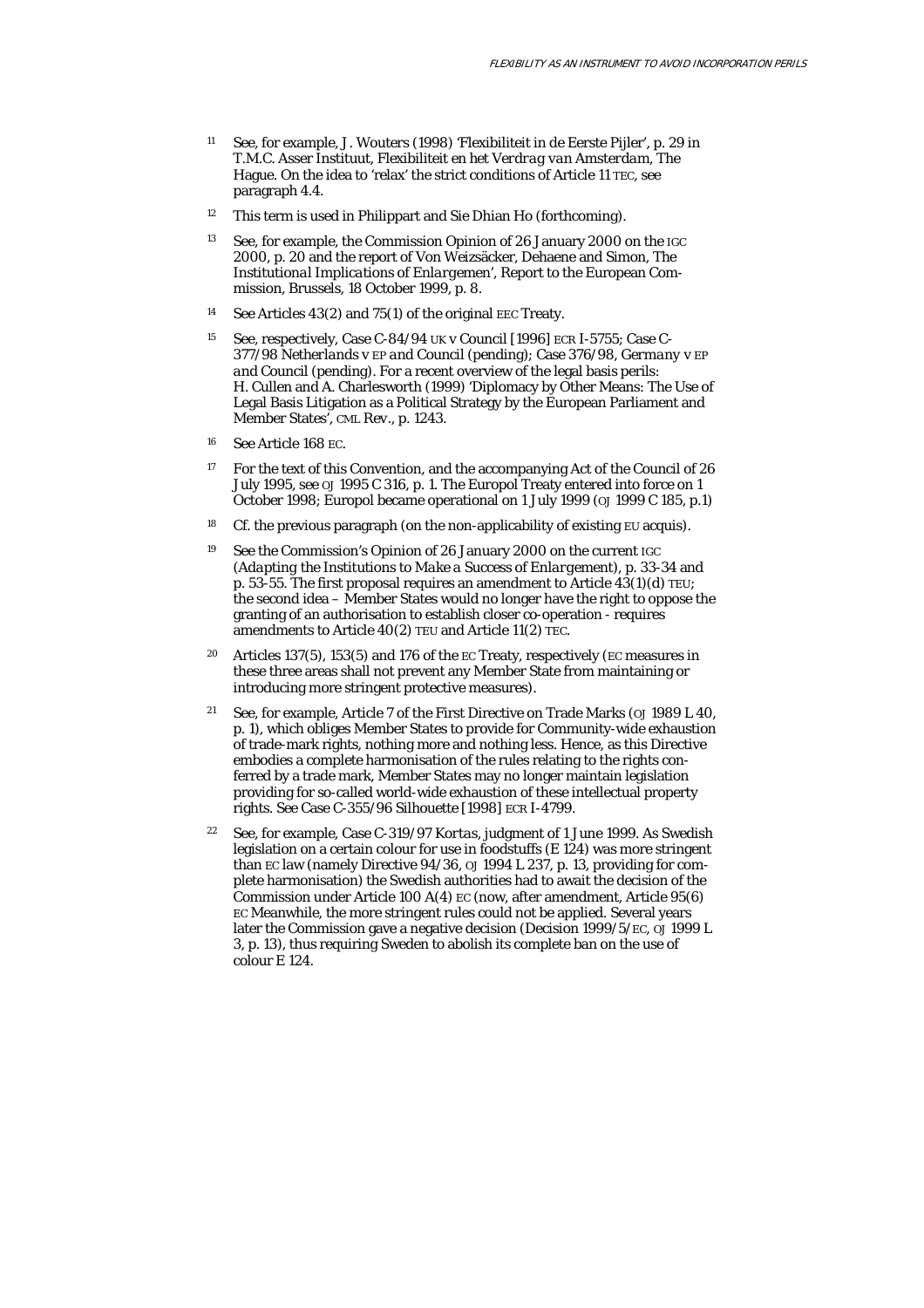- <sup>23</sup> On the basis of primary EC law such an obligation may however still exist: Article 28 EC, on the prohibition of quantitive restrictions on imports and measures having equivalent effect, applies; and the Member State concerned cannot justify its import restrictions on the basis of Article 30 EC or one of the so-called Rule Of Reason-exceptions. See further the impressive analysis by Curall (1984) 'Some Aspects of the Relation between Articles 30-36 and Article 100 of the EEC Treaty, with a Closer Look at Optional Harmonisation', *YEL* 169.
- 53 See also R.H. Lauwaars and J.M. Maarleveld (1987) *Harmonisatie van wetgeving in Europese organisaties,* Kluwer, p. 152.
- 25 Cf. paragraph 4.2.
- 26 Cf. P.J. Slot (1996*)* 'Harmonisation', *EL Rev*. 378, at 383.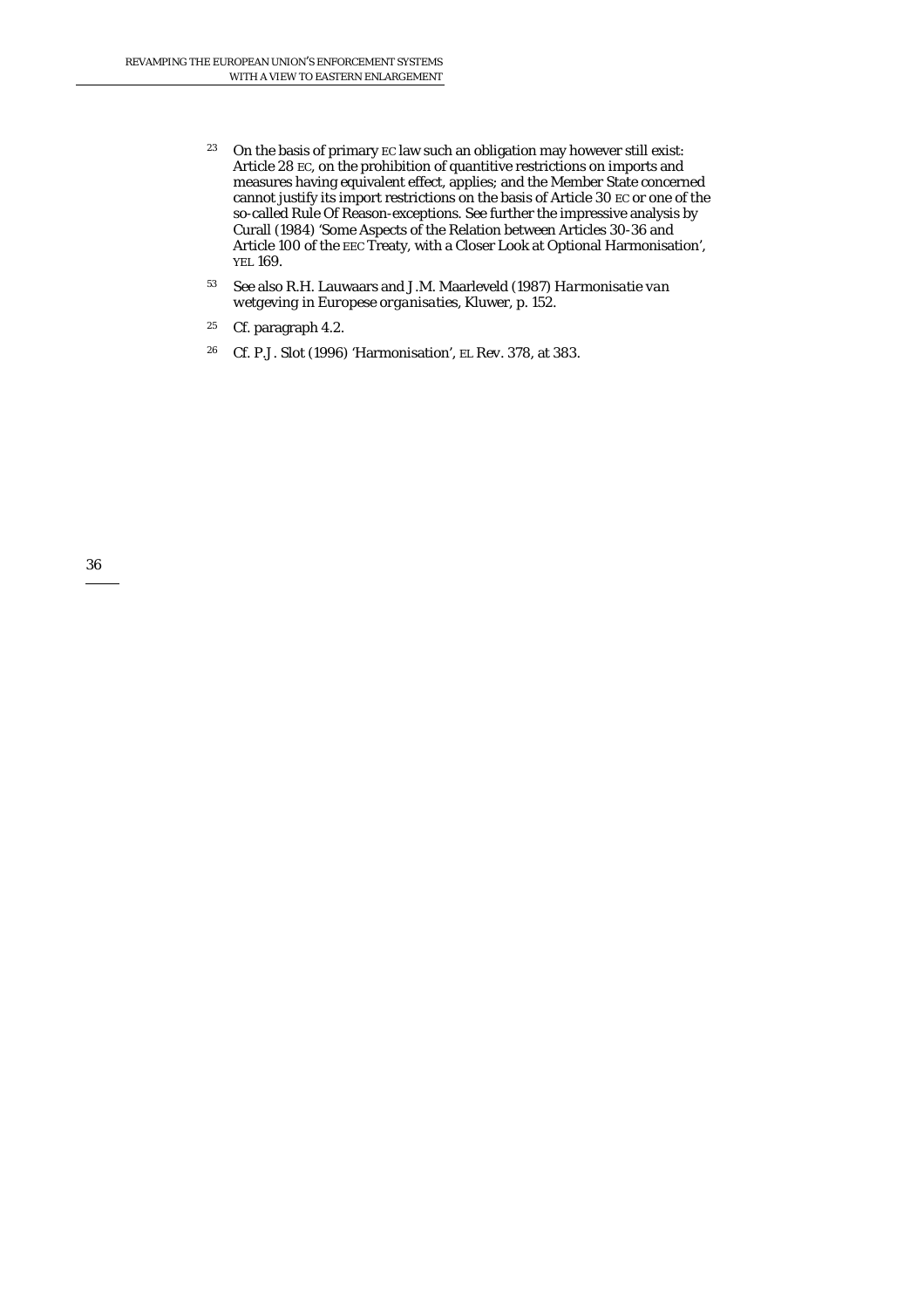# **PART B**

**TRANSPOSITION OF EU LAW INTO THE NATIONAL LEGAL ORDERS OF (NEW) MEMBER STATES**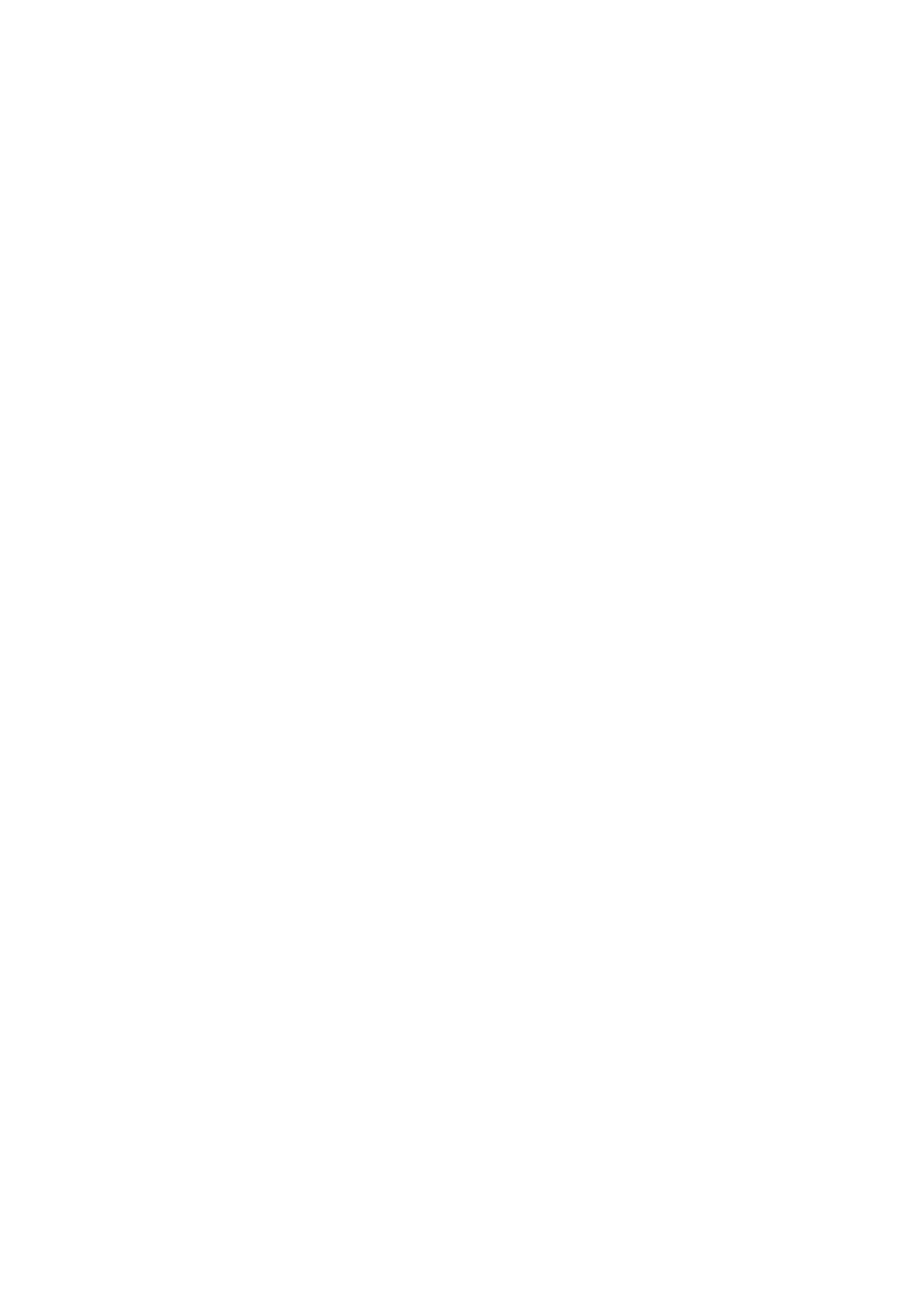# **5 PURPOSE AND STRUCTURE OF PART B**

The term 'transposition' refers to the process of bringing national legislation of a certain Member State into conformity with those parts of EU law which have acquired legal force for that Member State. Transposition is therefore an activity which has to be performed, mainly, by the national legislative authorities. This obligation essentially results from the fact that EU law takes precedence over national law. It is relevant therefore to first address the case law of the Court regarding the relationship between EC law and national law (paragraph 6).

The main purpose of this part is, however, to analyse possibilities for reform of the process of transposition of EU law by national legislative authorities, in the light of the upcoming enlargement. In this respect, attention is given to the choice of the legal instruments by the EU institutions and to the various forms of assistance which the EU can provide to the legislative authorities of the CEECs (paragraph 7).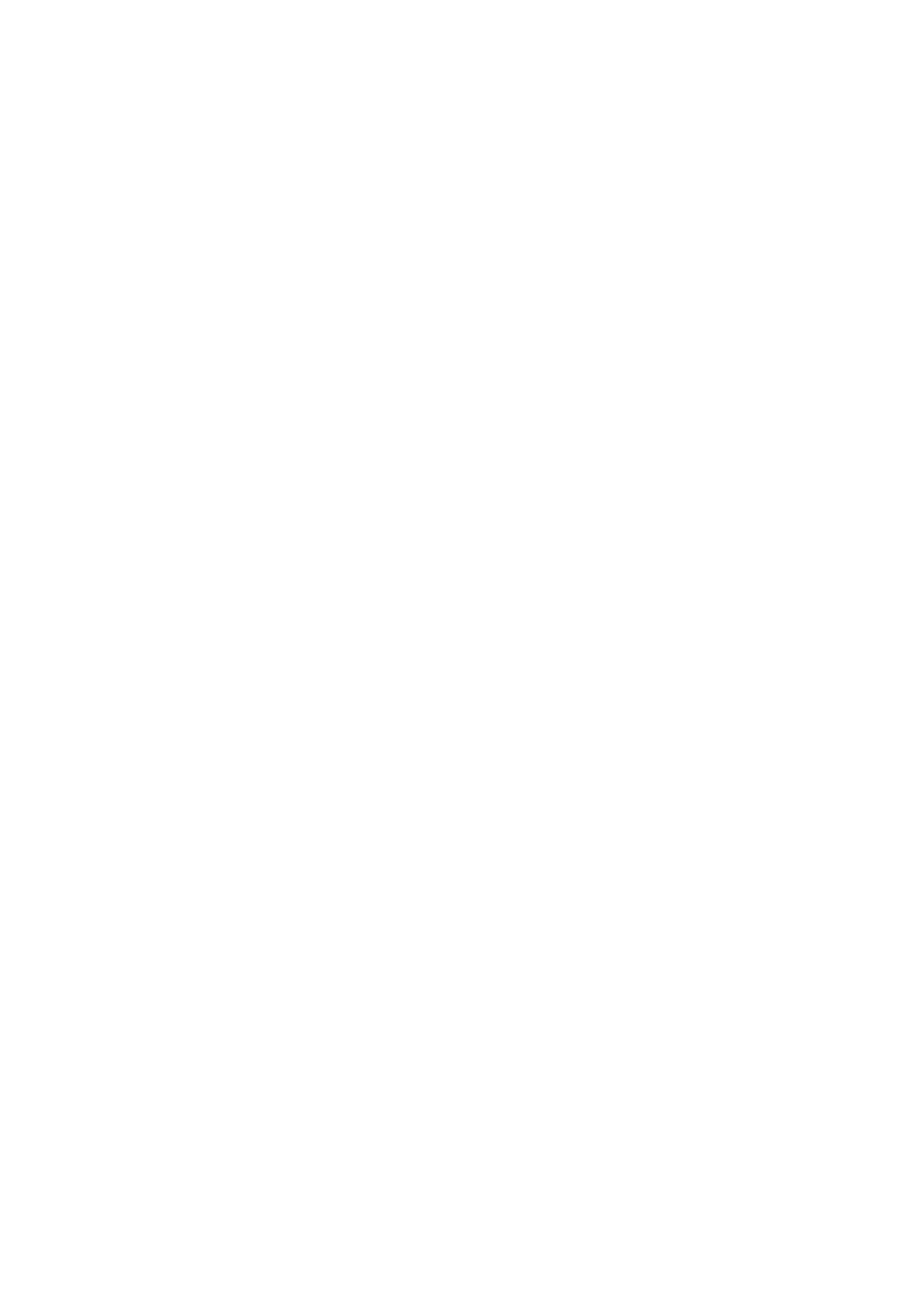# **6 THE OBLIGATION TO BRING NATIONAL LAW IN CONFORMITY WITH EU LAW**

Already as far back as 1964, the Court of Justice ruled that the integration of provisions which derive from the Community into the laws of the Member States make it impossible for these states to accord precedence to any unilateral and subsequent measure over a legal system accepted by them on a basis of reciprocity. Such a national measure cannot therefore be inconsistent with the Community legal system. The executive force of Community law cannot vary from one state to another and the obligations undertaken under the Treaty would not be unconditional, but merely contingent, if they could be called in question by subsequent legislative acts of the Member States. The Court therefore concluded that the law stemming from the Treaty, an independent source of law, could not be overridden by domestic legal provisions, without being deprived of its character as Community law and without the legal basis of the Community itself being called into question.1

Although lawyers tend to relate this case law on the principle of supremacy to the role of the national *courts*,<sup>2</sup> the Court's general wording also has extremely important consequences for national legislators. In fact, they have to ensure that all parts of national legislation become *and* remain in line with all EC Treaty obligations. In this respect, it is stressed that concepts such as direct effect and state liability were only developed because national legislators did not perform their duties properly. Direct effect and state liability should be considered, essentially, as forms of sanctions to be imposed on the legislator. The existence of these sanctions does not, however, release the national legislator from its duty to transpose EU law correctly. Thus, the fact that a provision of an EC Directive may be relied upon before the national court by individuals, does not exempt the national legislator from the obligation to adopt implementing measures within the period prescribed in the Directive.<sup>3</sup>

With regard to the transposition of the acts of the EU institutions (into national legislative provisions) a distinction should be made between Regulations and Directives. Because a Regulation is 'directly applicable' (Article 249 EC), the Member States are not permitted, in principle, to transpose the contents of a Regulation into national legislation. According to the Court, such implementing measures would create uncertainty as to the legal nature of the applicable provisions and they would jeopardise the simultaneous and uniform application of the Regulation in the entire Community. Only where the Regulation itself provides for the adoption of implementing rules, the Member States may transpose its provisions into national legal rules.4 In general, the entry into force and application of Regulations are *independent* of any measure of reception into national law.5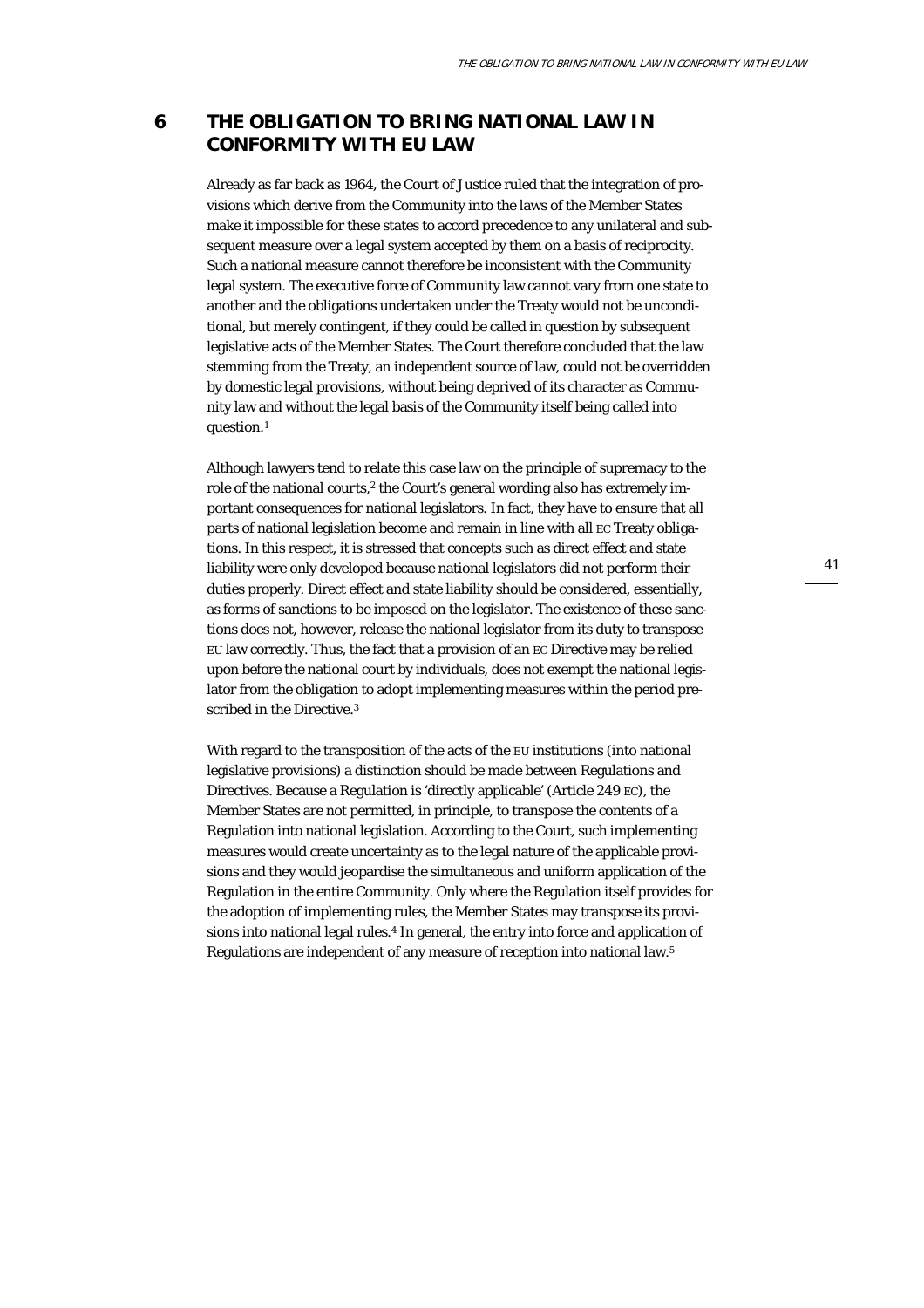Regulations therefore have the most direct impact on the national legal order, as they usually do not need any intervention by the national legislatures for their application. Although Regulations do not need formal transposition into national laws or regulations, the provisions of a Regulation should, of course, be *applied* by national administrative agencies.<sup>6</sup> Directives, on the other hand, often require positive action on the part of the national legislators. Directives are merely binding with regard to the objective to be achieved, but leave it to the Member States to choose the 'form and method' (Article 249 EC). In practice, this means that the Member States must bring into force the laws, regulations and administrative provisions necessary for them to comply with the Directive in question. These implementing measures should have legally binding force, which implies that implementation of a Directive through circulars or administrative practices is not good enough.7 Directives are therefore a particularly useful device for the *harmonisation* of national laws within a certain area or with regard to a certain topic.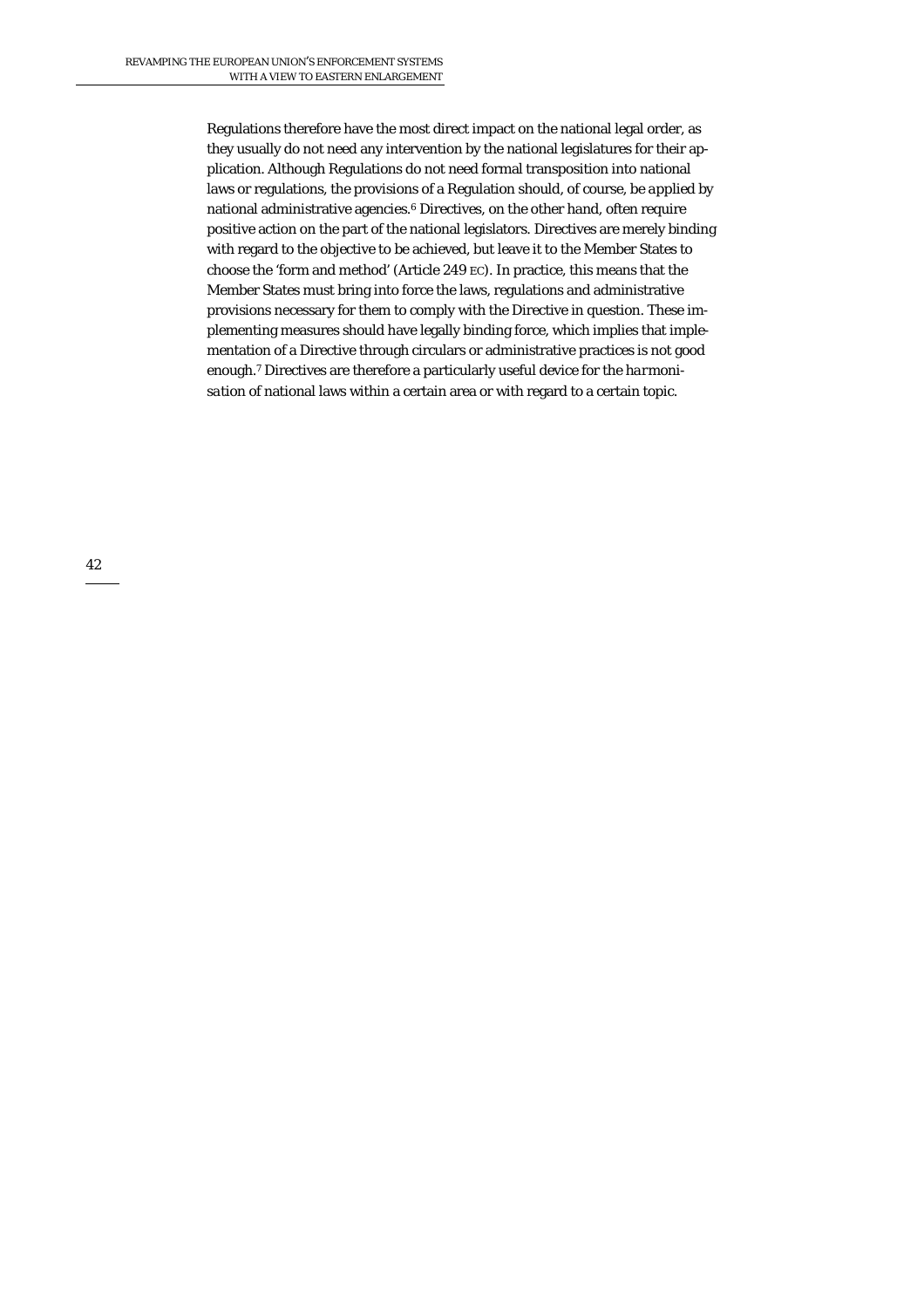- 1 Case 6/64 *Costa* v *ENEL* [1964] ECR 585.
- 2 On this issue, see paragraph 14.2.
- 3 Case 102/79 *Commission* v *Belgium* [1980] ECR 1473, 1487.
- 4 See, for example, Case 93/71 *Leonesio* [1972] 288. Cf. R.H. Lauwaars (1983) 'Implementation of Regulations by National Measures', *LIEI* 41.
- 5 Cf. Case 34/73 *Variola* [1973] ECR 981, paragraph 10.
- 6 See, e.g., Case 17/67 *Neumann* [1967] ECR 441.
- 7 See, e.g., Case C-361/88, *Commission v Germany* [1991] ECR I-2567 (the socalled TA Luft case, discussed by C. Langenfeld and S. Schlemmer-Schulte (1991) 'Die TA Luft – kein geeignetes Instrument zur Umsetzung von EG-Richtlinien', *EuZW*, p. 622).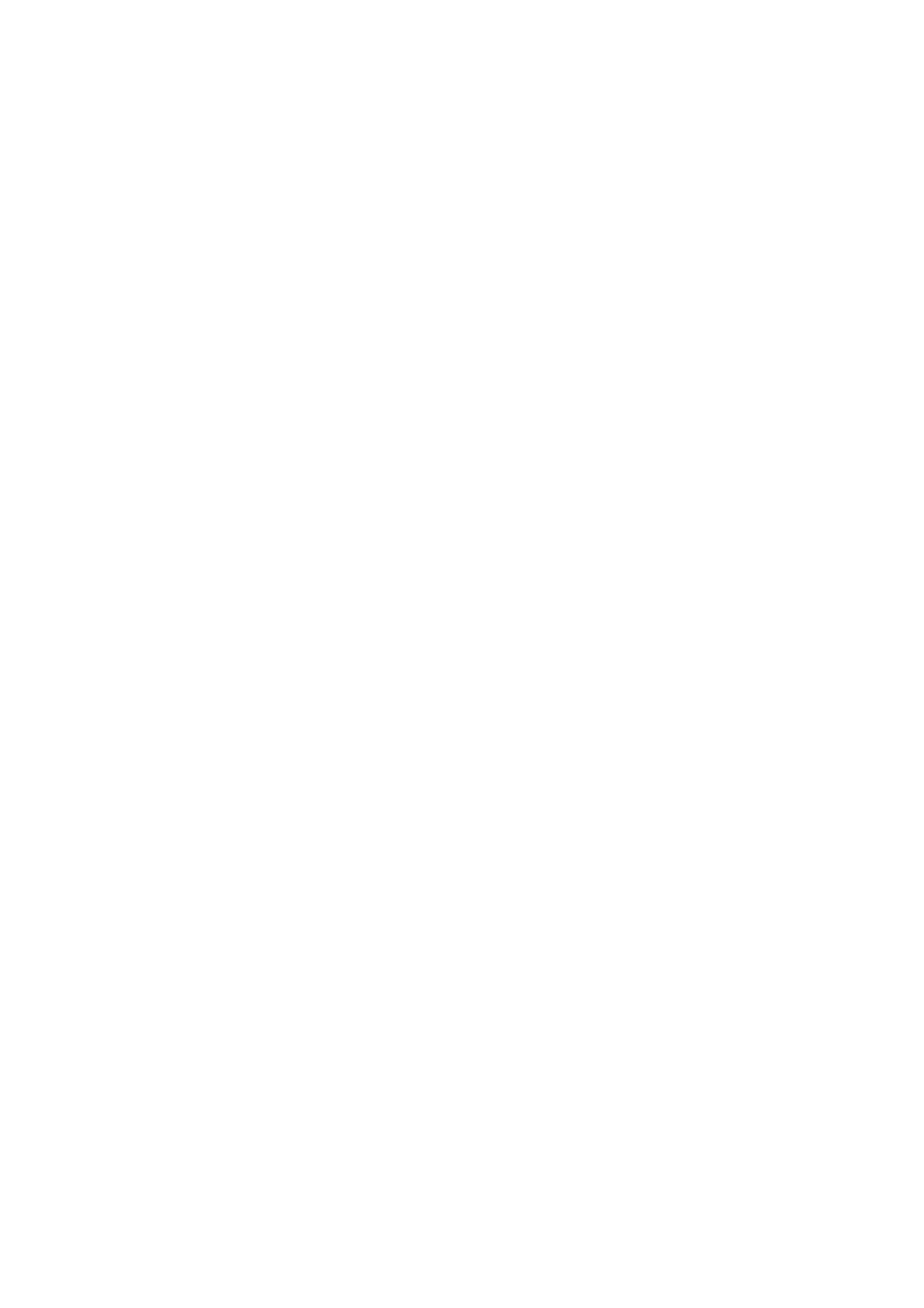# **7 POSSIBLE REFORMS TO THE EU SYSTEM**

The formal transposition of EU law into national legislation of the candidate countries does not seem to be the most problematic issue, at least in comparison with the expected problems related to the actual application and enforcement of EU law. Already during the pre-accession period, the Regular Reports from the Commission on the situation in the candidate countries show that, generally speaking, all countries have made good progress on the alignment of their legislation to the Union's acquis. Upon closer examination it appears however that in numerous specific policy areas national legislation has still not been brought into line with EU law. In particular, a number of EC Directives have not yet been transposed into national legislation. In the field of free movement of goods a large number of candidates still have to start transposing the so-called New Approach Directives, as well as the directives on product safety and product liability. In the sensitive area of environmental protection, a majority of the candidates have not yet begun implementing Directives on chemicals, genetically modified organisms, and noise.1

The new Member States are however not only obliged to bring their national law into line with the existing acquis; after accession they will also have to ensure that national law stays in line with new EC legislation. It is therefore important to examine what the EU can do in order to ensure that the new members will actually comply with the obligation that national law is and remains in conformity with EU law.

45

### **7.1 THE CHOICE OF THE LEGAL INSTRUMENT**

A first option to be considered relates to the type of acts which are at the disposal of the EU institutions in order to give shape to the various Union policies. The central question in this context is whether there are possibilities of avoiding the obligation to transpose EU law into national legislative provisions, and thus to avoid the 'co-operation' of national legislators.

As the various EU pillars provide for very different legal instruments, a distinction is made between the EC pillar on the one hand (paragraph 7.1.1) and the two non-Community pillars on the other (paragraph 7.1.2).

#### **7.1.1 WHAT KIND OF COMMUNITY LEGISLATION?**

A first option to avoid any transposition problem is to adopt legally non-binding Community acts, such as opinions, recommendations, conclusions, announcements, et cetera. It however seems that in the 'hard core' areas of Community policy, a significant trend towards the adoption of 'soft' law is not very likely.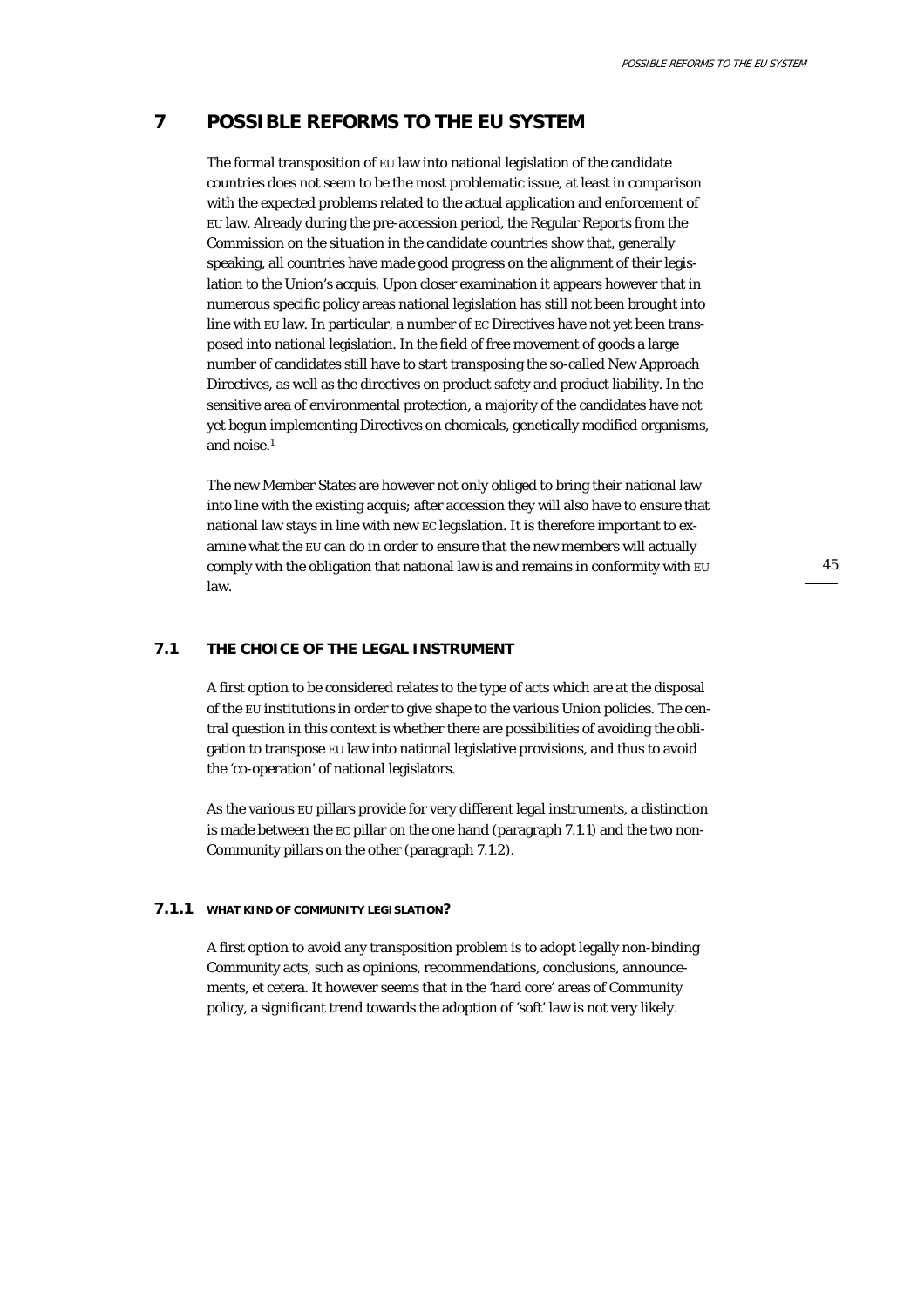After all, in its fifty years of existence the Communities have very often exercised their attributed powers by way of legally binding acts, such as Directives and Regulations. Eastern enlargement is neither very likely to change this state of affairs, nor do we believe it is a preferable option.

In some specific areas of Community policy, not belonging to the 'core acquis', there may however be some room to depart from the traditional Community method of 'dictating from above'. Areas such as culture or education can be cited as examples, as well as the policy areas that have been transferred from pillar three to Title IV of the EC Treaty: immigration and asylum policy as well as co-operation in civil matters. During the previous period (Maastricht-Amsterdam) decisions on these matters were often adopted in the non-binding form of common positions, conclusions, et cetera. To a certain extent this policy of convincing instead of dictating could be continued in the post-Amsterdam era, although it should be added that the recent trend clearly goes in the opposite direction. In their so-called Vienna Action Plan the Council and the Commission indicated that the new title IV of the EC Treaty should 'produce' a significant number of binding acts on the sensitive issues mentioned above. The 1968 Brussels Convention, for example, will be 'transformed' into a legally binding EC Regulation.2

In cases where the EC institutions have decided to adopt legally binding measures of general application, they can opt for either a Regulation or a Directive.3 As was pointed out above, the important difference between these legal instruments is that only Directives need to be transposed into the national laws of the Member States. Given this important difference, the EC institutions could more often make use of Regulations when legislating in certain policy areas. The cumbersome process of adopting the required implementing legislation could thus be avoided.

Whether an intensified use of Regulations will be adopted (after enlargement) remains an open question. The current Member States seem to prefer the use of Directives, rather than Regulations, precisely because Directives still need further implementing legislation at the national level and thus the involvement of national governments and (often) parliaments is guaranteed.4 In the Protocol on subsidiarity and proportionality, for example, the preference for (broadly drafted) Directives is clearly laid down: "Other things being equal, directives should be preferred to regulations and framework directives to detailed measures".5

An intensified use of Regulations would probably require an amendment of a few Treaty provisions: a minority of the current Treaty Articles stipulate that a specific legal instrument, for example Directives or Decisions, should be used. Implementing measures on, for example, the mutual recognition of diploma's or on company law still need to be adopted in the form of EC Directives.<sup>6</sup> Most of the existing enabling provisions, however, use general terms like 'decisions' or 'measures'.7 These terms encompass the various types of Community acts listed in Article 249 EC,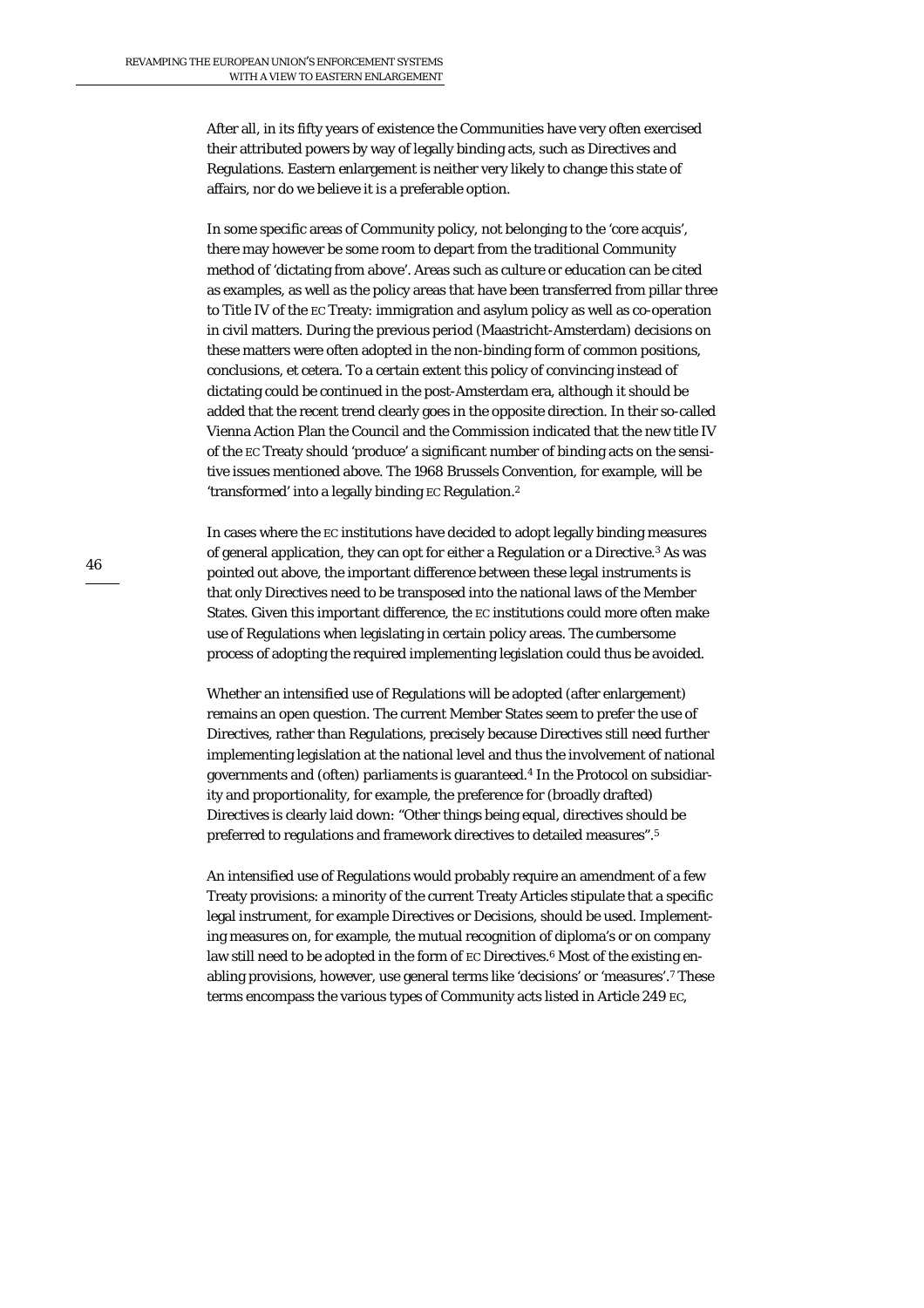both the binding ones (Directives, Regulations, Decisions) and the non-binding decisions (Opinions, Recommendations).

From the foregoing we conclude that a significant use of Regulations, instead of Directives, probably cannot be expected and, moreover, will not offer a satisfactory solution for the expected transposition problems by CEEC legislators. There apparently does not exist sufficient political support to adopt 'genuine' European laws much more often; an amendment of several legal bases would be necessary; and, of course, problems relating to the application and supervisory stages would remain to exist.

#### **7.1.2 A CALCULATED CHOICE OF LEGAL INSTRUMENT UNDER THE OTHER EU PILLARS?**

The question arises whether a 'calculated' choice of the legal instrument could provide an adequate solution to transposition problems where the Union legislates in the areas of CFSP and PJCC. As far as legislation under the *second* pillar is concerned (CFSP) this issue does not seem to be of great significance: CFSP decisions, by their very nature, will hardly ever require implementing national measures of a legislative nature. Rather the Member States have to ensure that their foreign policies are in conformity with the CFSP instruments, such as joint actions and common positions.8 The latter requirement implies that national administrations may have to apply and enforce CFSP decisions and, perhaps, the national judiciary can supervise the correct application of these second pillar instruments by national administrative agencies.9 Action on the part of the legislative authorities, however, will often not be necessary.

In criminal matters - the central subject matter of the third EU pillar - there does not seem to be much scope for 'smart' legal instrument choices either, at least as far as the legally binding acts are concerned. Since Amsterdam, the third pillar legal instruments are listed in Article 34(2) TEU. 10

The *common position* - the first instrument of the list - should, in general, be considered as part of the Union's soft law as they are used to define 'the approach of the Union to a particular matter'. The non-binding nature of this instrument can also be deduced from the fact that the European Parliament does not have to be consulted by the Council prior to the adoption of common positions (Article 39 TEU). Moreover, the Court does not have jurisdiction to give preliminary rulings on the interpretation or validity of common positions (Article 35 TEU). This confirms that the drafters of the Amsterdam Treaty did not intend to create a legally binding and enforceable EU act.

Of course, these characteristics make the PJCC common position the perfect legal instrument to conduct a policy of convincing rather than dictating in the area of criminal law matters.11 It however seems that the Council may also adopt other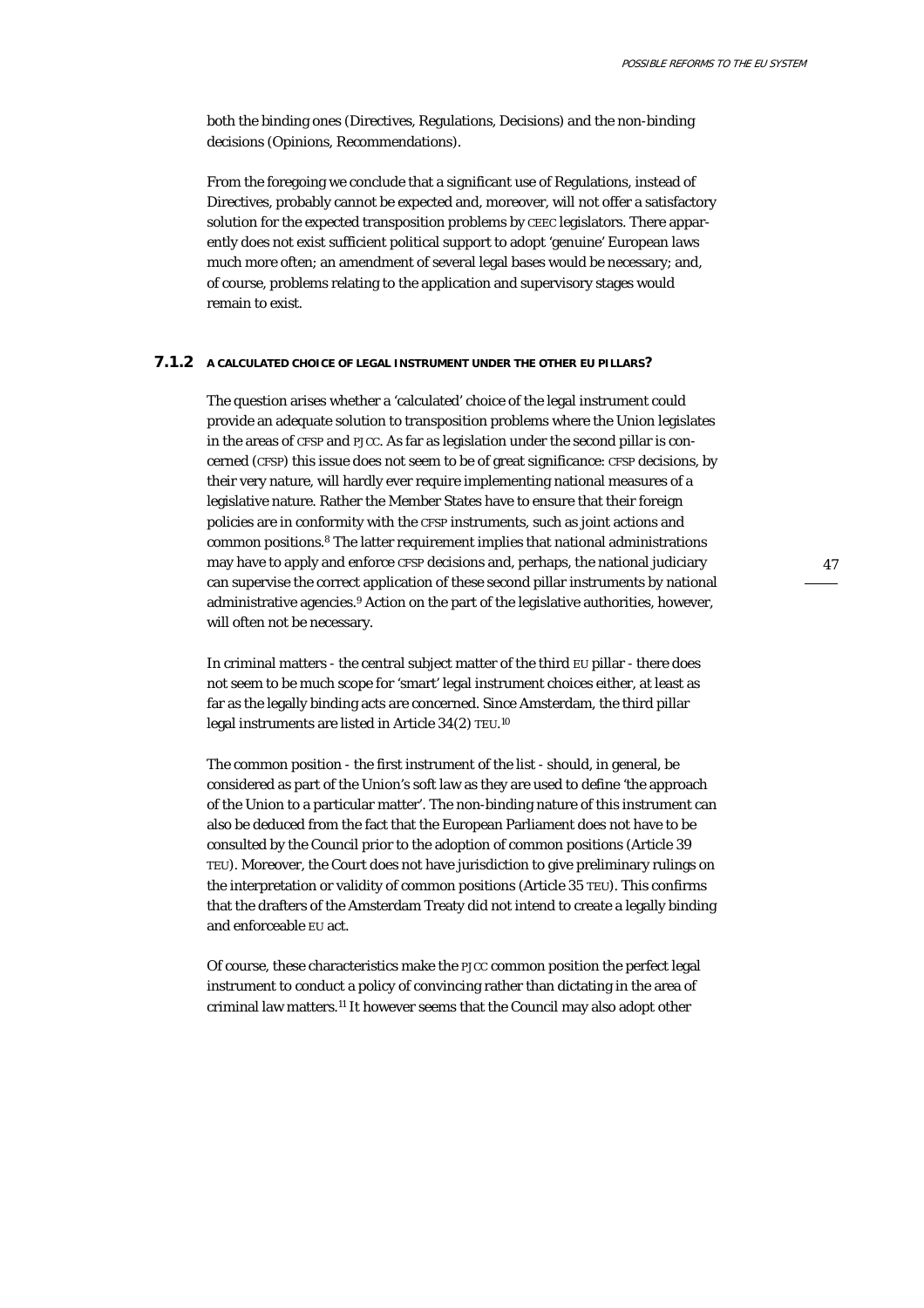types of non-binding legal instruments. Perhaps in this context in particular, it is possible to envisage the formulation at EU level of non-binding model codes of law or 'restatements'. These could bring together in a comprehensible fashion the various aspects of a particular subject (for example, the law of criminal procedure) gleaned from the 'best practices' at the national level. The idea behind such softer initiatives is to present a clear alternative to a legislative technique of harmonisation in areas where it is felt inappropriate (criminal law in general?). This alternative would aim to 'learn from' the various national law systems and to draw up a type of restatement of the best practices. Such a code or restatement could have a role in assisting CEECs when considering appropriate national legislation from the wider perspective of enforcing and applying EU law in general. Moreover, such alternative instruments could have a role in reducing harmful divergence between Member States and bringing about more convergence in practice as an alternative to the route of legislative harmonisation. There are of course downsides to this technique but we submit that at the very least it constitutes a route worthy of further exploration. Just as the Principles of European Contract Law (the so-called Lando Principles) may indeed ultimately form the basis of a European Contract Law12 there could be a similar initiative to draw up 'Principles of Criminal Law' or 'Principles of Police Law'. The initiation, funding and providing of technical assistance to support such a process, could conceivably be entrusted to the Commission, although it is suggested that the actual task of drawing up the provisions of such Principles should involve recognised independent experts in the respective fields.

If and when the EU institutions have, however, decided that this soft law approach does *not* offer the best solution in the case concerned, they will have to use one of the other legal instruments of Article 34(2) TEU. From the description of the characteristics of (PJCC) *framework decisions* it is clear that this instrument is intended to produce legally binding effects and that it should be implemented at the national level. Hence, like EC Directives, the PJCC Framework Decisions heavily depend on the co-operation of the legislators of the Member States.13

The PJCC *decision* (within the meaning of Article 34(2)(c) TEU) more or less resembles the EC Regulation, as it is stated that such decisions shall be binding, presumably 'in their entirety'. On the other hand, they may not be used for the approximation of the laws of the Member States and no mention is made of the 'general applicability' of these decisions. The analogy with the EC regulation is therefore probably not as great as it seems at first sight. Finally, the PJCC *Conventions* (Article 34(2)(d) TEU) cannot be considered as 'genuine European laws' either. For their entry into force, it is required that Member States shall adopt these conventions in accordance with their respective constitutional requirements.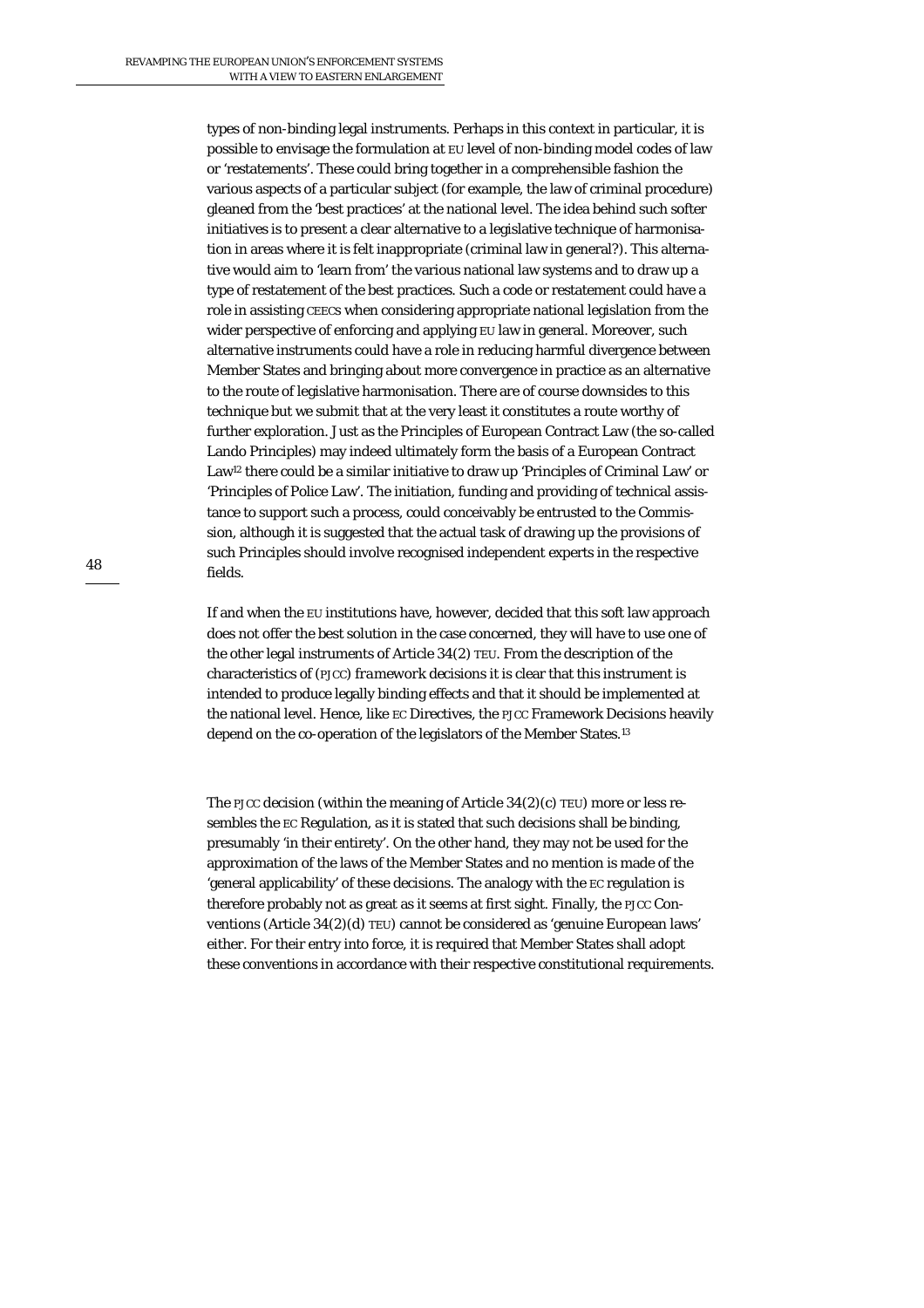All in all, the two non-Community pillars provide for quite different legal instruments and seem to lack a legal instrument along the lines of the EC Regulation. In these 'flanking' policy areas it appears that the EU institutions can only shape their policies in very close co-operation with national legislative authorities (including those of the CEECs). The adoption of genuine 'European laws' which do not require transposition in national legislation does not seem possible. Only as regards the choice between soft law and hard law, the non-Community pillars, and in particular the third pillar, provide the EU institutions with sufficient options.

#### **7.2 EU ASSISTANCE TO THE CEECS LEGISLATORS**

The intensified use of Regulations by the EC institutions should be considered as only a moderate contribution to the goal of better transposition. The same holds true for the adoption of non-binding measures, in particular where the functioning of the internal market is concerned. It should therefore be acknowledged that the primary responsibility for the correct transposition of (legally binding) EU law remains in the hands of the *national* legislative authorities, including those in the new Member States (government, administrations, and/or the national parliaments, depending on how a Member State decides to implement EU law).

Given this division of responsibilities, the major contribution the Union can make in ensuring that the system continues to function effectively would be to provide assistance to the CEECs legislatures. Such assistance could take different forms, such as monitoring the transposition process, giving legal and economic advice, or stimulating the CEEC legislatures to bring (and keep) their laws in line with EU law. Of course, already during the current pre-accession period the EU institutions and the Member States strongly emphasise this – what might be called – 'softer' approach to the CEECs transposition problems. One of many examples is provided by the Union's effort to make the candidates develop systems for ensuring that draft legislation conforms to EU standards. From the various Regular Reports it appears that some candidates have already made good progress in this respect. In Latvia, for example, the national parliament has taken measures to increase the capacity to assess the compatibility of draft legislation with EC law.14 In Slovenia, on the other hand, the legislative process continues to be slow: every law requires three readings in the national parliament and instabilities within the coalition slow down parliamentary decision making.15

Although not really sensational, this 'softer' solution of giving assistance to the CEECs legislatures may prove to be the only realistic option in the long run. This approach clearly acknowledges the primary responsibility of the *national* legislators to adopt and amend legislative provisions to keep their national laws in line with EC law, just as it has always been. The Union can only play a 'secondary' role, that is, it can offer assistance and monitor the process of transposition in these countries.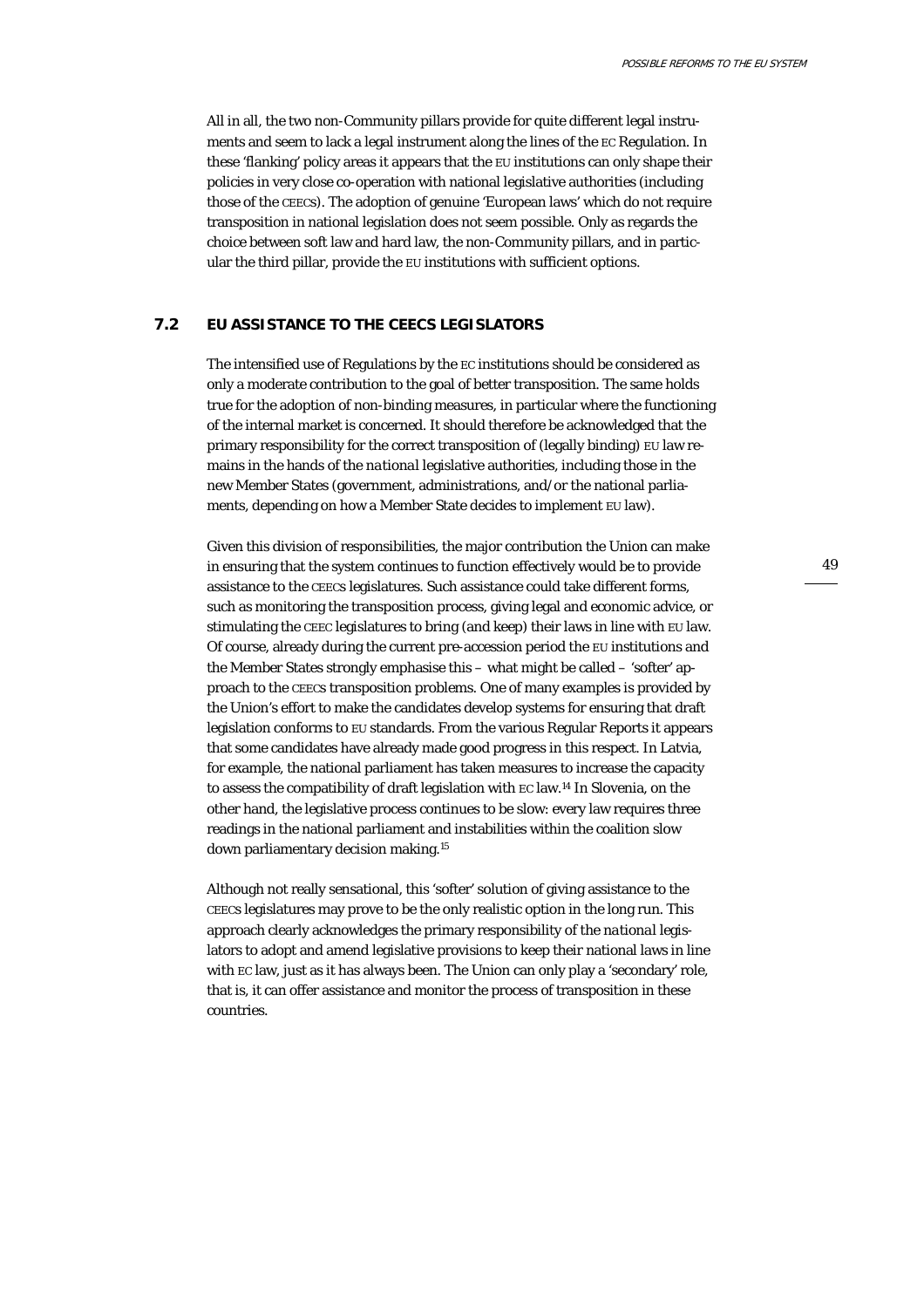#### **NOTES**

- 1 See, e.g. the annex to Council decision 1999/857/EC on the principles, priorities, intermediate objectives and conditions contained in the Accession Partnership with the Republic of Bulgaria (*OJ* 1999 L 335: 48).
- 2 See further paragraph 15.4.1.
- 3 Leaving aside the so-called *sui generis* decisions of the EC institutions, which sometimes can be considered to be binding acts of general application as well (such as the Socrates decision). Decisions within the meaning of Article 249 EC are usually used in individual cases.
- 4 Cf. T. Koopmans (1995) 'Regulations, directives, measures', p. 691 in O. Due, M. Lutter, J. Schwarze (Hrsg.), *Festschrift für Ulrich Everling* Baden-Baden: Nomos.
- <sup>5</sup> Point 6 of the Protocol on the application of the principles of subsidiarity and proportionality (*OJ* 1997 C 340: 105). See also the opinion of the Committee of the Regions on 'better lawmaking' (*OJ* 1999 C 374/11). At point 3.4 this advisory body "repeats the need to give priority to directives over regulations thus enabling Member States and local and regional authorities to choose the most appropriate legislative instruments with which to achieve the objectives set at European level".
- <sup>6</sup> See Articles 47(1) and 44 EC, respectively. It should be added that an amendment to these Treaty Articles (aiming at expanding the legal instruments at the disposal of the institutions) is unnecessary if the EC institutions are allowed to fall back on another legal basis which *does* mention the desired legal instrument. In the *Massey-Ferguson* Case (8/73, [1973] ECR 897) the Court, indeed, seemed to accept this construction: Article 235 EEC (now Article 308 EC) could be used as the legal basis for the *Regulation* concerned, since Article 100 EEC (now Article 94 EC) merely provided for the adoption of *Directives*.
- 7 See e.g. Article 95 EC ('measures' concerning the internal market), Article 308 EC ('appropriate measures') and the legal bases of the new Title IV ('measures' on asylum, immigration policy, judicial co-operation in civil matters, etc.).
- 8 See Article 14(3) TEU, which stipulates that joint actions shall commit the Member States in the positions they adopt and in the conduct of their activity. With regard to common positions, Article 15 TEU imposes on Member States the obligation to ensure that their national policies conform to these common positions.
- Something which essentially depends on whether or not these CFSP decisions may be invoked before the national courts. On the question of direct effect of CFSP decisions, see further paragraph 14.1. In general on the legal status and binding force of CFSP decisions, see R.A. Wessel (1999) *The European Union's Foreign and Security Policy*,Kluwer, Chapter 5.
- $10$  For a good description of the legal instruments of the revamped third pillar, see J. Monar (1998 ) 'Justice and Home Affairs in the Treaty of Amsterdam: Reform at the Price of Fragmentation', *EL Rev.* 320.
- 11 Cf. the previous paragraph.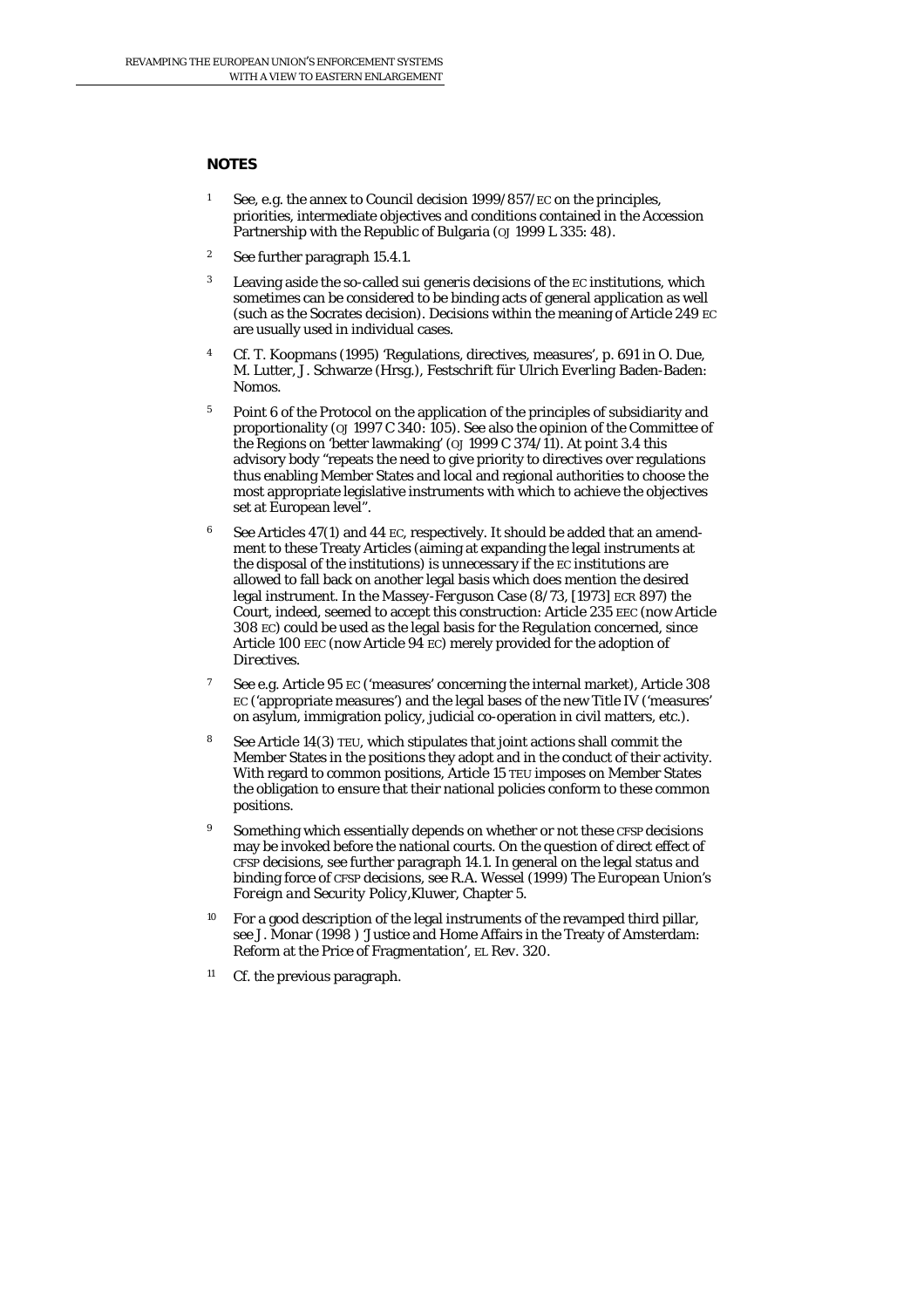- 12 See further, Busch and Hondius (2000) 'Een nieuw contracten-recht voor Europa: de Principles of European Contract Law vanuit Nederlands perspectief', *NJB*, 837- 848.
- <sup>13</sup> See, for example, the Commission's proposal for a Council Framework Decision on combating fraud and counterfeiting of non-cash means of payment (*OJ* 1999 C 376 E: 20). With regard to implementation, this draft decision contains the usual obligation: "Member States shall bring into force the laws, regulations and administrative provisions necessary to comply with this Framework Decision […]" (Article 7).
- 14 Second Regular Report on Latvia, Chapter B.1.
- <sup>15</sup> See the Second Regular Report from the Commission on Progress towards Accession of Slovenia, 13 October 1999, Chapter B, section 1.1.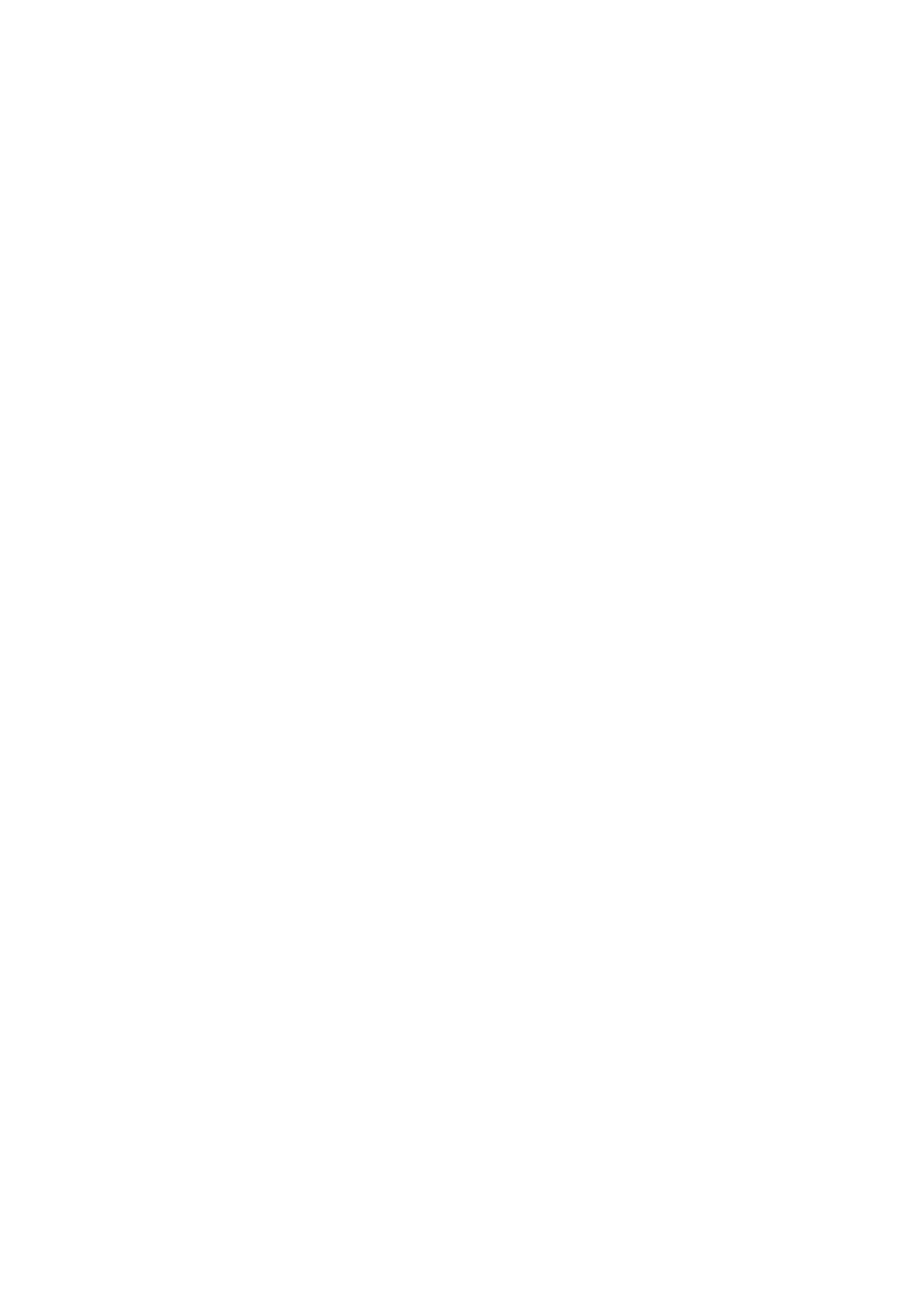# **PART C**

**APPLICATION AND ENFORCEMENT OF EU LAW BY NATIONAL ADMINISTRATIVE AUTHORITIES**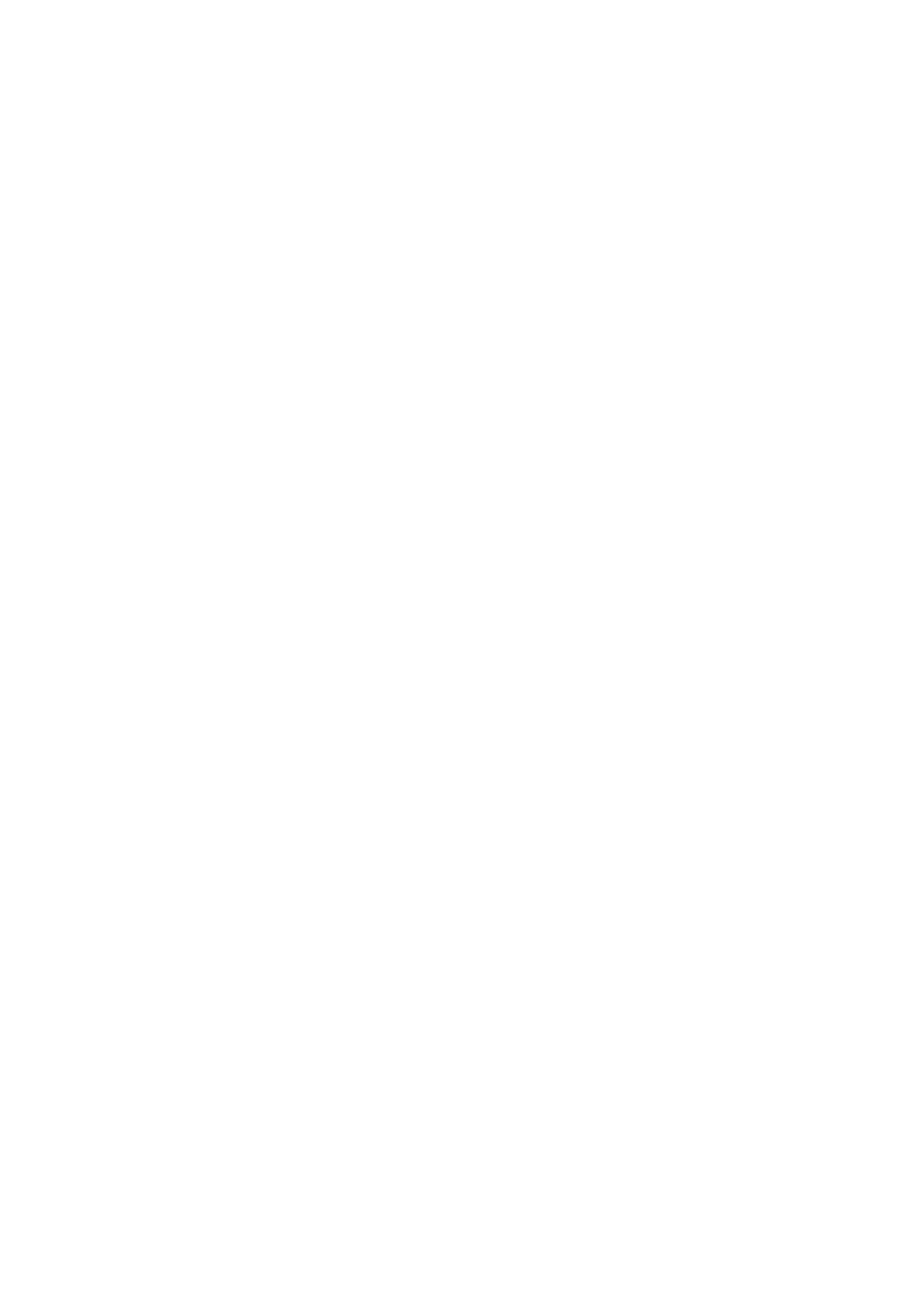# **8 PURPOSE AND STRUCTURE OF PART C**

The formal transposition of EU law into the national legal orders of the new Member States is just a first step; the implemented rules should also be applied and enforced by national administrative authorities in daily life. As was mentioned earlier, both the European Council and the Council of Ministers strongly emphasise this requirement. The third part of this report is therefore concerned with the problems regarding the application of EU law by national administrative entities. First it is stressed that for its enforcement, Community law heavily depends on administrative structures and organisations set up at the *national* level. Only in very few cases do the authors of the Treaties choose for a centralised means of enforcing substantive EC rules (paragraph 9).

The coming enlargement may, however, require the development of new ways of ensuring that Community law (and Union law) is correctly applied and enforced within the Member States. A rather far-reaching solution would be to choose for some form of *centralised* enforcement in many areas of Community/Union policy. In this respect attention is given to the identity of the central executive organ – Commission or independent agencies – and to the scope of its (executive) powers (paragraph 10). As, in our view, it must be seriously questioned whether this is a realistic option, a second, less radical, solution will be discussed. This latter solution takes as its departure point the status quo that the application and enforcement of EU law remains in the hands of *national* administrative authorities but ensures that the Community as such strongly backs and supports these administrations in a manner which would go beyond current realities (paragraph 11).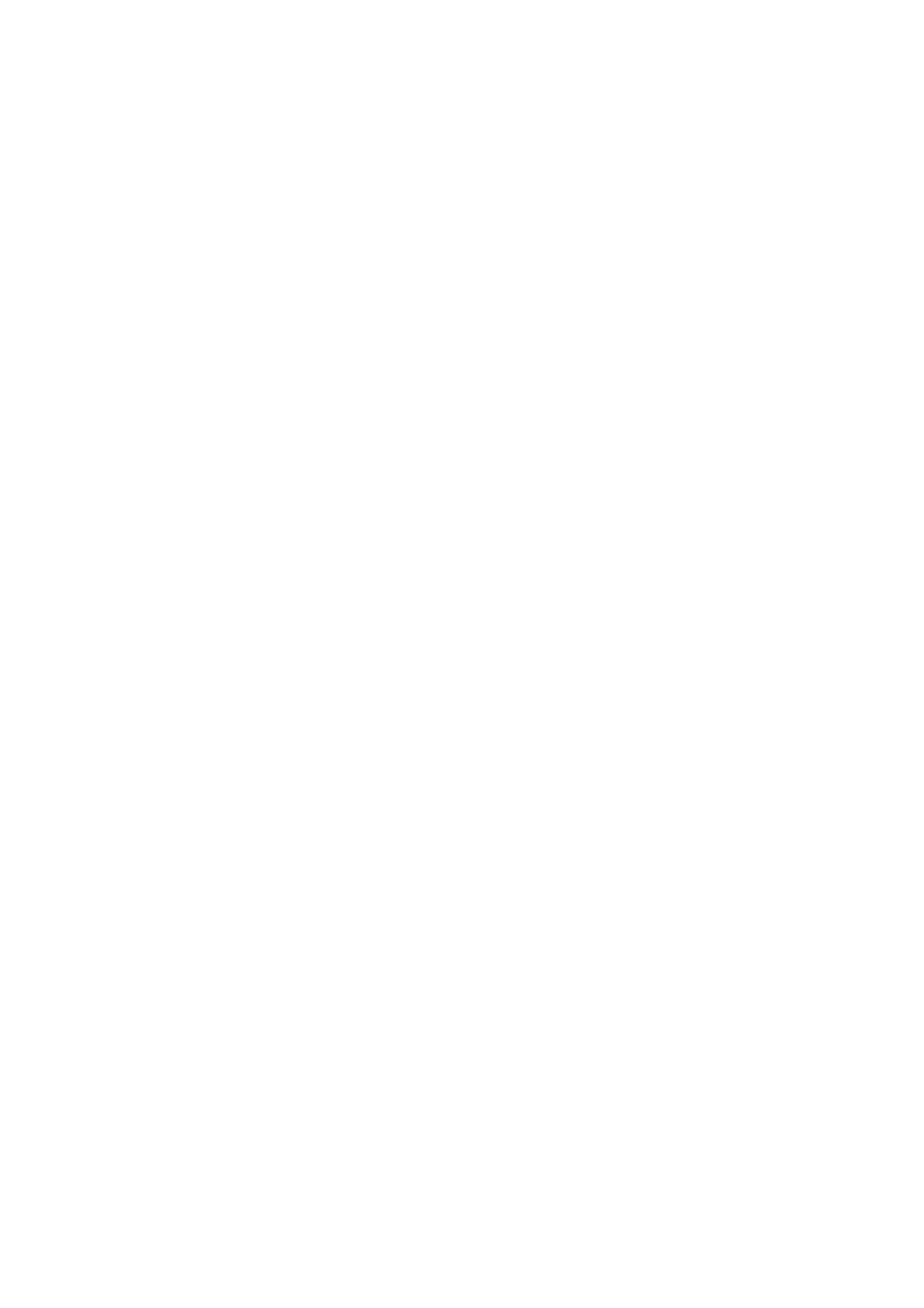# **9 THE CURRENT STATE OF AFFAIRS: DECENTRALISED ENFORCEMENT IS THE RULE**

In almost all areas of Community policy-making the administrative authorities of the Member States are responsible for applying and enforcing Community law obligations. This responsibility can be deduced from Article 10 (ex 5) of the EC Treaty, according to which the Member States shall take all appropriate measures, whether general or particular, to ensure fulfilment of the obligations arising out of the EC Treaty or resulting from action taken by the Community institutions. Member States should also facilitate the achievement of the Community's tasks and they are required to abstain from any measure which could jeopardise the attainment of the Treaty objectives.<sup>1</sup> In important fields of Community activities, such as agriculture, it is therefore for the *national* administrative authorities to ensure the day-to-day application and enforcement of the many agricultural measures in relation to private individuals. The European Commission may, for example, prohibit all imports of Japanese fish for sanitary reasons. It is however a task for the national agencies to confiscate illegal imports. Therefore private firms will be confronted with civil servants from the national department of agriculture, not with Commission's officials.2 Likewise, the Community's structural policy is essentially applied and enforced in a decentralised way. The considerable amounts of money from the Community's European Social Fund (ESF), for example, are paid to the national employment services. It is their task to distribute the financial assistance among the various individual beneficiaries.3

Only in few cases does Community law provide for some form of centralised way of enforcing substantive rules. The most well-known example is, of course, the power of the European Commission to apply and enforce the EC rules on competition policy vis-à-vis private companies. The Commission is responsible to ensure compliance with the prohibitions laid down in Article 81 EC (cartels between undertakings) and Article 82 (abuse by an undertaking of a dominant position within the common market). The Commission is also empowered to exempt certain cartels from the general prohibition of Article 81(1) EC. 4

Although this is the most well-known example, it should be added that a few other central agencies have been set up as well to apply EU rules in specific policy areas. In the area of intellectual property rights (IPR), for example, the regulation on the Community trade mark has established the Office for Harmonisation in the Internal Market (Trade Marks and Designs).5 Still, most decisions on IPR have taken the form of Directives, and are therefore enforced and applied at the national level.6

A few years ago, some suggestions were made of initiating a far-reaching 'agencification' of the Commission and its tasks across various policy-making areas; in other words, of 'farming-out' many of the tasks of the Commission to independent agencies which would be given powers over specific policy making areas and, pos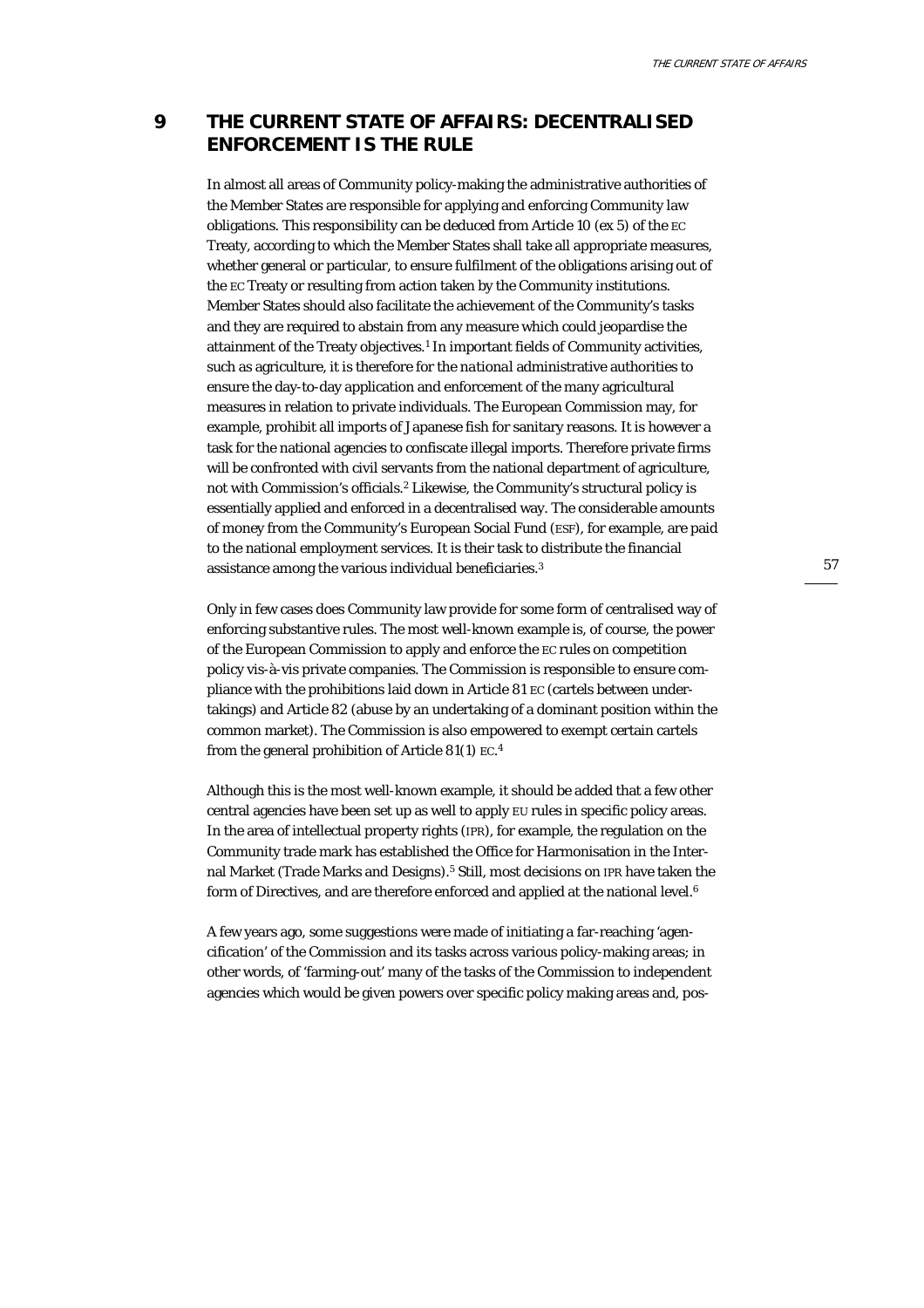sibly enforcement related powers.<sup>7</sup> Such proposals for reform were essentially inspired by a desire to curtail significantly the role and influence of the Commission in the current constitutional set-up. They are not logically in line with the current situation where a number of 'independent agencies' with limited powers have been set up in an ad hoc fashion.<sup>8</sup> No serious consideration seems to have been given to the radical agencification proposals and our view is that such a farreaching approach would be very difficult to rhyme with a more constitutional and coherent overall approach imbued with more accountability and a stronger system of checks and balances than is currently the case. Moreover, even within the constraints of the current system there has been a veritable explosion of European agencies but this trend has not weakened the role of national administrations but rather has resulted in a phenomenon of 'copinage technique' between Community and national officials.9

From this brief analysis of the current state of affairs it follows that, if things would remain the way they are now, the administrative authorities of the CEECs will acquire enormous responsibilities after accession to the Union. They will become responsible for the correct application of most of the Community rules within their own territory, on matters as diverse as for example the import of bananas from third countries,<sup>10</sup> driving and rest periods for truck drivers<sup>11</sup> or the exchange of university students.12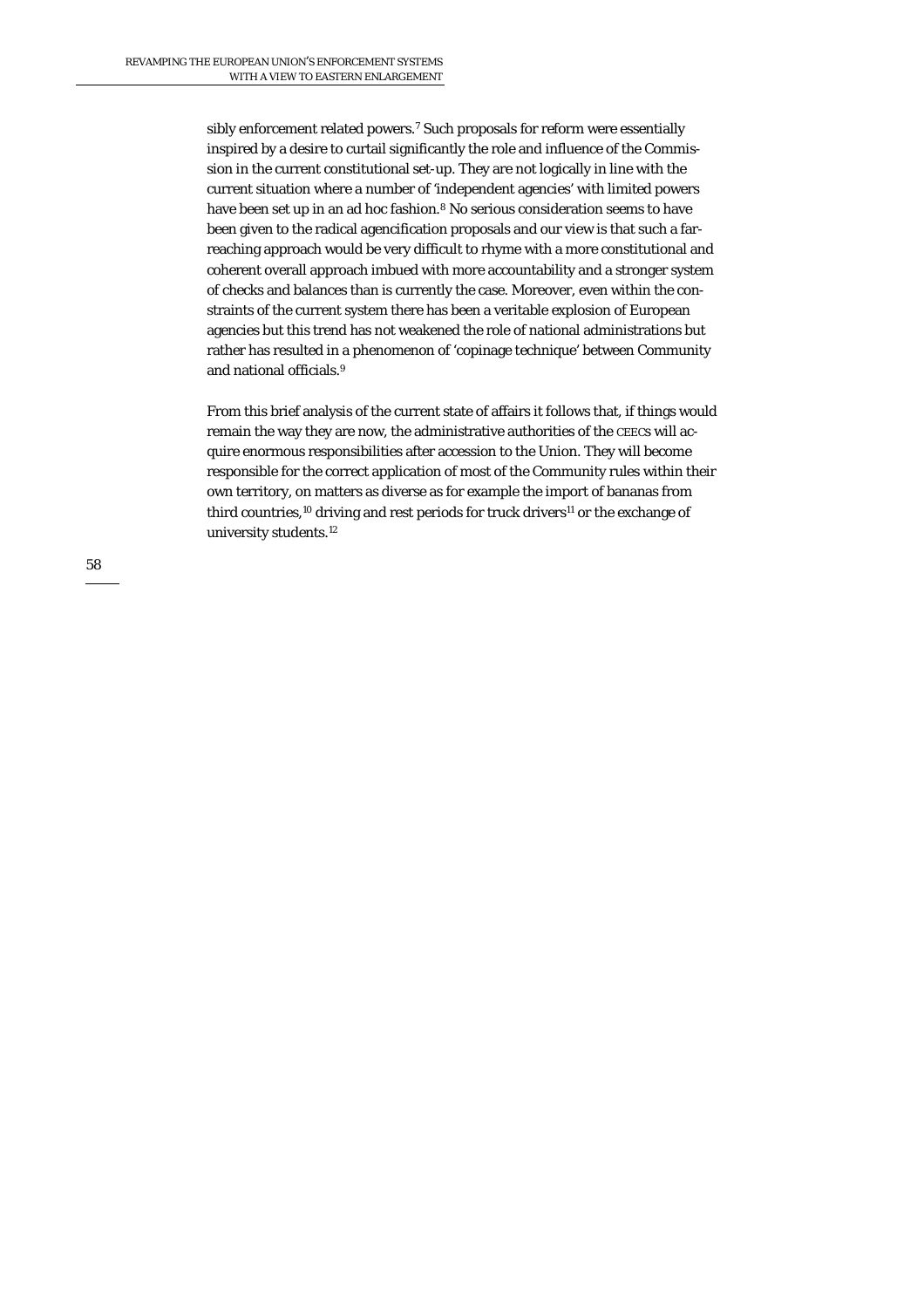#### **NOTES**

- 1 See, for example, Case 50/76 *Amsterdam Bulb* [1977] ECR 137, paragraph 32. Cf. J. Temple Lang (1990) 'Community Constitutional Law: Article 5 EEC Treaty', *CML Rev.*, p. 645.
- <sup>2</sup> For an interesting illustration of this division of tasks, see Case C-183/95, *Affish* [1997] ECR I-4315.
- <sup>3</sup> This decentralised system often gives rise to legal disputes between Member States and the Commission. See, for example, Case C-84/96 *Netherlands* v *Commission*, judgment of 5 October 1999 (not yet reported).
- 4 See Article 83 EC and, for more detailed provisions, Regulation No 17: First Regulation implementing Articles 85 and 86 of the Treaty (*OJ*, English Special Edition, Series I (1959-1962), p. 87).
- 5 Regulation 40/94/EC of 20 December 1993 on the Community trade mark (*OJ* 1994 L 11, p. 1).
- 6 For example the First Trade Mark Directive (earlier mentioned in the context of complete harmonisation, see paragraph 4.4).
- 7 See in particular the work by F. Vibert, *A Constitution for Europe,* and proposals made by the (sceptic) European Constitutional Group prior to the Maastricht IGC.
- 8 See, most recently, E. Chiti (2000) 'The emergence of a Community administration: the case of European Agencies', *CML Rev*. 309, and references cited therein. See also the discussion of the Meroni case in the next paragraph.
- 9 See, in particular, Chiti, *op.cit*. at p.342.
- 10 Cf. Regulation 404/93/EEC (*OJ* 1993 L47, p.1).
- <sup>11</sup> Cf. Regulation 3820/95/EEC on the harmonisation of certain social legislation relating to road transport and Regulation 3821/85 on recording equipment in road transport (*OJ* 1985 L 370: 1 and 8, as amended). For the actual enforcement of these Regulations by national police forces, see the reports of the Commission on the implementation of the Regulations (e.g*., COM* (95) 713 final). For a specific case, namely the implementation of the Regulations by the Gendarmerie of the port of Antwerp, see Case C-29/95 *Pastoors* v *Belgian State* [1997] ECR I-285.
- 12 From Article 5 of the Socrates decision (819/95/EC, *OJ* 1995 L87/10) it appears that both the Commission and the Member States are responsible for the implementation of the Socrates programme.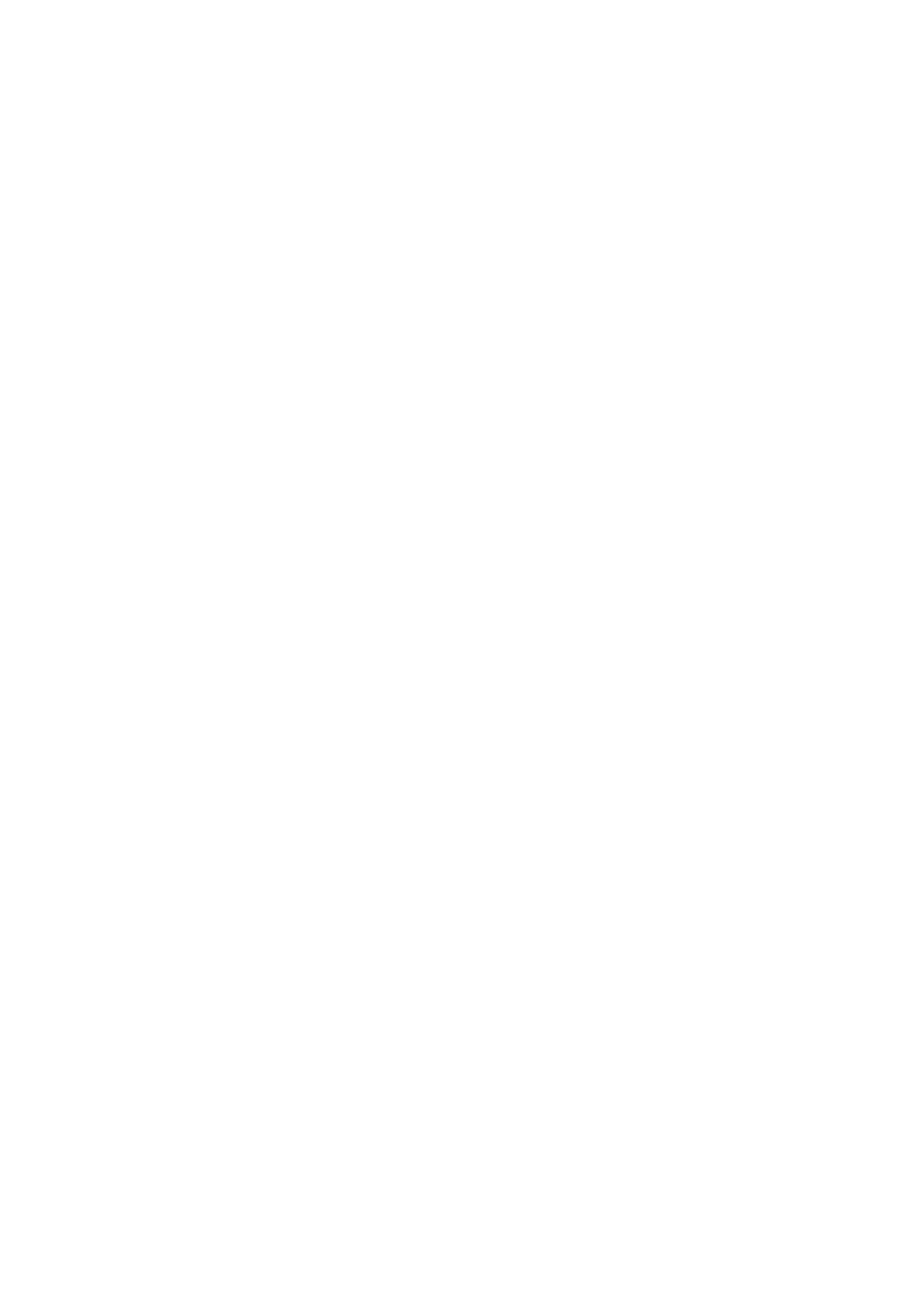## **10 CENTRALISATION OF ENFORCEMENT TASKS?**

The most far-reaching solution would be to *centralise* the application and enforcement of Community law in most areas of EC competence. This would mean that the Commission (or some other central enforcement agency) would acquire a central role in the application process. An important advantage of this approach would be that Union law, and in particular Community law, would become less dependent on capacities and qualities of national administrative agencies for its application in practice. Just as the undertaking which abuses its dominant position on the Community market should be afraid of the Commission and less of national competition authorities, the farmer would be confronted, primarily, with Commission officials. Civil servants from the national Ministry of Agriculture would merely play a supportive role or no role at all. These examples illustrate that centralised application should only be considered an 'advantage' - as compared to the current system of decentralised application - if one has little faith in the capacity of national agencies to apply EC/EU law effectively, in particular vis-à-vis individuals.

It must, however, seriously be questioned whether centralisation to any significant extent is a realistic option. The Commission already now lacks the necessary resources to perform all its monitoring tasks properly. More centralisation after enlargement would only be possible if the Commission were given much more financial resources and manpower. It is highly uncertain whether the Member States (including the new ones) would accept greater enforcement powers by the Commission, as they feel this would be tantamount to a considerable loss of sovereignty. Several recent documents adopted by Member States' representatives highlight the politically sensitive nature of the issue. The Maastricht Conference stressed that it must be for each Member State to determine how the provisions of Community law can best be enforced in the light of its own particular institutions, legal system and other circumstances.<sup>1</sup> The Essen European Council stated that the administrative implementation of EC law shall, in principle, be the responsibility of the Member States in accordance with their constitutional arrangements.2 The Madrid European Council stressed the need for the candidate countries to adjust their administrative structures to ensure the harmonious operation of Community policies after accession.3 And at the Amsterdam summit the principle of enforcement of Community law at the national level was, once again, 'confirmed' by the High Contracting Parties.4

The Commission itself does not seem to be greatly in favour of more centralisation. The Opinions and Regular Reports, stressing the need to reinforce the administrative capacity of the candidates would be quite irrelevant if, after enlargement, EU law was to be enforced in a centralised way. More specifically, in the field of competition policy, until now the most important example of enforcement at Community level, the Commission encourages decentralisation of the application and enforcement of the competition rules. The main reason being that "it is inconceivable that, in an enlarged European Union, undertakings should have to notify,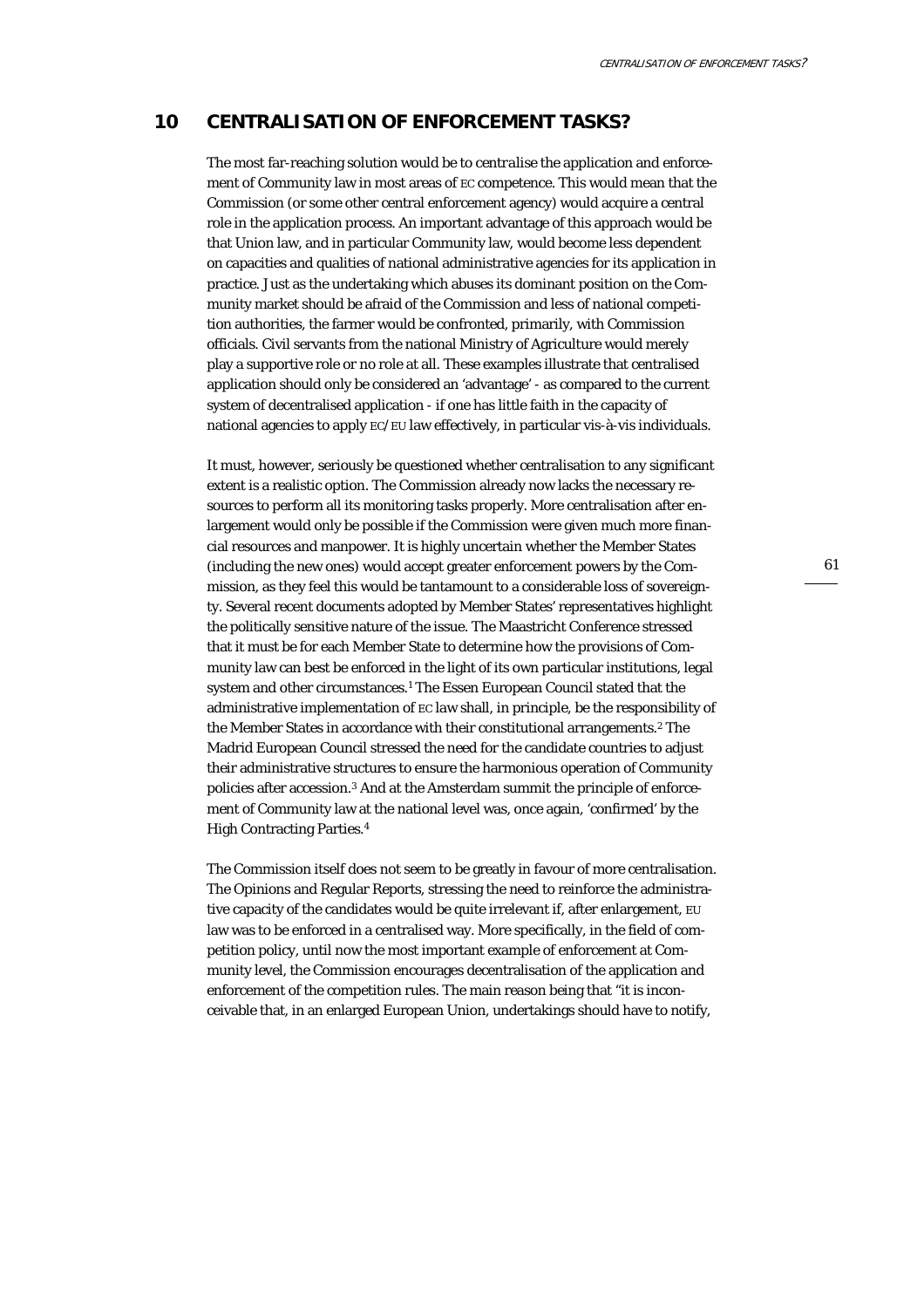and the Commission examine, thousands of restrictive practices".5 Such decentralisation in the field of competition policy would make national administrative agencies competent to decide on restrictive practices with cross-border effects, and would therefore "dramatically change the present system of enforcement of Community competition law".6 Moreover, rather than ever more powers being conceded to the centre (i.e. the Commission), the trend in the field of competition law is one of significantly accrued contacts among competent national authorities themselves. This will go so far in the future as to link all the national administrative agencies by means of a network with a common database.

Regarding the exercise of administrative functions by independent agencies (other than the Commission), the *Meroni* case of the Court may in any event be regarded as defining fairly precise and narrow parameters.7 In this case the Court ruled that it is not allowed to delegate discretionary powers, implying a wide margin of discretion, to bodies other than those which the Treaty has established. Otherwise the "balance of powers which is characteristic of the institutional structure of the Community" would be negatively affected. On the other hand, the delegation of "clearly defined executive powers" to such bodies/agencies is in the Court's view acceptable, as a delegation of this kind would not render the guarantee of institutional balance ineffective.

It therefore seems to follow that the Meroni case constitutes another obstacle to any 'genuine' agencification, as discussed in the previous paragraph. Only the creation of agencies with a strict mandate – such as, presumably, the Office for Harmonisation in the Internal Market – seems possible under the Meroni criteria. Another way to avoid 'Meroni objections' is to establish bodies without any real power of decision-making but whose primary purpose is, for example, the gathering of information. A Community organ such as the Monitoring Centre for Racism and Xenophobia (in Vienna) therefore would not seem to fall under the type of agencies the Court had in mind in Meroni.8 Finally, the drafters of the Treaty may decide to insert a clear *Treaty* provision on a certain EC or EU agency/organ. In that event the Court will probably not object, as the institutional balance was modified by the 'Masters of the Treaties' themselves. The constitutional position of a body such as Europol is therefore unproblematic, at least in relation to the Court's Meroni case, since this EU organ was given an explicit Treaty base by the Maastricht Treaty.

Finally, it should be noticed that centralisation of enforcement tasks would have important consequences for the system of judicial protection: the supervisory tasks of the national judiciary would be transferred to the EU Courts in Luxembourg. This not unimportant consequence will be discussed later, in the framework of supervision by judicial organs.<sup>9</sup>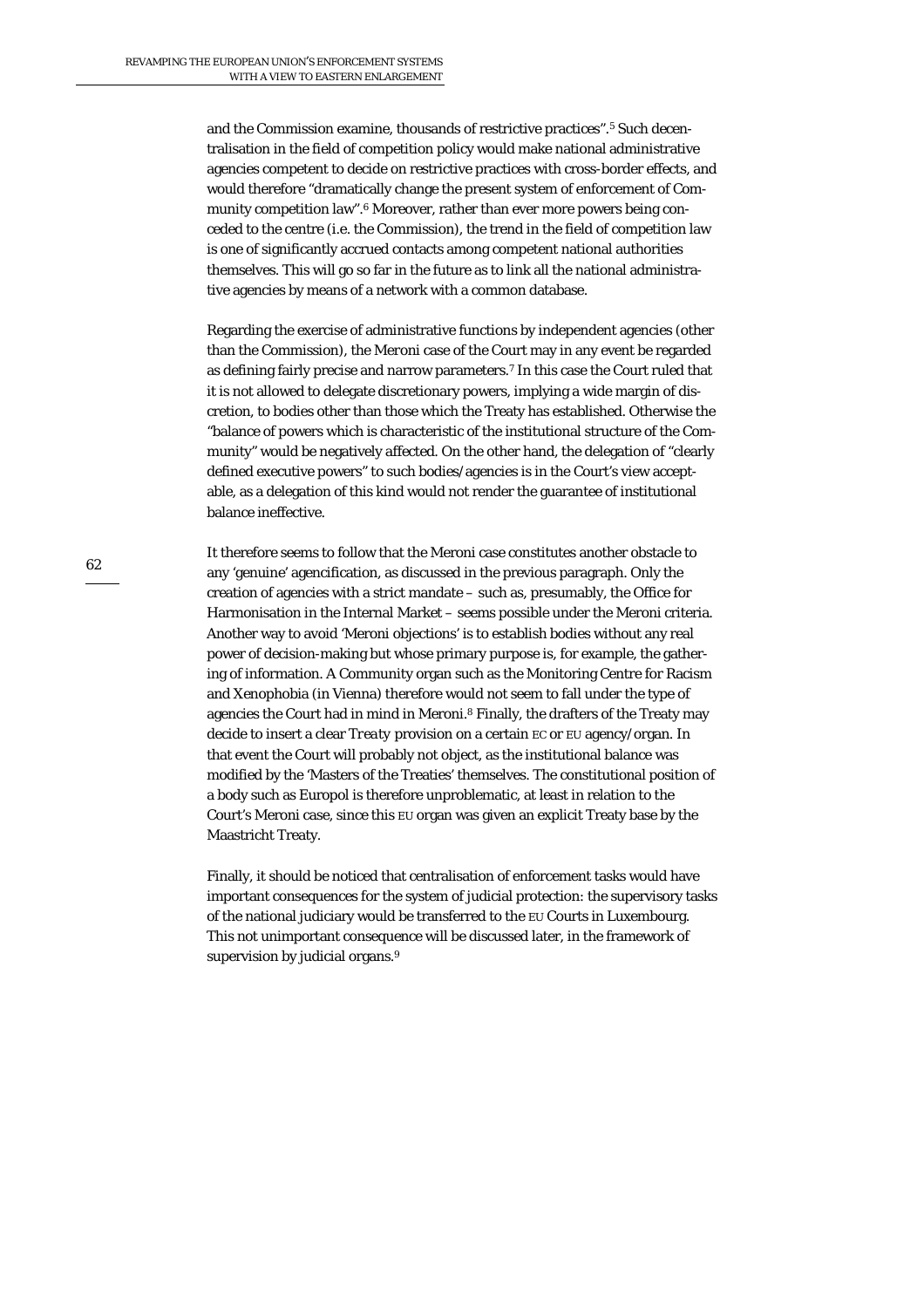#### **NOTES**

- 1 See the Declaration on the implementation of Community law (annexed to the Final Act of the Maastricht Treaty).
- 2 Essen Conclusions, under the heading « Subsidiarity ».
- 3 Madrid Conclusions, Part A, Introduction.
- <sup>4</sup> See the Declaration relating to the Protocol on the application of the principles of subsidiarity and proportionality (*OJ* 1997 C 340: 140).
- 5 White Paper on modernisation of the rules implementing Articles 85 and 86 of the EC Treaty (*OJ* 1999 C 132: 1), point 48.
- 6 B.J. Rodger (1999) 'The Commission White Paper on modernisation of the rules implementing Articles 81 and 82 of the E.C. Treaty', *EL Rev.*, p. 653. In the Netherlands, the *Nederlandse MededingingsAutoriteit* (Dutch Competition Authority) would have to take over these enforcement tasks from the Commission. Cf. M.R. Mok (1999) 'Naar 'modernisering' van het Europees kartelbeleid', *SEW*, p. 314.
- 7 Case 9/56 *Meroni v High Authority* [1957-1958] ECR 133. Cf. R.H. Lauwaars (1979) 'Auxiliary organs and agencies in the EEC', *CML Rev*. 365.
- 8 Cf. Article 2 of Regulation 1035/97 (*OJ* 1997, L 151/1): "The prime objective of the Centre shall be to provide the Community and its Member States […] with objective, reliable and comparable data at European level on the phenomena of racism, xenophobia and anti-Semitism […]" .
- 9 See Part D, paragraph 14.3.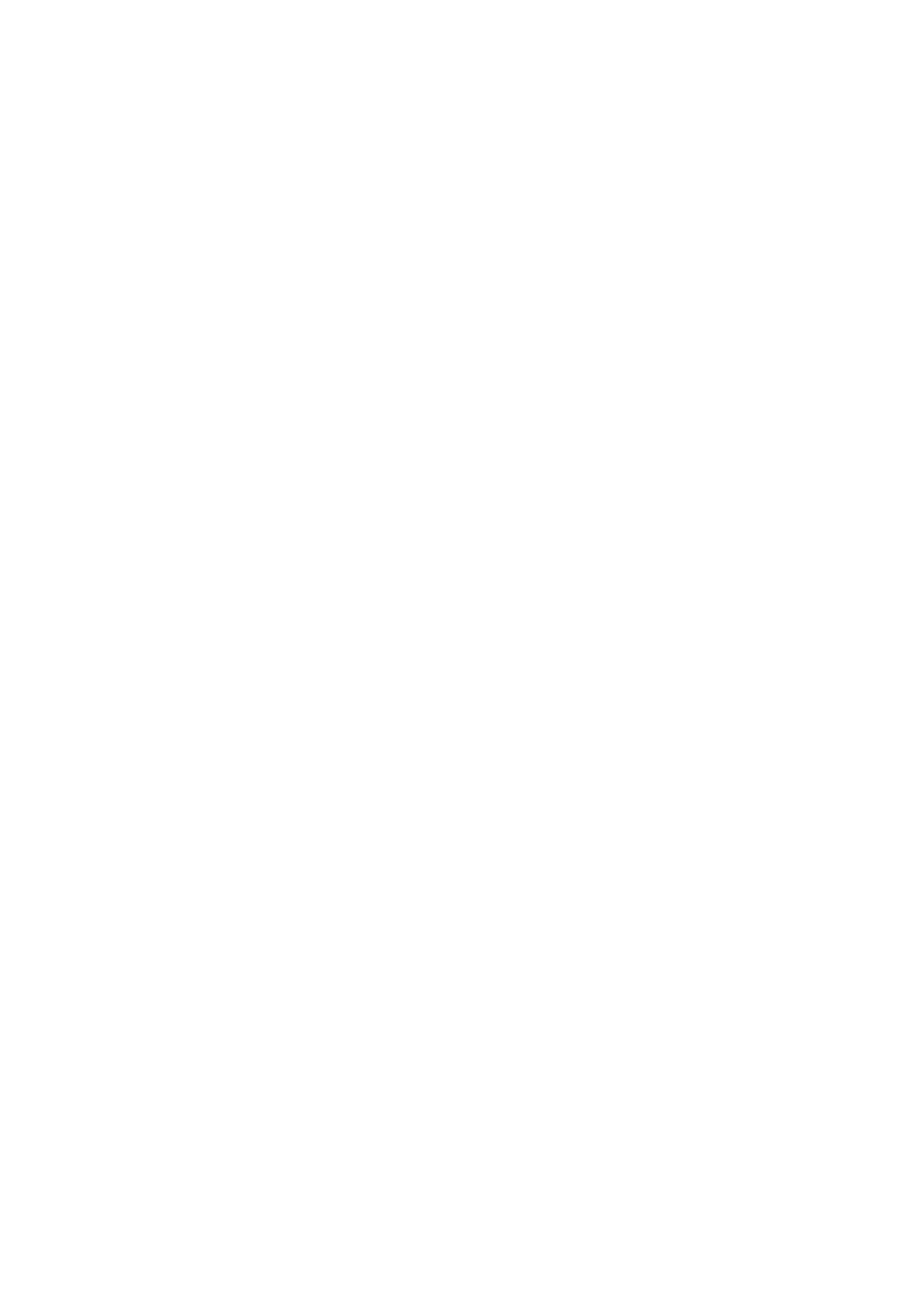# **11 ANOTHER POINT OF DEPARTURE: APPLICATION OF EU LAW BY NATIONAL ADMINISTRATIONS**

Since the Community is already moving away from centralised application and enforcement of EC law, it may be more appropriate to acknowledge that also in an enlarged Union, most rules originating from the EC/EU will have to be applied and enforced by *national* administrative authorities. It is not purported to deprive national administrations of their enforcement tasks; rather the point of departure is to assist these agencies in the tasks assigned to them post-accession. As the problems regarding (sectoral and horizontal) administrative capacities in the candidate countries are extensively discussed in a report by Verheijen<sup>1</sup>, we will merely make some remarks from the perspective of the European Union system itself.

Starting from the premise that decentralised enforcement is inevitable, the Union could adopt specific rules – in secondary legislation – on how the national administrations should apply EC law. This would include specific EC rules on the *sanctions* which could be imposed on individuals by national administrations. This method has already been followed in the past, notably in the area of agricultural policy and the functioning of the internal market. Regarding agriculture, acts of the Council (based on Article 37 EC) and acts of the Commission (adopted in the exercise of its executive functions) often contain provisions as to the sanctions which national administrations should impose in the event that individuals breach the relevant substantive EC rules. The Court has clearly approved this practice by stating that the competence to adopt rules on sanctions is a corollary of the power to adopt substantive (agricultural) rules.2

Given the fact that decentralised application and enforcement will in all likelihood remain at the core of the Union's legal system, the second point to be stressed is that the Union can CEEC administrations. The Union, as well as its current Member States, would in this approach assist the new members in developing institutions, human resources and management skills for effectively implementing and applying the acquis to the same standards as the fifteen 'old' members. Numerous such 'coaching' initiatives to assist the new Member States have already been undertaken in the framework of the pre-accession strategy, in particular the bringing together of administrative agents from the current and the candidate countries (the so-called process of 'twinning'). One of many examples of such twinning activities is the project on strengthening institutional capacity in the Latvian environmental sector in order to enable Latvia to implement and enforce EU environmental legislation in areas such as water and waste.<sup>3</sup> Community financial assistance for these (and other) projects is given through the three pre-accession instruments Phare, ISPA and Sapard.4 The funding under the Phare programme (now) focuses on the main priorities for the adoption of the acquis, i.e. building up the administrative and institutional capacities of the applicant states.<sup>5</sup>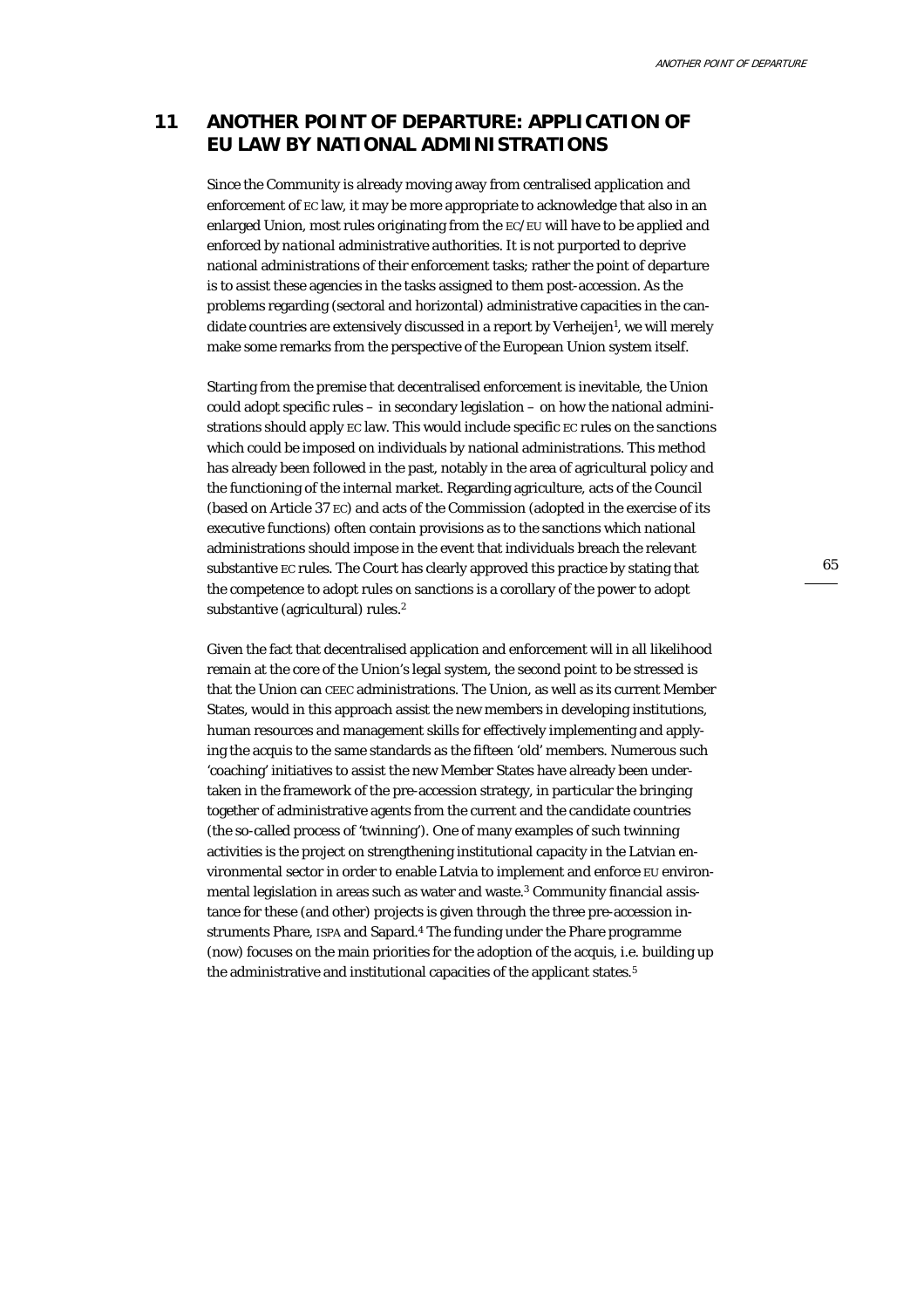After enlargement, these support activities will have to go on for a long period of time. Accession implies that the new members can participate in (even) more incentive measures provided by the EU. With regard to the establishment of an 'area of freedom, security and justice', for example, the EU institutions have adopted several programmes aimed at enhancing the effective application, at the national level, of the relevant Treaty provisions (Title IV EC and Title VI TEU) and the subsequent Council decisions. The OISIN programme, for instance, offers a framework to develop and enhance co-operation between police, custom and other law enforcement authorities of the Member States, notably by providing such authorties with a greater insight into the working methods of their counterparts.6 The Falcone programme is specifically concerned with the combat of organised crime; this programme provides for exchanges, training and co-operation for the persons responsible in the action against organised crime.7 The STOP programme contains an exchange programme for persons responsible for combating trade in human beings and sexual exploitation of children.8 The Odysseus programme established a framework for training, information, study and exchange activities in the areas of asylum and immigration policy.9 The general objective of this programme is to extend and strengthen existing co-operation between the administrations of the Member States in the matter of asylum, immigration, the crossing of external borders and the security of identity documents.

Effective implementation also requires the establishment of structures for evaluating the application and enforcement of the acquis of the Union in the various (new) Member States. The existing decision on collective evaluation of the implementation of the acquis in the area of Justice and Home Affairs could be taken as an example.10 In any event, this overview of 'coaching' programmes in a specific field of EC/EU policy clearly illustrates that decentralised application and enforcement of the law is (still) very much the rule.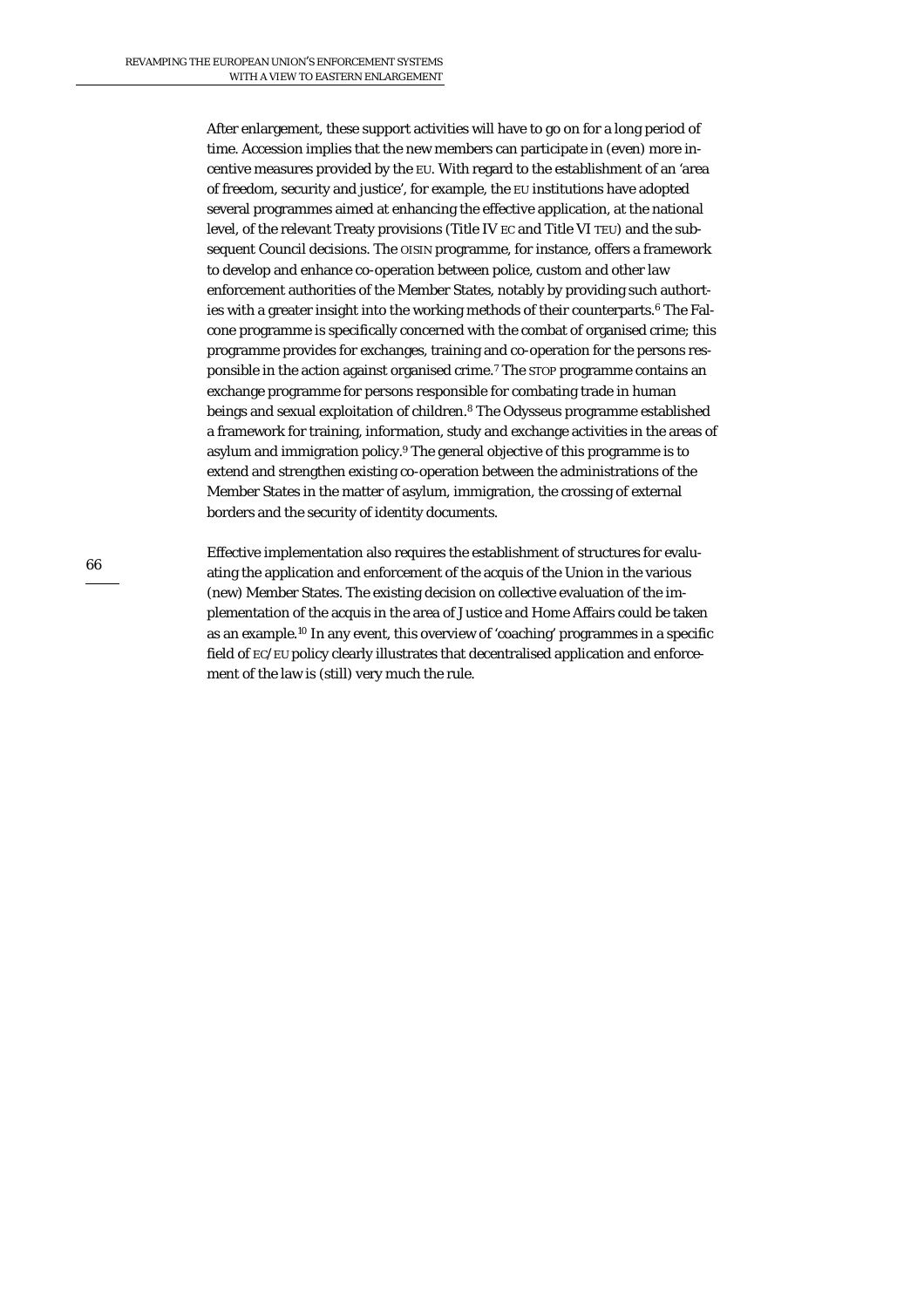#### **NOTES**

- 1 A.J.G. Verheijen (2000) *Administrative Capacity Development for EU Membership: A Race against Time?,* WRR Working Document no. W107, The Hague.
- 2 See, in particular, Case C-240/90 *Germany* v *Commission* [1992] ECR I-538.
- 3 Cf. Commission Memo 98/74, Brussels, 19 October 1998 (*Twinning a partnership for enlargement*). Many other examples are listed in Chapter B, point b of the Commission's Regular Reports of 13 October 1999.
- 4 The Phare programme was set up by Regulation 3906/89 (*OJ* 1989 L 375: 11), but was amended several times in order to extend economic assistance to other candidate countries. These amendments are contained in Regulation 2698/90 (*OJ* L 257: 1), Regulation 3800/91 (*OJ* L 357: 10), Regulation 2334/92 (*OJ* L 227: 1), Regulation 1764/93 (*OJ* L 162: 1), Regulation 1366/95 (*OJ* L 133: 1), Regulation 463/96 (*OJ* L 65: 3) and Regulation 753/96 (*OJ* L 103: 5). For the Sapard programme (Special Accession Programme for Agriculture and Rural Development), see Regulation 1268/1999 (*OJ* 1999 L 161: 87). The structural instrument ISPA (Instrument for Structural Policies for Pre-Accession) can be found in Regulation 1268/1999 (*OJ* 1999 L 161: 87).
- 5 See Council Regulation 1266/1999 on co-ordinating aid to the applicant countries in the framework of the pre-accession strategy and amending Regulation (EEC) No 3906/89 (*OJ* 1999 L 161: 68).
- 6 Cf. Article 2 of Joint Action 97/12/JHA (*OJ* 1997 L 7: 5). This programme defines 'Law enforcement authorities' as all public bodies existing in Member States which are responsible under national law for preventing, detecting and combating criminal offences.
- $\omega$ <sub>1998</sub> L 99.
- <sup>8</sup> *OJ* 1996 L 322.
- 9 Joint Action 98/244/JHA of 19 March 1998 adopted by the Council on the basis of Article K.3 of the Treaty on European Union, introducing a programme of training, exchanges and co-operation in the field of asylum, immigration and crossing of external borders (*OJ* 1998 L 99: 2).
- 10 Joint action 98/429/JHA of 29 June 1998 adopted by the Council on the basis of Article K.3 of the Treaty on European Union, establishing a mechanism for collective evaluation of the enactment, application and effective implementation by the applicant countries of the acquis of the European Union in the field of Justice and Home Affairs (*OJ* 1998 L 191: 8).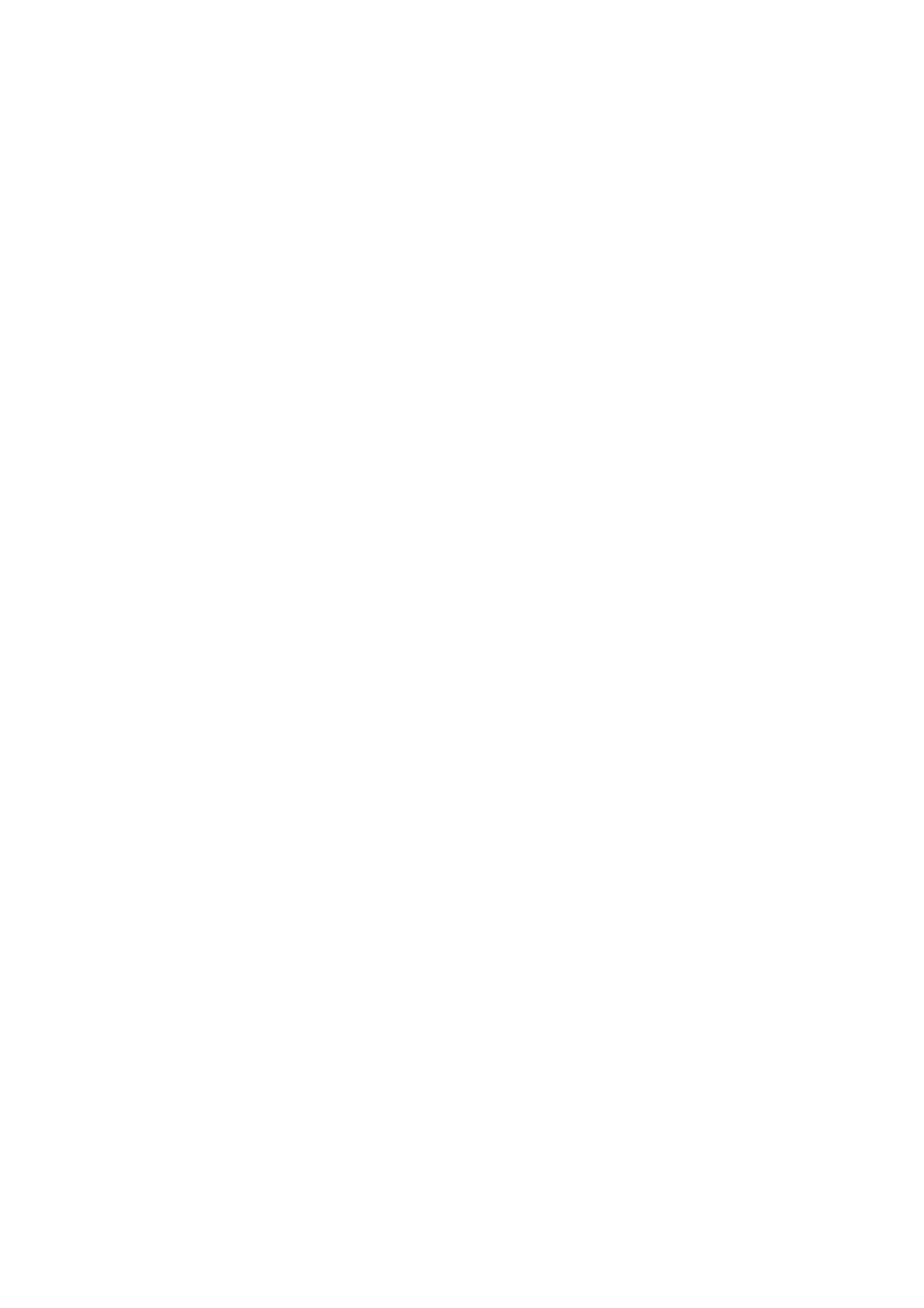# **PART D**

**SUPERVISION OF THE CORRECT APPLICATION OF EU LAW**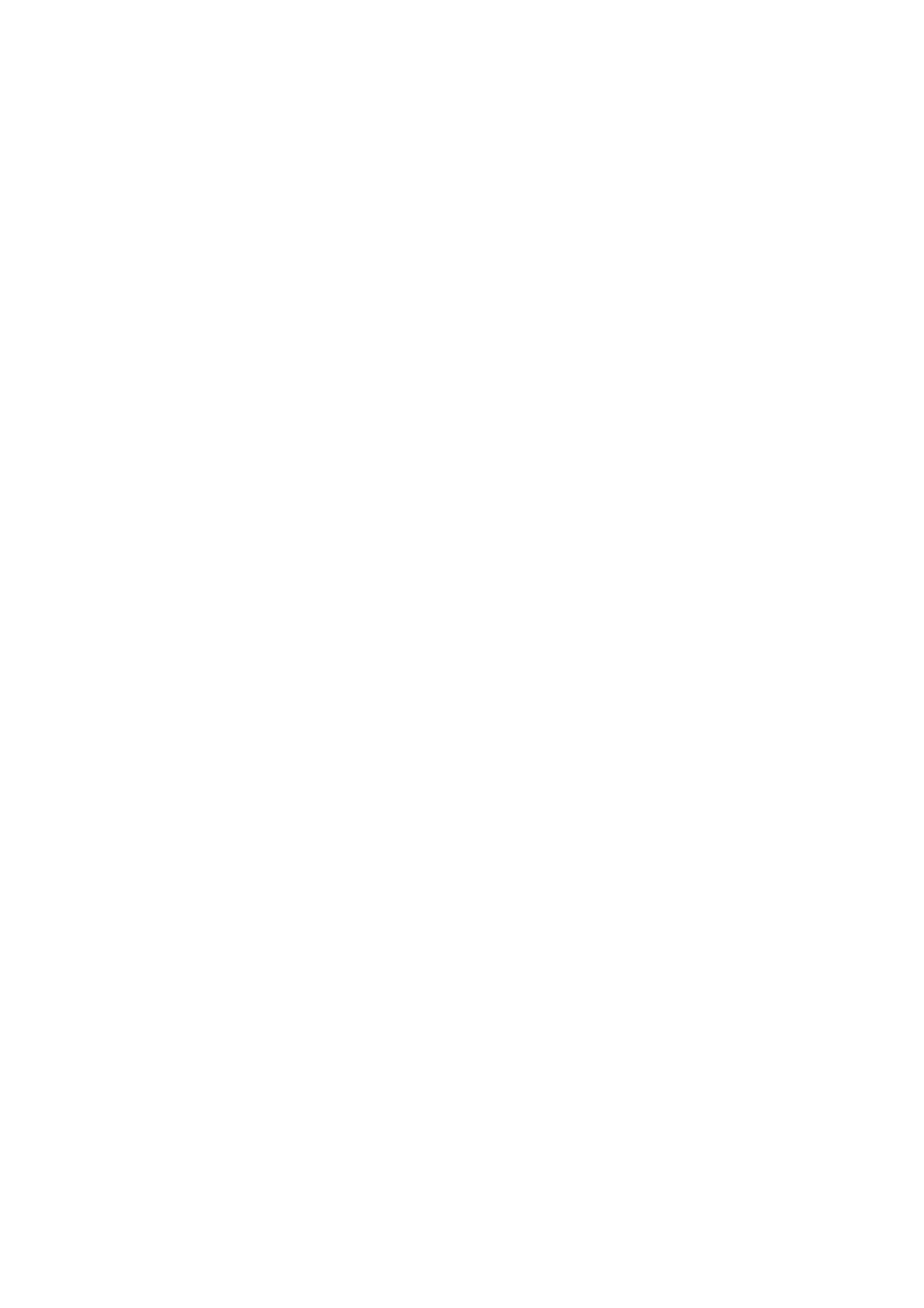## **12 PURPOSE AND STRUCTURE OF PART D**

Montesquieu already foresaw that an independent judicial authority within the national state system might be necessary to supervise the application of legal provisions by, in particular, the administration. Taking up this idea, the original Treaty of Rome provided for certain supervisory mechanisms where independent judicial organs play a central role. As far as EC law is concerned, both the national courts and the Courts in Luxembourg (Court of Justice, Court of First Instance) perform these supervisory roles.

From the viewpoint of individuals (citizens and private undertakings) the *national* judiciary plays a pivotal role in safeguarding their Community law rights. This stems from the fact that in most areas of Community policy the legal rules are applied and enforced by administrative authorities at the national level. As a consequence, disputes will usually arise between individuals and the authorities of a Member State. In this situation individuals do not have direct access to the Courts in Luxembourg; they will have to initiate proceedings before the competent national judge. Most disputes in the field of migration law, for example, and all socalled *Francovich* actions (state liability for breaches of Community law) belong to this category of *vertical* disputes (individual versus Member State). Apart from these vertical conflicts, the national judiciary is also competent to hear and determine cases between individuals. In these *horizontal* disputes questions of Community law may arise as well, in particular in the fields of labour law, company law and consumer law.

With regard to the situations where Community law is supervised by the national judiciary (vertical and horizontal disputes) a distinction is made between three relevant stages.

First, the influence of EC law on national *procedural* law is examined. In principle, the *organisation and operation* of the national courts is a matter for the Member States to regulate. This so-called principle of national procedural autonomy means that it is for the Member States to adopt specific procedural rules on time limits, the division of jurisdiction between various national courts, whether or not a right of appeal should exist, etc. (paragraph 13).

As the second relevant phase we designate the stage when the national (CEEC) judge is at work. During this stage the central issue is the supervision (and hence the application) of legal rules emanating from the Union, sometimes on the national court's own motion, but usually at the request of parties involved in the legal proceedings before it. During this stage the national courts may be confronted with all kinds of substantive Community law provisions and with fundamental principles of Community law. In order to illustrate the heavy responsibilities and necessary attitude changes for the CEEC judiciary, the consequences of the principles of supremacy and direct effect for these judges will be examined. These fun-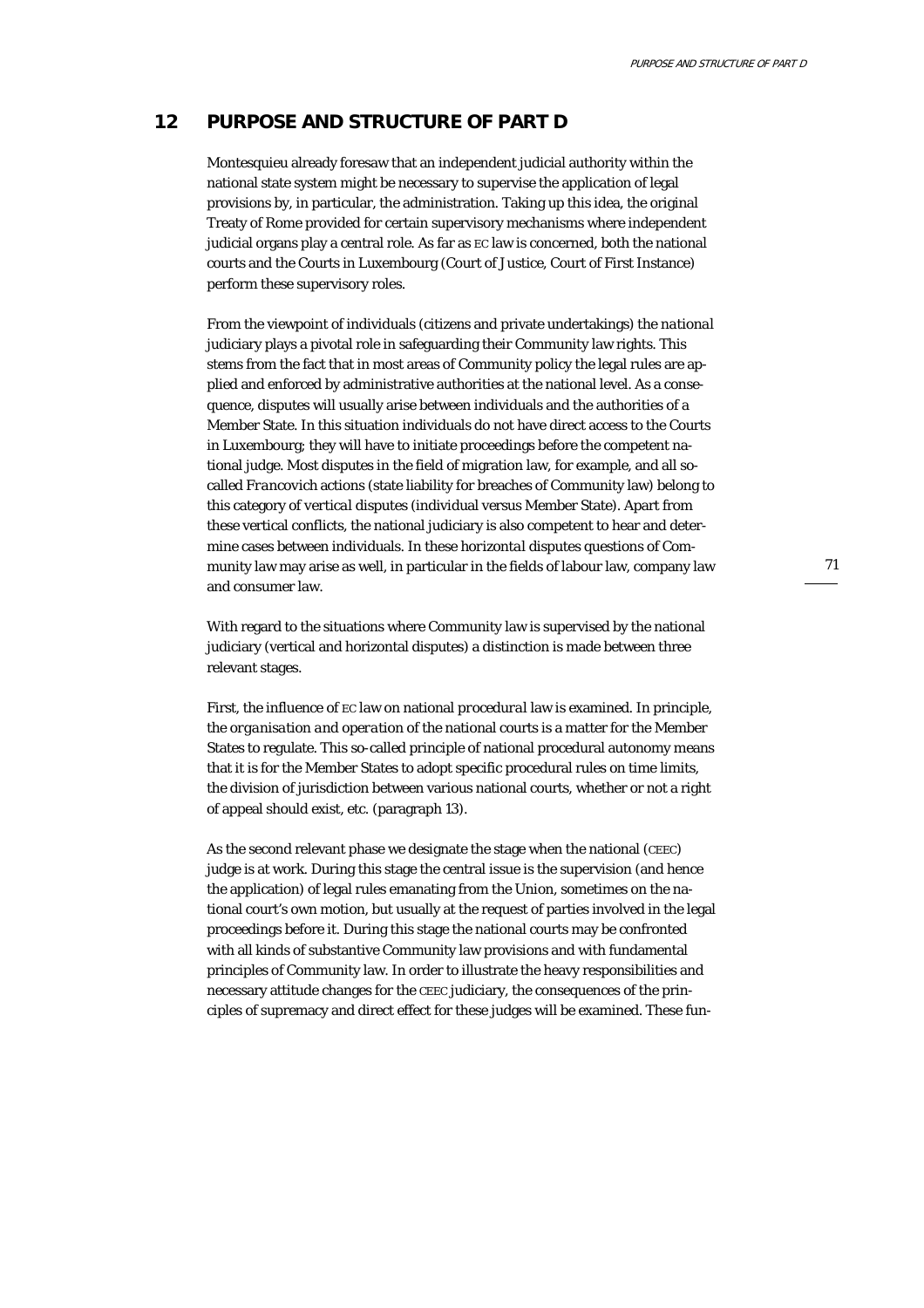damental Community law principles are scrutinised since they apply across the broad spectrum of EC policies. In all areas of EC policy (transport, internal market, agriculture etc.) the CEEC judiciary will have to take them into account (paragraph 14).

During the course of proceedings before the national court, it may appear that it cannot handle final judgment without having solved a question of EC law. For this situation, Community law has always offered the national court the possibility to request the Court of Justice for assistance. Through *preliminary questions* it may obtain a ruling of the Court on the interpretation or validity of Community law (and, since Amsterdam, of certain parts of Union law). The third relevant stage therefore relates to the dialogue between the national court and the EC Court of Justice (paragraph 15).

Supervisory tasks have also been attributed directly to the Court of Justice and the Court of First Instance. They shall ensure that in the interpretation and application of the EC Treaty the law is observed (Article 220 EC). In order to perform this task properly, the Courts have been given quite extensive competences to settle disputes in so-called direct actions. It is, however, not the purpose of this report to analyse the EU system of direct remedies (let alone the system of judicial protection in its entirety). As we are merely concerned with incorporation problems at the national level, the focus is in particular on the pivotal infringement procedure of Articles 226-228 EC (paragraph 16).

Finally, as was already mentioned in the introduction to the study, one important example of *administrative* EU principles, including human rights, it is up to the Council (and not the Court) to impose certain sanctions on the Member State concerned (paragraph 17).

The structure we thus have adopted for this part of the report is designed to shed some light in particular on possible reforms of the system of judicial supervision. A number of ideas and proposals on this issue have been put forward in recent years and months. Some of these ideas essentially aim to alter fundamentally the existing structures, other proposals follow a more balanced approach.

Most of the ideas of the Court of Justice and the Court of First Instance themselves, as formulated in their paper 'The Future of the Judicial System of the European Union' (January 2000) and subsequently in their 'Contribution to the Intergovernmental Conference' (March 2000), fall within the category of 'restrictive' proposals. Other contributions acknowledge that enlargement demands a reduction of the Court's workload through institutional reform, but at the same time they stress that such reform should not jeopardise effective judicial protection.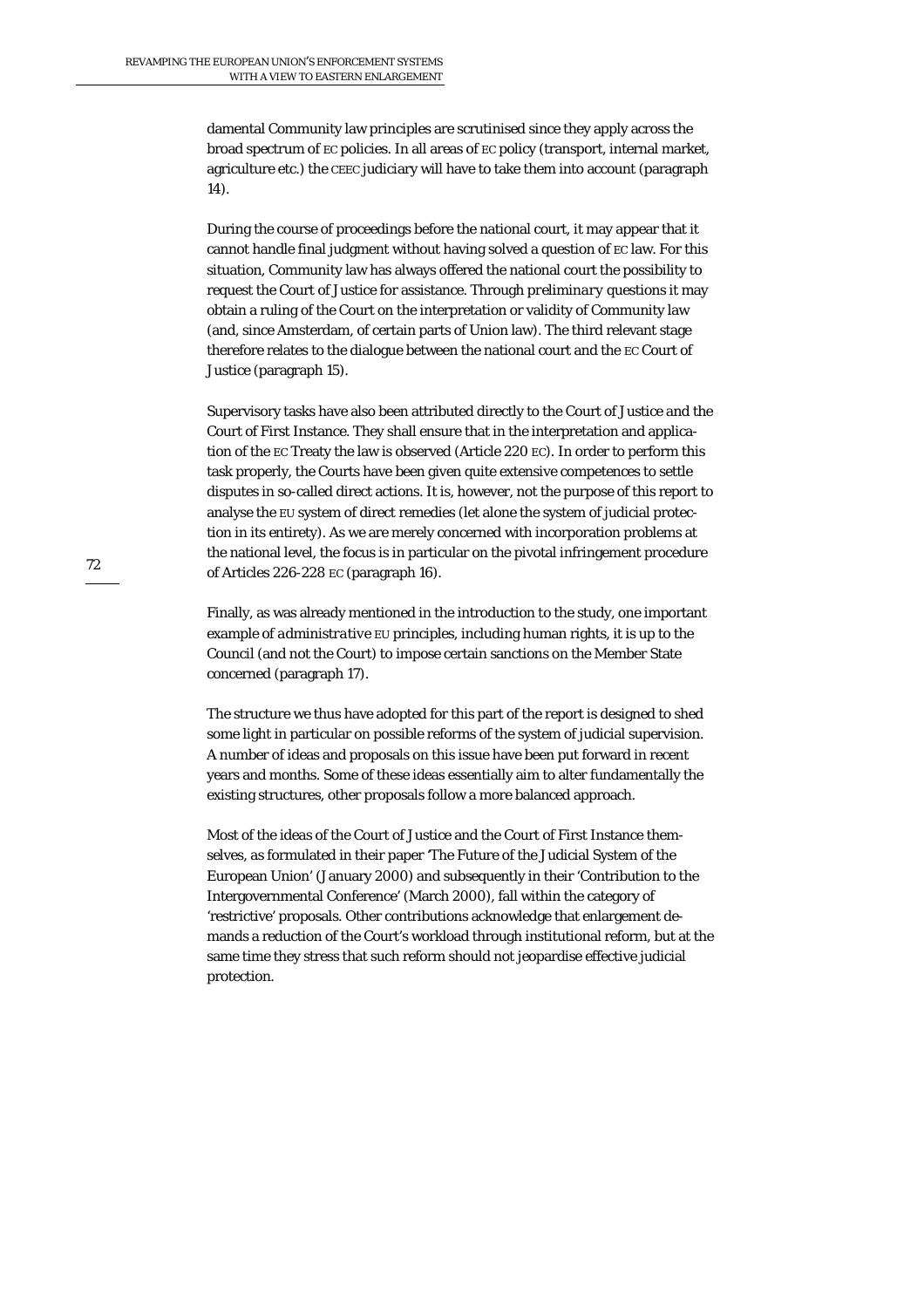Such a balanced approach can be found in, for example, the Commission's Opinion on institutional reforms.<sup>1</sup> The Commission highlights the serious problems relating to the caseload of the Court; on the other hand it emphasises that effective judicial review should be secured, quality and consistency in judicial practice should be maintained, and it should be guaranteed that EU law is complied with throughout the Union.2 The Due Report may also be rated among the more balanced and constructive approaches, as will become clear in this part of this study.3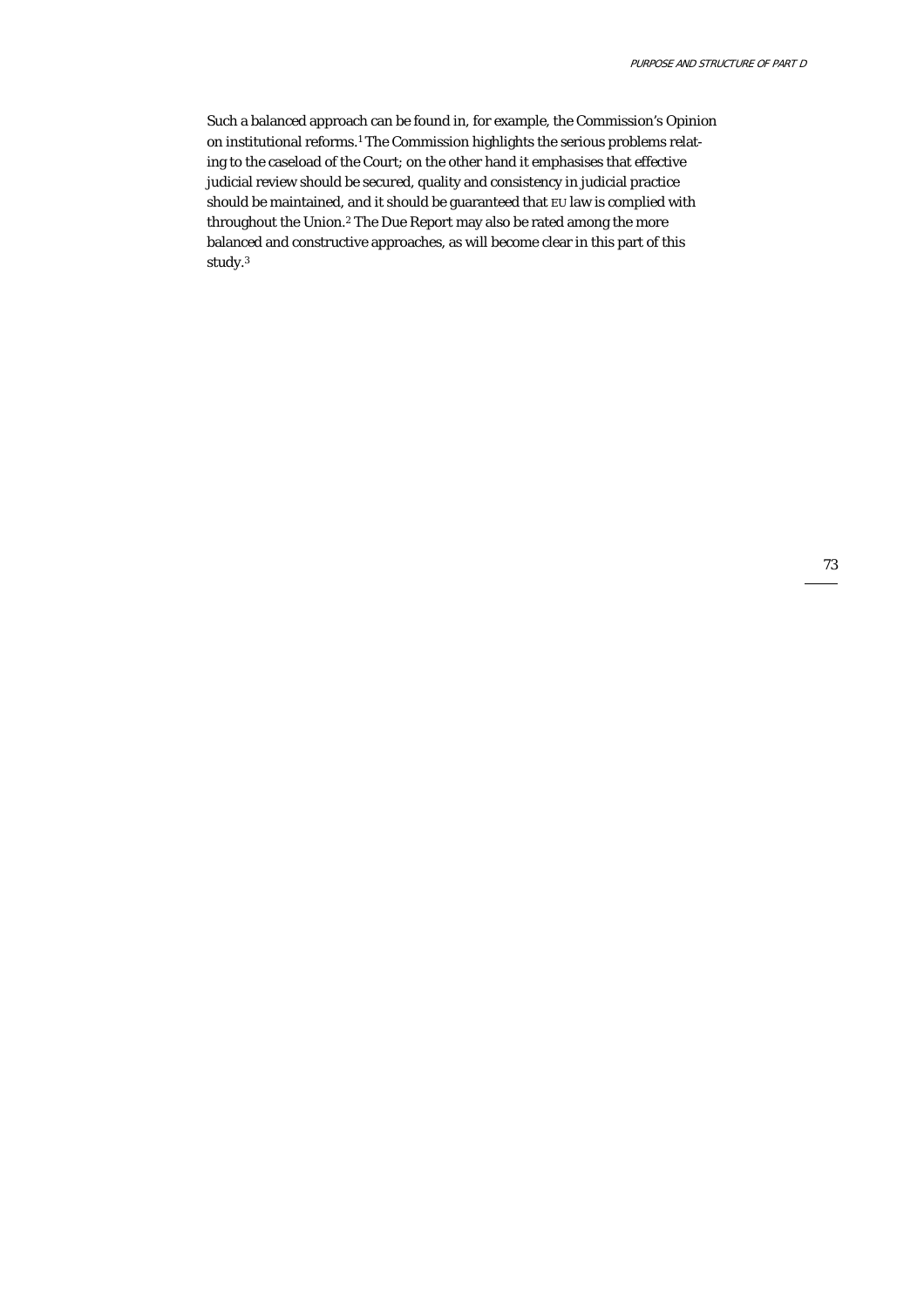## **NOTES**

- 1 See the Commission's Opinion of 26 January 2000 on the next IGC (*Adapting the Institutions to make a success of enlargement*).
- 2 See p. 16 of the Commission's Opinion.
- <sup>3</sup> *Report by the Working Party on the Future of the European Communities' Court System*, January 2000 (hereinafter referred to as the Due Report). Although this report was prepared for the European Commission, it should be taken as only expressing the Working Party's views.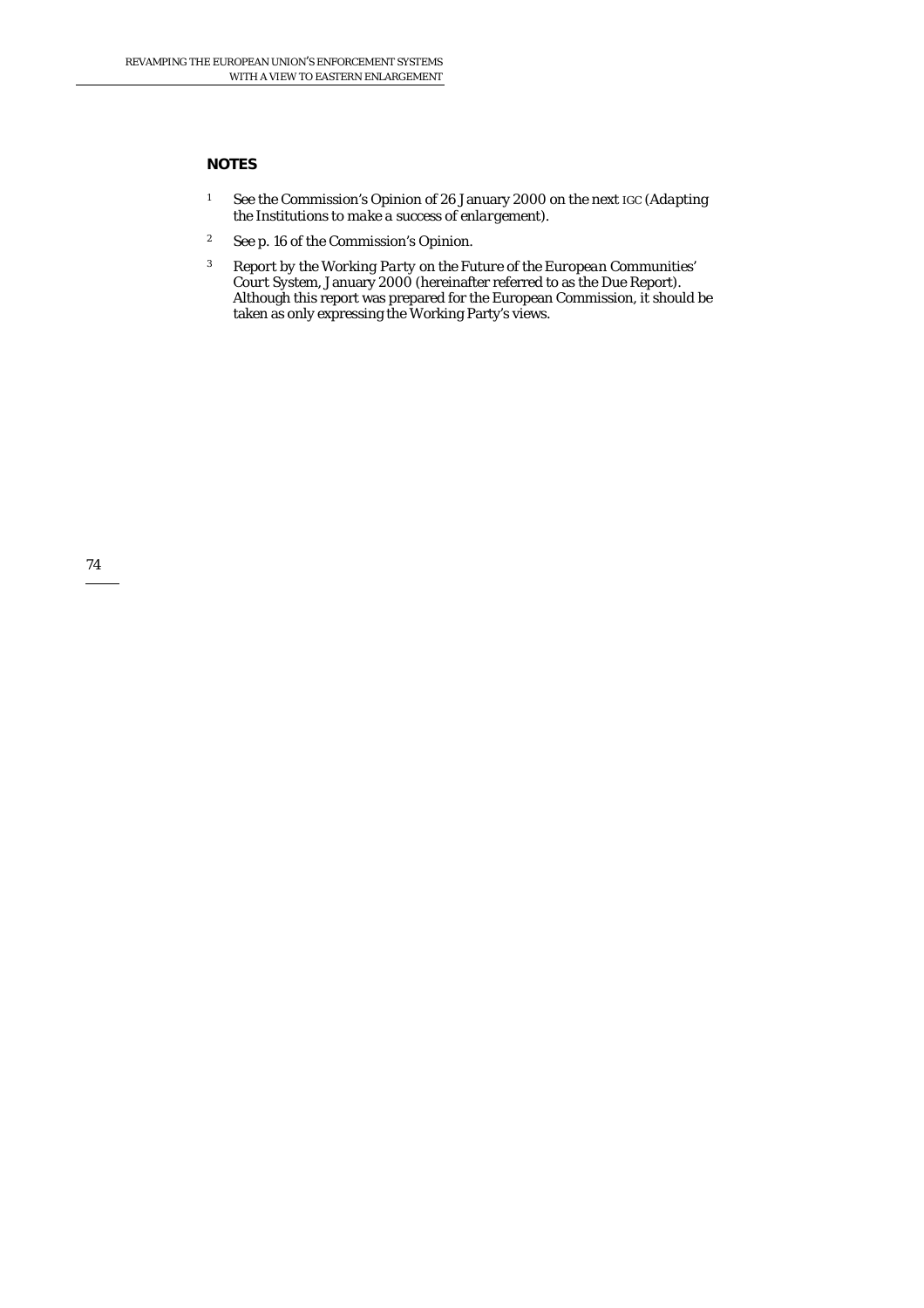## **13 EC LAW AND NATIONAL PROCEDURAL LAW**

### **13.1 THE PRINCIPLE OF PROCEDURAL AUTONOMY**

The Court has consistently held that it is for the Member States to ensure the legal protection which individuals derive from the direct effect of Community law. This means that it is for the domestic legal system of each Member State to designate the courts and tribunals having jurisdiction and to lay down the detailed procedural rules governing actions for safeguarding rights which individuals derive from directly effective Community law provisions.<sup>1</sup> It is therefore in principle a matter for the Member States to lay down in their *national* laws the procedural rules governing the manner in which individuals will actually be able to enforce their Community law rights. Such procedural rules include rules relating to time limits for bringing actions before the national judge, rules on what kind of court is competent to hear and determine the proceedings (local, regional, specialised court), rules on the right of appeal, et cetera.2

The principle of procedural autonomy often has the effect of causing differences among the various Member States in the actual level of judicial protection provided for individuals. The protection of one and the same substantive Community law right may vary from state to state, due to differences in the procedural laws of the Member States.3 For example, although individuals in all Member States are entitled to recover sums levied by a Member State in breach of substantive EC law provisions, divergent national rules on time limits for bringing actions before the competent national court may prevent individuals in a few Member States from actually getting their money back.4 Likewise, whether or not individuals enjoy the right to appeal judgments of (national) courts of first instance is determined by national procedural rules.

This principle of national procedural autonomy has, however, been mitigated by the Court of Justice and the Community legislator. They have restricted the freedom of the Member States to adopt and amend procedural rules on the operation of their own judiciary in various ways.

### **13.1.1 LIMITATIONS IN THE COURT'S CASE LAW**

The Court of Justice has restricted the freedom of the Member States in this area by stating that procedural rules governing actions for enforcing Community law rights must not be less favourable than those governing similar domestic actions (the principle of non-discrimination or assimilation). Moreover, such procedural rules must not render virtually impossible or excessively difficult the exercise of rights conferred on individuals by Community law (the principle of effectiveness).5 The latter requirement – among lawyers known as the second Rewe condition – has in particular been further teased out by the Court in a number of cases. In the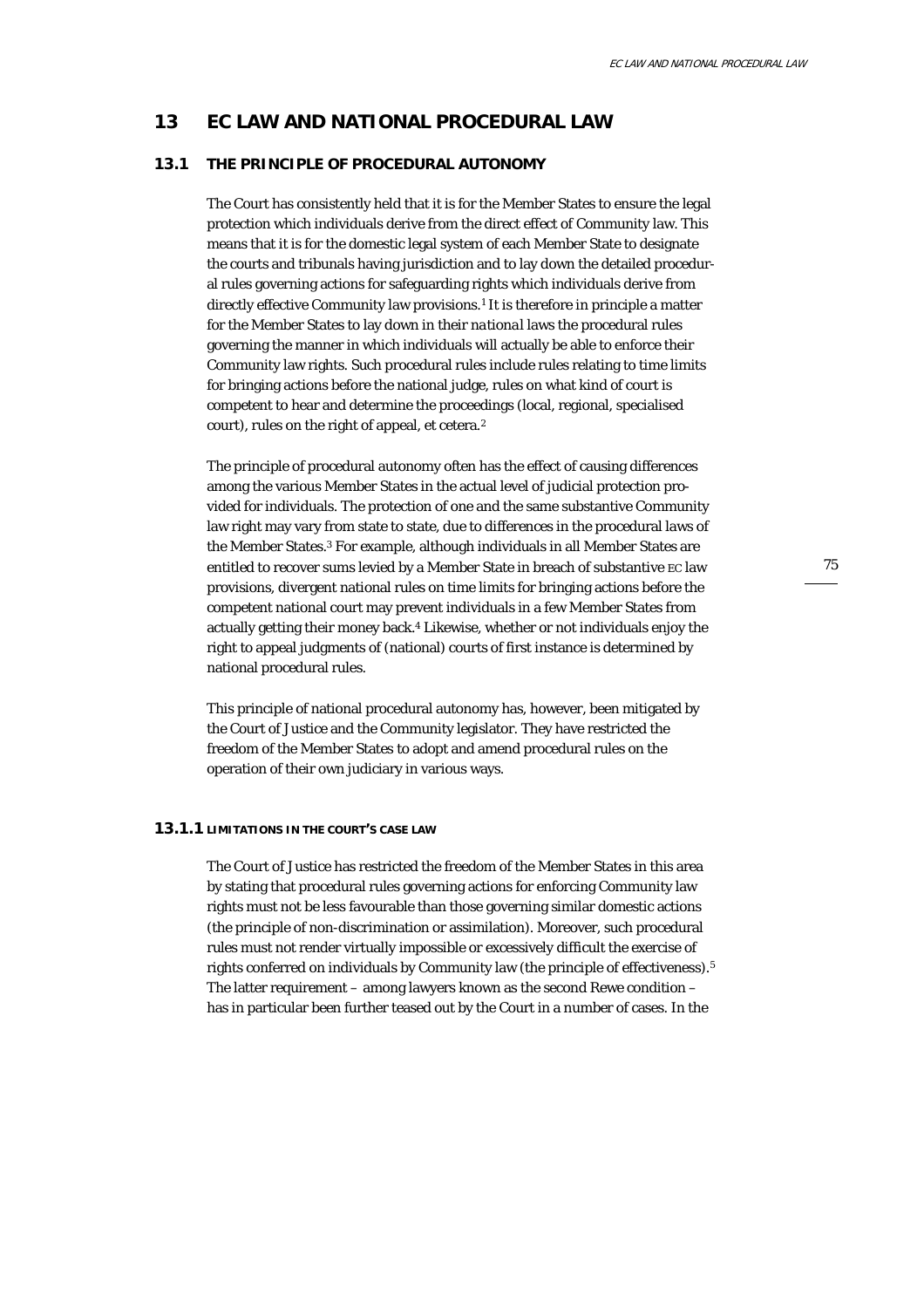*Heylens* case the Court ruled that access to a national court should exist in any event, at least where this is indispensable for individuals to protect their EC rights (in casu rights related to free movement of workers).6 This right of *access to justice* can be considered as an elaboration of the second Rewe criterion, as no access to a judicial organ surely makes it 'virtually impossible' and 'excessively difficult' to exercise Community law rights. The judgment in the Heylens case also seems to embrace the right of individuals to have access to a judicial body which is completely *independent* from the government and the administration.

More recent case law strongly emphasises that judicial remedies at the national level should really be *effective*. In the *Factortame* case, for example, concerning the compatibility of national legislation with Community law on the right of establishment, the Court held that national courts had to be able to grant interim relief and to suspend the application of the disputed national legislation until such time as the Court could deliver its judgment.<sup>7</sup> Similar interim legal protection should be offered to individuals who contest the validity of secondary Community law (such as directives, regulations and decisions) before national courts.<sup>8</sup>

Another very far-reaching example is the *Emmott* case. The Court ruled that a Member State may not rely on a limitation period under national law as long as a Directive, in breach of which certain charges have been wrongly levied, has not been properly transposed into national law.9 Probably because this statement was a bit too radical, in subsequent cases the Court returned to its 'second generation' case law and stated that the Emmott solution was merely justified "by the particular circumstances of that case".10

### **13.1.2 LEGISLATIVE LIMITATIONS**

In the second place, a number of Community decisions have limited the discretion of the Member States to lay down procedural rules for the judicial enforcement of EC law. A relatively modest step has been to lay down explicit provisions on the individual's right of *access* to an independent judicial organ for the purpose of enforcing the substantive provisions of the act in question. An example can be found in the Second Directive on equal treatment for men and women. This Directive requires Member States to ensure a right to *judicial* protection for persons who consider themselves wronged by failure to apply to them the principle of equal treatment; they must have the right to pursue their claims "by judicial process after possible recourse to other competent authorities".11

Another well-known example is the Directive on review procedures to the award of public supply and public works contracts. This act obliges the Member States, inter alia, to guarantee that measures taken by review bodies can be the subject of judi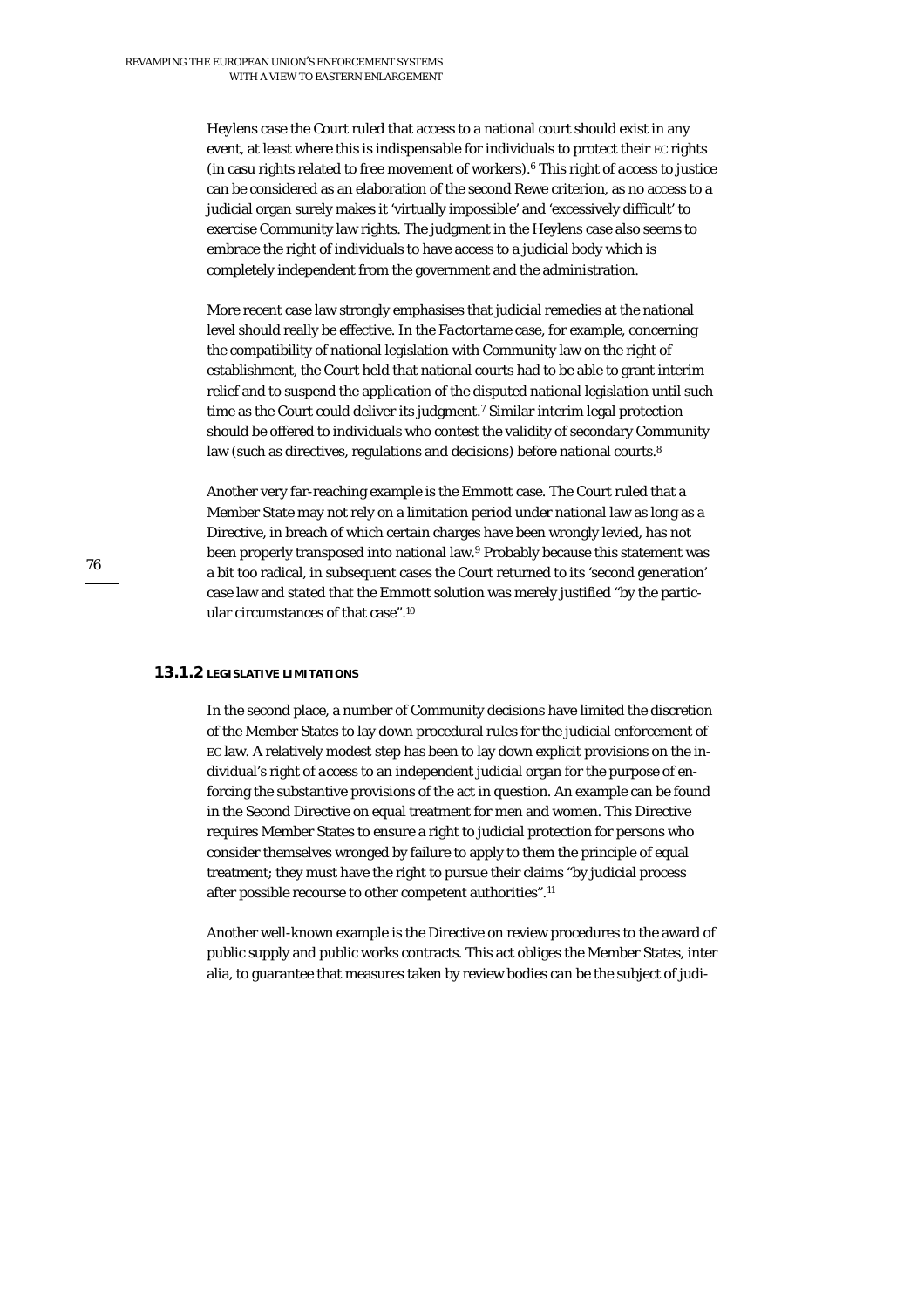cial review by another body which is a court within the meaning of Article 234 EC and which is independent of both the contracting authority and the review body.12

Some other Community acts go a step further by laying down specific requirements regarding the *proceedings* before the national courts. An example is the Directive on the burden of proof in cases of discrimination based on sex. It obliges Member States to take measures to ensure that, when the employee has established facts from which it may be presumed that there has been direct or indirect discrimination, the national court must order the *employer* to prove that there has been no breach of the principle of equal treatment.<sup>13</sup>

# **13.2 CONSEQUENCES FOR THE ORGANISATION AND OPERATION OF THE CEEC JUDICIARY**

Despite these jurisprudential and legislative limitations, it is clear that Member States are still left with a considerable margin of discretion regarding the way in which they organise their own judicial system. This freedom relates both to the 'hardware' aspects (the institutional set-up of the national judiciary) and to the 'software' aspects (the way in which the national courts should work; rules of procedure, time limits, division of competences, et cetera). To a very large extent it will therefore be for the CEECs themselves to organise their own judicial systems. For example, whether disputes in the field of labour law are to be dealt with by the ordinary courts of first instance or by specialised labour courts is a matter for the CEEC legislative authorities to decide. The same goes for the important issue of constitutional review. It is for the national laws of the CEECs to determine whether (supreme) courts have to power to declare statutory laws invalid for breach of the national constitution.

Community law does not interfere with these issues as it merely requires the CEEC legislator not to adopt discriminatory procedural rules (first Rewe condition), nor to adopt rules which make it (almost) impossible for individuals to enforce their substantive EC rights (second Rewe condition). Seen from the perspective of the EU, most of the recent reforms of the judicial infrastructure in the CEECs14, therefore fall within the competence of these states.

Nevertheless, the existing case law of the Court, and in particular the second Rewe requirement, may have an important impact on some of these new members. As was outlined above, the requirement that it should not be too difficult to enforce EC law rights includes the right of access to a national court which is completely *independent* from the administration. Although most Eastern European countries have (recently) guaranteed this independence,<sup>15</sup> this case law would cause serious problems for Slovakia, for example, as the judges in this candidate country are still far from independent, due to an initial four-year probation period and excessive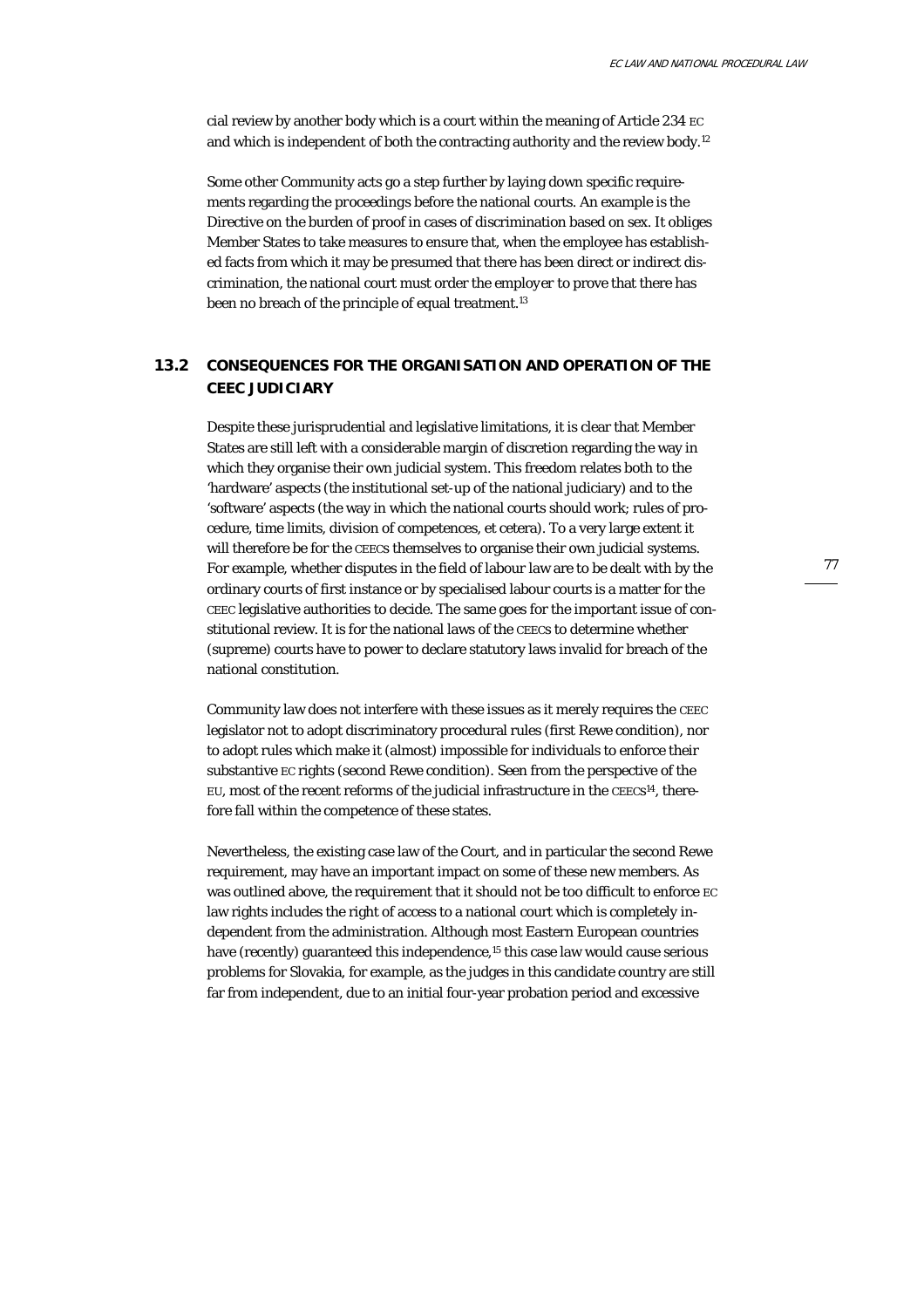powers of the Ministry of Justice with respect to the nomination and removal of Slovakian judges.16

# **13.3 REFORMS DESIGNED TO ENHANCE EFFECTIVE JUDICIAL PROTECTION IN THE MEMBER STATES**

As the previous paragraph showed, the supervision of Community law by national courts heavily relies on procedural rules adopted by the Member States. If we assume that in the new Member States these judicial structures for enforcing Community law rights will not be optimal for many years to come, it may be necessary to put less emphasis on the principle of procedural autonomy but, instead, to further develop the two minimum requirements, in particular the principle of effectiveness. This could happen in the following manner.

In the first place the *Court of Justice* could become even more 'active' than it is already today, in particular by interpreting the requirement that national procedural rules must not render virtually impossible or excessively difficult the exercise of Community law rights conferred on individuals in a stricter fashion. The Court could, for example, return to its earlier Emmott way of thinking and hence reject the 'softer' approach in Steenhorst-Neerings after all.

In the second place the *Community legislator* could become more active in this respect. As was outlined above, only a few legal instruments actually contain detailed rules as to how EC law must be enforced before the national judiciary. Most decisions of the institutions, however, only prescribe in very general terms that Member States should implement and enforce the provisions of the act in question. Such general statements do not always include the (explicit) possibility that individuals must have access to an independent judicial organ. For example, the Directive on restrictions on free movement of workers for reasons of public policy, public security or public health does not require the Member State to provide a right of appeal to a court of law.17 Thus, decisions on matters such as the refusal to renew a residence permit or the expulsion of EC workers from the territory of a Member State, may be taken by administrative authorities, without a possibility of review by an independent judicial body. This example clearly illustrates that not only the Court but also the Community legislator can further contribute to the strengthening of legal protection of individuals before national courts.18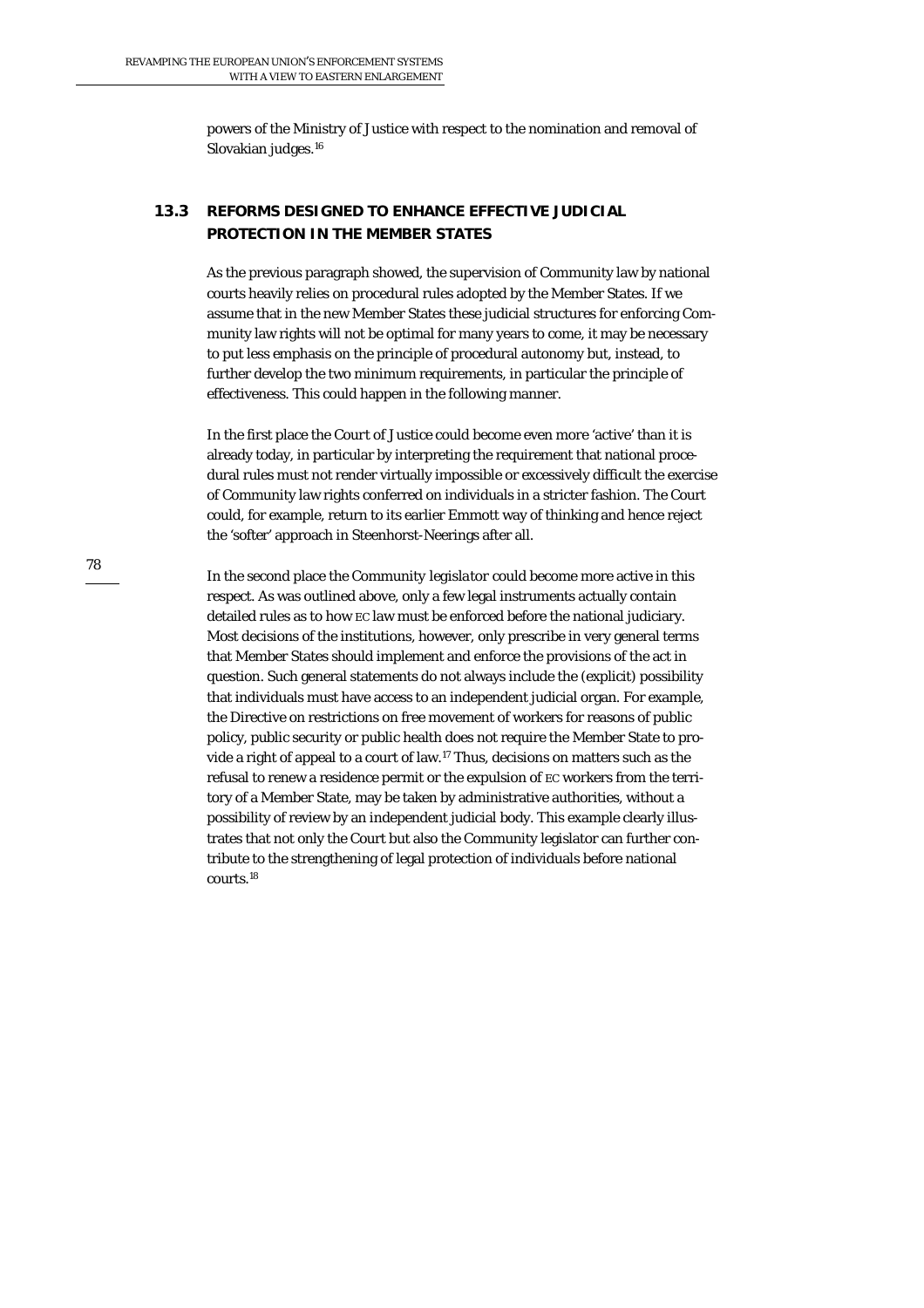#### **NOTES**

- 1 See, in particular, Case 33/76 *Rewe* v *Landwirtschaftskammer Saarland* [1976] ECR 1989 and Case 45/76 *Comet* v *Produktschap voor Siergewassen* [1976] ECR 2043.
- <sup>2</sup> For an overview of the Court's case law on this issue, see, e.g., C. Boch and R. Lane (1992) 'European Community Law in National Courts: A Continuing Contradiction', *LJIL* 171.
- 3 Cf. D. Curtin (1992) 'The Decentralised Enforcement of Community Law Rights. Judicial Snakes and Ladders', p. 33 in D. Curtin and D. O'Keeffe, *Constitutional Adjudication in European Community and National Law. Essays for the Hon. Mr. Justice T.F. O'Higgens*, Butterworths.
- <sup>4</sup> Provided that such time limits are applied in a non-discriminatory way and that, due to their length, they do not make it "virtually impossible or excessively difficult" for individuals to exercise their Community law rights. On these limitations, see further the next paragraph. Cf. Case 199/82 *San Giorgio* [1983] ECR 3595 and Joined Cases C-192/95 to C-218/95 *Comateb* [1997] ECR I-165. See also A.F. Tatham (1995) 'Restitution of Charges and Duties Levied by the Public Administration in Breach of European Community Law: A Comparative Analysis', *EL Rev.* 146.
- 5 See, in particular, the Rewe/Comet Cases (mentioned in paragraph 13.1). Further on this issue, see, for example, A. Biondi (1999) 'The European Court of Justice and Certain National Procedural Limitations: Not such a Tough Relationship', *CML Rev* 1271; R. Crawford Smith (1998) 'Remedies for Breaches of EU Law in National Courts: Legal Variation and Selection', p. 287 in P. Graig & G. de Búrca, *The Evolution of EU Law*.
- 6 Case 222/86 *Heylens* [1987] 4097, paragraphs 14-17.
- 7 Case C-213/89 *The Queen* v *Secretary of State for Transport*, ex parte *Factortame and Others* [1990] ECR I-2433. This judgment caused much public debate in the UK as national law did not provide for any form of interim legal protection against decisions of the Crown. Therefore there were no laws to suspend; rather, the Court forced the national judge to create a new legal action of its own accord. See further J. Schwarze 'Vorläufiger Rechtsschutz im Widerstreit von Gemeinschaftsrecht und nationalem Verwaltungsverfahrensund Prozessrecht', p. 389 in *Festschrift Bodo Börner*; L. Papadias (1994) 'Interim Protection under Community Law before the National Courts. The Right to a Judge with Jurisdiction to Grant Interim Relief', *LIEI* 153.
- 8 Joined Cases C-143/88 and C-92/89 *Zuckerfabrik Süderdithmarschen and Zuckerfabrik Soest* [1991] ECR I-415 (paragraph 20).
- 9 Case C-208/90 *Emmott* [1991] ECR I-4269.
- 10 See, in particular, Case C-338/91 *Steenhorst-Neerings* [1993] ECR I-5475 and Case C-188/95 *Fantask* [1997] ECR I-6783. On the various 'generations' which can be discerned in this respect, see D. Curtin and K. Mortelmans (1994) 'Application and Enforcement of Community Law by the Member States: Actors in Search of a Third Generation Script', p. 423 in D. Curtin and T. Heukels (eds.), *Institutional Dynamics of European Integration. Essays in Honour of Henry G. Schermers*, Dordrecht: Nijhoff.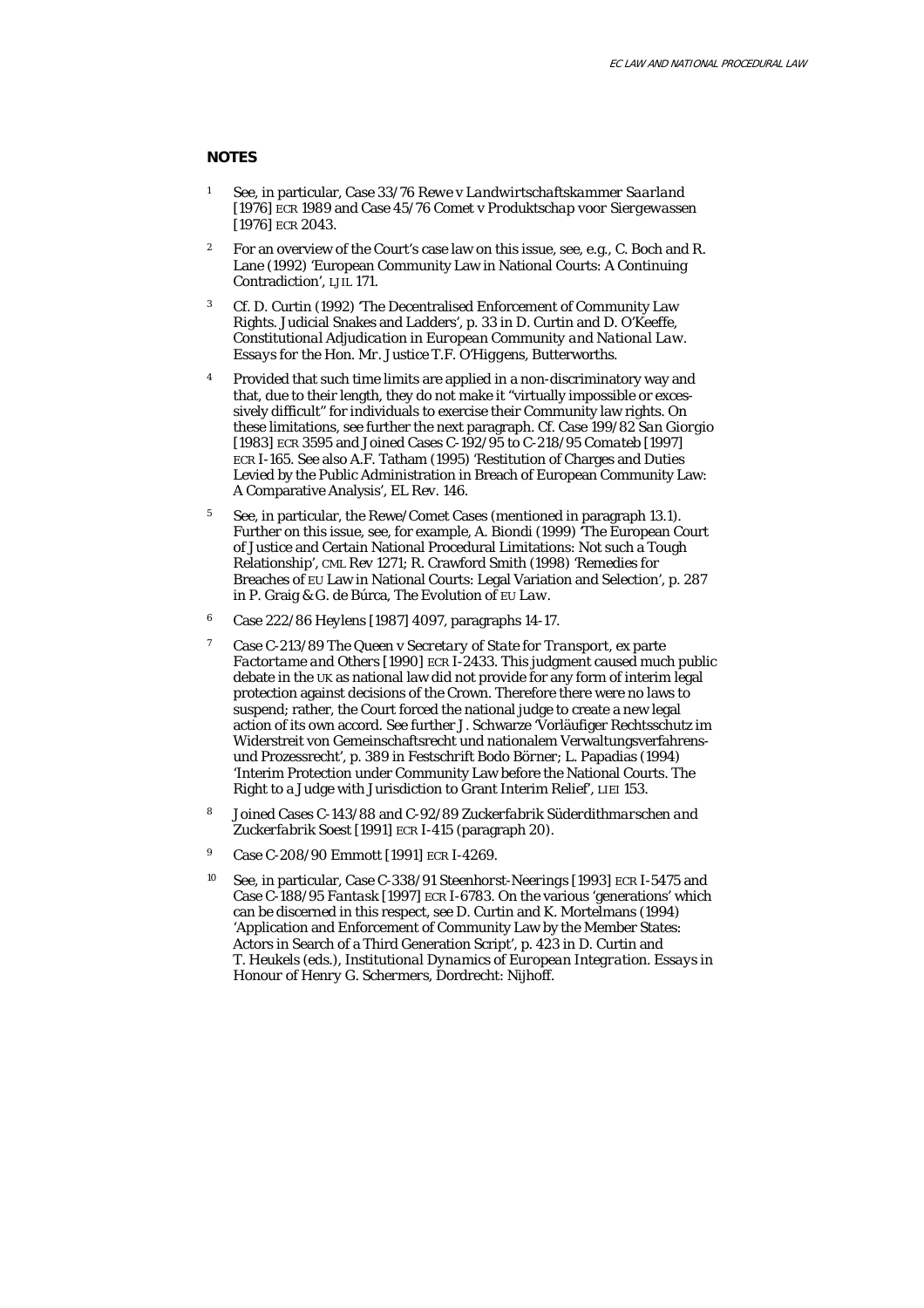- <sup>11</sup> See Article 6 of Directive 76/207/EEC on the implementation of the principle of equal treatment for men and women as regards access to employment, vocational training and promotion, and working conditions (*OJ* 1976 L 39: 40).
- 12 Article 2(8) of Council Directive 89/665/EEC on the co-ordination of the laws, regulations and administrative provisions relating to the application of review procedures to the award of public supply and public works contracts (*OJ* 1989 L 395: 30). A similar specific provision is contained in Directive 92/13/EEC, the 'procedural' Directive on procurement procedures of entities operating in the water, energy, transport and telecommunications sectors (*OJ* 1992 L 76: 23).
- 13 See Article 4 of Council Directive 97/80/EC on the burden of proof in cases of discrimination based on sex (*OJ* 1998 L 14: 6). Since this Directive was adopted under the Social Protocol, it does not apply to the UK. However, its scope of application was extended to this Member State by Directive 98/52/EC (*OJ* 1998 L 205: 66). UK on 22 July 2001.
- 14 On these reforms see E. Blankenburgb (forthcoming*) Legal Culture in Five Central European Countries*, WRR Working Documents W111, The Hague.
- <sup>15</sup> See, for example, the latest Regular Report on Poland (Chapter B.1).
- 16 See the Second Regular Report on Slovakia, Chapter B, section 1.1. It is still uncertain whether the situation will have improved upon accession. As the Commission Report points out, a constitutional amendment is necessary to modify the nomination and removal procedure for judges, and to remove the probation period.
- <sup>17</sup> See Article 9 of Directive  $64/221$ /EEC of 25 February 1964 on the co-ordination of special measures concerning the movement and residence of foreign nationals which are justified on grounds of public policy, public security or public health (*OJ*, English Special Edition 1963-1964: 117).
- 18 Leaving aside the possibility that the Court will declare Article 9 of the Public Policy Directive invalid because it does not guarantee access to an independent judicial body, contrary to its more recent Heylens case law (discussed in paragraph 13.1.1). In the Shingara case, Advocate General Ruiz-Jarabo Colomer concluded that for this reason Article 9 should, indeed, be declared invalid. The Court did not address this sensitive issue at all. See Joined Cases C-65/95 and C-111/95 *Mann Singh Shingara* and *Abbas Radion* [1997] ECR I-3343.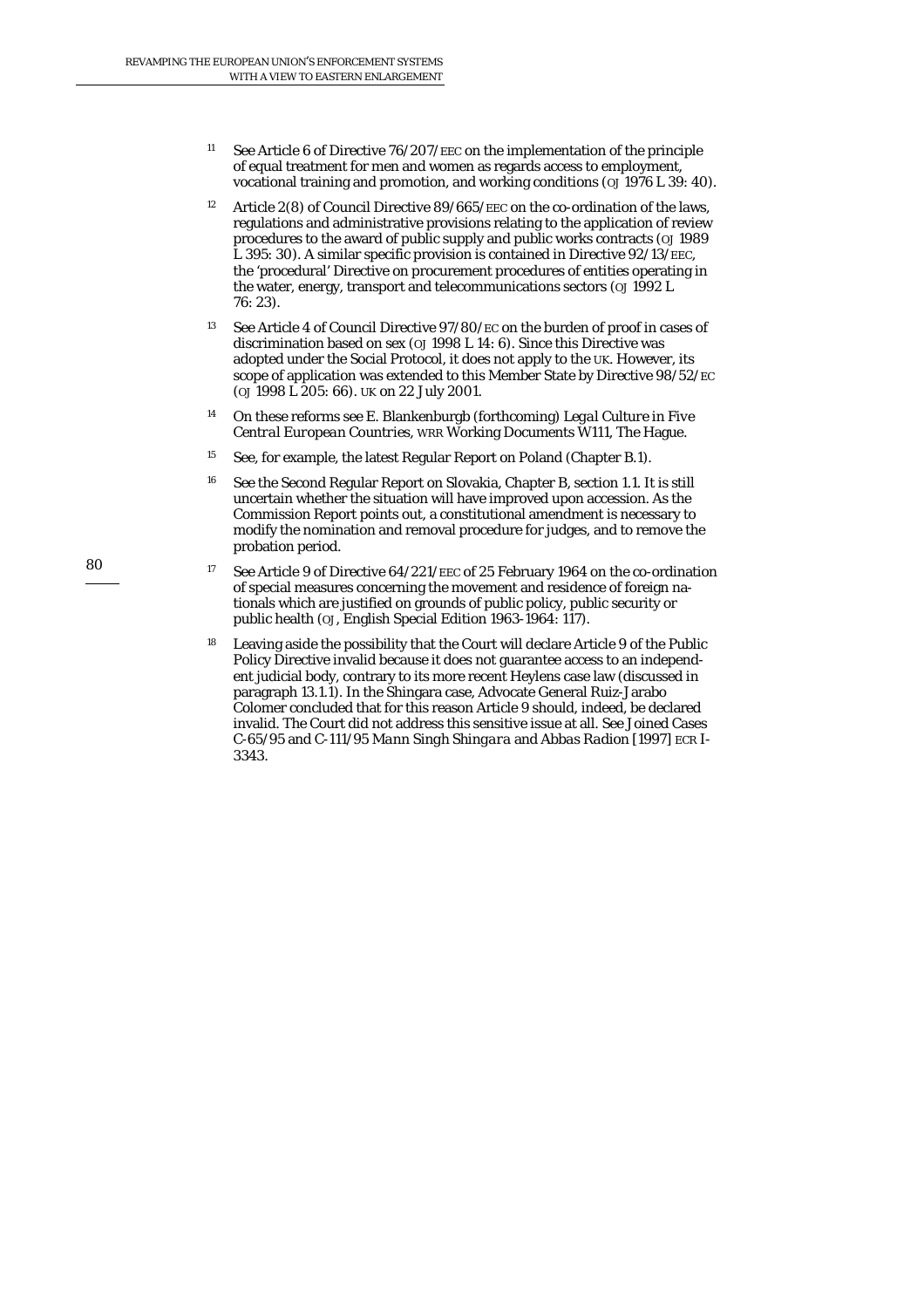# **14 THE NATIONAL COURT AT WORK: SUPERVISION AND APPLICATION OF EU LAW**

After accession the CEEC courts will have to supervise, and therefore interpret and apply, numerous EC law provisions. Just as their colleagues in the old Member States, they will become the 'first aid' *juges de droit communautaire*. By the time accession actually takes place this traditional role of the national judiciary may even have been codified in the text of the EC Treaty.1

The purpose of this section of our report is to highlight the responsibilities and requisite changes in mentality incumbent on the CEEC judiciary by discussing the consequences of the principles of supremacy and direct effect. As was mentioned earlier, these fundamental Community law principles are scrutinised because they apply across the broad spectrum of EC policies.

## **14.1 DIRECT EFFECT AND SUPREMACY OF EC LAW**

As was pointed out above, the Court has ruled that all provisions of Community law (primary and secondary EC law) take precedence over all provisions of national law (adopted before or after the relevant Community provision came into force).<sup>2</sup> To the national courts and private individuals this principle of supremacy is, however, only of practical importance if a provision of EC law has *direct effect*, meaning that it is suitable to be invoked directly by individuals before the national courts. In its case law the Court held that EC law provisions which are unconditional and sufficiently precise, and which do not require further implementation by EC institutions or by the Member States, may indeed be invoked before the national court.3

The question of direct effect becomes important each time the provisions of Community law are more favourable to individuals than the relevant provisions of national law. In that event, a directly effective EC provision confer on individuals rights which they can enforce in the courts of a Member State and which that national court must protect. The consequences of the principles of direct effect and supremacy *for the national courts* were clearly laid down by the Court of Justice in its Simmenthal judgment: "Every national court must, in a case within its jurisdiction apply Community law in its entirety and protect rights which the latter confers on individuals and must accordingly set aside any provision of national law which may conflict with it, whether prior or subsequent to the Community rule".<sup>4</sup> Thus, the question of direct effect is essentially unrelated to the regime laid down in the Member States' constitution. Even where the constitutions provides for a socalled dualist regime, it should adopt a monist view as far as the incorporation of Community law is concerned.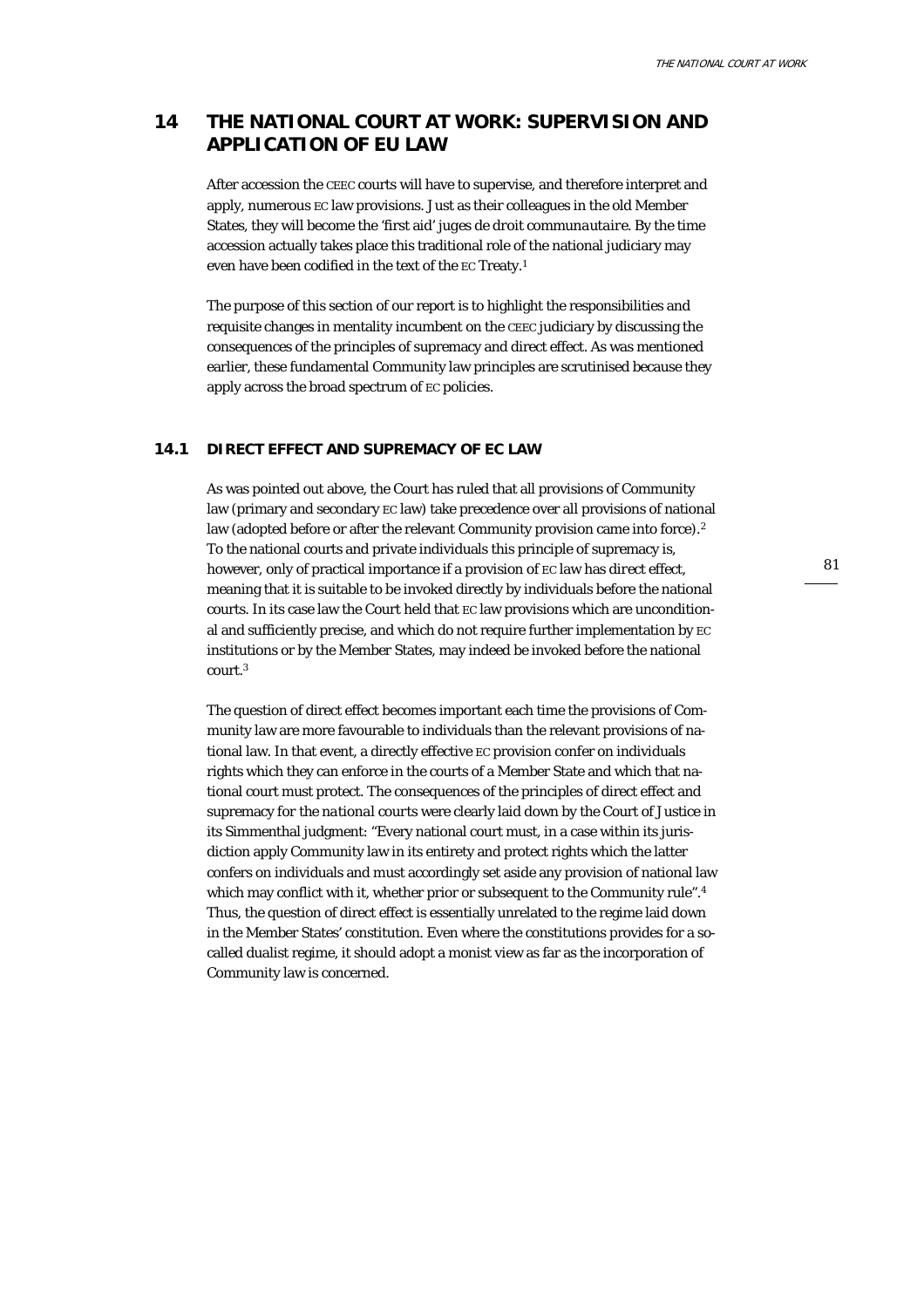In the course of time the Court ruled that numerous provisions of EC law do indeed entail direct effect. It all started with the  $E(E)C$  Treaty provisions. The Court acknowledged the direct effect of the Treaty Articles on customs duties on imports, the freedom to provide services, the freedom of establishment and the free movement of workers.5 Some of the Treaty provisions may be invoked vis-à-vis individuals as well.<sup>6</sup>

More recently, the focus is on directly effective provisions in *secondary* Community law. Notably the direct effect of EC Directives has been the subject of considerable attention. Though Directives should be addressed to Member States (Article 249 EC), the Court ruled that Directives may confer rights on individuals which they can enforce before the national courts. The provisions of Directives, as far as their subject matter is concerned, should be unconditional and sufficiently precise and the period for their implementation should have expired. If these conditions are met, individuals may invoke Directives vis-à-vis Member State authorities (but not against other natural or legal persons).7

Other interesting nuances have emerged in the field of the EC's external relations. It appears that international agreements to which the Community is a party contain quite a lot of directly effective provisions. The Co-operation Agreement between the EEC (and its Member States) and Morocco, for example, contains a national treatment clause in the field of social security which may be invoked by Moroccan workers before the Member States' judges.8 The Court's case law on the direct effect of the Turkish Association Agreement (and decisions of the EEC-Turkey Association Council) is another example of how the Court ensures that individuals (in casu Turkish workers and their families) can effectively ensure their own judicial protection.<sup>9</sup>

With regard to the direct effect of second and third pillar law (i.e. the provisions of Titles V and VI of the TEU as well as secondary acts adopted on the basis of these Titles) the matter is somewhat more complicated. As the Court does not have jurisdiction in *second* pillar issues, the question whether or not a CFSP provision has direct effect probably will have to be answered on the basis of *national* (constitutional) rules relating to the incorporation of international law into the domestic legal order. This would mean that in Member States with a dualist system, CFSP decisions could never be invoked directly by individuals before national courts. In monist countries (such as, for example, the Netherlands) this is different on the basis of national (constitutional) law.10 The issue of direct effect of CFSP decisions does not, however, seem to be of great importance to the national judiciary. CFSP decisions usually deal with the external relations of the Union (its foreign policy vis-à-vis third countries) and therefore CFSP decisions will not be 'unconditional and sufficiently precise' for individuals to rely on before the national courts. Very often such foreign policy decisions are not intended to govern the position of individuals in their relationships with other individuals or with Member States. 11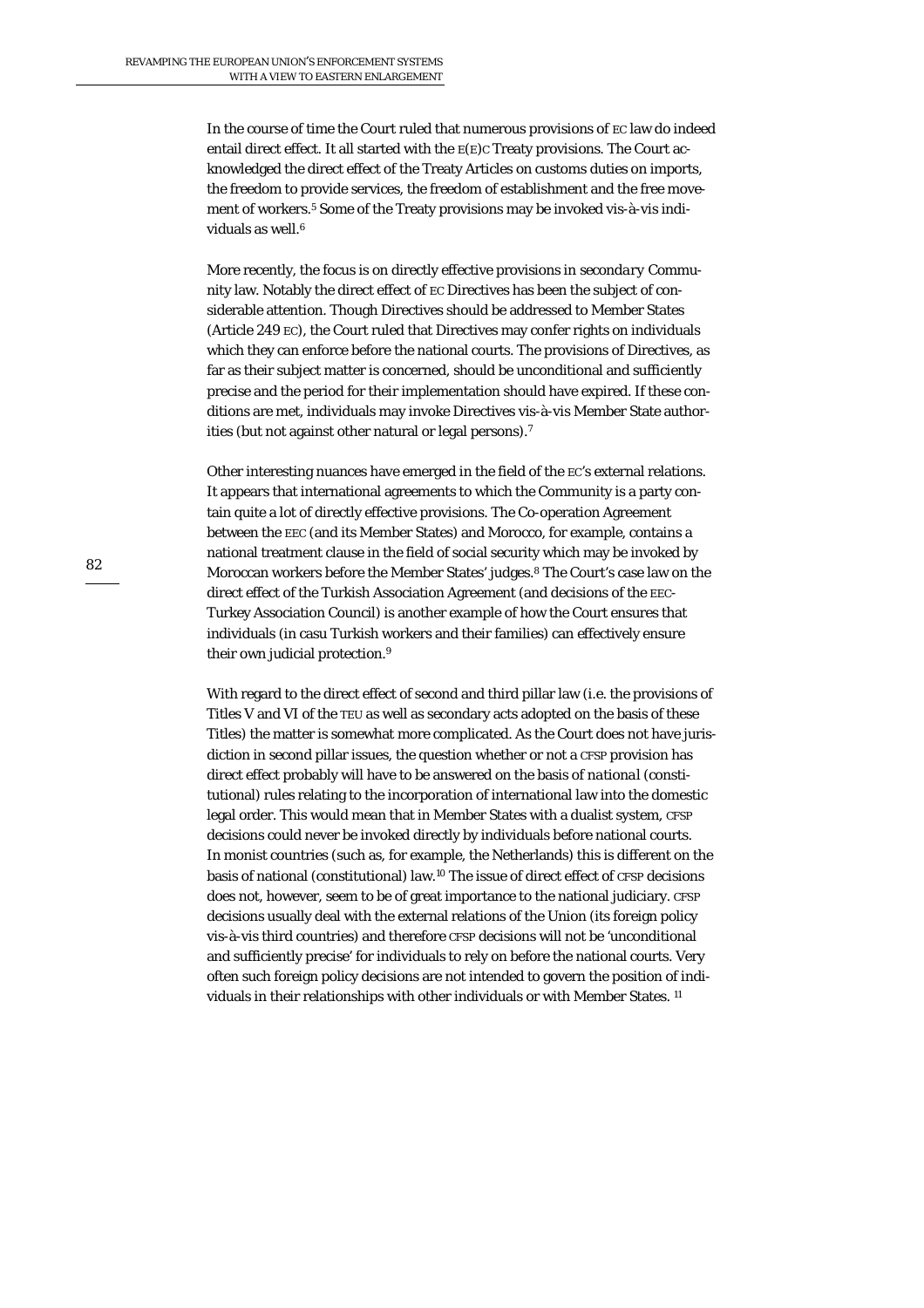*Third* pillar decisions are of much more direct relevance to individuals as they have to deal with criminal law matters. Such PJCC measures may contain clear and unconditional provisions which are capable of being invoked by private parties before the national courts. Unfortunately there is a small problem: the Amsterdam Treaty explicitly laid down that the most important PJCC instruments (framework decisions and decisions) "shall not entail direct effect".12 National judges are therefore explicitly forbidden from applying these third pillar measures in favour of individuals, even if a PJCC (framework) decision would entail clear and precise obligations for the Member States.

## **14.2 CONSEQUENCES OF THE PRINCIPLES OF DIRECT EFFECT AND SUPREMACY FOR THE CEEC JUDICIARY**

The case law of the EU Court on supremacy and direct effect will probably have very drastic consequences for the judges in the CEECs. Under the communist regimes, the constitution of most of these countries provided for a *dualist* regime so that these judges were forbidden from giving precedence to provisions of international law over conflicting provisions of their national laws. As a result, it has been impossible for individuals to rely directly, before the CEEC courts, on provisions of international law.13

Upon accession, things will have to change considerably, as least as far as Community law is concerned. In case of a conflict between EC law and national law, the CEEC judge should give preference to Community law, regardless of what its own constitution says on the relationship between international law (including EU law) and national law (monist or dualist system).14 Hence, even where there still exists a dualist regime at the national level, the CEEC court should side aside any conflicting national provision on its own motion, provided that the EC provision invoked by the individual entails direct effect.15 Moreover, the latter question – whether or not a provision of EC law has direct effect – is to be answered, in the final instance, by the Court and Justice and not by the CEEC judge itself.16

For example, in the CEECs many discriminatory provisions in the field of taxation still exist.17 If these legislative provisions are not amended upon accession, it is very likely that individuals will invoke the Treaty prohibition on discrimination in this area (contained in Article 90 EC). According to the Court, this Treaty provision entails direct effect,18 which means that the discriminatory provisions in the legislation of the CEECs may not be applied by the CEEC judiciary. As a result, the application of such provisions by the administrative authorities (the tax authorities in particular) would become meaningless, as other individuals would also seek legal protection in the national courts.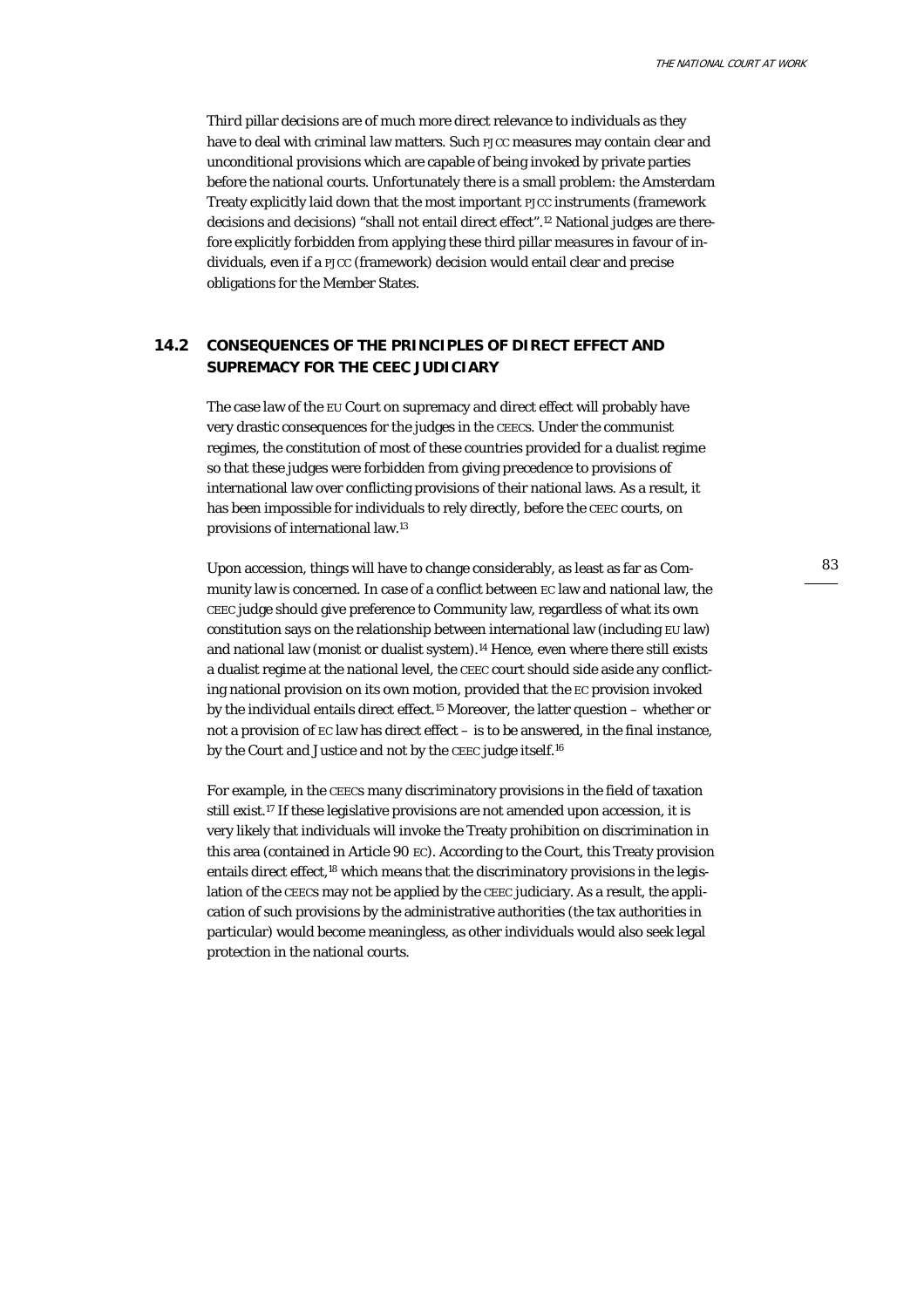Another Treaty provision which will probably have very serious consequences for the new Member States is Article 141 (ex 119) EC on equal pay for men and women. According to this provision each Member State shall ensure that the principle of equal pay for male and female workers for equal work or work of equal value is applied. Despite the fact that this Treaty provision merely speaks of a 'principle', the Court ruled that individuals may invoke the prohibition of discrimination with regard to pay directly before the national courts *vis-à-vis* the Member States. Moreover, this Treaty provision may also be invoked against other individuals (private employers), although Article 141 (ex 119) EC is merely addressed to 'each Member State'.19

This (not uncontroversial) case law of the Court means that the national judges in the CEECs are refrained from applying discriminatory provisions relating to the payment of male and female workers, whether contained in national legislative provisions or in arrangements of a civil nature. Moreover, the principle of equal *treatment* of male and female workers was worked out in a series of EC Directives. The prohibitions contained in these secondary acts (relating to vocational training, et cetera) may be invoked by individuals before the national courts as well, at least against Member State authorities.20 A striking example is the recent *Kreil* case, where the Court ruled that a general exclusion of women from the military services of a Member State (the *Bundeswehr*) is contrary to the Second Directive on equal treatment.21

# **14.3 POSSIBLE CHANGES: TAKING AWAY SUPERVISORY TASKS FROM THE NATIONAL JUDICIARY?**

From the various Regular Reports it cannot be deduced that the public in the CEECs enjoys great confidence in the quality of the national judiciary. In Romania, for example, many complaints from individuals relate to problems with the judiciary and not the administration. Individuals therefore rather lodge complaints with the national Ombudsman, which is "seen more as an alternative Supreme Court rather than an Ombudsman".22 After accession, a lack of confidence in the judiciary is even more unacceptable, as all courts will be responsible for correctly applying the entire acquis communautaire. This inevitably requires the trust and confidence of the public in the quality of the national courts.

If we assume that the situation will not improve considerably for the years to come, a radical solution might be envisaged: should the Union not take away much of the supervisory responsibilities from the national courts, and put them in the hands of the EU Courts instead? This objective arguably could be achieved by centralising the application of EU law, that is, by giving the power to apply EC law to a *central* administrative entity (notably the European Commission). If the European Commission were to apply Community law *vis-à-vis* individuals much more often,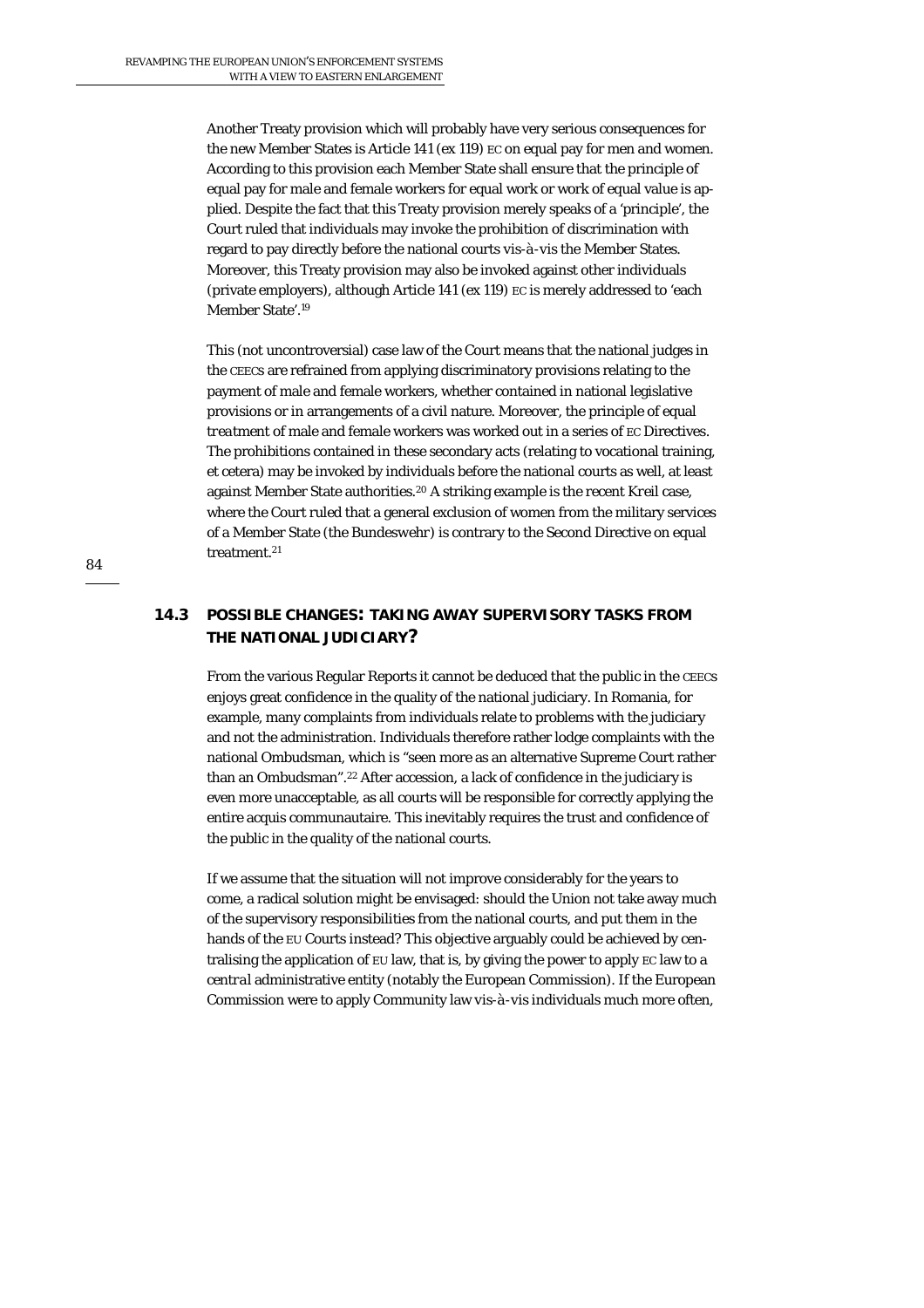this would automatically make the Courts in Luxembourg competent to decide on their disputes. Individuals could no longer lodge their complaint with the national courts, as these complaints would be addressed to a European institution. They would have to make use of direct legal actions, in particular the action for annulment of decisions of the Commission (Article 230 EC).

In areas where Community law is already applied by a central institution, we see, indeed, that it is for a central court (the Court of First Instance) to supervise the actions of that institution, and not for the national courts. Complaints of individual firms against Commission decisions in the field of competition policy are lodged with the Court of First Instance, as is the case with appeals against decisions of the Office for Harmonisation in the Internal Market.23 Thus, as was already briefly mentioned earlier, a centralisation of application of Community law will also have important consequences for the judicial protection of individuals. The Polish firm would no longer be able to lodge its complaints with the regional court at Warsaw, but would be required to travel the long road to Luxembourg in order to sue the Commission there.

This is, in our view, an important reason for considering carefully whether centralisation of supervisory tasks is really a desirable option. An even more important reason is that the workload of the Court would increase to an unbearable extent, given the vast amount of vertical and horizontal disputes (see further the next paragraph).

## **14.4 THE 'RESPECTFUL' APPROACH: EU ASSISTANCE TO THE JUDICIARY OF THE CEECS**

It is thus highly unlikely that the central role for the judiciary in the new Member States in supervising the correct application of EU law can be avoided. The only remaining solution is probably to further improve – what is usually termed – the 'capacity' of the judiciary in the new Member States to deal with EU law. Although this means, once again, that the Union can only play a *supportive* role, the importance of it should not be underestimated.

The *training* of the judges in EU law should be considered as one of the most important means to improve this judicial quality; by making these judges more familiar with EU law, the chances of EU law being correctly applied by the courts and tribunals in the CEECs increase. Indeed, this is neither a radical solution nor a completely novel one, but probably the 'respectful' approach of offering assistance to these courts is the only reasonable solution open to the Union. After all, Community law has always heavily relied on the quality of the national judiciary. The next enlargement round will not bring about radical changes, for the simple reason that the Courts in Luxembourg do not have the capacity to handle all cases be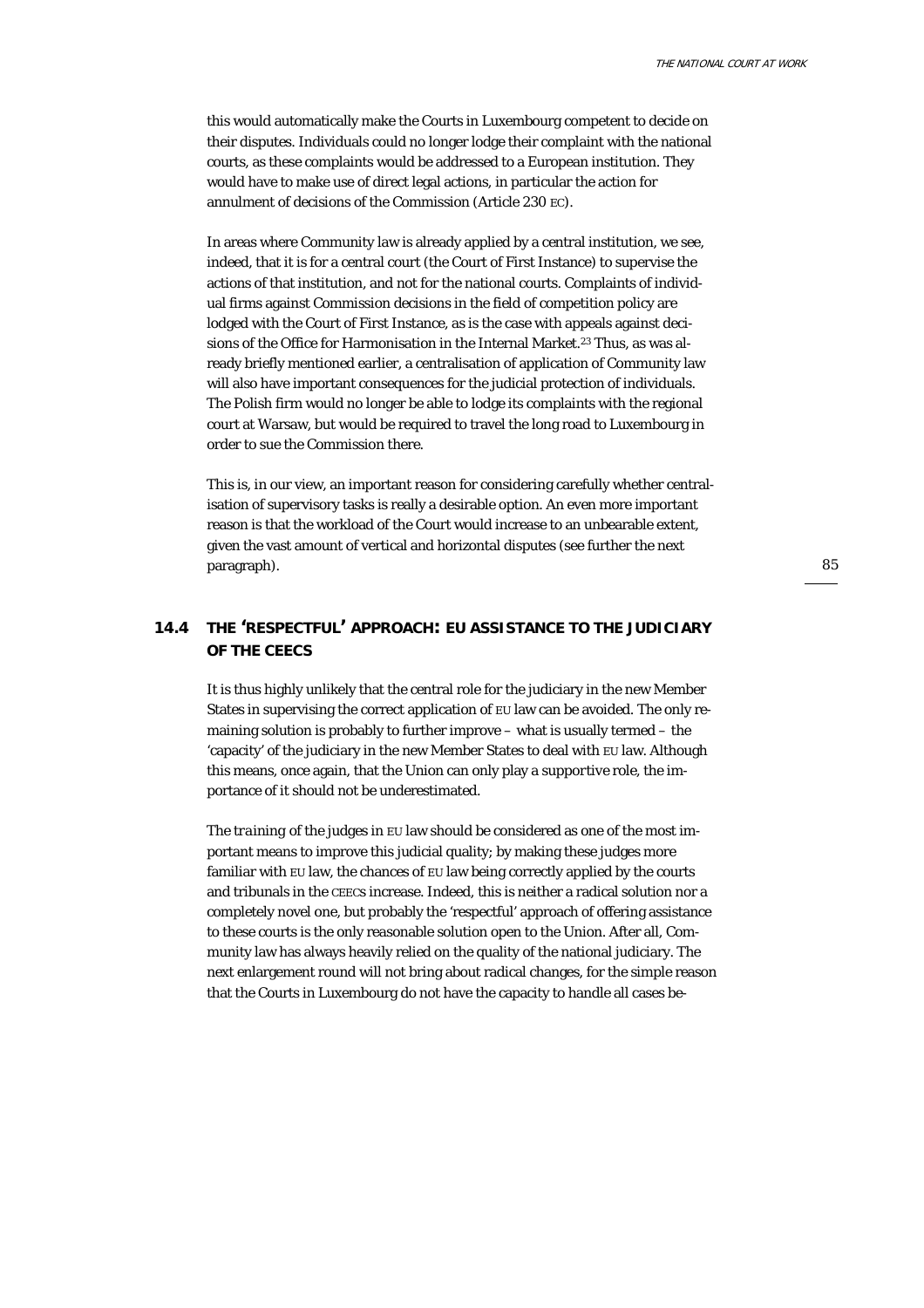tween individual parties (horizontal) and all cases between individuals and Member States (vertical). Moreover, it is rather improbable that the two Community Courts themselves would support the acquisition of such new tasks, having regard for the ideas set out in their two reports (referred to in paragraph 12).

The option discussed here boils down to a continuation of the efforts which have already been undertaken to improve the CEEC judges' knowledge and understanding of EU law by offering financial assistance, training, et cetera. Currently such assistance is provided mainly under the Phare programme; once the CEECs have become a member of the Union, several other financial support programmes will be open to them. Programmes which specifically are directed towards the legal professions are the Robert Schumann-programme24 and the Grotius-programme.25 The EU institutions probably do not possess the competence to prescribe such courses as a matter of obligation for national judges, nor to prescribe the exact content of such courses, since the Community must 'fully respect' the responsibility of the Member States for the content of teaching and the organisation of education systems.26

It is thus left to the discretion of the (new) Member States whether courses in European law are obligatory or not, and what their exact content should be. Using this discretion, some of the CEECs have decided that candidates applying for the office of judge must qualify in the field of EU law (Lithuania, for example); in other CEECs, however, knowledge of EU law is not yet a formal prerequisite to become a judge (Hungary).<sup>27</sup>

# **14.5 ASSESSMENT OF THE SUPERVISORY FUNCTIONS OF THE CEEC JUDICIARY IN AN ENLARGED UNION**

From the preceding paragraphs it appears that soon after accession the judiciary in the CEECs will have to assume full responsibility for supervising the application of numerous provisions and principles of both primary and secondary Community and Union law. In exercising these supervisory functions, the CEEC judges will, of course, have to interpret and apply the relevant EC provisions. Though they will be entitled to ask the EU Court for assistance (see the next paragraph), they must also be able to identify questions of EU law on their own, in particular during the initial stages of the cases brought before them. The 'horizontal' principles of direct effect and supremacy have been discussed in order to illustrate that the judiciary carries a special responsibility to ensure that EC rights for individual are actually enforced.

As there are some doubts as to whether the CEEC judges are really equipped to perform this new task, one could imagine that important parts of the jurisdiction of these courts would be transferred to the central level (Court of Justice, Court of First Instance). This does not seem on closer examination a very realistic option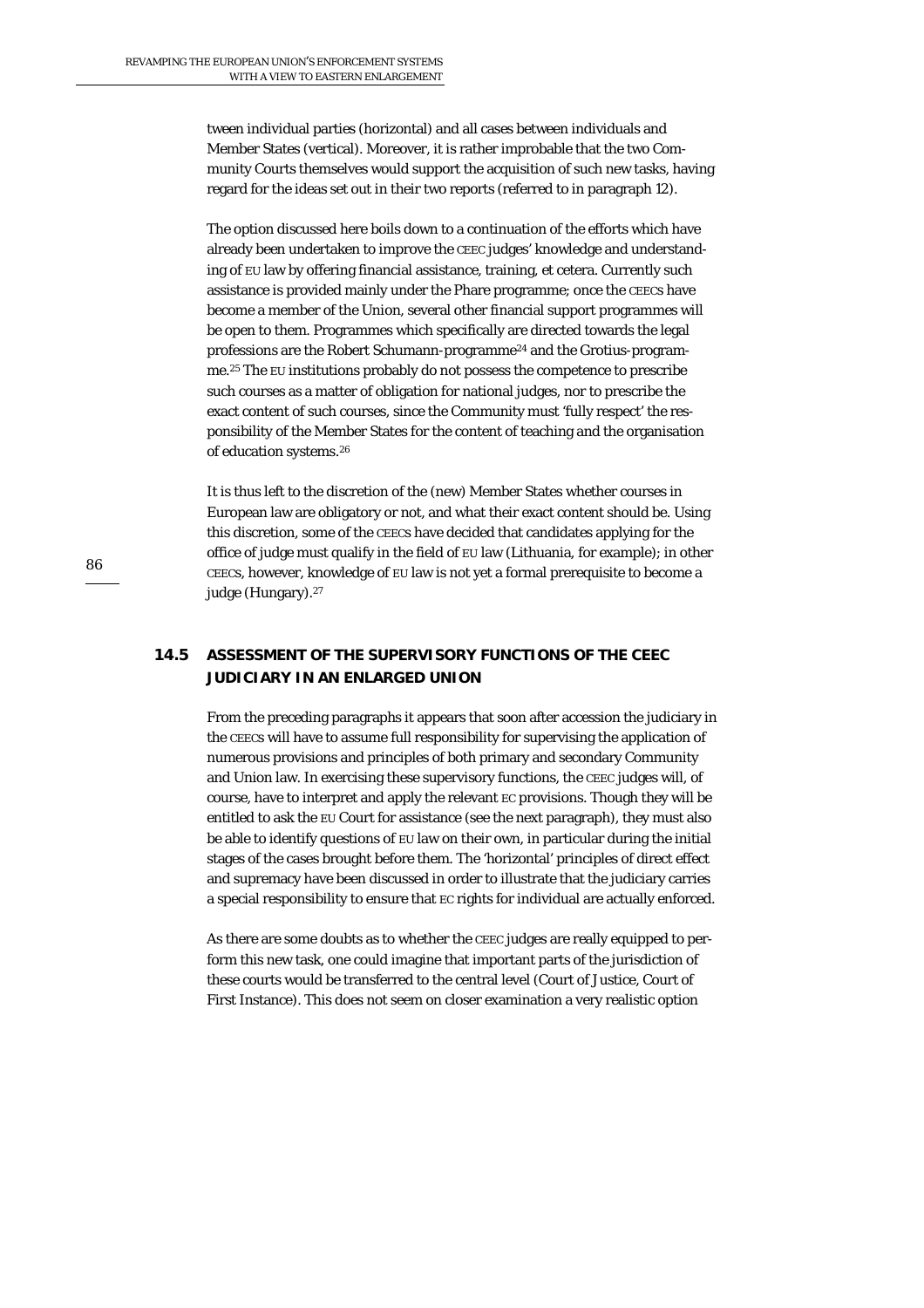nor indeed a desirable one. A major objection is that individuals are more familiar with the national judicial system than with the judicial organs and proceedings in Luxembourg. A more practical objection is that substantive centralisation of supervisory tasks would further increase the already gigantic workload of the Luxembourg courts. The best solution therefore in our view consists in the continuation of the process of 'backing up' the courts and tribunals in Eastern Europe. After enlargement as well, the Union should continue its efforts aimed at judicial 'institution building'. The supporting measures mentioned above (Schumann, Grotius) constitute important means of achieving this goal.

It is certain that significant positive effects will only be produced in the longer term. The first years after accession will see numerous problems in the supervision of European law by the judiciary in the new Member States. It is, for example, rather unlikely that the extremely complex EC rules on intellectual property rights will be applied correctly by all judicial bodies in the ten (or more) new members.<sup>28</sup> After all, having lived so many years under a communist regime these judges are not really familiar with concepts such as trade marks, brands and copy rights. In this respect it must be said that, although the supervision by the CEEC judiciary will certainly not be perfect, one should also place faith in the ability of these judges to adapt themselves to their new legal surroundings. A lack of knowledge and understanding of EU law is not an entirely new phenomenon. Even the Dutch judiciary is at times 'accused' of insufficiently taking Community law into account, despite the fact that the Netherlands is one of the founding fathers of the Union.29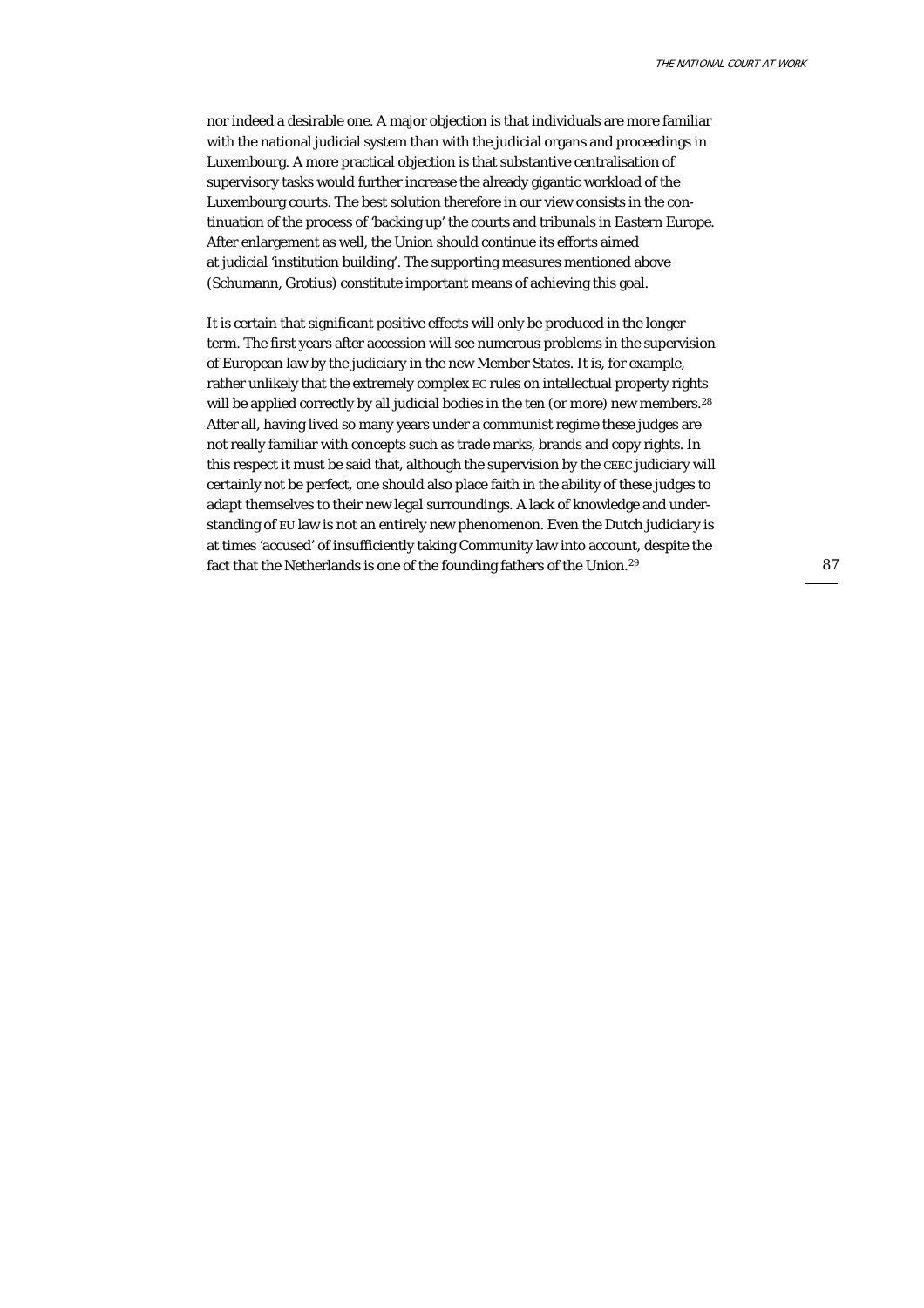### **NOTES**

- 1 See the French version of Article 234(1) EC, as proposed by the Due Working Party : "Les juridictions des Etats membres sont [...] juges des questions de droit communautaire qu'elles rencontrent dans l'exercice de leurs compétences nationales." The English translation seems to be more 'neutral': " The courts of the Member States shall rule on the questions of Community law which they encounter in the exercise of their national jurisdiction."
- <sup>2</sup> See paragraph 6 (on the consequences of the principle of supremacy for national legislators).
- 3 See, e.g., Case 26/62 *Van Gend & Loos* [1963] ECR 3.
- 4 Case 106/77 *Simmenthal* [1978] ECR 629.
- 5 Case 26/62 *Van Gend en Loos* [1963] ECR 1; Case 33/74 *Van Binsbergen* [1974] ECR 1299; Case 2/74 *Reyners* [1974] ECR 631; Case 36/74 *Walrave-Koch* [1974] ECR 1405.
- <sup>6</sup> Regarding the free movement of workers (Article 39 (ex 48) EC), see Case C-415/93 *Bosman* [1995] ECR I-4921 and Case 36/74 *Walrave-Koch* [1974] ECR 1405. Admittedly, in these cases certain civil arrangements of a *collective* nature were at stake, so that one could argue that the Court has not yet explicitly acknowledged the 'pure' horizontal effect of Article 39 EC. Cf., e.g. J. Stuyck in his contribution to the *Liber Amicorum Roger Blanpain* (1998, Die Keure), p. 65. The famous *Defrenne* II Case will be dealt with below (paragraph 14.2).
- 7 See, *inter alia*, Case 8/81 *Becker* [1982] ECR 53, paragraph 25; Case 103/88 *Fratelli Constanzo* [1989] ECR 1839. On the denial of so-called horizontal direct effect of EC Directives see, in particular, Case 152/84 *Marshall I* [1986] ECR 723 and Case C-91/92 *Faccini Dori* [1994] I-3325.
- 8 Case C-18/90 Kziber [1991] ECR I-199. On the direct effect of a similar nondiscrimination clause in the Cooperation Agreement between the EEC and Algeria, see Case C-58/94 *Yousfi* [1994] ECR I-1353.
- <sup>9</sup> On the direct effect of Decision No. 1/80 of the EEC-Turkey Association Council see, for example, Case C-192/89 *Sevince* [1990] ECR I-3461. On the direct effect of Article  $3(1)$  of Decision No. 3/80 of the Association Council (equal treatment of Turkish nationals in the field of social security), see Case C-262/96 *Sürül*, judgment of 4 May 1999. This judgment has severe (financial) consequences for the Member States' social security systems, for example for their rules on *Kindergeld*. In the Netherlands, Turkish nationals successfully relied on Decision No. 3/80, following the Court's – rather unexpected – acknowledgement of the direct effect of Article 3(1) of this Decision (cf. Case C-277/94 *Taflan-Met* [1996] ECR I-4085).
- 10 See Articles 93 and 94 of the Dutch constitution. Because of the Dutch monist view on the relationship between international and national law, the *Costa/ENEL* case law of the Court did not cause great troubles.
- 11 See, however, Case T-349/99 *Miskovic* v *Council* and Case T-350/*99 Karic (Family)* v *Council* (pending *, OJ* 2000, C 79/35-36). The applicants challenge the choice of legal base: the CFSP decision by which they were put on a list of persons being subject to an obligation of non-admission in the territory of the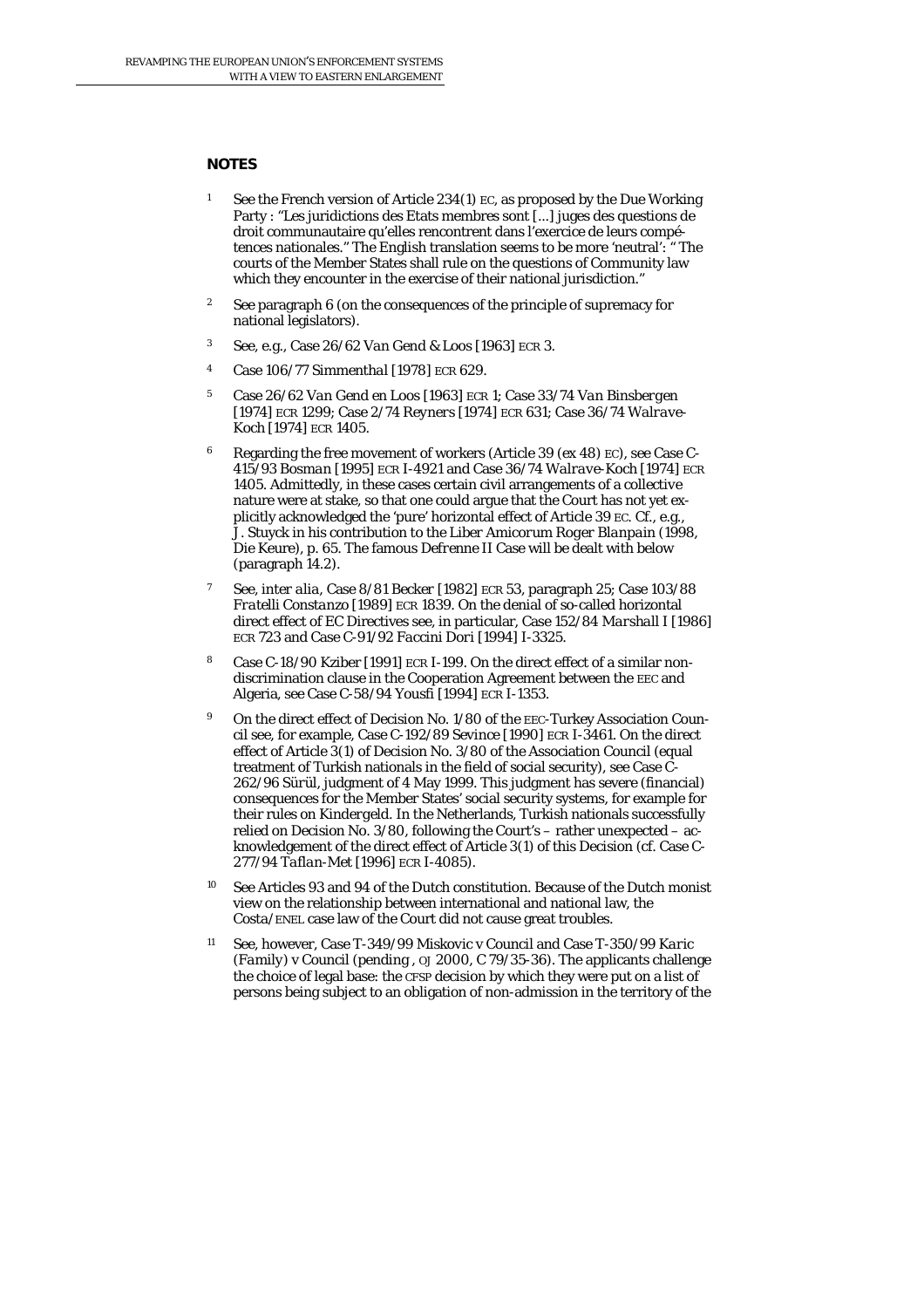Member States should have been based on Title IV of the EC Treaty. The issue of direct effect is therefore not at stake.

- <sup>12</sup> Article  $34(2)(a)$  and (b) TEU.
- 13 See H.G. Schermers and N.M. Blokker (1995) *International Institutional Law*, 3rd ed., p. 947-960. The issue of direct effect should not be confused with the obligation of States to respect its obligations under international treaties to which it is a party.
- 14 Assuming that the Court will not be prepared, merely for the benefit of the new members, to change its 'monist' views as laid down in the *Van Gend & Loos* line of case law. See also the Protocol on subsidiarity and proportionality: the application of these two principles "shall not affect the principles developed by the Court of Justice regarding the relationship between national and Community law".
- 15 Cf. the *Simmenthal* case, discussed in paragraph 14.1. See also the Conclusion of Advocate General Cosmas in the *Wijsenbeek* Case (C-378/97, judgment of 21 September 1999), points 53-54.
- <sup>16</sup> Using the preliminary ruling mechanism in case this question has not been answered by the Court of Justice already. See further paragraph 15.
- <sup>17</sup> Cf., e.g., the Regular Reports from the Commission of 13 October 1999 on Hungary (Chapter A).
- 18 Case 57/65 *Lütticke II* [1966] ECR 346, at 354. Article 90(1) EC (ex Article 95) states that no Member State shall impose, directly or indirectly, on the products of other Member States any internal taxation of any kind in excess of that imposed directly or indirectly on similar domestic products.
- 19 Case 43/75 *Defrenne II* [1976] ECR 2. For critical comments, see e.g. P. Craig and G. de Búrca, *EU Law*, 2nd ed., 1998, p. 173.
- 20 The reason being that EC Directives can only have vertical direct effect, see the cases mentioned in paragraph 14.1 (*Marshall I* and *Faccini Dori*).
- 21 Case C-285/98 *Tanja Kreil* v *Germany*, judgment of 11 January 2000 (not yet reported). More specific exclusions are, however, not contrary to this Directive. See Case C-273/97, *Sirdar* v *UK*, judgment of 26 October 1999 (dealing with the exclusion of women from the UK Royal Marines). See further J.A. Kammerer (2000) 'Gleichberechtigung am Gewer' EuR 102-118.
- 22 Second Regular Report on Romania, Chapter B.1.
- 23 The jurisdiction of the Court of First Instance was vested by Article 63 of Regulation 40/94/EC of 20 December 1993 on the Community trade mark (*OJ* 1994 L 11: 1). On 8 July 1999, the CFI delivered its first judgment under this new jurisdiction in the Baby-dry case. See Case T-163/98 *The Procter & Gamble Company* v *Office for Harmonisation in the Internal Market (Trade Marks and Designs)*.
- 24 Decision 1496/98/EC of the European Parliament and of the Council of 22 June 1998 establishing an action programme to improve awareness of Community law within the legal professions (Robert Schumann project) (*OJ* 1998 L 196: 24).
- 25 Joint Action 96/636/JHA of 28 October 1996 adopted by the Council on the basis of Article K.3 of the Treaty on European Union, on a programme of incentives and exchanges for legal practitioners (*OJ* 1996 L 287: 3). This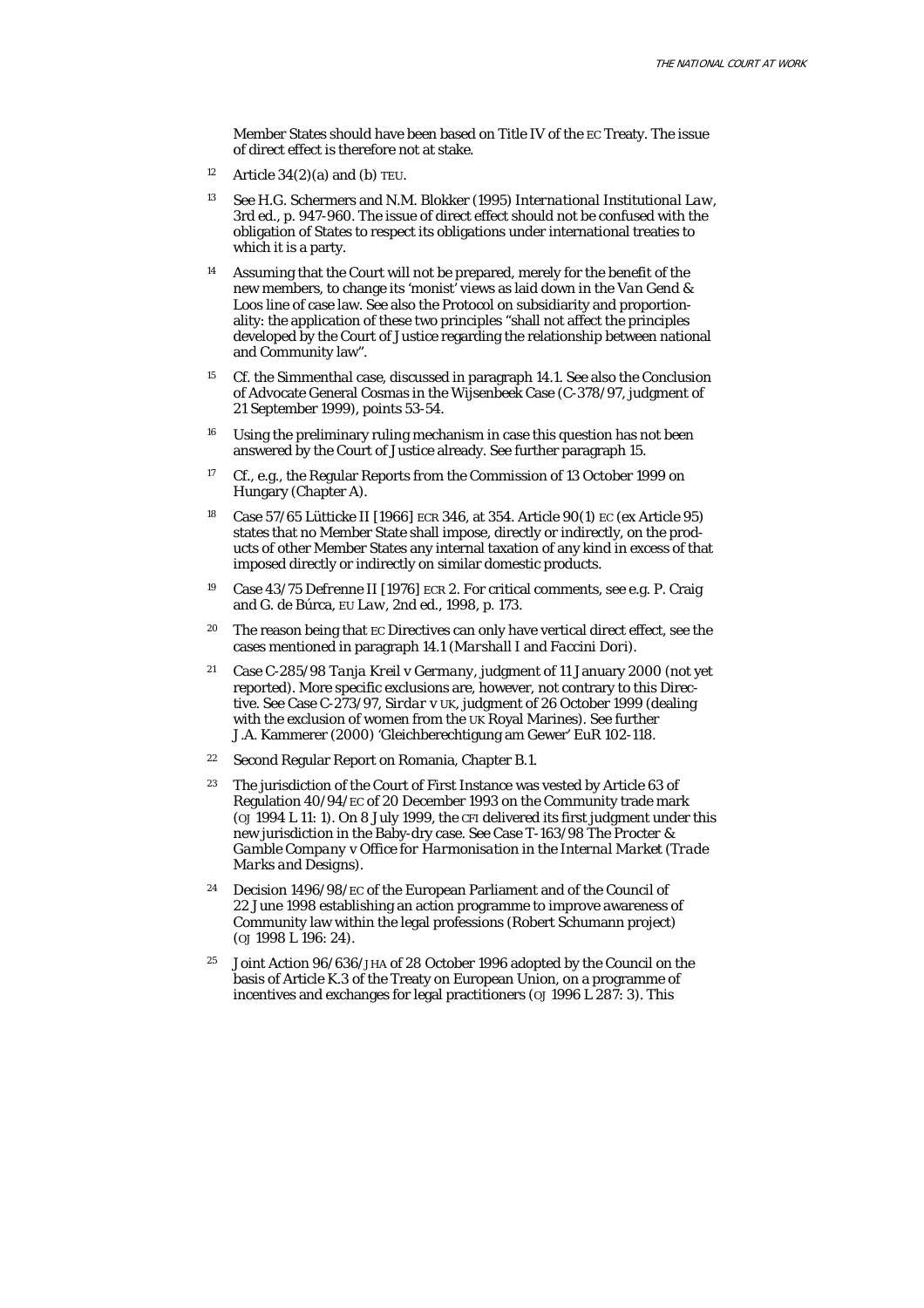programme was established in order to foster mutual knowledge of legal and judicial systems and to facilitate judicial co-operation between Member States. This programme comprises training, exchange and work-experience programmes, organisation of meetings, studies and research, and distribution of information.

- 26 See Article 149 (ex 126) EC. Cf. J. Shaw (1999) 'From the Margins to the Centre: Education and Training Law and Policy', p. 555 in P. Craig and G. de Búrca *The Evolution of EU Law*,Oxford; K. Lenaerts (1994) 'Education in European Community Law after Maastricht', *CMLRev.* 7.
- <sup>27</sup> See the Second Regular Reports from the Commission on these countries (Chapter B.1 of the Lithuania report; Chapter B.1 of the Hungary report).
- 28 See also the Commission's White Paper on the Preparation of the Associated Countries of Central and Eastern Europe for Integration into the Internal Market of the Union (*COM* (95) 163 final). The Commission stresses that intellectual property is an area which will create new requirements for the CEEC judges, both in terms of training and of adapting judicial processes to allow cases to come to court more quickly (point 4.30).
- 29 See, in particular, A.W.H. Meij, 'Europese rechtspraak in de Nederlandse rechtspleging: Impressies uit Den Haag en Luxemburg', p. 133 in *Internationale rechtspraak in de Nederlandse rechtsorde* (Handelingen NJV, 1999-I).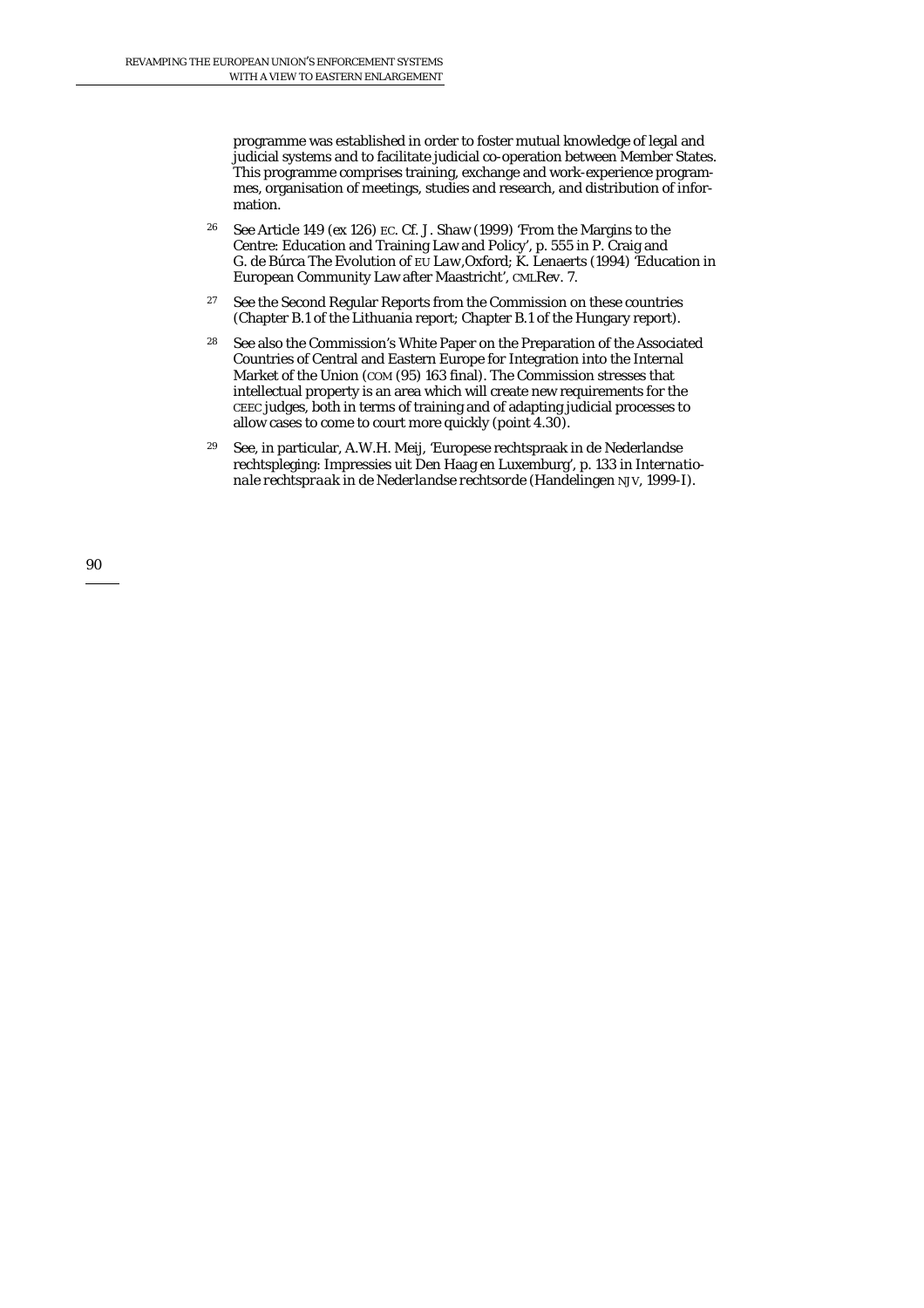# **15 REQUESTS FOR ASSISTANCE: THE PRELIMINARY RULING PROCEDURE**

During the course of proceedings before the national court, it may appear that the court cannot deliver final judgment without having solved a question of EU law. In such circumstances Community law has always offered the national court the possibility of requesting the Court of Justice for assistance. By putting a preliminary question under Article 234 (ex 177) EC it may obtain a ruling of the Court of Justice on the interpretation of EC law, or on the validity of a Community act. Recently, the Amsterdam Treaty has complicated the situation as it added two 'special' preliminary rulings procedures to the text of the Treaties (Article 68 TEC and Article 35 TEU).

First the main elements of these three preliminary reference procedures are briefly described (paragraph 15.1). On the basis of the description of the current situation, it is assessed how the preliminary ruling procedures will function after Eastern enlargement (paragraph 15.2). In the light of this assessment, two categories of possible reforms are examined.

The first category brings together several ideas and proposals which essentially would result in the 'weakening' of the preliminary reference procedure (as compared with the present situation). Such ideas have been advocated, in particular, by the Court of Justice itself.1 The underlying idea is to reduce the heavy workload of the Court and enlargement is seen as one of the main reasons for a further increase of cases under Article 234 EC (paragraph 15.3).

Attention is also given to the possibility that the preliminary ruling procedures could be further *strengthened*. This second group of ideas and proposals emphasises that effective and rapid judicial protection for individuals is even more important in an enlarged European Union than it already is in the Union of fifteen Member States (paragraph 15.4).

At the end of this paragraph, some attention is devoted to the idea of transferring jurisdiction under Article 234 EC from the Court of Justice to the Court of First Instance (CFI). The idea to give the CFI the competence to give preliminary rulings is addressed separately, since it should be considered as a more or less 'neutral' proposal. It is difficult to predict whether or not such (partial) transfer would result in better judicial protection for individuals (paragraph 15.5).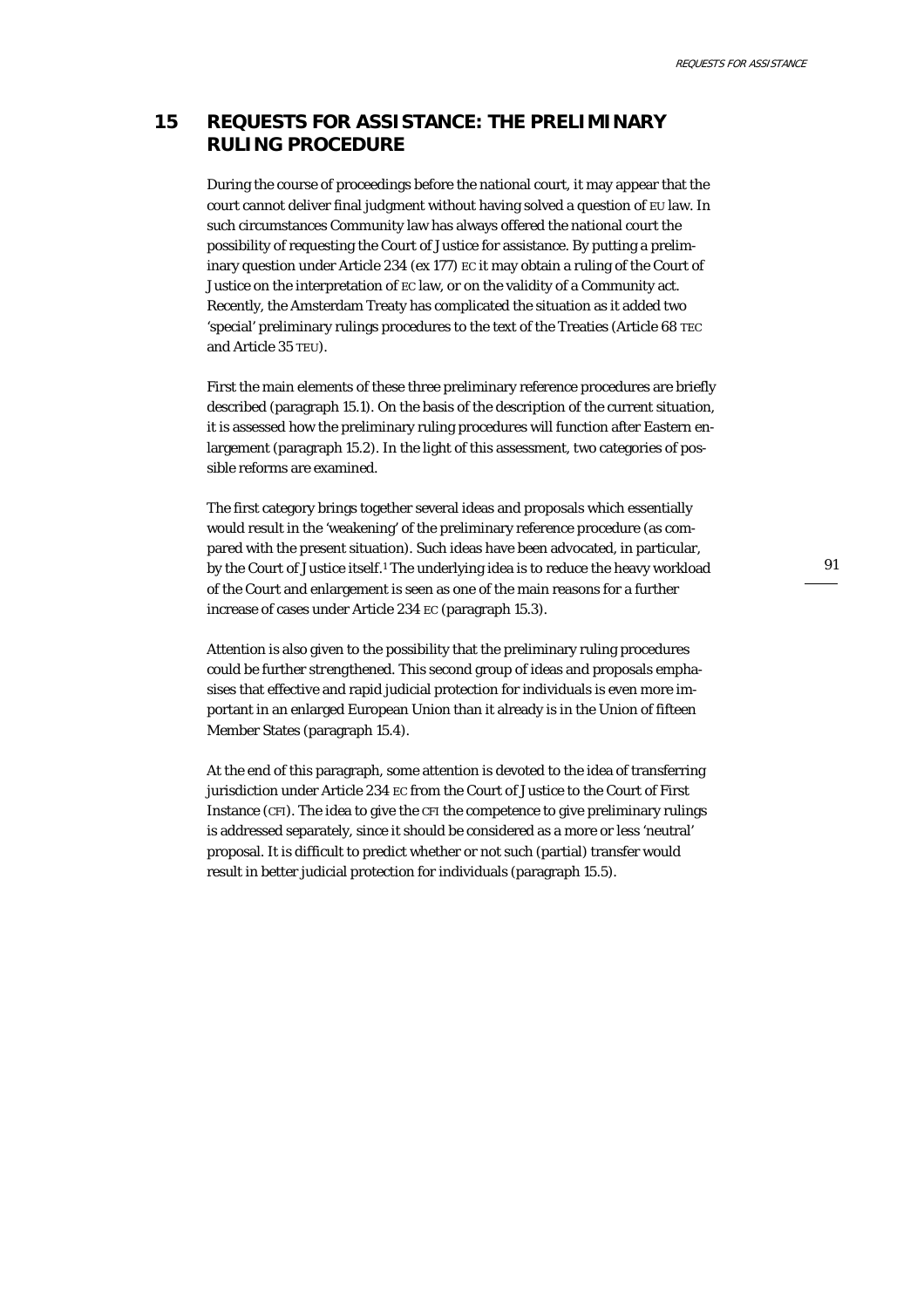# **15.1 THE CURRENT SITUATION: THREE PRELIMINARY REFERENCE PROCEDURES AFTER AMSTERDAM**

The preliminary ruling procedure of Article 234 (ex Article 177) EC is of particular importance to individuals as they are usually involved in legal disputes with other individuals or with Member State authorities. In these situations no direct access to the Courts in Luxembourg exists, the firm or citizen will have to bring legal proceedings before the competent *national* court. In case these national courts are confronted with questions of Community law, they are entitled – and sometimes obliged – to ask for the assistance of the EU Court. The latter may assist the national judges by giving an authoritative interpretation of the EC Treaty or of secondary legislation and by ruling on the validity of the acts of the EC institutions.2 Thus, citizens and private companies can usually only obtain a judgment of the EC Court in an *in*direct way, that is, through the intermediary of the national court.

With regard to the role of the national courts, Article 234 EC lays down two general rules. First, the court of a Member State against whose decisions there is still a judicial remedy under national law (the lower courts) *may* ask the EU Court to interpret a rule of Community law or to rule on the validity of an act of the institutions, if it considers that such ruling is necessary for it to give final judgment. As an exception to this rule, lower courts are *obliged* to refer where they entertain serious doubts as to the validity of a Community act.3

The general rule for the supreme (or highest) courts of the Member States – i.e. courts whose decisions are no longer open to appeal – is that they are obliged to make references to the Court of Justice if they consider that a decision of the Court is necessary to enable them to give final judgment.4 This obligation to refer constitutes a crucial mechanism for ensuring that Community law is interpreted and applied in a uniform manner throughout the entire Union. Nevertheless, the Court has accepted three exceptions to the rule: highest courts are entitled – but not obliged – to refer if the Court has already ruled on the same or a similar question (*acte éclairé*),<sup>5</sup> if the correct interpretation of a rule of Community law is obvious (*acte clair*),<sup>6</sup> or if the highest court is asked to grant interim relief.<sup>7</sup>

The Treaty of Amsterdam added two 'special' preliminary ruling procedures to the Treaties, one in the first pillar (Article 68 EC) and one in the third pillar (Article 35 TEU). Questions under Article 68 EC must deal with the issues mentioned in Title IV of the EC Treaty (visa, asylum, immigration but also judicial co-operation in civil matters). More specifically, these preliminary questions must relate to the interpretation of the provisions of Title IV or the interpretation or validity of acts of the EC institutions adopted under Title IV. Under Article 68 EC the highest courts of the Member States are entitled and, at the same time, obliged to request the Court to give a preliminary ruling in case they consider a ruling necessary. Lower courts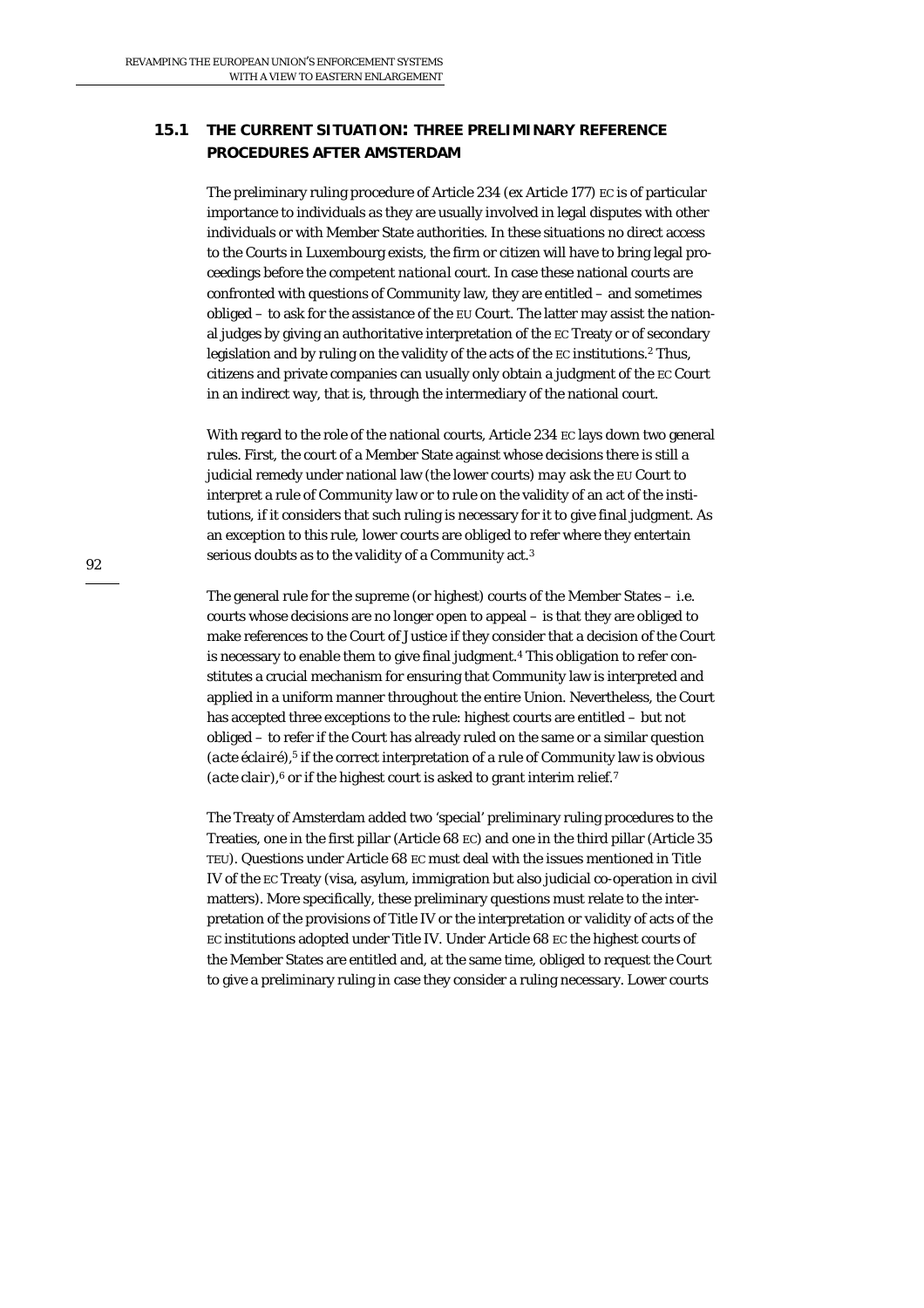are not mentioned in this Treaty provision, which implies that they are neither entitled, nor obliged to refer.

The most important difference between the two EC procedures thus relates to the position of the lower courts in the various Member States. They were always used to having a direct link to the Court in Luxembourg, something which they often used: in recent years, approximately 75 per cent of all preliminary questions has emanated from the lower courts.8 After Amsterdam, no such direct link exists where questions on asylum, visa policy and– not to be forgotten – European civil law are raised before them. In fact, the lower courts will have to tell parties before them, that they should exhaust all national judicial remedies. Only then it becomes possible to refer to 'Luxembourg'.9

The second preliminary reference procedure, introduced by the Amsterdam Treaty, is to be found in the third pillar on police and judicial co-operation in criminal matters. According to Article 35(1) TEU the Court has jurisdiction to give preliminary rulings on the validity and interpretation of framework decisions and decisions,10 on the interpretation of conventions established under Title VI of the EU Treaty and on the validity and interpretation of the measures implementing them.11 This jurisdiction is, however, not compulsory *per se*: any Member State has been given the power to accept or refuse the Court's jurisdiction to give preliminary rulings under Article 35 TEU. Four of the present Member States (UK, France, Ireland and Denmark) have, indeed, rejected any jurisdiction of the Court to rule on the validity or interpretation of the third pillar decisions mentioned above. As a result, the national courts of these four states are neither entitled nor obliged to refer to the Court.12

Once a Member State has (voluntarily) accepted the Court's jurisdiction, it may specify that either any of its courts may request the Court to give preliminary rulings, or that only its highest courts may do so. Hence, in neither case does the EU Treaty impose an *obligation* on the highest national courts to ask the Court for preliminary rulings. This is of course a significant difference with the two Community reference procedures. Member States are, however, entitled to lay down in their *national* law an obligation for their highest courts to refer questions on PJCC matters to the Court of Justice.13

### **15.2 PRELIMINARY REFERENCES AFTER ENLARGEMENT**

It is no exaggeration to say that the functioning of the Article 234 EC preliminary ruling procedure constitutes the 'hard core' of the present crisis regarding the EC's system of judicial protection. Due to the increase in cases brought under Article 234 EC, the average duration of preliminary procedures has already increased considerably: 12,6 months in 1983; 17,4 months in 1990; 21,4 months in 1998.14 Hence, a national judge who decides to ask the Court of Justice for assistance will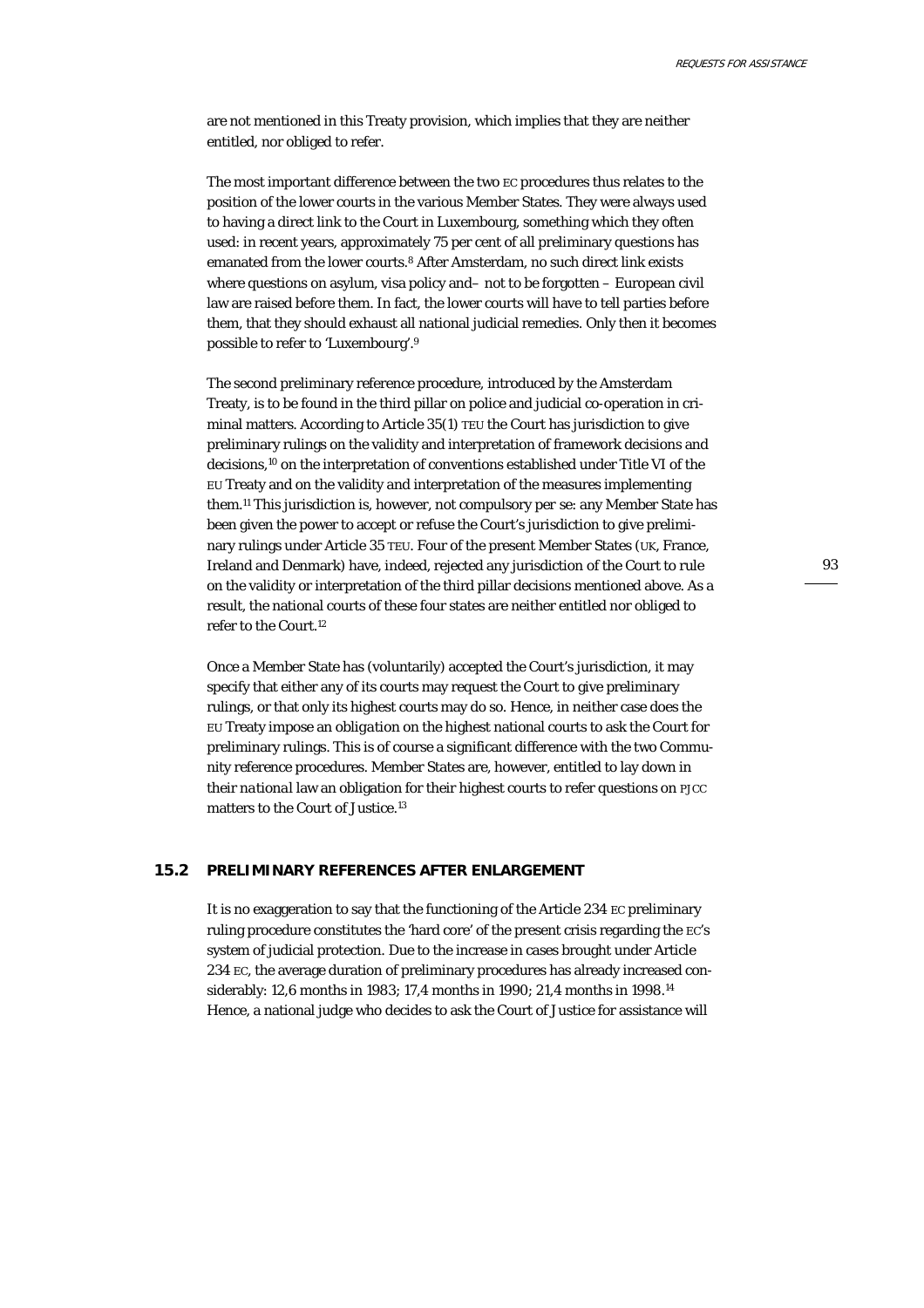have to wait some two years before an answer is received from 'Luxembourg'. Of course, this delay is hardly acceptable, given the fact that the Article 234 procedure constitutes the main channel for national courts to turn to the Court of Justice. At the same time, the legal protection of thousands of individuals is negatively affected as they very often do not have direct access to the Court.15 There are two main reasons for the increase in caseload under Article 234 EC. First, in the course of time the Community has gained legislative competences in more and more policy areas. Secondly, the various accessions contributed significantly to the increase in workload and hence to the increase of the average duration.16

It is rather obvious that the next enlargement of the Union will bring a further increase in the number of cases brought under Article 234 EC. According to Kapteyn, the Dutch judge at the Court of Justice, the number of preliminary references may double or even triple in the next ten years to come.17 This is the main reason why it is argued that it will be necessary to introduce radical changes in order to cope effectively with the requests for help from the national judiciary in the longer run (see further paragraph 15.3).

Further, it is noted that *before* actual accession, the judicial organs of the CEECs are not (yet) entitled, nor obliged, to refer question on EC law to the Court in Luxembourg. All three provisions (Article 68 EC, Article 234 EC and Article 35 EU) refer to courts and tribunals "of a Member State", which implies that the interpretation of, in particular, the Europe Agreements is a matter for the CEECs judiciary alone. Therefore, the Hungarian Supreme Court was probably not entitled to request the Court for assistance when it had to decide on the compatibility of certain provisions of the Hungarian constitution with the EC-Hungary Europe Agreement.<sup>18</sup>

The courts of the current Member States, on the other hand, do have the power (or even the obligation) to refer questions on the interpretation of these Agreements to the Court of Justice as they form an 'integral part' of Community law.19

### **15.3 POSSIBLE REFORMS: THE RESTRICTIVE APPROACH**

In this paragraph several possibilities to reform the preliminary reference procedure are discussed. They have in common that they aim at reducing the caseload of the Court but, at the same time, have the result of weakening the judicial protection of individuals. The Court of Justice itself has put forward such 'restrictive' ideas, inter alia by delivering a paper entitled *The future of the Judicial System of the European Union.* Of course, the coming enlargement is not the only reason for reforming the Article 234 procedure in order to reduce the Court's caseload. Already years ago it was asked whether the preliminary ruling procedure had become a victim of its own success.20 Later, the extension of the Community's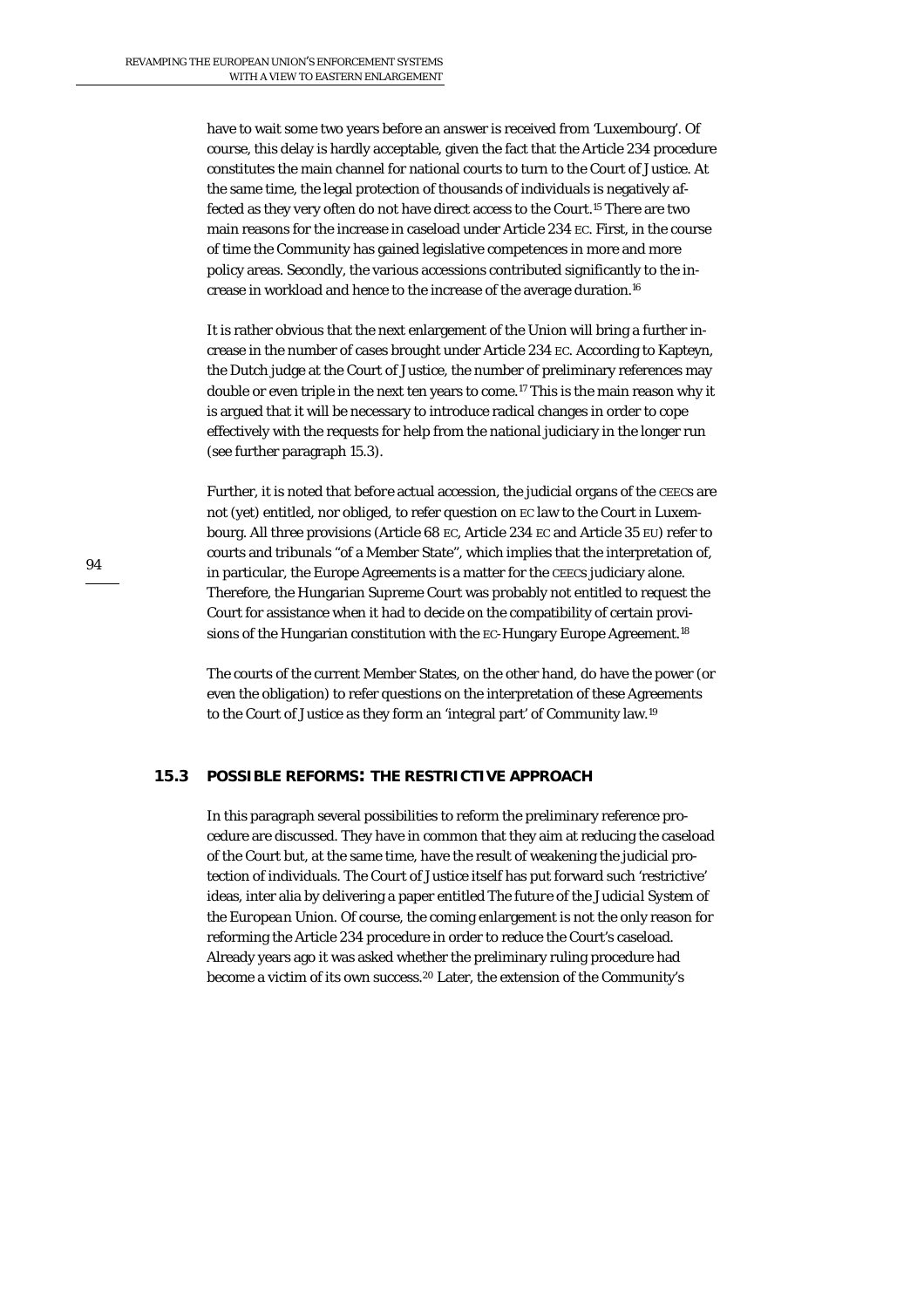fields of activity contributed to a further increase in workload under Article 234 (ex 177) EC.

### **15.3.1 LIMITATION OF THE NATIONAL COURTS EMPOWERED TO REFER**

At present every court of a Member State is empowered to make preliminary references to the Court under Article 234 EC, whereas the highest courts are bound to refer. In order to reduce the workload of the Court the number of national courts empowered to make references could be limited. As was pointed out above, the Treaty of Amsterdam already provides for two examples of such limitations. In the area of visas, asylum and immigration only the highest national courts are empowered and obliged to make preliminary references (Article 68 EC). In the area of police and judicial co-operation in criminal matters, any Member State which has accepted the Court's jurisdiction may specify that either any of its courts may request the Court to give preliminary rulings, or that only its highest courts may do so (Article 35 TEU).

In an enlarged Union it may prove necessary to introduce similar restrictions in the general provision of Article 234 EC as well. One option is to reserve the power and obligation to make references under this Treaty provision to supreme courts alone (as is already the case as far as questions on asylum and immigration are concerned).21 Another option would be to replace the obligation for highest judges to ask for preliminary rulings (in the third paragraph of Article 234 EC) by a mere possibility to do so. A third option is to follow the rules laid down in the Protocol on the interpretation by the Court of the Convention on jurisdiction and the recognition and enforcement of judgments in civil and commercial matters.22 According to this Protocol, only national courts of first instance are excluded from asking the Court for preliminary rulings on the interpretation of this Convention. Courts of appeal are entitled to refer, whereas certain highest courts of each Member State (specifically mentioned in the Protocol) are obliged to make preliminary references to the Court.<sup>23</sup>

These various options have the 'advantage' of reducing the workload of the Court, probably to a significant extent since in the last few years approximately 75 per cent of all preliminary questions emanated from lower judges.24 It should however be stressed that the general procedure of Article 234 EC is used, by national judges, to ask the Court for clarification of the 'hard core' of Community law. Questions under Article 234 EC deal with the interpretation of the concept of internal market, the interpretation of the EC rules on competition policy, common policies such as agriculture or transport, the interpretation or validity of environmental measures, etc. Therefore, limitations regarding access to the Court would have the effect of seriously jeopardising the uniform application and interpretation of the most important parts of Community law. At the same time, individuals would be deprived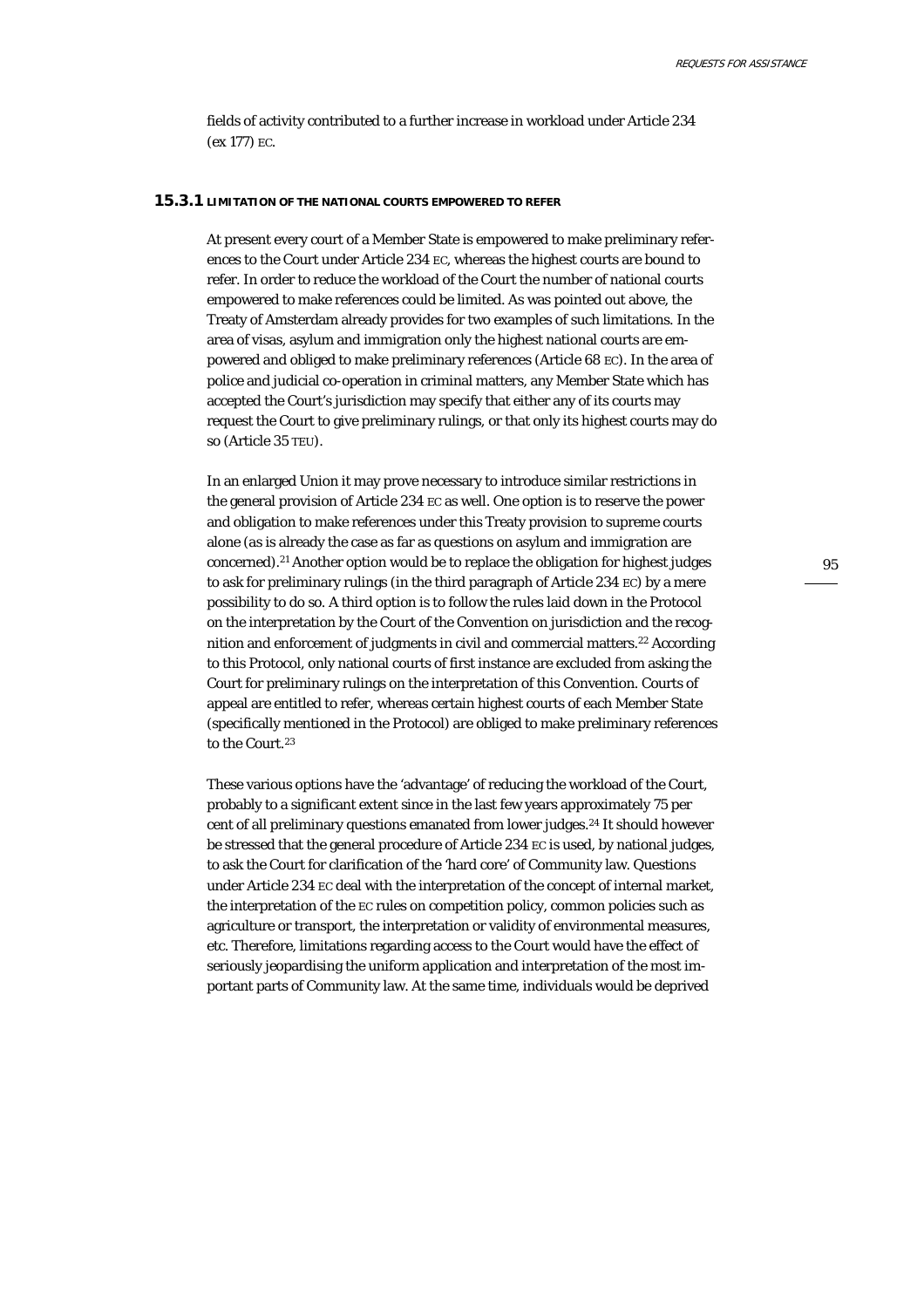of effective judicial protection to a considerable extent, as most of the cases involving citizens or private firms are dealt with by the national courts.

We therefore believe that all national courts should retain the right to ask the Court of Justice for help under Article 234 EC, including the courts and tribunals of the CEECs once they have acceded to the Union.25 Moreover, it is indispensable to maintain the *obligation* to refer for the national courts against whose decisions there is no judicial remedy under national law. Without such obligation a body of national case law not in accordance with the rules of Community law could come into existence in any given Member State.26

#### **15.3.2 INTRODUCTION OF A FILTERING SYSTEM AT THE CENTRAL LEVEL?**

At present, it is for the national judges to decide if and when questions on the interpretation or validity of Community law are referred to the Court in Luxembourg. Once the national court has decided to ask the Court of Justice for assistance, the latter is, in principle, obliged to answer these questions.<sup>27</sup> Only in exceptional circumstances will the Court refuse to reply. This is the case where the national judge does not provide the Court with sufficient information on the factual and legal background of the main proceedings,<sup>28</sup> or where the answer of the Court is not really necessary for the national judge to solve the dispute before him.29

Hence, to a very large extent the Court of Justice cannot control its own workload under Article 234 EC. Essentially, the central Community Court is dependent on the judicial substructures in the Member States. Against this background several ideas have been put forward to give the Court of Justice the right to decide which of the preliminary questions need to be answered by it on account of, for example, their novelty, complexity or importance. Such a power of the Court essentially boils down to the introduction of a *filtering system* at the central Union level. The advantages of such a central *a certiorari* system are quite obvious: a reduction of workload and therefore more room for the Court to concentrate on the really important preliminary questions, that is, those which require novel interpretations, elaboration of fundamental principles, a statement on the validity of a Community act, et cetera.

On the other hand, there are some serious objections to the idea of introducing a filtering system at the Court's level. First, a rather obvious objection is that the judicial protection of individuals may be affected in a negative way. Second, a right of selection would in fact create a *hierarchical* relationship between the Court of Justice and the national courts. The unilateral right of one court to refuse to answer questions emanating from other courts does not fit into a system of judicial *co-operation*.30 In this respect the Due Report rightly points out that there exists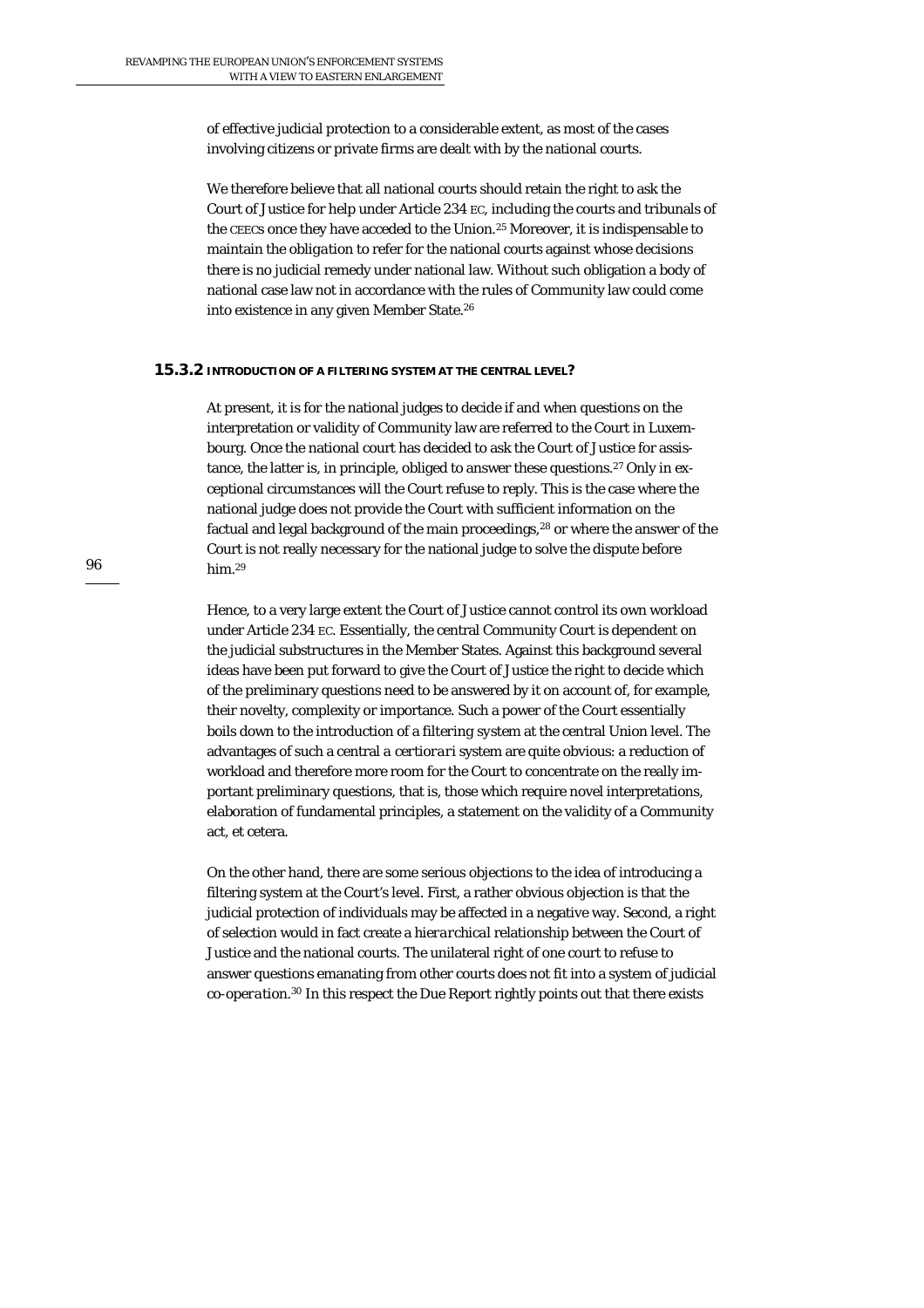an important difference with the legal system of the United States.31 The American *a certiorari* system<sup>32</sup> is clearly embedded in a hierarchical legal system: the US Supreme Court may refuse to give a ruling on a question emanating from an subordinate American court. In the European Union, on the contrary, there does not exist a hierarchy between the EU Court of Justice and the national courts of the Member States.<sup>33</sup>

### **15.3.3 FILTERING AT THE NATIONAL LEVEL**

Another possibility to reduce the workload of the Court is to create judicial bodies at the *national* level which would – in one way or the other – be responsible for 'dealing with' preliminary references from courts within their area of territorial jurisdiction. A common feature of the various ideas on the establishment of – what might be termed – Regional EU Courts is that they would have to consist of judges specialised in the law of the Union, in particular European Community law. They would also have the task of gathering the various preliminary questions emanating from the (subordinate) courts in the territory.

With regard to other aspects the ideas differ greatly, in particular on the *link* (via preliminary questions) between the Regional Court and the Court of Justice. In this respect the most radical idea is to abandon any link and give to the Regional EU Court the right to give the final preliminary judgment on the interpretation or validity of EC law. We can be very brief about this radical modality: as it essentially comes down to a complete transferral of preliminary jurisdiction from the central level (Court of Justice) to the regional level (some 25, or even more, Regional EU Courts) the idea can be rejected from the outset. Without any direct link to the Court of Justice, the supervision of EC law would become totally decentralised and hence the uniform application throughout the Union would become a fiction.

Most of the ideas on the creation of Regional EU Courts, however, rightly assume that (at least) these courts should have access (via preliminary questions) to the Court in Luxembourg.34 The courts 'subordinate' to the Regional Courts would, however, no longer have the competence to turn to the Court of Justice directly. This variant may therefore be seen as a kind of filtering system at the *national* level.35

# **15.4 REFORMS AIMED AT STRENGTHENING THE SYSTEM OF PRELIMINARY REFERENCES**

The ideas on reforming the preliminary reference mechanism discussed in the previous paragraph are essentially aimed at making the procedure more 'effective' and thus reducing the caseload of the Court. From the point of view of *individuals*, however, such proposals essentially result in a less effective and less rapid protec-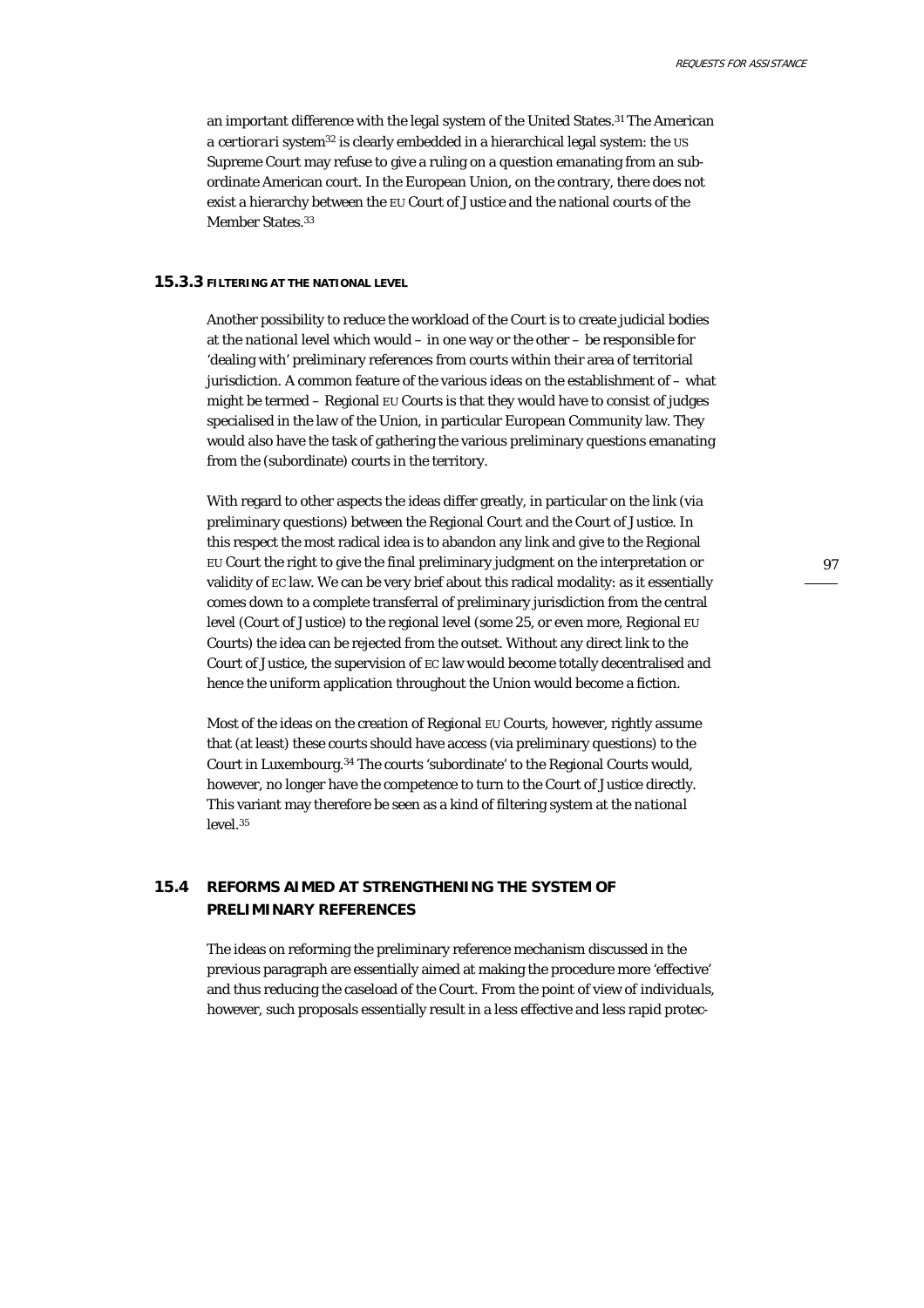tion of EU law rights. As it can be expected that the preliminary ruling procedure will become the most important (indirect) way for thousands of CEEC individuals (citizens, entrepreneurs, etc.) to obtain an authoritative judgment of the Court of Justice, there is also a need to address the question how this unique procedure could be strengthened in practice.

Some of the many ideas put forward on how to improve the system of preliminary references – seen from the standpoint of individuals (natural and legal persons) – are explored below. In the first place one can defend the thesis that the two special preliminary reference procedures, introduced by the Amsterdam Treaty, should be adapted in order to bring them into line with the 'traditional' preliminary ruling procedure of Article 234 (ex 177) EC (paragraph 15.4.1).

At the other end of the spectrum from the proposals to introduce some kind of filtering system one could argue that the 'filters' which the Court has already introduced should be removed. We are referring to the case law according to which the Court refuses to answer preliminary questions because its judgment is not necessary for the national court to give final judgment ('hypothetical' cases) or because the national court does not provide sufficient information as to the background of the dispute before him (paragraph 15.4.2).

Finally, some brief attention is given to the 'old' idea of introducing a right of appeal to the Court of Justice for parties to the main proceedings, in case they believe the national court concerned misinterpreted EC law (paragraph 15.4.3).

### **15.4.1 BRINGING THE SPECIAL REFERENCE PROCEDURES IN LINE WITH THE GENERAL PROCEDURE**

As was outlined above, the main difference between the two preliminary reference procedures contained in the EC Treaty (Articles 68 and 234 EC) relates to the power of the lower courts to refer questions to the Court of Justice. Under the general procedure of Article 234 EC each and every lower court is entitled to ask the Court of Justice for assistance; under the specific procedure of Article 68 EC all these lower courts are excluded from making references to the Court. Bringing the Article 68 EC procedure in line with Article 234 EC would involve extending the power to refer questions on asylum, immigration and civil law to all branches of the national judiciary (court of first instance, appeal courts, regional courts, etc.). We believe that there are strong reasons supporting such an extension, even though this would certainly further increase the workload of the Court. The main argument is that Title IV deals with matters which are of particular interest to private citizens. This includes not only third country nationals (probably mainly asylum seekers) but also, since Title IV includes co-operation in civil matters, numerous citizens with EU nationality.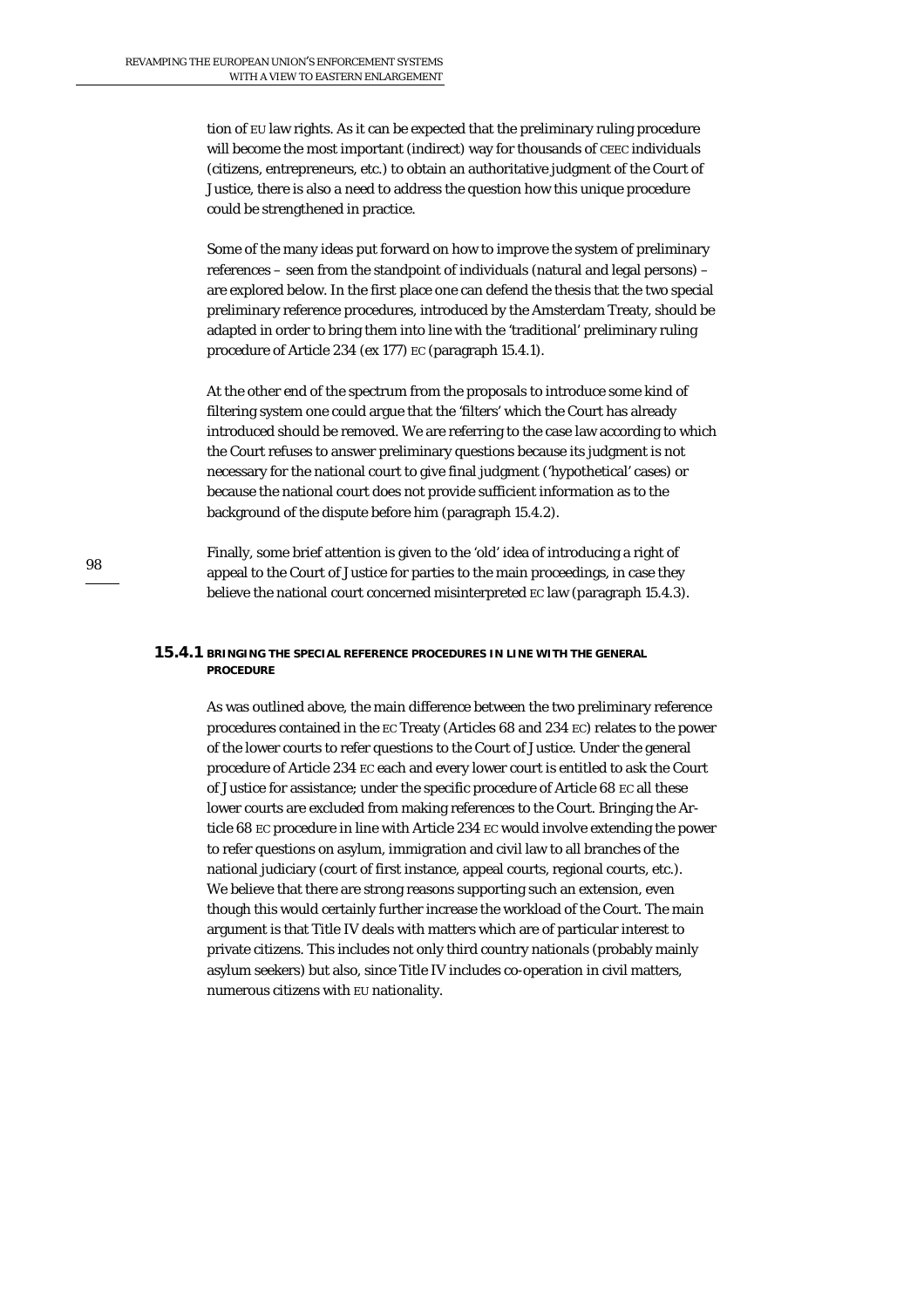The Treaty provisions of Title IV themselves (Article 61-69 TEC) do not seem of direct interest to these groups of individuals since, essentially, all of them have the character of providing a legal basis, e.g. Treaty provisions which enable the EC institutions to adopt secondary legislation.<sup>36</sup> By the time of accession however the EC institutions will probably have exercised the powers conferred upon them by these Treaty provisions. In other words, at the moment of accession the EC institutions, acting under Title IV, will have adopted numerous (legally binding) secondary acts. For example, following the Vienna Action Plan,<sup>37</sup> 'hard' secondary law on such sensitive issues as the readmission of third-country nationals and the right to family reunification is now being prepared.<sup>38</sup> From the civil law area several remarkable developments can be reported as well. The well-known Brussels Convention on jurisdiction and enforcement of judgments in civil and commercial matters will probably be 'transformed' into a Regulation, based on Title IV.39 Another important example is the initiative of Germany and Finland for a Council Regulation on insolvency procedures.40

Thus, courts, lawyers and individuals concerned with migration and civil law (including those in the CEECs) will have to get used to the idea that a considerable part of 'their' legal rules will originate from the Community. This however should be accompanied by the possibility to obtain rapid decisions of the Court on the interpretation or validity of acts adopted under Title IV of the EC Treaty.41

The realisation of this proposal would require a Treaty amendment, *in concreto* a very simple one: the deletion of Article 68 EC. 42 No amendment of Article 234 EC would be necessary as Title IV forms part and parcel of 'this Treaty' (within the meaning of Article 234, under a). The Court's jurisdiction to give a ruling concerning "the validity and interpretation of acts of the institutions of the Community" (Article 234, under b) would include the competence to rule on the validity and interpretation of acts which are based on Title IV of the EC Treaty (once Article 68 EC has been removed from the text of the EC Treaty). It however remains an open question whether the Treaty will actually be amended in this way. The fact that the text of Article 68 EC does not mention (national) courts of first instance, nor appeal courts, was not a haphazard omission; it was the explicit intention of the drafters of the Amsterdam Treaty to limit the number of judicial bodies empowered to make references, given the fact that preliminary questions under Article 68 EC deal with sensitive issues such as immigration, asylum and visa policy.43

With regard to the preliminary ruling procedure of the *third pillar* (Article 35 TEU) more fundamental reforms would be necessary to bring this procedure in line with the general preliminary reference procedure of Article 234 EC. First and foremost, the jurisdiction of the Court under Article 35 TEU would have to be made compulsory, in the sense that Member States would no longer have the right to make a declaration accepting the Court's jurisdiction or not. Nevertheless, we believe that there are good reasons for such a change, mainly because it is not unlikely that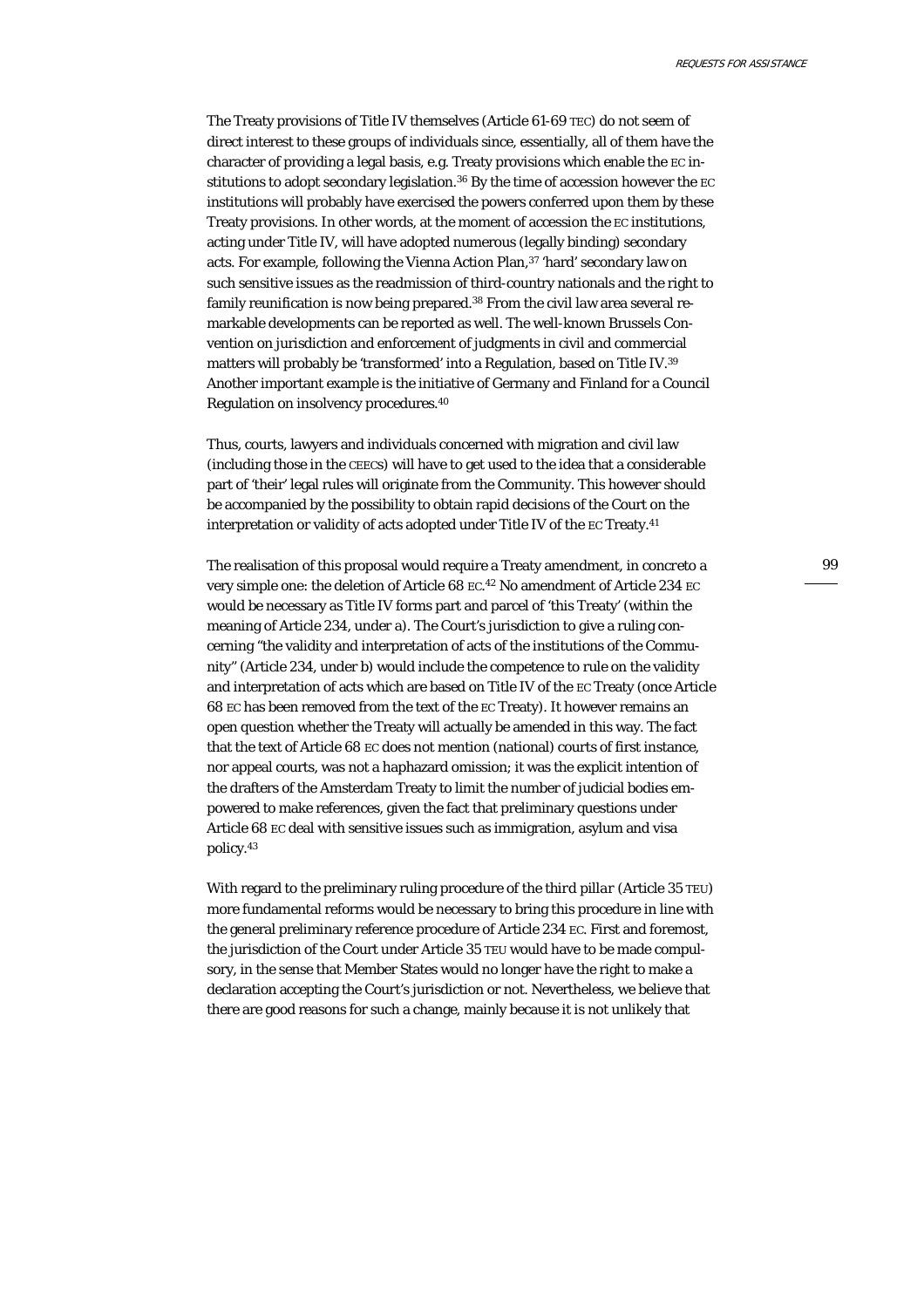many of the CEECs will refrain from accepting the Court's jurisdiction in third pillar matters. After all, Title VI of the Union Treaty is concerned with the extremely sensitive issue of police and judicial co-operation in criminal matters.

Like Title IV of the EC Treaty, the Third Pillar will have been worked out by numerous secondary acts once the first wave of newcomers accedes. The Vienna Action Plan has already made clear that the Union should adopt much more legally binding decisions on police and justice co-operation.<sup>44</sup> In particular, PJCC framework decisions on sensitive issues such as the combat of fraud, terrorism and criminal offences against children will have become part and parcel of the Union's acquis. Recently a number of proposals for third pillar acts has been put forward by the Commission and Member States on such delicate issues as the combat of fraud of non-cash payments and the protection against counterfeiting in connection with the euro.45

If the Court's jurisdiction under Article 35 TEU is made compulsory – something which, of course, cannot be taken for granted – some more sophisticated issues in relation to the Article 35 TEU procedure may be considered.

First, the Court's jurisdiction could be extended in order to give it the competence to rule on the *interpretation of PJCC Treaty provisions*. At present, it seems that the Court does not have jurisdiction to give preliminary rulings on the interpretation of 'primary PJCC law' as the list mentioned in Article 35(1) TEU seems to be exhaustive. In this respect the Court's jurisdiction is clearly more limited than its jurisdiction under Article 234 EC, given the fact that under Article 234(a) EC the Court has jurisdiction to give preliminary rulings concerning "the interpretation of this Treaty". Future case law will have to prove whether the prohibition to interpret primary PJCC law is really workable. For example, how can the Court rule on the validity of a framework decision without interpreting PJCC Treaty provisions first, in particular the PJCC Treaty provision which serves as the legal basis for this framework decision?46

Second, an *obligation* to refer could be imposed on the highest national courts by the EU Treaty directly. As was pointed out earlier, the Amsterdam Treaty left it to the discretion of the Member States (which have accepted the Court's jurisdiction under Article 35 TEU) to determine whether or not their supreme courts are bound to refer. The concrete result of this kind of 'flexibility' is that, at the moment, the highest courts of only seven of the eleven Member States which have accepted the Court's jurisdiction under Article 35(1) are bound to refer.47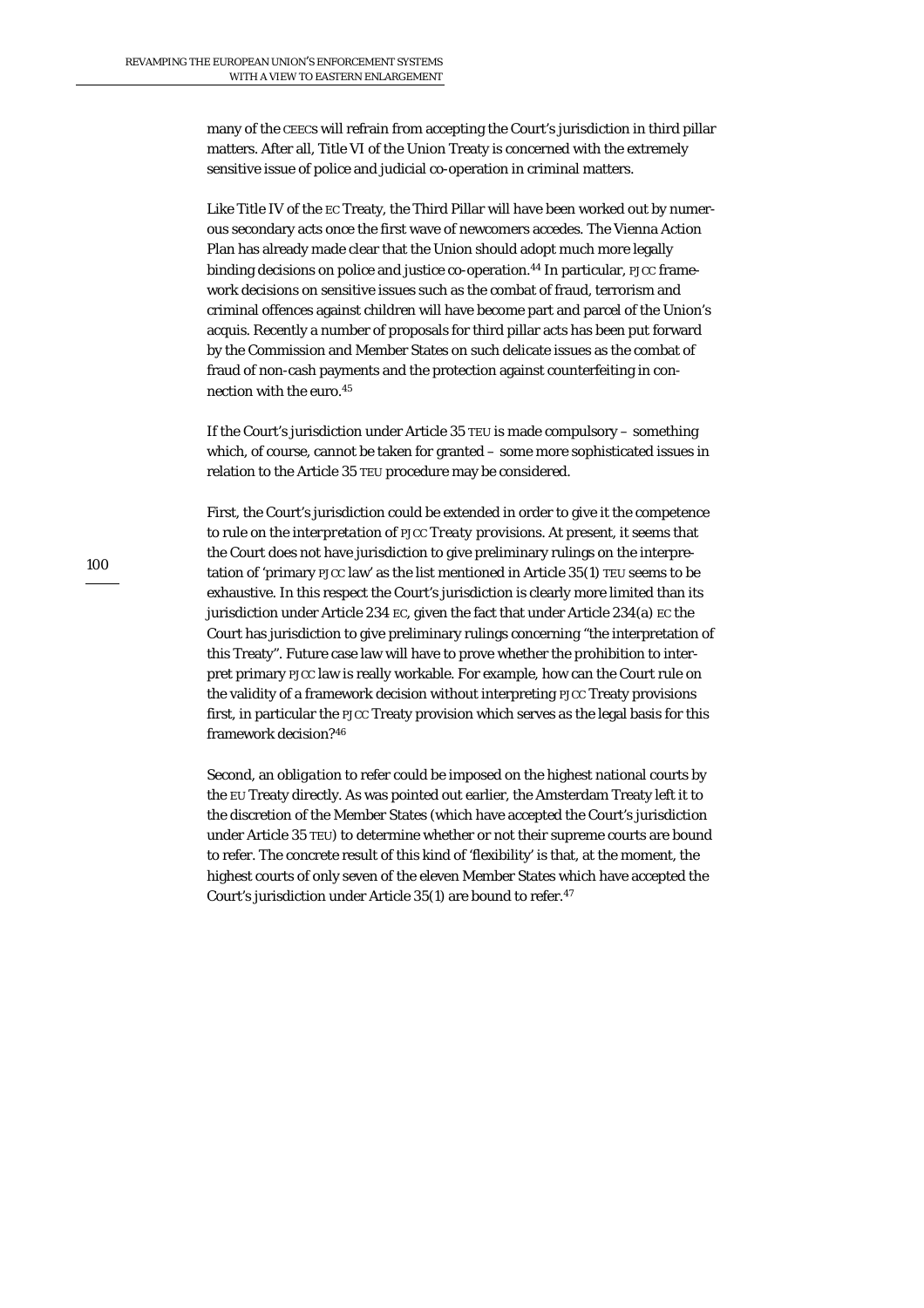#### **15.4.2 A FURTHER 'DE-FILTERING' OF PRELIMINARY QUESTIONS?**

Contrary to the idea of introducing some kind of filtering system, one could also imagine that the existing 'filters' be removed. As was already mentioned above, we are referring to the case law of the Court according to which it refuses to answer preliminary questions where the national court merely addresses a 'hypothetical' matter and where it does not provide the Court with sufficient background information.48

The first exception is not a serious option, as the Court is not a legal advisor which delivers "advisory opinions on general or hypothetical questions". Instead, it is a judicial organ which assists the national courts in the resolution of genuine disputes.49 Hence, the preliminary rulings procedure cannot be used by national judges as a kind of training course in EU law. For that purpose other means exist, such as the Phare, Schumann and Grotius programmes.

The second exception, however, raises more concerns. Where a national court does not provide the Court of Justice with sufficient information on the factual and legal background of the case before it, the Court chooses not to answer the questions. However, instead of declaring an unsatisfactory question inadmissible, the Court could request the national court to provide it with additional information on the factual and legal background of the case.50 Such a change of the Court's 'policy' would be of great importance to the CEEC judiciary and to the parties before them.<sup>51</sup> It may be expected that the first years after accession the CEEC judiciary has to increase significantly its familiarity with EU law. Given its extremely complex and diverse nature, some understanding and tolerance will need to be displayed at the difficulties facing the CEEC judiciary. Otherwise the judges of the new members may not, or no longer, be inclined to ask the Court for help. Indeed, "national judges are scarcely encouraged to co-operate in the application of EC law if their requests for preliminary rulings are sent back as inadmissible".52

Going one step further, preliminary questions emanating from *quasi-judicial* bodies (such as arbitration tribunals, Ombudsmen, administrative appeal organs) must also be mentioned. Until now, their questions are declared inadmissible by the Court as they do not emanate from a 'court or tribunal' within the meaning of Article 234 EC.<sup>53</sup> In case of doubt, the Court will take a number of factors into account in order to determine whether a national body is a court or tribunal in the sense of Article 234 EC and, hence, whether or not it is empowered to refer. These factors include, in particular, whether the body is established by law, whether it is permanent, whether its jurisdiction is compulsory, whether its procedure is *inter*  partes, whether it applies rules of law and whether it is independent.<sup>54</sup>

The application of these criteria will usually lead to the conclusion that arbitration tribunals are not empowered to refer, even though they may have to decide on the interpretation of EC law.55 Probably the same conclusion must be drawn with re-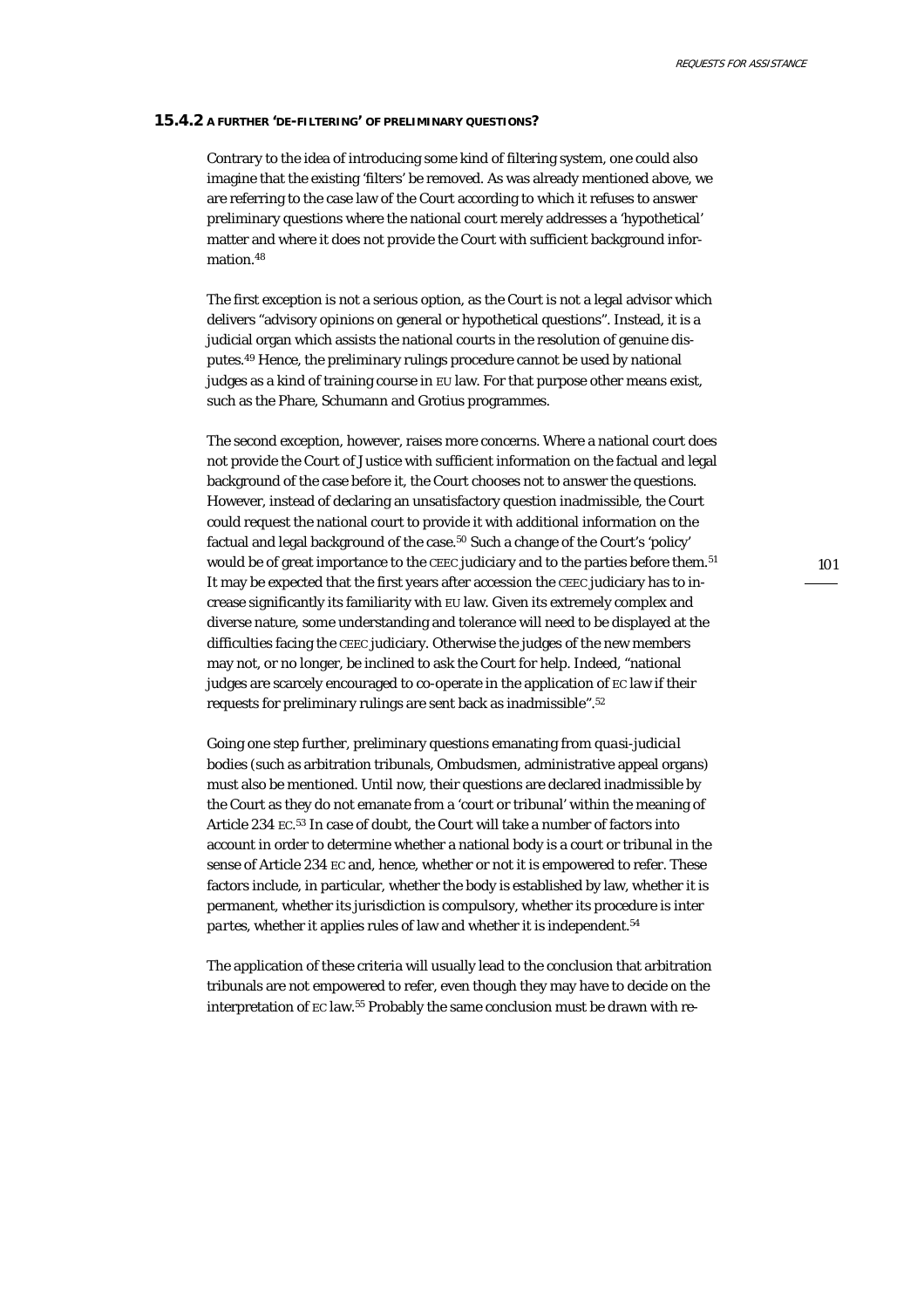gard to the institute of the Ombudsman, an institution which is of particular importance to many individuals in the Eastern European Countries.

 The introduction of such a 'de-filtering system' – that is, giving the right to refer to quasi- or semi-judicial organs – would have the advantage of obtaining more quickly a judgment from the Court of Justice. Still, extending the power to make references to the Court to all kinds of quasi-judicial bodies may be considered 'a bridge too far', as it could increase the case load of the Court significantly.

### **15.4.3 A RIGHT OF APPEAL FOR PARTIES TO THE MAIN PROCEEDINGS?**

In order to enhance the legal protection of parties to the main proceeding, they could be given a direct right of appeal to the Court of Justice where they believe a national court has incorrectly interpreted or applied a rule of Community law. Such a right of appeal could be confined to incorrect interpretations of EC law by supreme courts as only the courts of last instance are under an obligation to refer.56 Such a right of appeal could provide an adequate means to address alleged breaches of Treaty provisions, for example breaches of Article 234(3) TEC. As was pointed out earlier, the latter provision obliges supreme courts to make references to the Court. Yet, quite often highest courts take the position that one of the exceptions to the rule applies, for example the acte clair exception, whereas a party to the main proceedings argues that the correct interpretation of the Community rule concerned is not evident at all.57 In the present situation private parties have no further legal remedies in this situation. This dependence on the 'good-will' of the national judge has even been described as the 'inherent weakness' of the preliminary ruling mechanism.58

This right of appeal could also include alleged incorrect interpretations of existing case law of the Court of Justice by national courts. For example, the view of the *Bundesverfassungsgericht* that it has the power to declare secondary EC law inapplicable in the territory of Germany is clearly not in conformity with the Court's *Fost-Frost* judgment.59

An important advantage of a right to appeal is that it would provide an effective corrective to breaches of Article 234(3) EC by highest judges, in particular against unjustified applications of the acte clair theory. As a result, Community law may be interpreted and applied incorrectly for many years. An example is the (former) view of the French *Conseil d'Etat* that EC Directives do not have direct effect, a matter which was considered to be so obvious that no reference to the Court of Justice was made.<sup>60</sup> Nevertheless, a few years earlier the latter had already ruled that EC Directive could be invoked by individuals against Member States authorities.<sup>61</sup>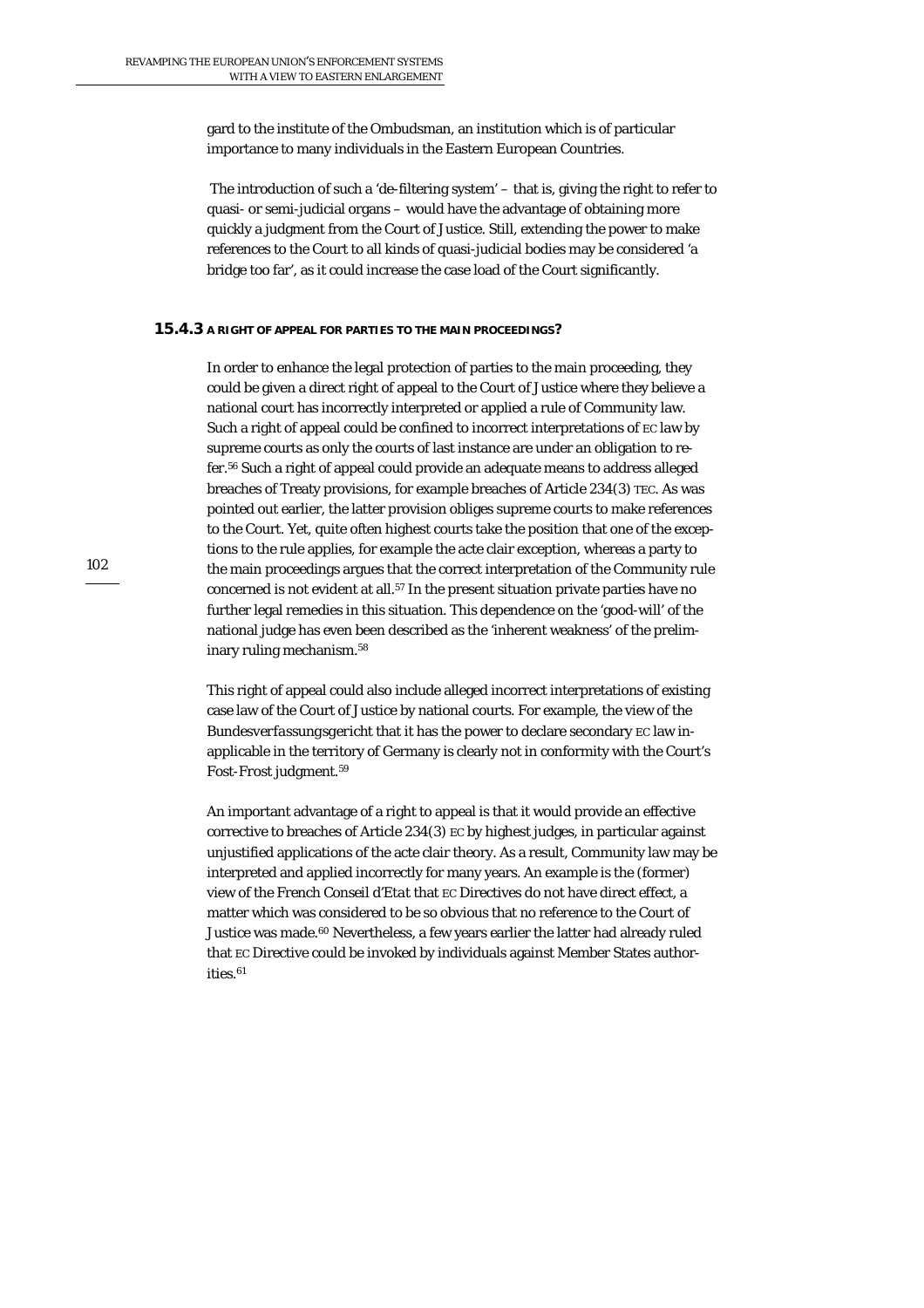The main objection to this proposal is, however, that the nature of the preliminary reference procedure would alter dramatically. The Court has always emphasised that this procedure establishes a form of 'judicial co-operation', which requires that the national court and the Court of Justice, both keeping within their respective jurisdiction, make direct and complementary contributions to the working out of a decision.62 If parties to the main proceedings were given a right of appeal, the national judges would essentially become subordinate to the Court of Justice and hence the nature of the 'partnership' would change irrevocably. For this reason we do not believe that it would be a good idea to introduce such a right of appeal, despite the clear advantages in terms of individual legal protection.

### **15.5 THE COURT OF FIRST INSTANCE AND PRELIMINARY REFERENCES**

Article 225 (ex Article 168a) of the EC Treaty explicitly states that the Court of First Instance (CFI) shall not be competent to hear and determine questions referred for a preliminary ruling under Article 234 EC. The increase in the number of preliminary references caused by, inter alia, the Union's enlargement may however constitute a reason to reconsider the law as it stands. Should not the CFI be given the power to give preliminary rulings in at least certain specific fields of EC policy?

Although the idea seems to be quite attractive and to have acquired some currency,63 we would stress that a (partial) transfer of jurisdiction could seriously jeopardise the uniform interpretation and application of EC law. The Court of Justice would have the final word on the interpretation and validity of certain parts of EC law (presumably the 'hard core' of Community law, including the provisions on the four freedoms of the internal market), whereas the Court of First Instance would give the final (preliminary) judgment on the interpretation or validity of other parts of Community law (presumably more specific issues, such as intellectual property legislation and the very complex rules on the Common Customs Tariff). Although these two judicial organs belong to the same institution (the 'Court of Justice' within the meaning of Article 7 EC), it cannot be ruled out that the Court of First Instance interprets 'its' part of EC law in a different way than the Court of Justice does. Practice in the field of direct actions indeed shows that their views do not always match: a number of judgments of the Court of First Instance delivered under Article 230 EC (direct actions for annulment of secondary acts) has been annulled by the Court of Justice at a later stage.64

Of course, one may argue that the danger of inconsistent case law may be offset by the simultaneous introduction of a right of appeal to the Court against preliminary rulings of the CFI. After all, it is also possible to appeal against a judgment of the CFI delivered in direct actions.65 The final word would then remain in the hands of just one central Community judge, namely the Court of Justice (as an organ, not as an EC institution).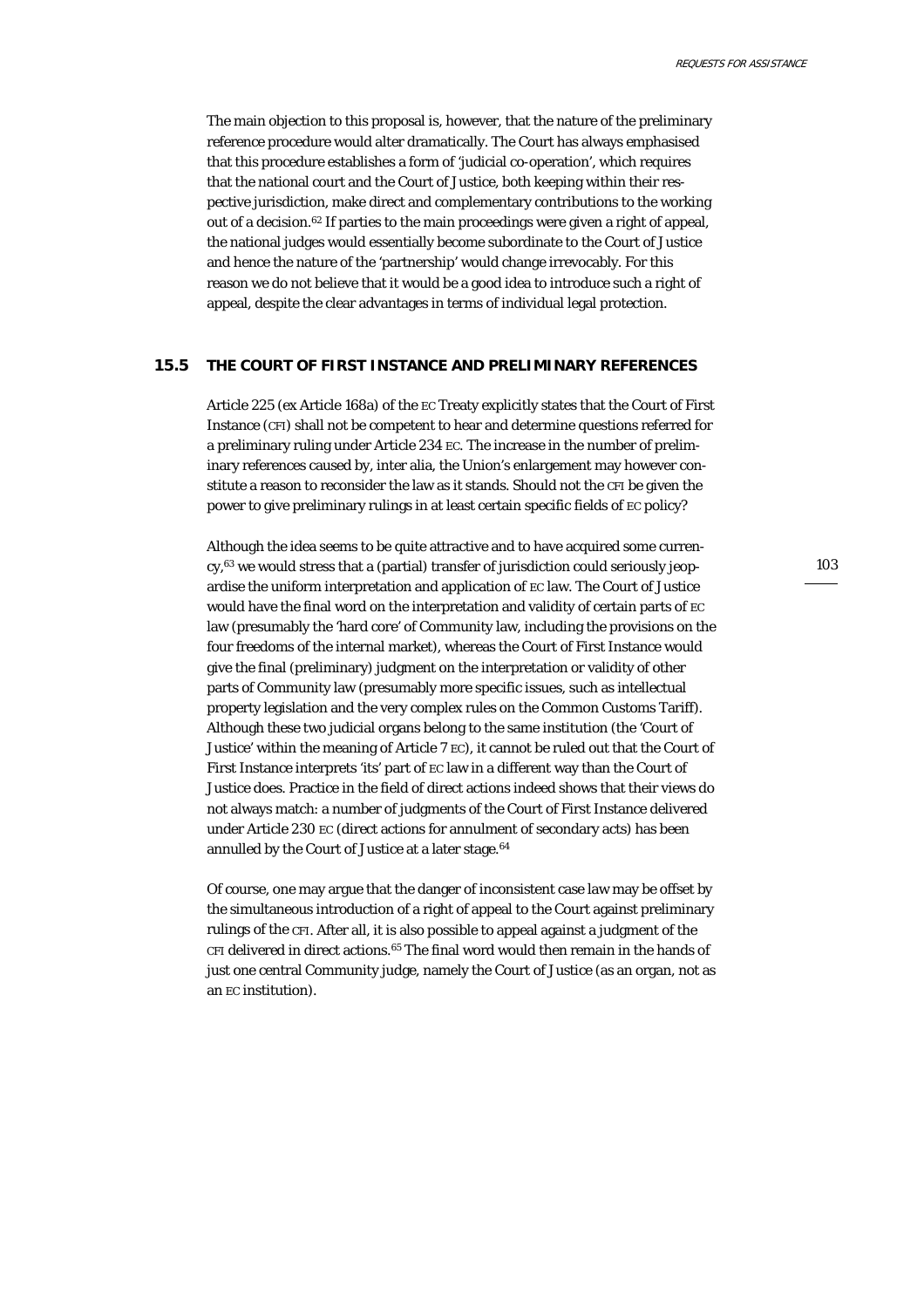Still, the serious disadvantage is that such a right of appeal would excessively prolong a large number of preliminary ruling procedures. National courts and the parties before them already have to wait some two years before they get an answer from 'fairy-tale land'; where under the new system an appeal is lodged against the CFI's preliminary judgment (but by who?), this period may be extended with another two or three years period. Mainly for this reason, the two Courts themselves argue that a transfer of jurisdiction to the Court of First Instance should, in principle, not be accompanied by a right of appeal to the Court of Justice. Only in case it is necessary to "safeguard the unity and coherence of Community law", the Court of Justice should have the power to review preliminary rulings given by the Court of First Instance.<sup>66</sup>

Indeed, we would agree that if and when jurisdiction is transferred to the CFI, the possibility of appeal should be ruled out, except perhaps in some exceptional circumstances. Because of this reason, together with the fact that the views of the two Courts may not always be identical (see above), we believe that the drafters of the Treaty should be very reluctant in transferring heads of jurisdiction under Article 234 EC to the CFI.

Only in very specific cases should such a transfer be considered, in particular where this would really speed up the preliminary ruling procedure (as compared to the situation where the Court of Justice is competent to deliver all preliminary rulings). The existing expertise at the CFI would have to be the central criterion (intellectual property, competition cases, etc.), and not so much criteria such as 'the importance of the matter' or 'constitutional relevance'. Our most important point however remains that if the CFI were to acquire jurisdiction to give preliminary rulings, it should be the sole responsibility for the Court of First Instance to deliver judgment (and hence no right of appeal). The risk that the Court of Justice might have decided in a different way must then be accepted.

The realisation of the proposal to transfer jurisdiction to the CFI would require an amendment of the EC Treaty because, as was pointed out above, the Treaty now explicitly excludes any jurisdiction of the Court of First Instance with regard to preliminary rulings. A rather modest step would be to give the Council the right to decide on the conferral of (limited) jurisdiction on the Court of First Instance. The IGC 2000 would then merely have to decide on the principle, that is, create the possibility of a transfer. It would be for the Council to adopt the specific decisions at a later stage: what type of cases should be transferred to the CFI?

This modest option is preferred by the two Courts themselves. In their contribution to the IGC 2000, they state that in their view the second paragraph of Article 225 EC should read as follows: "The Court of First Instance may also be called upon to hear and determine questions referred for a preliminary ruling pursuant to Article 234, in certain matters to be defined in accordance with the conditions laid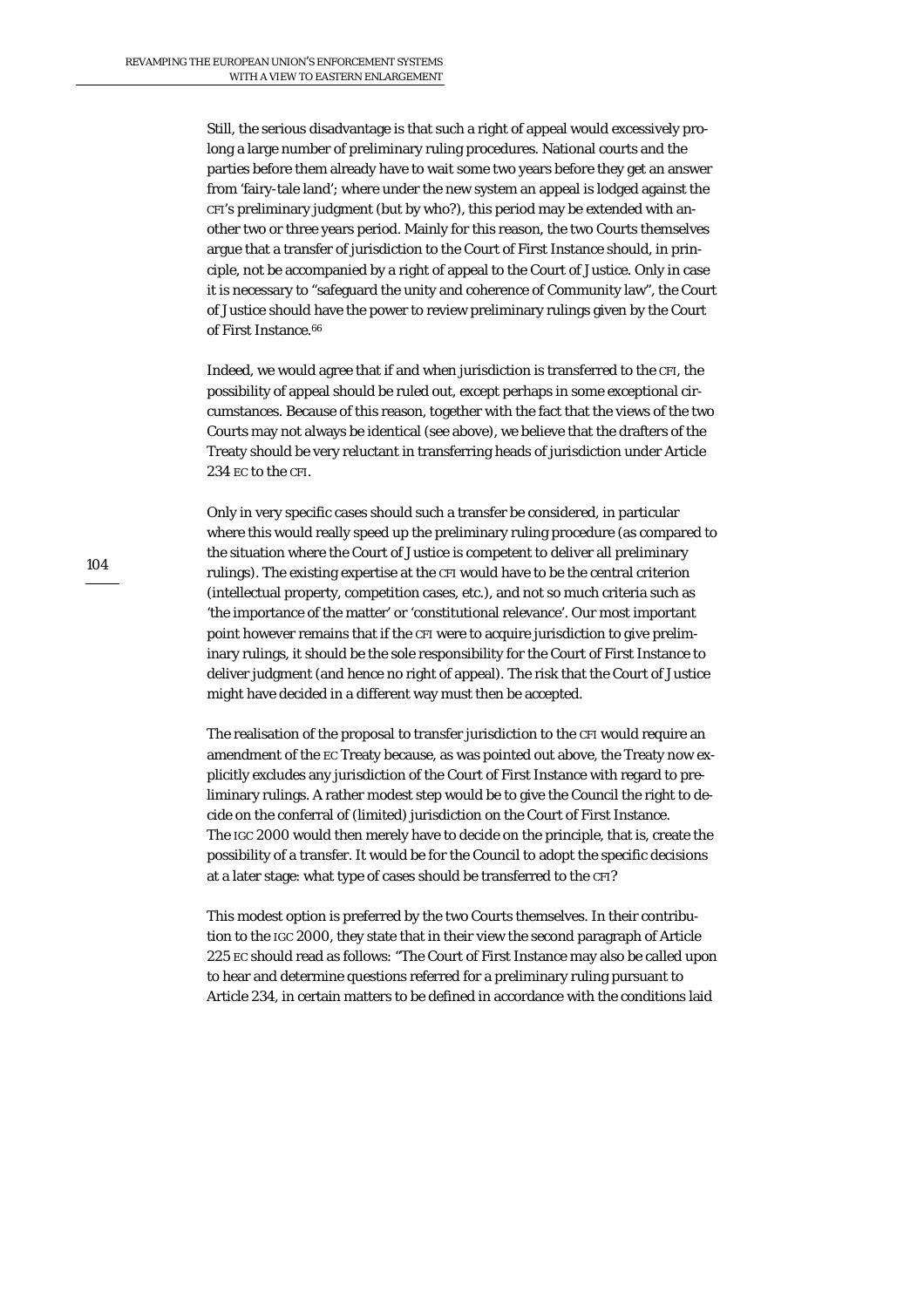down in paragraph 3". Under the latter paragraph the Council should act unanimously, at the request of the Court of Justice and after consulting the European Parliament and the Commission.

### **15.6 COMMENTS AND ASSESSMENT**

Considering the various 'restrictive' ideas discussed above, it seems that only a very 'soft' variant of filtering systems can be recommended. National courts could be encouraged to develop considerable reluctance to turn to the Court of Justice for assistance. First and foremost they should be required to consider whether the proposed question really raises important questions of interpretation of EC law, whether or not the question has already been answered in the past, and whether they could not interpret the EC provision concerned on their own. In short, they should seriously consider whether they really cannot solve the puzzle on their own. It would, however, remain a matter for the national court *alone* to decide whether it refers or not; the Court in Luxembourg would, in this view, not be given the possibility to give a second (binding) opinion as to the 'importance' of the question and, therefore, it would not have the right to declare the preliminary question inadmissible after all. In fact, the Court would have no real sanctions at its disposal but would merely have to rely on greater self-restraint on the part of the national judiciary.

This opinion comes close to the ideas formulated by Advocate General Jacobs, 67 the Dutch judge at the Court of First Instance<sup>68</sup> as well as the Due Working Group. The latter proposes to add to the text of the Treaties the requirement that the lower judges, before exercising their discretion to make a reference, should assess the importance of the question for Community law and should consider whether there exists a reasonable doubt as to how the Court of Justice will respond.<sup>69</sup> Regarding the supreme courts, it is suggested that a similar provision be added: they would be obliged to refer when they consider that the question raises a sufficiently important issue of Community law and where there exists a reasonable doubt as to how the Court would answer.70

This not very radical change could potentially be of great importance to the CEEC judges in the sense that from the very outset they would be encouraged to make selective and occasional use of the resources offered by the preliminary reference facility. At the same time they would be encouraged to familiarise themselves with the considerable existing body of Court case law on the various subjects and to develop a facility to apply that body of case law in practice to the different factual situations with which they are confronted.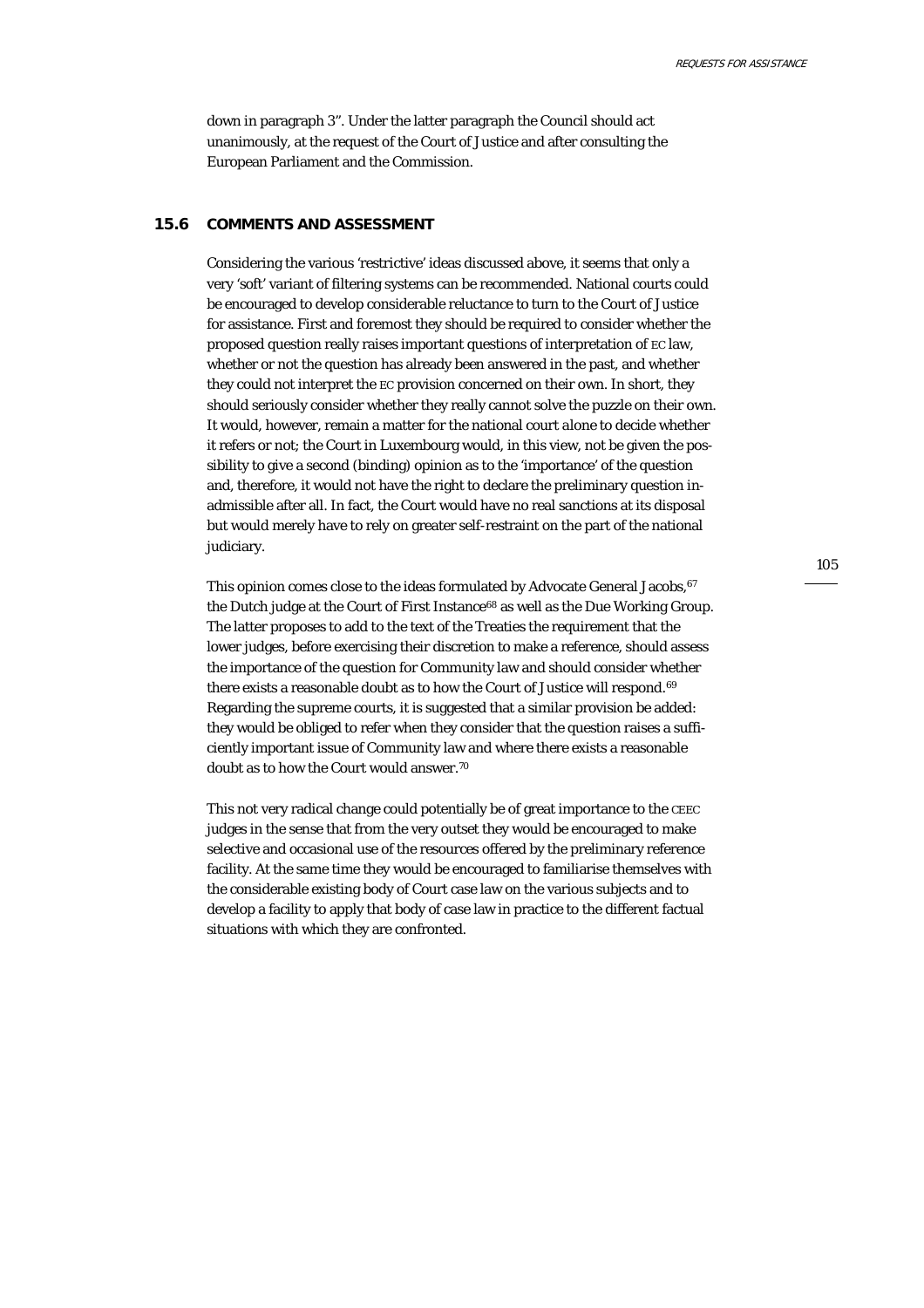### **NOTES**

- 1 An important part of its 1999 Report is dedicated to the Article 234 procedure. See in particular Chapters II and IV of this Report.
- 2 See Article 234 EC, under (a) and (b). The jurisdiction of the Court under point (c), to give preliminary rulings concerning the interpretation of the statutes of bodies established by an act of the Council, is hardly of any importance in daily practice.
- 3 Cf. Case 314/85 *Foto-Frost* [1987] ECR 4199. The Due Group rightly proposes to codify this ruling: "A national court or tribunal shall consult the Court of Justice where it proposes not to apply an act of Community law on the grounds that the latter is invalid" (Article 234(5) TEC, as proposed). Under certain conditions the lower courts may, however, suspend the application of national implementing measures temporarily. See Joined Cases C-143/88 and C-92/90 *Zuckerfabrik Süderdithmarschen and Zuckerfabrik Soest* [1991] ECR I-415 and Case C-465/93 *Atlanta* [1995] ECR I-3761.
- 4 Although this necessity requirement is not explicitly mentioned in the third paragraph of Article 234 EC, the Court has ruled that the highest courts have the same discretion as any other national court to ascertain whether a decision on a question of Community law is necessary to enable them to give judgment. See Case 283/81 *Cilfit* [1982] ECR 3415, at paragraph 10.
- 5 Joined Cases 28, 30 and 69/62 *Da Costa en Schaake* [1963] ECR 31 and Case 283/81 *Cilfit* [1982] ECR 3415.
- 6 This was for the first time acknowledged in the *Cilfit* case, albeit under strict conditions.
- 7 Case 107/76 *Hoffmann-La Roche* [1977] ECR 957; Joined Cases 35 and 36/82 *Morson en Jhanjan* [1982] ECR 3723.
- 8 Due Report, p. 12.
- <sup>9</sup> A restriction which deserves some critical comments (see further paragraph 15.4.1).
- <sup>10</sup> Within the meaning of Article  $34(2)(b)$  and Article  $34(2)(c)$  TEU, respectively. On the legal characteristics of these important third pillar instruments, see paragraph 7.1.2.
- <sup>11</sup> This last word 'them', in our view, merely refers to measures implementing *conventions*, adopted in accordance with Article 34(2)(d) TEU. Hence, the Court does not seem to have jurisdiction to interpret or rule on the validity of measures implementing framework decisions and decisions. See further, A. Albors-Llorens (1998) 'Changes in the Jurisdiction of the European Court of Justice under the Treaty of Amsterdam', *CML Rev*. 1273.
- <sup>12</sup> See the 'Information concerning the date of entry into force of the Treaty of Amsterdam' (*OJ* 1999 C 120/4).
- <sup>13</sup> See the Amsterdam Declaration on Article 35 of the Treaty on European Union (No. 10).
- 14 Due Report, p. 7.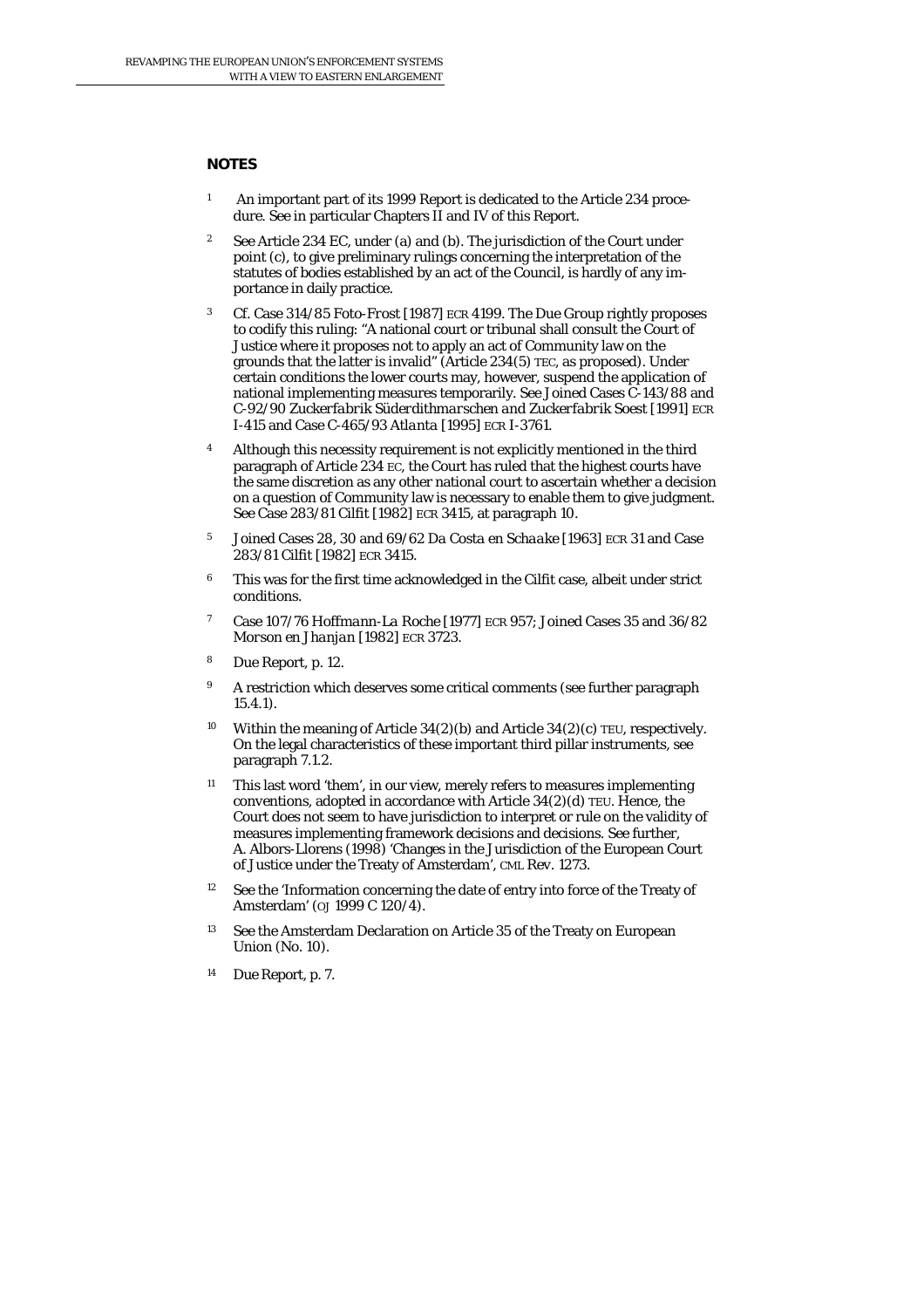- 15 Cf. paragraph 12 (on vertical and horizontal conflicts).
- 16 Due Report, p. 3.
- 17 P.J.G. Kapteyn (1999) 'Om het behoud van een goed werkend systeem van prejudiciële verwijzingen', *SEW*, p. 280, at 283.
- 18 On this remarkable judgment (the Hungarian constitutional court ruled that there was indeed a conflict), see J. Volkai (1999) 'The Application of the Europe Agreement and European Law in Hungary: the Judgment of an Activist Constitutional Court on Activist Notions', *Harvard working paper No. 8/99* (to be obtained from the Internet: http://www.law.harvard.edu/ programs/JeanMonnet/papers/papers99.html).
- 19 See Case 12/86 *Demirel* [1987] ECR 3719. As was pointed out above (paragraph 3), four courts have actually used the preliminary ruling mechanism to obtain a ruling on the interpretation of the Europe Agreements.
- 20 Cf. T. Koopmans (1987) 'La procédure préjudicielle, victime de son succès?', p. 347 in Capotorti et al. (eds.), *Du droit international au droit de l'intégration*, (Liber Amicorum Pescatore).
- $21$  A view which is popular among a number of German authors. See P.J.G. Kapteyn (1998) 'The Court of Justice after Amsterdam', in T. Heukels, N. Blokker and M. Brus, *The European Union after Amsterdam. A Legal Analysis*,Kluwer,, 139, 140 (with further references).
- <sup>22</sup> *OJ* 1975 L 240, p. 28 (amended several times).
- 23 See Articles 2 and 3 of the Protocol; Article 2(1) lists the supreme courts which are bound to refer. This Brussels Protocol will be repealed (for thirteen Member States) once the Brussels Convention has been transformed into a Regulation adopted under Title IV TEC. See further paragraph 15.4.1.
- 24 See the Due Report, p. 12.
- <sup>25</sup> Cf. the Due Report which rejects the suggestion to limit the number of national courts 'sans hésitation' (p. 12-13). See also the 1995 Report of the Court on Certain Aspects of the Application of the Treaty on European Union (Proceedings of the Court of Justice and the Court of First Instance, no. 15/95, 22 to 26 May 1995), where the Court characterises the Article 234 procedure as the veritable cornerstone underlying the operation of the internal market. The Court therefore stresses that any court should be able to make references (paragraph 11). The 1999 Report sticks to this outspoken opinion ('The Future of the Judicial System of the European Union', Chapter IV, paragraph 3(i)).
- 26 Cf. Case 107/76 *Hoffmann-La Roche v. Centrafarm* [1977] ECR 957 (at paragraph 5).
- 27 See, for example, Case C-415/93 *Bosman* [1995] ECR I-4921 (paragraph 59); Case C-200/97 *Ecotrade* [1998] ECR I-7907 (paragraph 25) and Case C-254/98 TK*-Heimdienst Sass*, judgment of 13 January 2000 (paragraph 13).
- 28 See, for example, Joined Cases C-320-322/91 *Telemarsicabruzzo* [1993] ECR I-393.
- 29 See Case 244/80 *Foglia* [1981] ECR 3045. This case law will be discussed more extensively in the framework of the ideas on 'de-filtering', see paragraph 15.4.2.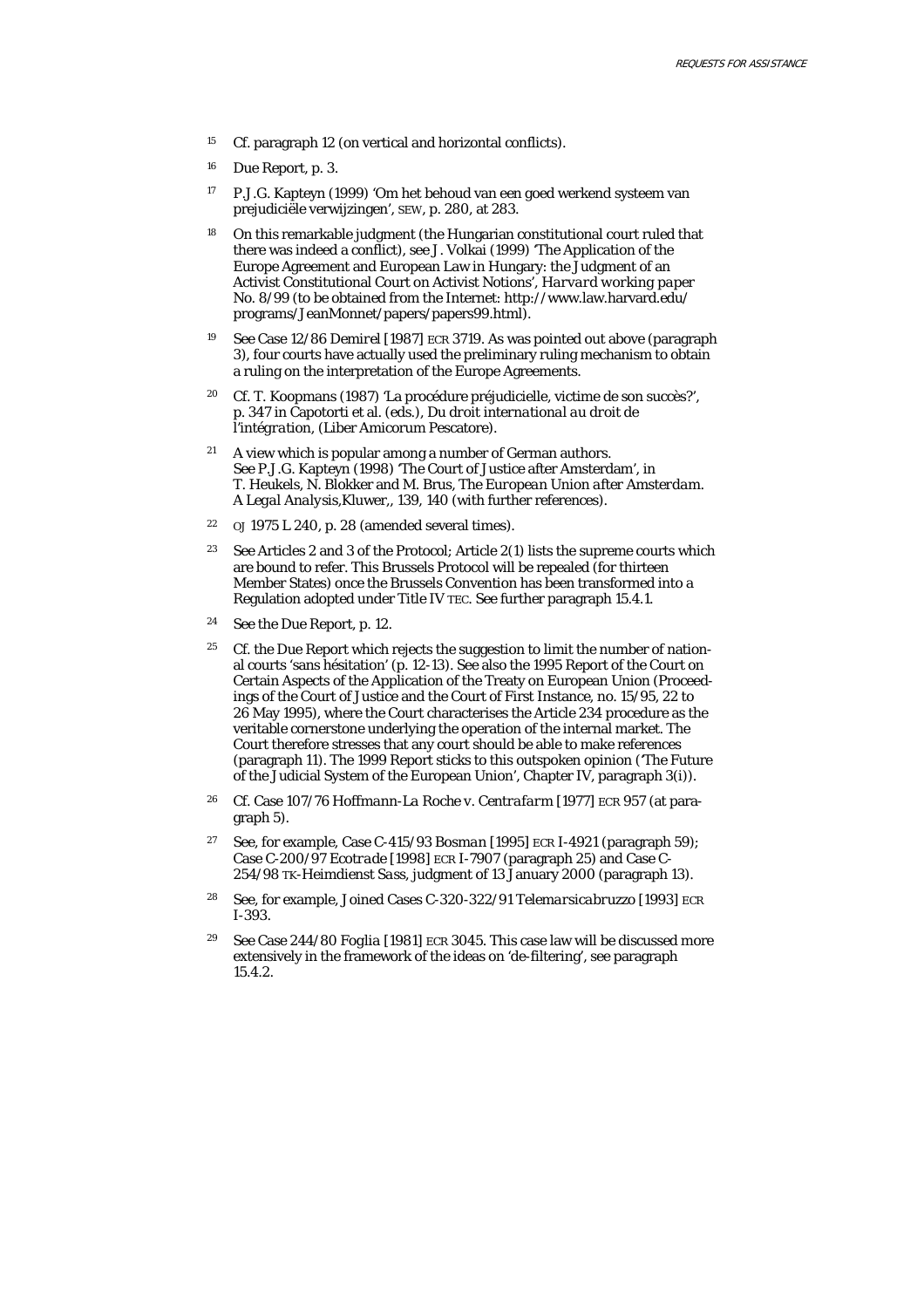- 30 One of the main characteristics of the present preliminary reference procedure, see further paragraph 15.4.3.
- 31 Due Report, p. 21.
- 32 Cf. T. Koopmans (1991) 'The Future of the Court of Justice of the European Communities', *YE 11:* 15.
- 33 See also P. Craig and G. de Búrca (1998) *EU Law*, 2nd ed., p. 447-448.
- 34 See, for example, J.P. Jacqué and J. Weiler (1990) 'On the Road to European Union – A New Judicial Architecture: An Agenda for the Intergovernmental Conference', *CML Rev.* 27: 185. See also the 1995 Report of the Court on Certain Aspects of the Application of the Treaty on European Union (Proceedings of the Court of Justice and the Court of First Instance, no. 15/95, 22 to 26 May 1995).
- 35 See further paragraph 15.6 for our own ideas on the various forms of 'filtering'.
- 36 See Articles 61-63 and 65 EC, which all empower the Council to adopt secondary legislation. Article 67 EC contains the decision-making procedures, Article 68 EC is concerned with the Court's jurisdiction to give preliminary rulings. Hence, it does not seem that individuals can rely on any of these Treaty articles before national courts. See also paragraph 14.1 (on the requirement that Treaty provisions must be 'unconditional and sufficiently precise' in order to have direct effect).
- <sup>37</sup> "Action Plan of the Council and the Commission on how best to implement the provisions of the Treaty of Amsterdam on an area of freedom, security and justice" (*OJ* 1999 C 19: 1).
- 38 Initiative of Finland with a view to the adoption of a Council Regulation determining obligations as between the Member States for the readmission of third-country nationals (*OJ* 1999 C 353: 6); Proposal from the Commission on a Council Directive on the right of family reunification (*COM* (1999) 638 def.). Both the initiative and the proposal are based on Article 63(3) of the EC Treaty.
- <sup>39</sup> See the Commission's proposal for a Council Regulation on jurisdiction and the recognition and enforcement of judgments in civil and commercial matters (*OJ* 1999 C 376 E: 1). As "judicial co-operation in civil matters having crossborder implications" (Article 65 EC) forms part and parcel of Title IV, this proposal is based on Article 61 EC (in conjunction with Article 65 EC).
- 40 OJ 1999 C 7: 2.
- 41 As far as the Brussels Convention is concerned, the transformation into a Regulation (under Title IV of the EC Treaty) would even diminish the legal protection of individuals: under the present Protocol on the Court's jurisdiction, *appeal courts* are entitled to refer.
- 42 As, in our view, the Article 68 EC procedure should be considered as a *lex specialis* in relation to the Article 234 EC procedure, lower judges cannot use the latter procedure to refer questions on Title IV issues anyhow. Moreover, it seems that Member States cannot 'unilaterally' declare that their lower judiciary is entitled to refer questions on immigration matters under Article 68 EC. The main reason is that the Treaty does not contain a declaration similar to the declaration on Article 35 TEU (mentioned at the end of paragraph 15.1).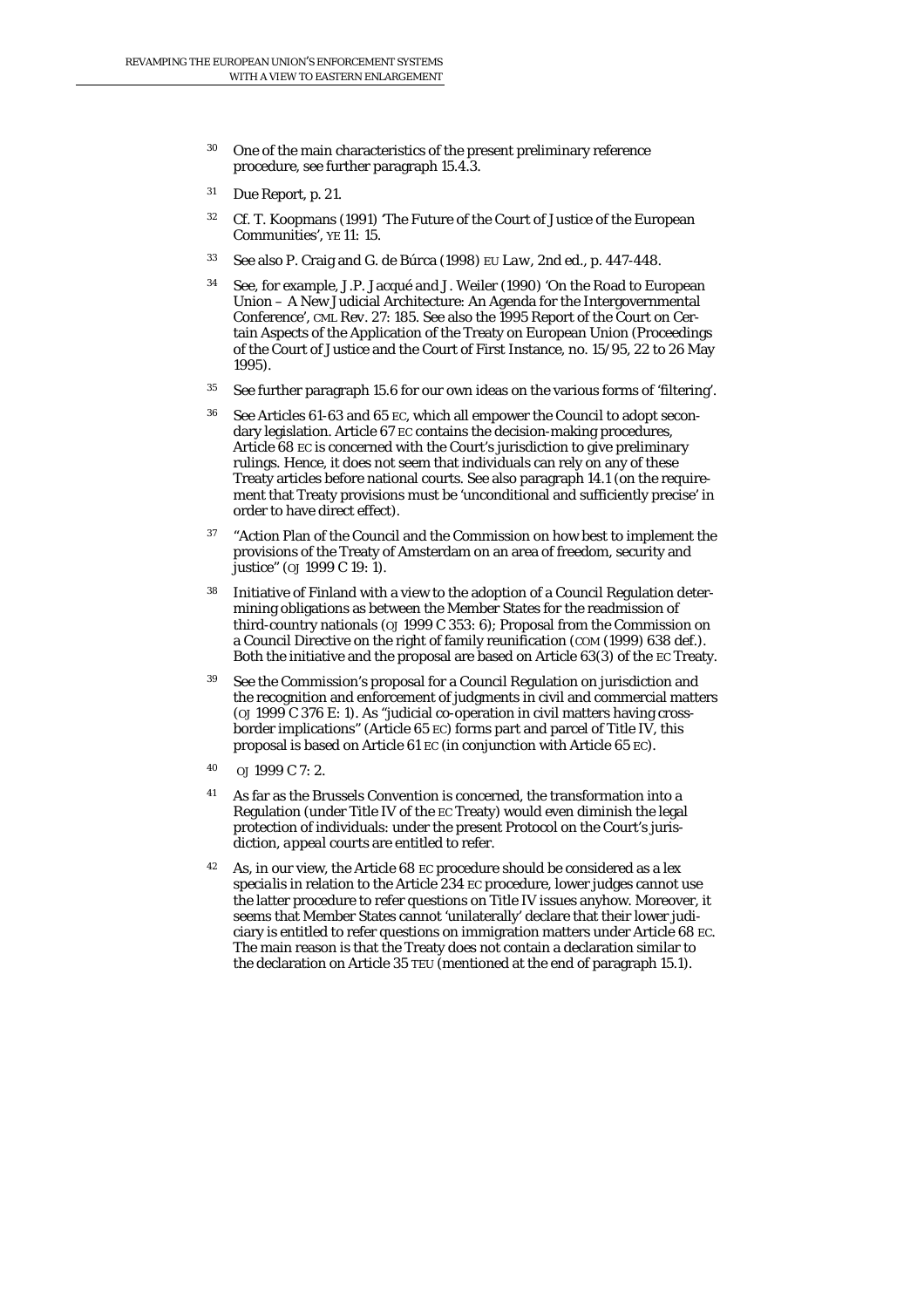- <sup>43</sup> Witness, e.g., the clear statements on this matter by the Dutch government on the occasion of the ratification of the Amsterdam Treaty (TK 1997-1998, 25 922 (R 1613) nr. 3: 20-21).
- 44 Action Plan of the Council and the Commission on how to implement the provisions of the Treaty of Amsterdam on an area of freedom, security and justice (*OJ* 1999 C 19: 1).
- 45 See the proposal from the Commission for a Council Framework Decision on combating fraud and counterfeiting of non-cash means of payment (*OJ* 1999 C 376 E: 20), and the initiative of Germany with a view to the adoption of a Council framework decision on increasing protection by penal sanctions against counterfeiting in connection with the introduction of the euro (*OJ* 1999 C 322: 6). Both the proposal and the initiative are based on Article 34(2)(b) of the TEU.
- 46 See in this respect also, albeit in a slightly different context, Case C-221/88 *Busseni* [1990] ECR I-495. The Court ruled that it had jurisdiction to rule on the *interpretation* of (primary and secondary) ECSC law, although Article 41 of the ECSC Treaty merely empowers the Court to give preliminary rulings on the *validity* of acts of the Commission and the Council.
- <sup>47</sup> Namely the supreme courts of the Benelux countries, Germany, Italy, Austria and Spain. In Greece, Portugal, Finland and Sweden all courts (including the supreme courts) are entitled but not obliged to refer. See the "Information on the entry into force of the Amsterdam Treaty" (*OJ* 1999 C 120/24).
- 48 Cf. paragraph 15.1.
- 49 Case 244/80 *Foglia* v *Novello* [1981] ECR 3045 ('Foglia II'). See also the comments by D. Wyatt, (1982) 7 *EL Rev*. 186. For a different view, see G. Bebr (1980) 'The Existence of a Genuine Dispute: An Indispensable Precondition for the Jurisdiction of the Court under Article 177 EEC Treaty?', 17 *CML Rev.* 525.
- 50 Cf. D. O' Keeffe (1998) 'Is the Spirit of Article 177 under Attack? Preliminary References and Admissibility', *EL Rev.*, p. 509. See also T. Kennedy (1993) 'First Steps Towards a European *Certiorari*?,' *EL Rev*. 18 :121.
- 51 According to the Court itself, this change would require an amendment of its Rules of Procedure, namely the insertion of a provision comparable to Article 96(4) of the Rules of Procedure of the EFTA Court. This provision explicitly states that the EFTA Court may ask the national court for clarification. See the Court's 1999 Report on the future on the EU judicial system, p. 12.
- 52 C. Barnard and E. Sharpston (1997) 'The Changing Face of Article 177 References', *CML Rev.* 1113, at 1169.
- 53 See, in particular, Case C-24/92 *Corbiau* [1993] ECR I-1277 (concerning a fiscal administrative organ, not acting as the independent 'third party' responsible for solving the dispute).
- 54 See, in particular, Case C-54/96 *Dorsch Consult* [1997] ECR I-4961. For an overview of the older case law on this specific point, see W. Alexander and E. Grabandt (1982) 'National Courts Entitled to Ask Preliminary Rulings under Article 177 of the EEC Treaty: The Case Law of the Court of Justice', *CML Rev.* 413.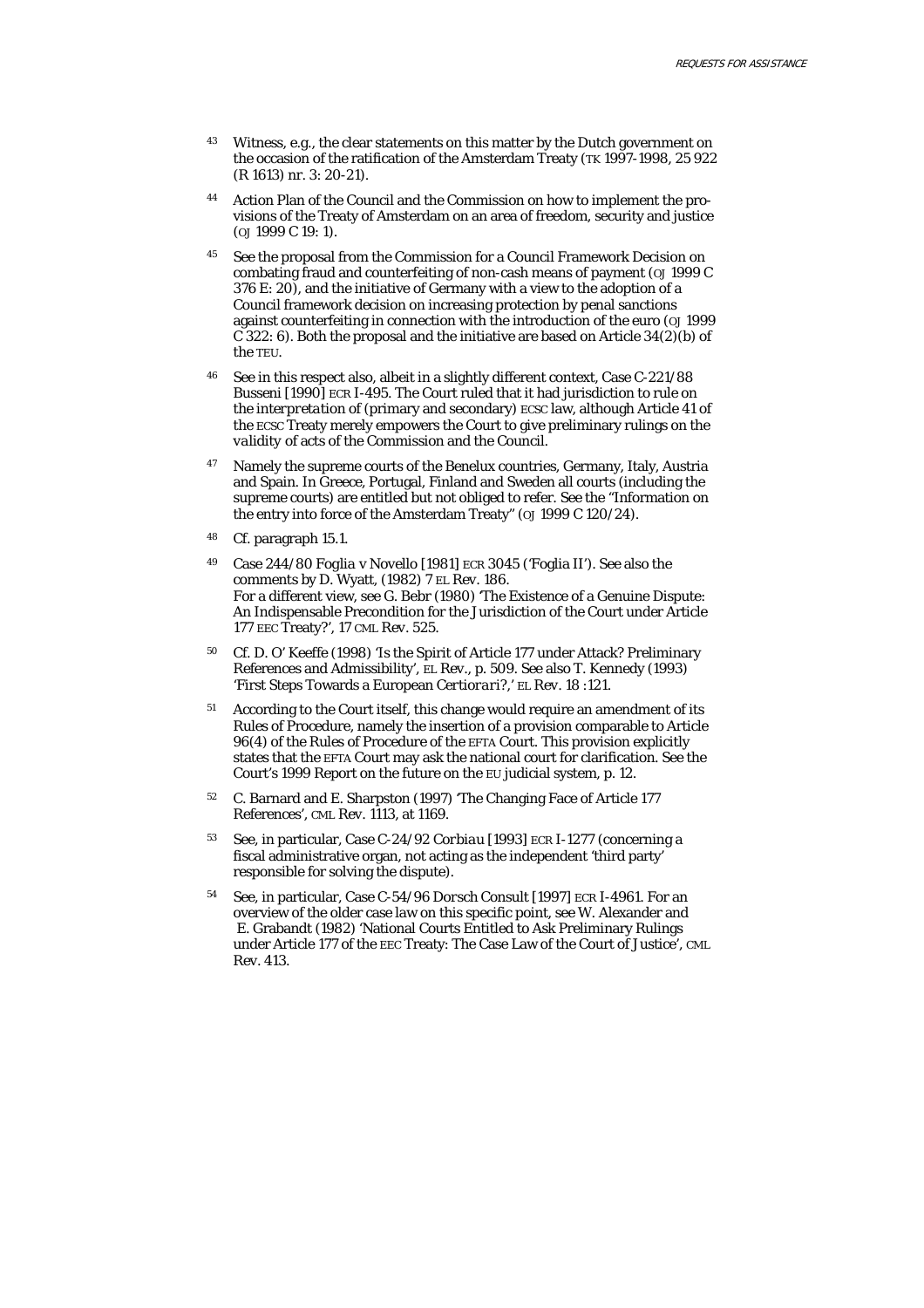- 55 See Case 102/81 *Nordsee* [1982] ECR 1095. For critical comments, see, in particular, G. Bebr (1985) 'Arbitration Tribunals and Article 177 of the EEC Treaty', *CML Rev.* 489.
- 56 Cf. paragraph 15.1. Where the objections relate to a judgment of a lower court, parties to the main proceedings would first have to exhaust the judicial remedies under national law.
- <sup>57</sup> Divergence of views may also relate to the question whether or not a decision of the Court of Justice is really 'necessary' to enable the highest court to give final judgment, or to the application of the theory of *acte éclairé*. Cf. paragraph 15.1.
- 58 G.F. Mancini and D.T. Keeling (1991) 'From cilfit to ERT: The Constitutional Challenge Facing the European Court', *Yearbook of European Law* 1.
- 59 See the *Maastricht Urteil* of the German constitutional court (published in *EuGRZ* 1993: 29).
- 60 See the *Cohn-Bendit* case, published in (1979) *RTDE* 157. The Shell-Berre decision (*CMLR* 1964, p. 464) constitutes another example of the unwillingness of this national court to refer questions to Luxembourg. In that case the *Conseil d'Etat* held that the French system of import duties on mineral was not contrary to Article 37 EEC on State monopolies.
- 61 See e.g. Case 41/74 *Van Duyn* v. *Home Office* [1974] ECR 1337. See also the case law mentioned in paragraph 14.1.
- 62 See, for example, Case 16/65 *Schwarze* v *Einfuhr und Vorratsstelle Getreide* [1965] ECR 877 and Case C-361/97, *Nour* [1998] ECR I-1301. See also the Due Report, which rightly points out that a right of appeal would "debase the entire system of cooperation established by the Treaties between national courts and the Court of Justice" (p. 13).
- 63 See the Due Report and the IGC Contribution of the Courts, discussed below.
- 64 See, e.g., the judgments in the Van der Wal Case (Joined Cases C-174/98P and C-189/98P and Case T-83/96).
- <sup>65</sup> This idea was put forward by the Dutch Advisory Council on International Affairs in its report on the IGC on institutional reforms (*De IGC 2000 en daarna. Op weg naar een Europese Unie van dertig lidstaten*, No. 12, January 2000, p. 33).
- 66 See their contribution to the IGC 2000, p. 4.
- 67 Case C-338/95 *Wiener* [1997] ECR I-6495. He argues that a reference would be most 'appropriate' where the question was one of general importance, or where the ruling was likely to promote the uniform interpretation of EC law. A reference would be least appropriate where there was an established body of case law (*acte éclairé*) or where the point was a very narrow one.
- 68 A.W.H. Meij (1999) 'Europese rechtspraak in de Nederlandse rechtspleging: Impressies uit Den Haag en Luxemburg', in *Internationale rechtspraak in de Nederlandse rechtsorde*, Handelingen NJV, 1999-I: 133.
- See the new last sentence of Article 234(3) TEC, as proposed: "When determining whether to consult the Court of Justice, *the national court or tribunal* shall in particular take account of how important the question is to Community law and whether or not there is a reasonable doubt as to the answer to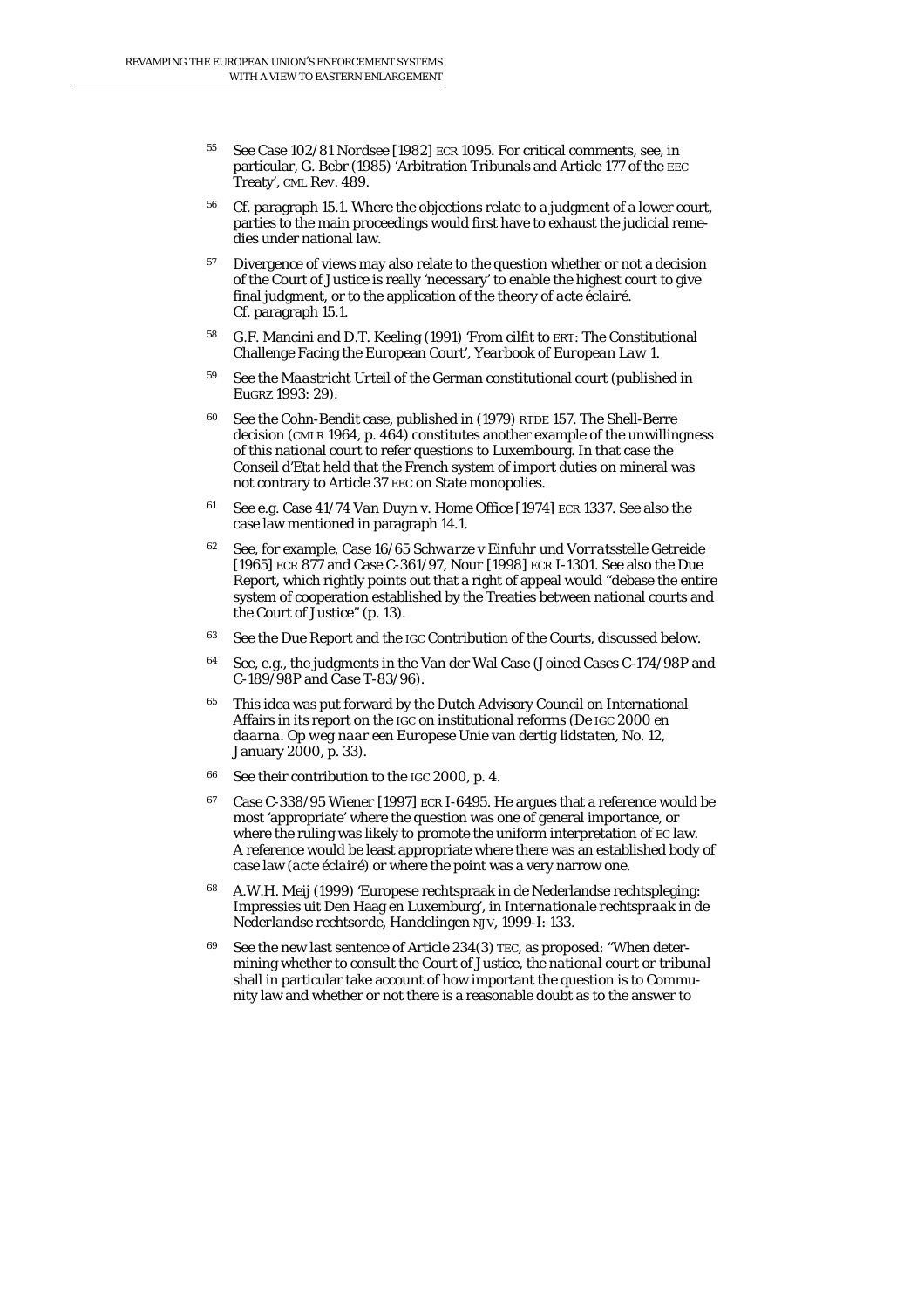that question" (Due Report, p. 53). Emphasis added in order to underline that it is for the national court alone to assess whether its question is really important and whether the answer to it is not too obvious.

 $70$  "... that court or tribunal [the supreme court] shall bring the matter before the Court of Justice, provided that the question is of sufficient importance to Community law and that there is reasonable doubt as to the answer to that question" (Article 234(4) TEC, as proposed by the Reflection Group).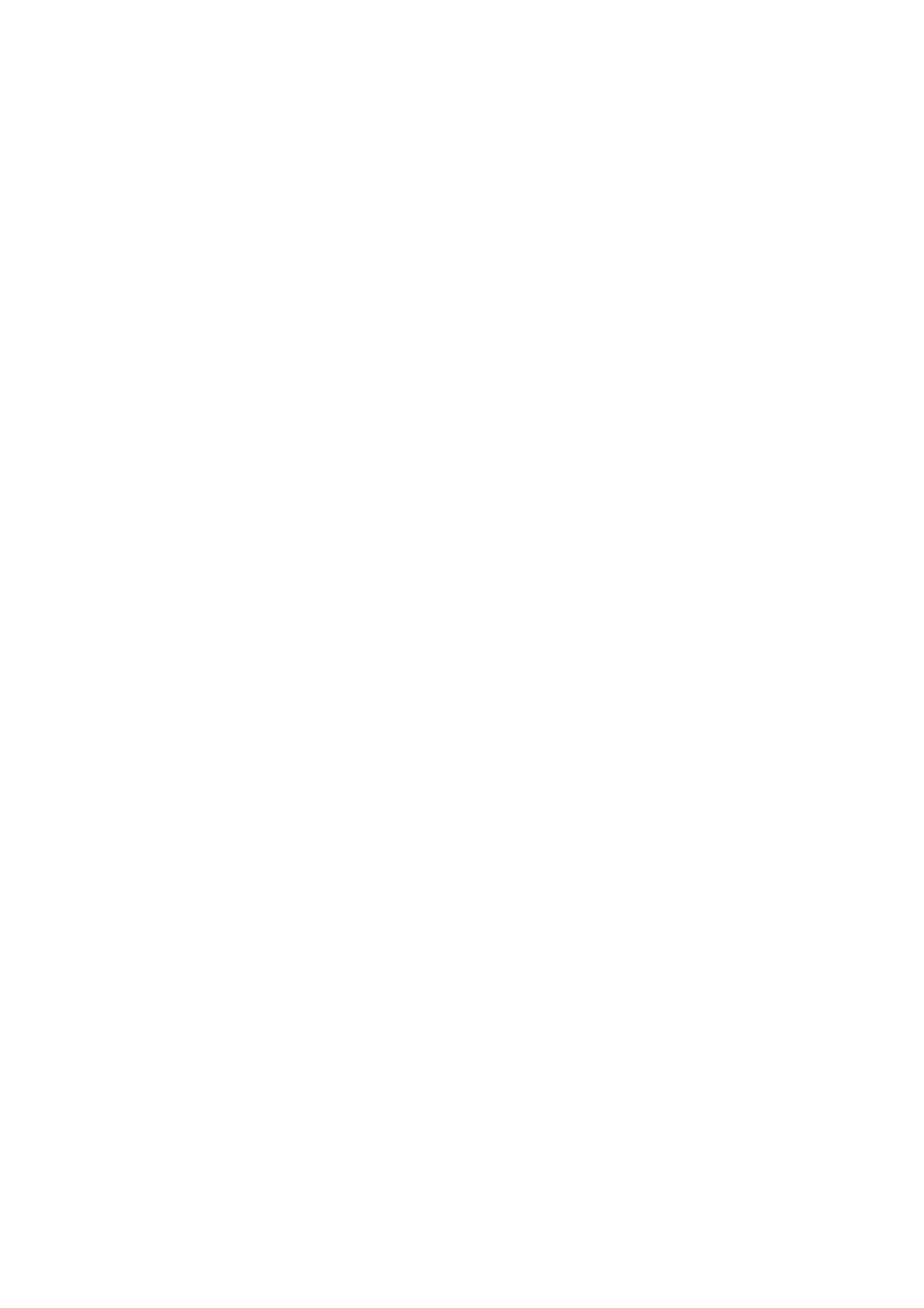# **16 BREACH OF COMMUNITY LAW OBLIGATIONS BY MEMBER STATES**

Since the very beginning of the process of European integration the Commission has been given the power to bring Member States before the Court of Justice for failing to fulfil their obligations under the EC Treaty (Article 226 EC, ex Article 169 EC). Extensive attention should be given to this form of direct action as it can be expected that the infringement procedure will become the most important *centralised* way for ensuring that the new Member States respect their Treaty obligations. It is quite remarkable that little attention has been given to the functioning of this procedure after enlargement, although it may be expected that the infringement procedure will significantly contribute to a further increase of caseload of the Court. The present focus is on the expected flow of preliminary questions from Eastern European judges. Nevertheless, the 'bottom-up' way presupposes that 'vigilant' individuals are prepared to institute legal proceedings; that national courts are prepared to refer to Luxembourg; and that there is a provision of Community law which is suitable of being invoked by private individuals. Action by the Commission under Article 226 EC, on the other hand, does not depend on legal actions undertaken at the national level. Moreover, in the framework of Article 226 proceedings it is irrelevant whether or not the EC law provisions at stake have direct effect. This means that the Commission may bring infringement actions for breach of 'diffuse' acts such as many environmental directives.<sup>1</sup>

A brief discussion of the main elements of the present procedure (para. 16.1) is necessary to explain why the Article 226 EC procedure will have a considerable 'impact' on the new Member States (para. 16.2).<sup>2</sup> The next step is to explore several options for reforming the Article 226 procedure, starting from the presumption that the new Members will, indeed, very often be brought before the Court by the Commission. Once again, a distinction is made between reforms which are intended to weaken the infringement procedure (as compared with its present functioning) and ideas which emphasise that in an enlarged Union it is even more important to bring recalcitrant Member States easily and quickly to justice. Ideas which go in the first direction, for example, are those developed on the compulsory nature of the procedure, or the central role which Article 226 EC assigns to the Court of Justice (para. 16.3). In the opposite direction, we find reforms such as the extension of the current procedure to the two non-Community pillars, and – as the Due Report proposes – the idea to reverse the roles of the Commission and the Member States during the judicial phase of the infringement procedure (para. 16.4). Finally, some attention is given to the possible transfer of jurisdiction under Article 226 EC to the Court of First Instance (para. 16.5).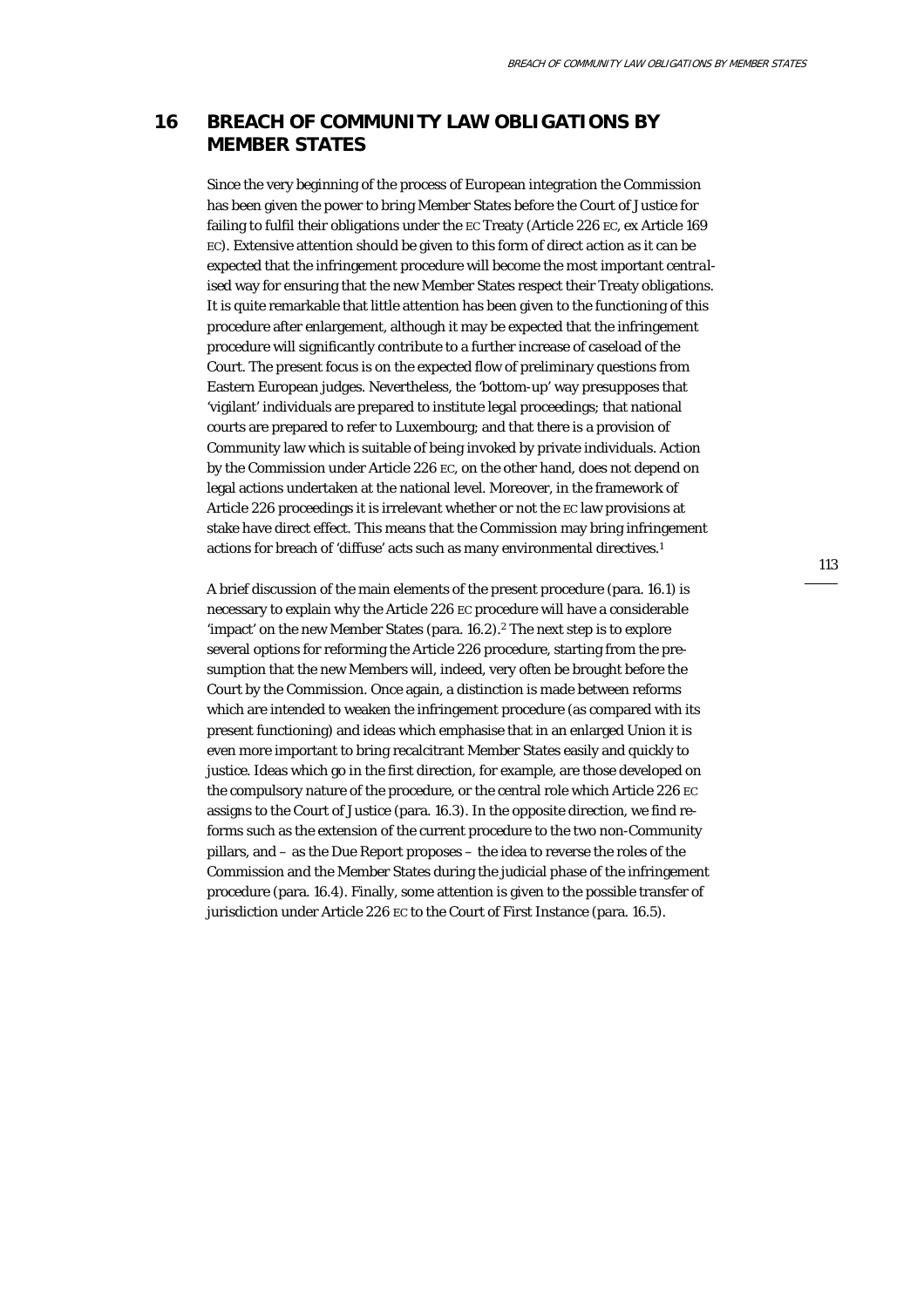## **16.1 BRIEF ANALYSIS OF THE INFRINGEMENT PROCEDURE**

As the central 'guardian of the Treaties', the Commission must ensure that the provisions of the EC Treaty and the measures taken by the EC institutions pursuant thereto are applied (article 211 EC). In order to perform this task the Commission has been given, *inter alia*, the power to bring any Member State before the Court of Justice if the Commission considers that it has failed to fulfil an obligation under the EC Treaty. Before doing so, the Commission must give notice to the State concerned of its objections; it must give the Member State the opportunity to submit its observations and – if the matter cannot be settled – the Commission should deliver a reasoned opinion. After the completion of this so-called administrative phase, the Commission may bring the matter before the Court of Justice if the Member State concerned does not comply with the specific obligations laid down in its reasoned opinion.3 This second stage of the infringement procedure – the judicial stage – ends with the judgment of the Court, stating that the Member States has or has not breached one of its EC obligations. If the Court finds that the Member State concerned has indeed failed to fulfil its obligations – for example the non-implementation of a Directive – that State shall be required to take the necessary measures to comply with the judgment of the Court.4

In practice, however, Member States quite often do not (fully) comply with these judgments of the Court. The Maastricht Treaty therefore reinforced the infringement procedure by giving the right to the Court to impose lump sums or penalty payments on the Member State concerned.5 Although, until now, the Court has never imposed a pecuniary sanction upon a Member State (under Article 228(2) EC), this is likely to change in the near future: in several pending cases the Commission requests the Court to impose quite impressive sanctions on Member States for not implementing previous judgments under Article 226 EC.<sup>6</sup>

### **16.2 THE INFRINGEMENT PROCEDURE AFTER ENLARGEMENT**

It can reasonably be expected that, soon after enlargement, the infringement procedure will be used quite often by the Commission to make the new Member States respect their EC obligations. On the one hand these countries have to accept (almost) the entire acquis communautaire as well as most of the new legislation to be adopted after accession. On the other hand these new members will probably not be ready to actually comply with all of their Treaty obligations, nor to implement each and every Community decision perfectly.

These actions of the Commission will often result in a (binding) judgment of the Court stating that the Member State in question has indeed failed to comply with its obligations. Several reasons supporting this expectation can be referred to.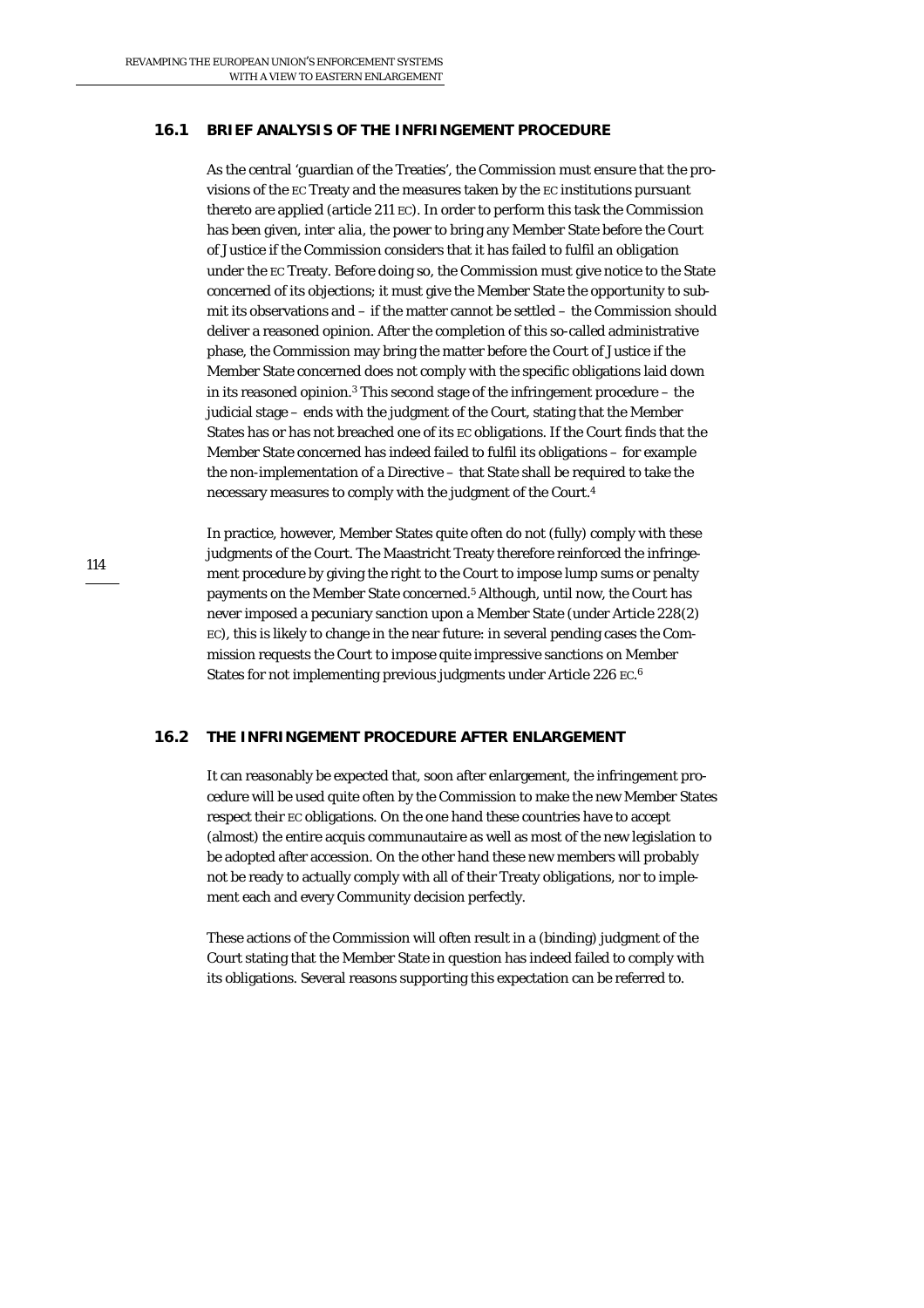First, the Court has accepted that infringement proceedings may be brought against a Member State where it does not actually apply and enforce Community law, even though its formal legislation is in conformity with EC law. Notably in the field of environmental protection, the Court is prepared to 'lift the veil' and see whether the relevant environmental standards are actually applied in day-to-day life.7 Thus, the new Member States run the risk that the Commission will initiate infringement proceedings, when administrative authorities have not ensured that implemented legislation is actually applied and enforced in practice, even if the national legislature has done its job (by incorporating EU law - notably Directives into national legislation correctly).

Secondly, the Court hardly ever accepts *justifications* put forward by Member States for breaching their EC obligations. It is settled case law that a Member State may not plead provisions, practices or circumstances existing in its internal legal system in order to justify a failure to comply with its Community law obligations. An old but still striking example is the so-called Belgian wood case,<sup>8</sup> where the Belgian *government* argued that it was not to blame for the failure to respect its obligations under Article 95 of the EEC Treaty (non-discrimination in the field of taxes). The delay was entirely caused by the Belgian *parliament* which had been unable to adopt the necessary legislative amendments in time (to eliminate the discrimination complained of by the Commission). The Court nevertheless 'condemned' Belgium, stating that the obligations arising from the Treaty devolve upon the Member States *as such*. Therefore, the liability of a Member State under Article 226 EC remains, irrespective of the state agency whose action or inaction causes the failure to fulfil its obligations; even in the case of a constitutionally independent institution.9 Only where it is 'absolutely impossible' for a Member State to fulfil its obligations, the Court will accept this justification.10

Finally, the Court has recently ruled that proceedings under Article 226 EC may also be brought against a Member State where the infringement of EC law essentially emanates from actions by *private* individuals. In the case concerned<sup>11</sup> French farmers had destroyed agricultural products from other Member States. The Commission initiated an infringement procedure against the French state for breach of Article 28 EC (which prohibits quantitative restrictions and all measures having equivalent effect). Despite the French objections, the Court ruled that Article 28 does not prohibit solely measures emanating from the State which create restrictions on trade between Member States; this provision also applies where a Member State abstains from adopting the measures required in order to deal with obstacles to the free movement of goods which are not caused by that State. The fact that a Member State *abstains* from taking action to prevent obstacles to the free movement of goods that are created by actions by private individuals on its territory is just as likely to obstruct intra-Community trade as a 'positive' act of the state.12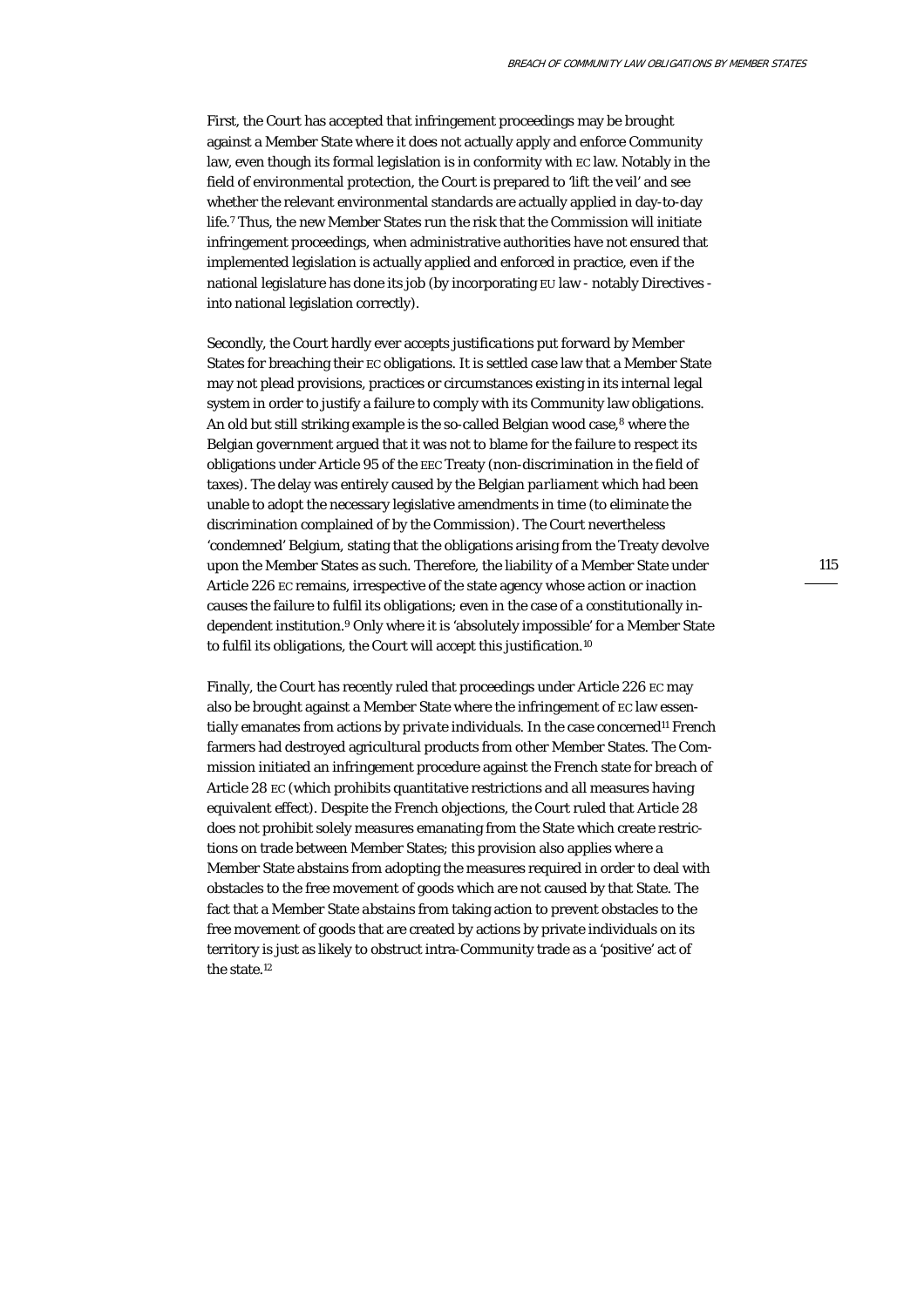## **16.3 WATERING DOWN THE INFRINGEMENT PROCEDURE**

In the Court's 1999 report on the future of the judicial system most attention is devoted to the expected increase of workload under Article 234 EC (preliminary rulings). For the reasons mentioned in the previous paragraph, it cannot be excluded that the infringement procedure of Article 226 EC may cause an even greater increase in the workload of the Commission and the Court. This awesome perspective may one lead to the conclusion that reforms to the existing infringement procedure, aiming at its 'watering down', are indispensable.

### **16.3.1 NO LONGER COMPULSORY JURISDICTION?**

A fundamental change would be to let Member States decide whether or not they accept the Commission's power to bring infringement procedures against them. Changing the obligatory nature into a voluntary one, *only* for the new members from Eastern Europe, would, of course, meet with forceful opposition from the current fifteen members. And rightly so, as this kind of 'flexibility' would pose a very serious threat to the uniform respect for EC law by all member states, and, moreover, it could easily result in severe distortions of competition. If, for example, only the Dutch government could be brought before the Court for failure to comply with its obligations under the Nitrates Directive, but not the Polish government for the same kind of breach, farmers in the latter country would gain considerable economic advantages.13 We believe therefore that this kind of differentiation should be ruled out, as it would seriously endanger the uniform application and enforcement of Community law in the Member States and would create unacceptable distortions of competition in the (enlarged) Community/Union.

If one thinks along the lines of making the infringement procedure a voluntary one, such a reform should 'benefit' all members, the current and the new ones alike. The advocates of this 'renewal' could point to the fact that the current infringement procedure is really unique in the law of international organisations. Nowhere else has an independent organ of an international organisation been given the (compulsory) power to bring Member States of that organisation before an independent judicial organ. Another possible argument in this regard is that within the Union there already exists a precedent, namely the preliminary ruling procedure under the third pillar. As was pointed out earlier, Member States *may* accept the Court's jurisdiction under Article 35 TEU but are not obliged to do so.<sup>14</sup>

Given the unique nature of the infringement procedure in the law of international organisations and despite the fact that a precedent already exists in EU law, we strongly believe that Member States should *not* be given the discretion to accept or refuse the Commission's right to bring actions against them for infringement of EC law obligations. The main argument is that the procedure of Article 226 EC con-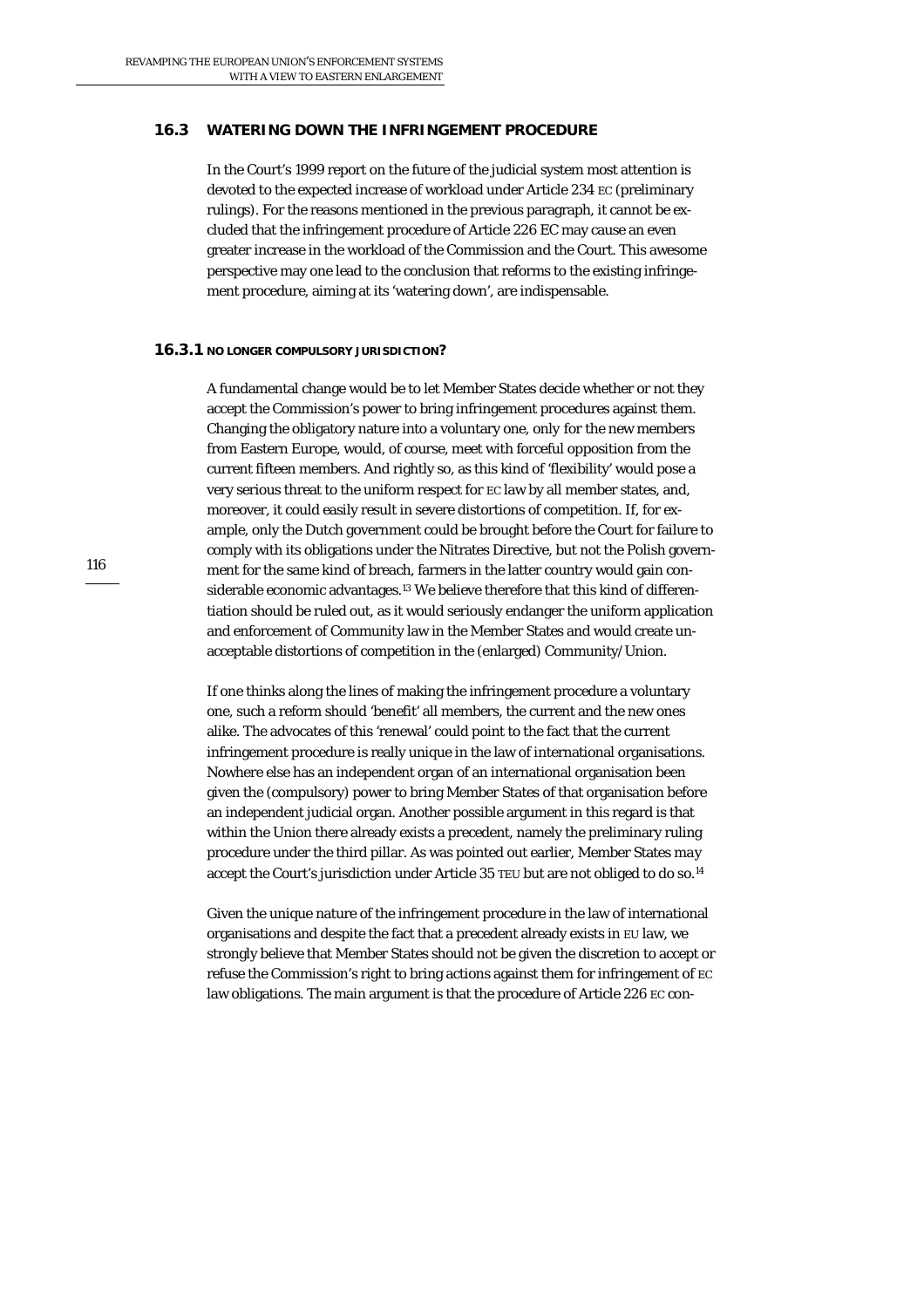stitutes the most important means for the Commission to detect infringements of the 'hard core' of EC law.

Apart from the fact that it is undesirable to change the nature of the jurisdiction of the Commission and, hence, of the Court, it is also highly unlikely that the compulsory nature of the infringement procedure will be changed on the sole assumption that the new members from Eastern Europe will frequently fail to comply with their obligations under the EC Treaty.

#### **16.3.2 FROM JUDICIAL TO ADMINISTRATIVE SUPERVISION?**

A somewhat less radical idea on how to 'water down' the current infringement procedure relates to the question which entity should be entitled to give final judgment on infringements of EC law by Member States. The power to give the final word could be transferred from the Court of Justice to a non-judicial body, for example the Council of Ministers of the EU. Judicial supervision would thus be turned into a form of *administrative* supervision.15 In fact, the EC Treaty already provides for such forms of supervision by non-judicial bodies. One of the provisions on EMU stipulates that Member States shall avoid excessive budget deficits. Where a Member State breaches this obligation it is for the *Council* to take measures for the deficit reduction and it can impose certain sanctions if such measures are not taken. It is explicitly stated that the right of the Commission to bring action under Article 226 EC may not be exercised.16

It may however be doubted whether one can speak of a 'trend' in this direction. In this respect it should be repeated that the general procedure of Article 226 EC is used to bring Member States before the Court for infringing the core parts of EC law. We therefore certainly would not advocate the introduction of this form of administrative supervision. More generally, administrative supervision entails significant disadvantages in a constitutional system as it erodes at a very fundamental level the system of checks and balances.

# **16.4 FURTHER IMPROVEMENTS TO THE INFRINGEMENT PROCEDURE**

It can also be argued that the infringement procedure should be strengthened instead of being weakened, given the fact that the new members will probably often breach their Community obligations, possibly even more often and more seriously than the present Member States. Several measures qualify for consideration in this perspective.

A first possibility is to 'speed up' the infringement procedure in order to bring Member States more quickly to justice. At the moment the average duration of this kind of direct action is almost two years, $17$  a length which is hardly acceptable if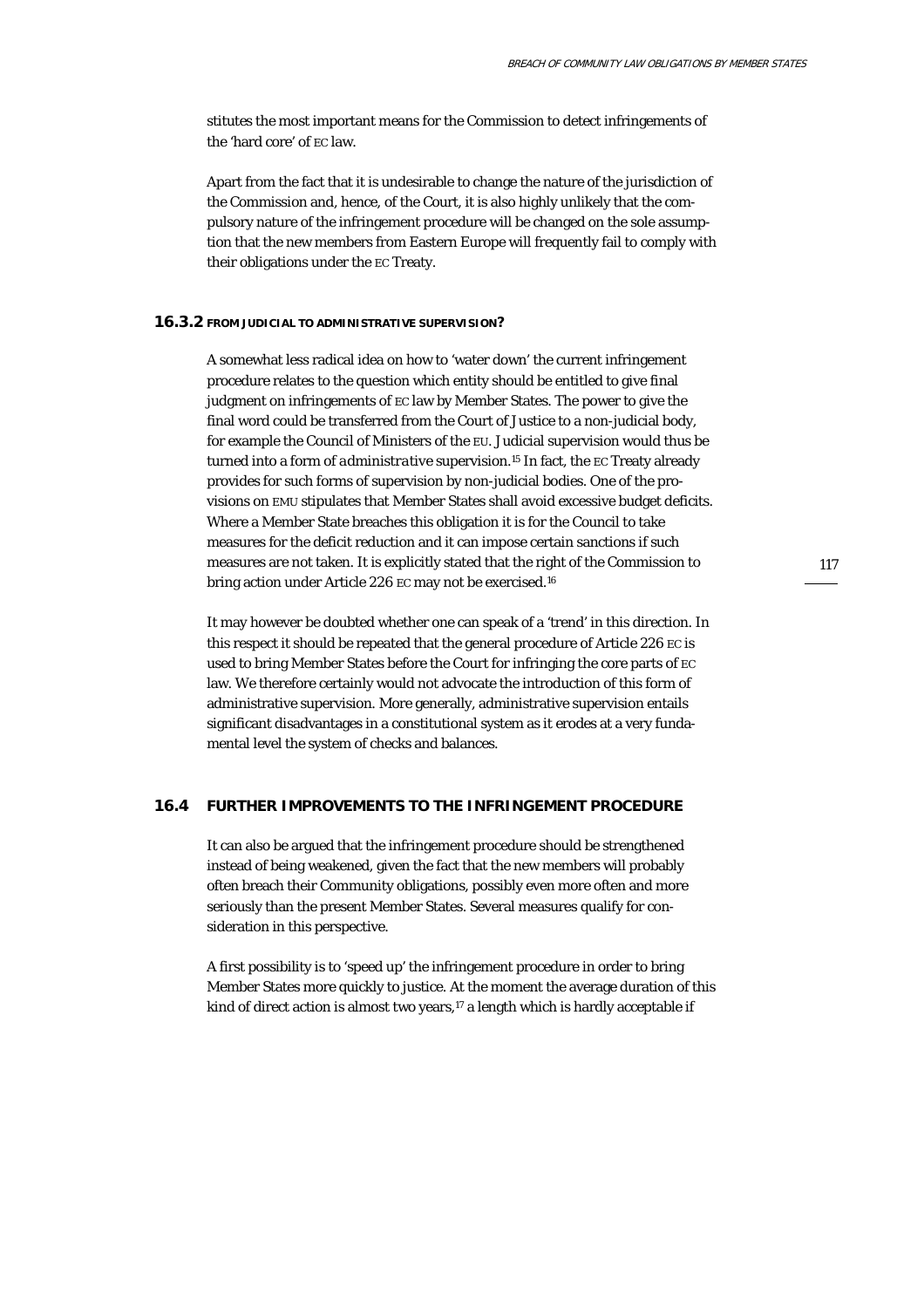one takes into account the fact that the infringement procedure is the central means to make Member States comply with their EC obligations (para. 16.4.1).

A second option worth considering is to introduce a similar procedure in the two non-Community pillars. At present, the Commission does not have the power to bring Member States before the Court for breach of obligations in the fields of foreign policy and co-operation in criminal matters (para. 16.4.2).

#### **16.4.1 AN ACCELERATED INFRINGEMENT PROCEDURE?**

As was pointed out above, the infringement procedure consists of an administrative phase and a judicial phase. The length of the entire procedure could be reduced considerably if the first, administrative phase was skipped. Such a solution would not be completely new, as the EC Treaty already provides for an accelerated infringement procedure, albeit only in some specific situations.18 Such a generalised change, which would require an amendment of the Treaty, would probably encounter fierce opposition from the (new) Member States. It is precisely the administrative phase which gives them the opportunity to oppose the objections of the Commission, or to comply with the Commission's demands, for instance by amending their national laws. Eliminating this phase would force Member States into contentious judicial proceedings almost without warning.

Another argument which could be put forward in this respect is that the Article 226 action is not the only procedure for rapidly putting an end to infringements of EC law by Member States: individuals as well may take action against their Member State by relying, before the national court, on the EC rule which has been breached. As the Court already ruled in 1963, the fact that Article 226 (ex 169) EC enables the Commission to bring before the Court a State which has not fulfilled its obligations, does not mean that individuals cannot plead these obligations before a national court. Otherwise all direct legal protection of individual rights would be removed.19

Another way to bring Member States more quickly to justice is to 'copy' the infringement procedure of the Treaty establishing the European Coal and Steel Community (ECSC Treaty) and insert it into the EC Treaty. According to Article 88 of the ECSC Treaty the Commission shall record the failure of a Member State to fulfil an obligation under the ECSC Treaty in a reasoned decision. Subsequently, it is up to the *Member State* concerned – and not the Commission – to initiate proceedings before the Court within two months of notification of the reasoned decision of the Commission. If the Member State does not bring an action before the Court, the infringement has been established definitively and it is required to comply with the Commission's decision. If the Member State *did* take action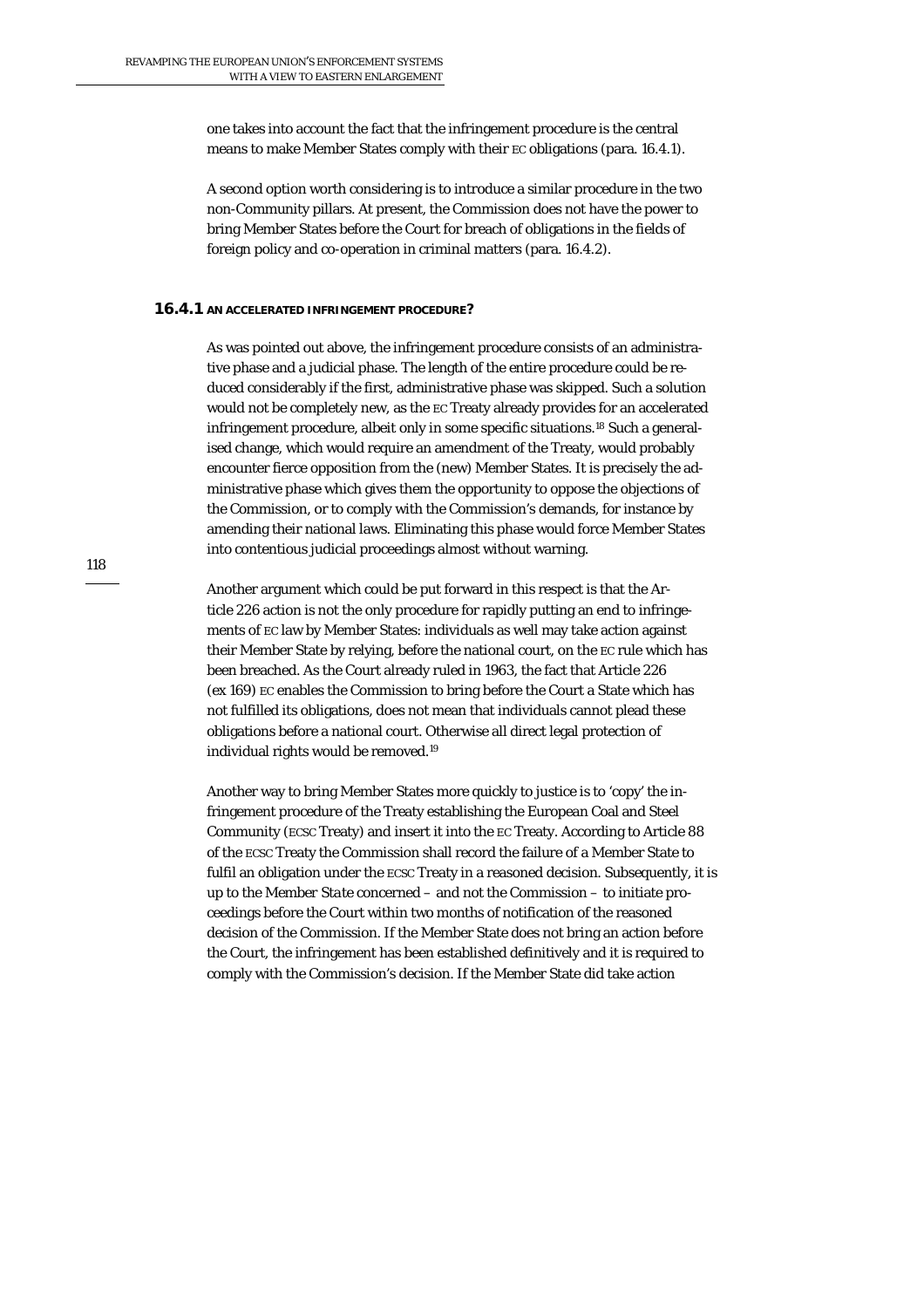(within two months) but its action is dismissed by the Court, it should comply with the Court's judgment.20

If the EC Treaty would *reverse* the roles of the Commission and the Member States in this way, it may be expected that fewer cases would be brought before the Court. Only in the event that a Member State has sound arguments to contest the Commission's view would it initiate the judicial phase. In most cases, however, Member States would in fact take no further action since they usually admit that they are 'wrong'.21 In this situation the Member State would be required to take the necessary measures to comply with the Commission's decision; a judgment of the Court would not actually be handed down.

For this reason – fewer cases will reach the Court – the Due Report considers an extension of the present ECSC infringement procedure (to the EC Treaty) as the most favourable solution.22 The report rightly adds that the current EC rules on the Court's power to impose pecuniary sanctions (Article 228(2) EC) should remain in existence.23 Under this new regime, the second infringement procedure could be initiated by the Commission where a Member State does not comply with its decision on the original infringement, provided that this decision has become final (because the Member State has not brought the case before the Court within two months). This second infringement procedure could also be initiated by the Commission where the Member State concerned *does* contest the Commission's original allegations before the Court, but where the Court rejects its objections.

119

#### **16.4.2 EXTENSION OF THE INFRINGEMENT PROCEDURE TO THE OTHER EU PILLARS**

The traditional infringement procedure of Article 226 (ex 169) EC is merely an adequate means to address breaches of *Community* law, that is, breaches of EC Treaty provisions or breaches of the provisions of acts of the EC institutions. At the present moment there is no possibility for the Commission to bring Member States before the Court for breaching their obligations under the other two EU pillars.<sup>24</sup> It is nevertheless quite legitimate to question whether the Commission should not be given a similar right in the areas of CFSP and PJCC.

First, as was already pointed in a different context,<sup>25</sup> the two non-Community pillars will probably have produced an impressive set of 'hard' law at the moment the first wave of new members will be admitted. Is it not logical to *complement* these far-reaching decision-making powers with an effective compliance mechanism at the central level? The common position on Indonesia, for example, clearly lays down that the export of weapons, ammunition and military equipment to Indonesia is forbidden.26 A Member State which would sell weapons to Indonesia, despite the Union's embargo, could be brought before the Court if the infringement procedure were to cover all areas of *Union* law. At present, such possibility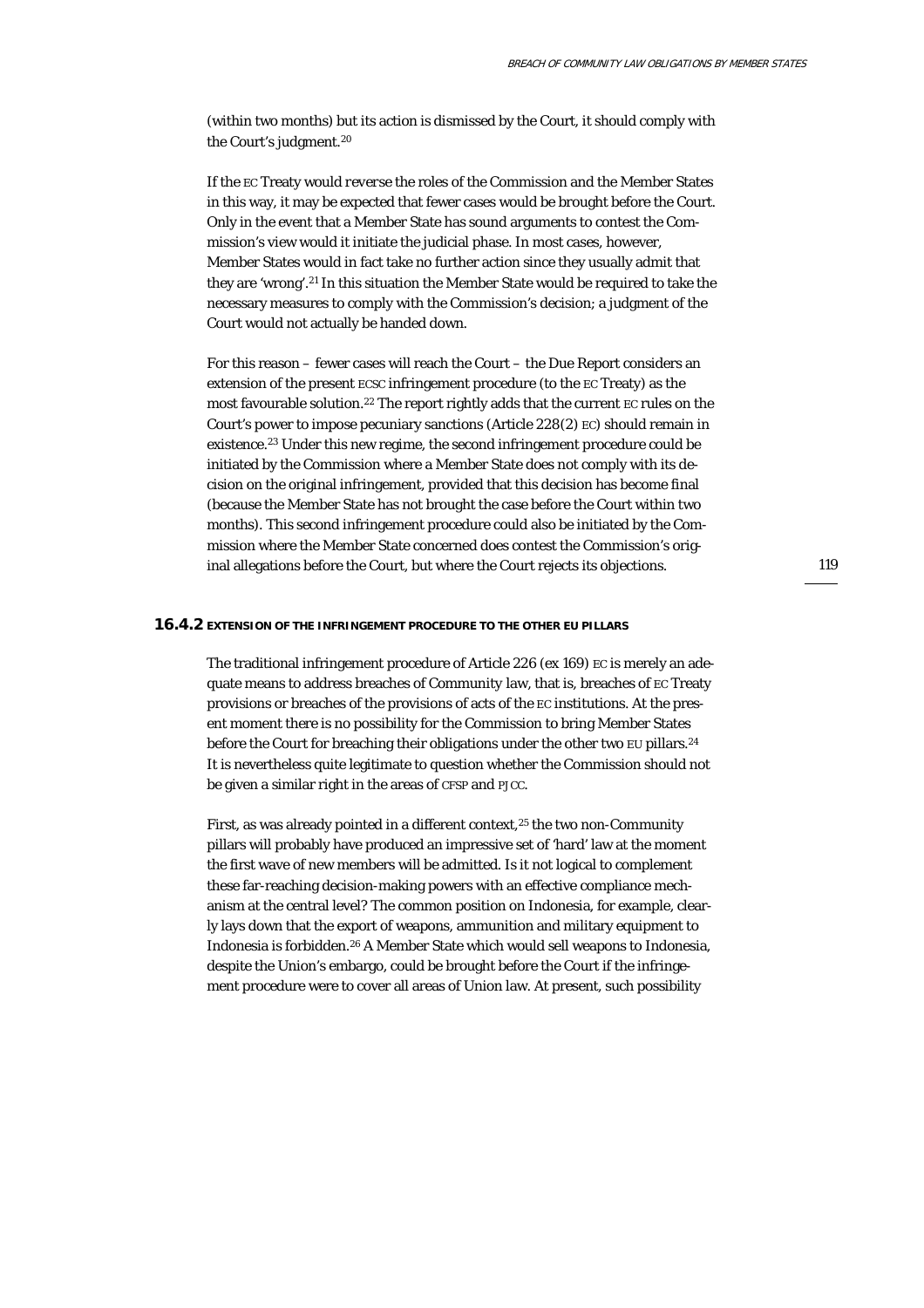does not exist as the arms exporting Member State does not breach a *Community* law obligation.<sup>27</sup>

A second argument for introducing second and third pillar infringement procedures is that most of the decisions adopted under Titles V and VI TEU do not have direct effect. In particular, the most important PJCC decisions (framework decisions, decisions) cannot be invoked directly by private litigants before the national courts, even if the provisions of such third pillar decisions would be perfectly clear and unconditional.28 As a consequence, the Court's (innovative) idea to stimulate the 'vigilance' of the citizens by means of the direct effect of Community law29 does not offer a satisfactory solution as far as PJCC decisions are concerned. This makes the introduction of a centralised enforcement mechanism even more necessary in our view.

# **16.5 TRANSFER OF JURISDICTION TO THE COURT OF FIRST INSTANCE**

Until now, only the Court of Justice is competent to deliver judgments under Article 226 EC.<sup>30</sup> The next accession may however require a (partial) transfer to the *Court of First instance* of jurisdiction to hear and determine this kind of direct action. In practice, most of these cases under Article 226 EC do not raise any complex or controversial legal issues, as Member States usually admit that they have indeed breached one of their obligations. Notably in the many cases where a Member State is accused for non-implementation of EC Directives, the only defence is that due to internal practices it was 'too late'. For this reason, most judgments under Article 226 EC are delivered by the Court sitting in chambers of three or five judges.

Given this state of affairs, which presumably will not change significantly after Eastern enlargement, there seem to be good reasons to transfer jurisdiction to the CFI once the Union consists of some 25 or more members. This transfer should however be accompanied by a right of appeal for the Commission and the Member States against the CFI's judgment. In this way the intervention of the Court of Justice is secured and, hence, consistency can be guaranteed.<sup>31</sup>

From their contribution to the IGC 2000, it can be deduced that the two Courts themselves would EC is (partially) transferred to the CFI. As a rule, these Courts wish to maintain a right of appeal against judgments of the CFI in direct actions; only in case the matter has already been judicially considered (Community trade mark cases, staff cases if such cases were to be dealt with by a board of appeal) recourse to the Court of Justice may be restricted.32

Unlike the elimination of the administrative phase (discussed above), the transfer of jurisdiction to the CFI could be realised without amending the Treaty. A decision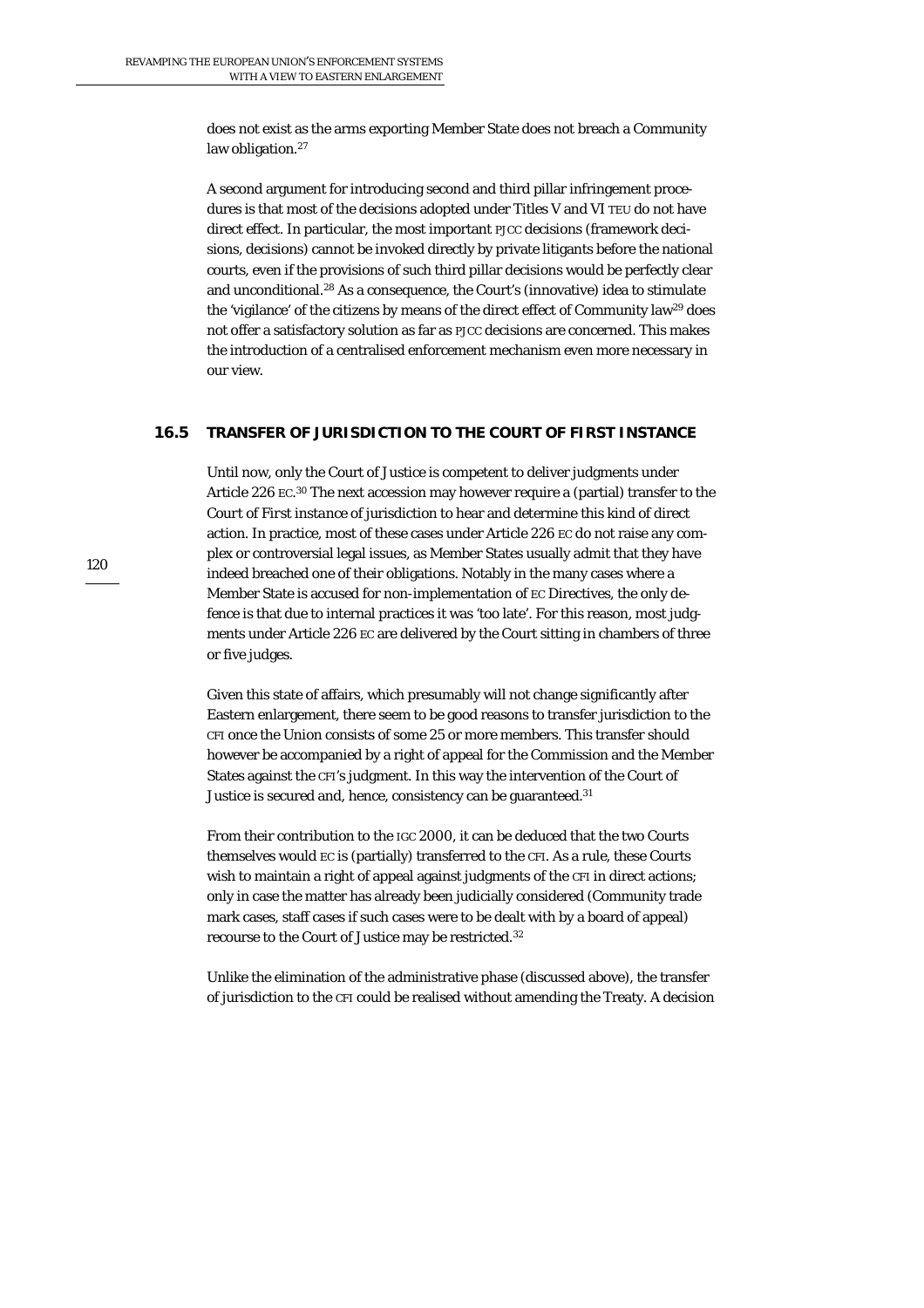of the Council would be sufficient, although the Council would be required to act by unanimity and only at the request of the Court of Justice and after consulting the European Parliament (Article 225(2) EC). The Treaty therefore already provides for a rather flexible response to future developments.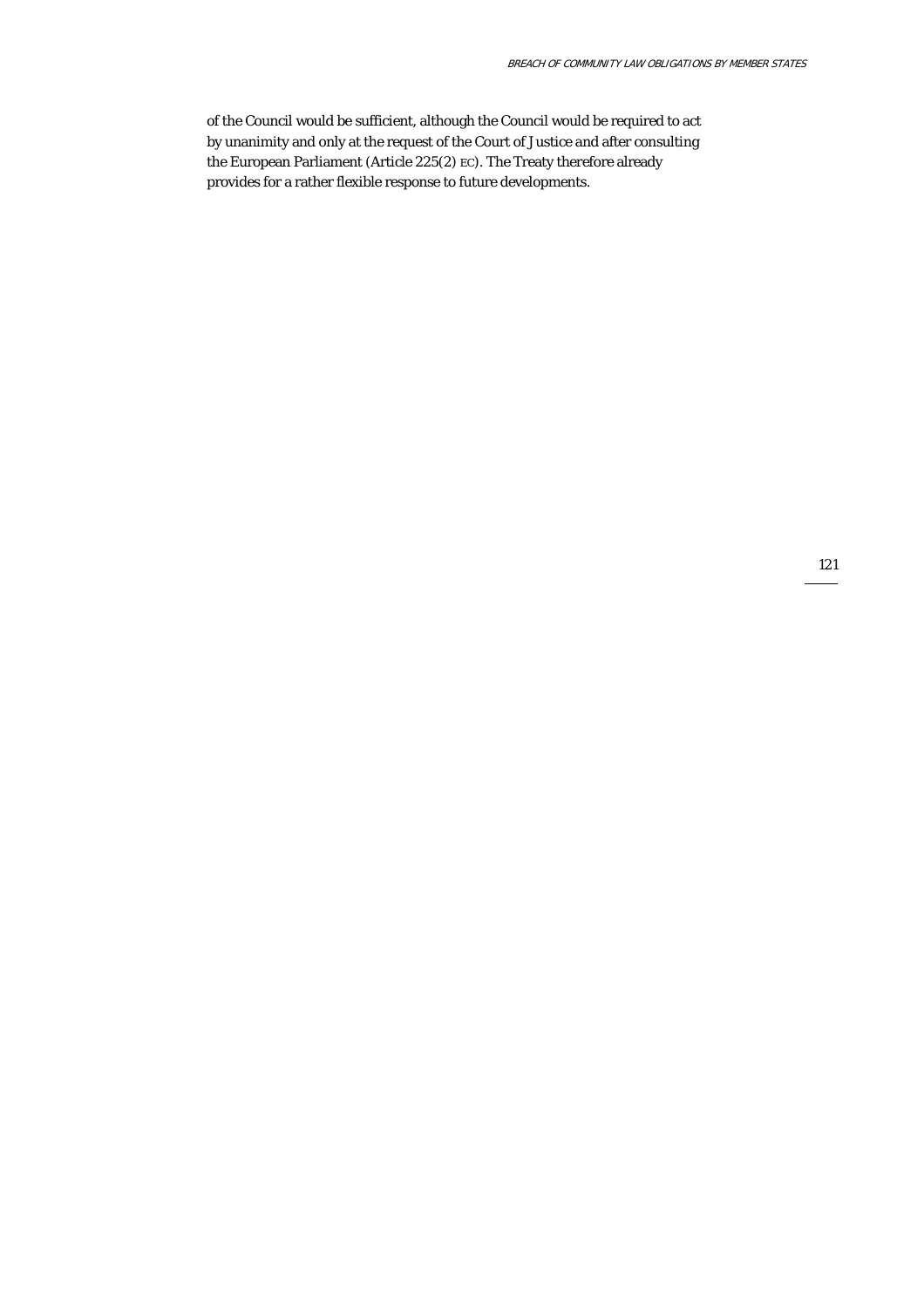#### **NOTES**

- 1 See, for example, Case C-431/92 *Commission* v *Germany* [1995] ECR I-2189 ('Grosskrotzenburg'), paragraph 26.
- 2 For much more detailed analyses, see e.g.: H.A.H. Audretsch, *Supervision in European Community Law* (1986); A. Dashwood and R. White (1989) 'Enforcement Actions under Articles 169 and 170 EEC', *ELRev.* 388; A. Evans (1979) 'The Enforcement Procedure of Article 169 EEC: Commission Discretion', *EL Rev.* 442; R. Mastroianni (1995) 'The Enforcement Procedure under Article 169 of the EC Treaty and the Powers of the European Commission: Quis Custodiet Custodes?', *European Public Law:* 535.
- 3 The Court of First Instance is not competent to deal with infringement procedures. For ideas on a redistribution of jurisdiction, see further paragraph 16.5.
- See Articles 226 and 228 EC. Under Article 227 EC, Member States may sue other Member States for not fulfilling Community law obligations; this legal action is however hardly ever used in practice. The only example until now is Case 141/78 *France* v *UK* [1979] ECR 2923 (Fishery Case), a second one is however pending before the Court: Case C-388/95 *Belgium* v *Spain* (*OJ* 1996 C 46/5).
- 5 Article 228(2) EC (ex Article 171(2) EC). Cf. J.A. Usher (1996) 'Compliance with Judgments of the Court of Justice of the European Communities', p. 87 in M.K. Bulterman and M. Kuijer, *Compliance with Judgments of International Courts*.
- 6 See Case C-122/97 *Commission* v *Germany*; Case C-387/97 *Commission* v *Greece*; Case C-197/98 *Commission* v *Greece*; Case C-373/98 *Commission* v *France*.
- 7 See, for example, Case C-431/92 *Commission* v *Germany* [1995] ECR I-2189 ('Grosskrotzenburg'), para 19-22.
- 8 Case 77/69 Commission v *Belgium* [1970] ECR 237.
- 9 Case 77/69, paragraph 15.
- 10 See for example Case C-56/90 *Commission* v *UK* [1993] I-4109, paragraph 46 and Case C-198/97 *Commission* v *Germany*, judgment of 8 June 1999.
- 11 Case C-265/95 *Commission* v *France* [1997] ECR I-6959.
- 12 Case C-265/95, paragraphs 30-31.
- <sup>13</sup> Despite the fact that the Dutch have great difficulties in correctly implementing this directive (Council Directive 91/676/EEC of 12 December 1991 concerning the protection of waters against pollution by nitrates from agricultural sources, *OJ* 1991 L375: 1), the Commission has issued its reasoned opinion (within the meaning of Article 226 EC) on 3 August 1999 and has subsequently brought the matter before the Court. On these implementation problems see, e.g., *TK, 1999-2000, 26 840, no. 3.*
- 14 Cf. paragraph 15.1.
- 15 For the opposite idea ('from administrative to judicial supervision'), see paragraph 17.3. For the idea to transfer jurisdiction to the CFI, see paragraph 16.5.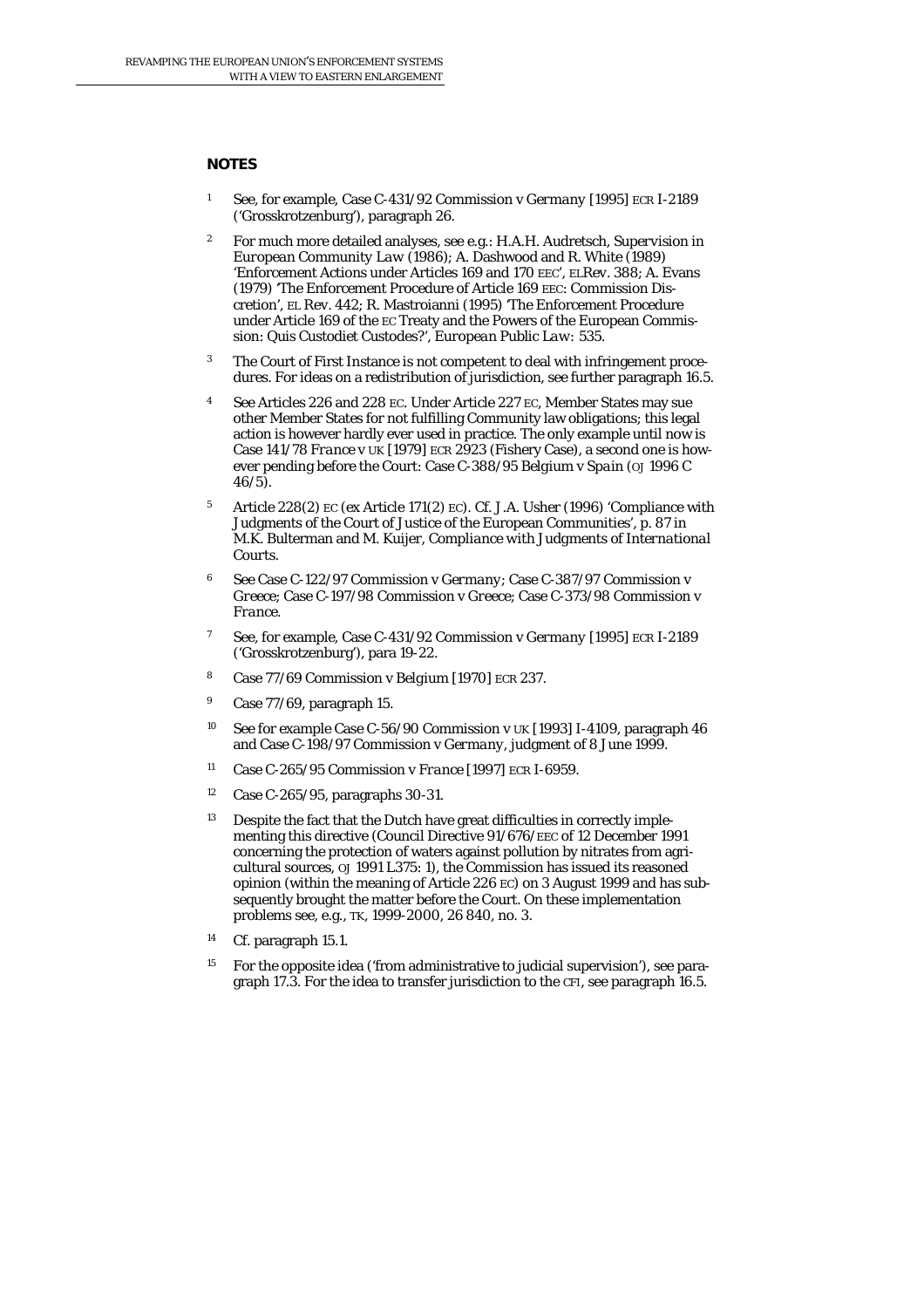- 16 See Article 104(10) EC. Actions under Article 227 EC (brought by another Member State) are excluded as well.
- <sup>17</sup> See the data in the Court's 1999 Report, p. 29.
- 18 See Articles 88(2), 95(9) and 298.
- 19 Case 26/62 *Van Gend & Loos* [1963] ECR 1. The other way round, the fact that a EC provision has direct effect - and therefore can be invoked by individuals before the national court - does not mean that the Commission cannot initiate proceedings under Article 226 EC. See, for example, Case 168/85 *Commission* v *Italy* [1986] ECR 2945. See also the introduction to this paragraph.
- <sup>20</sup> If not, in both cases the Commission, with the assent of the Council, may impose certain sanctions on the Member State concerned (suspend payments; authorise other Member States to take measures in order to correct the effects of the infringement). See Article 88(3) of the ECSC Treaty.
- <sup>21</sup> For this reason (Member States usually do not contest the Commission's allegations) most Article 226 judgments are delivered by chambers of the Court, composed of only three or five judges. From the academic point of view, these judgments are often of very little interest.
- 22 Due Report, p. 25.
- <sup>23</sup> Because copying the ECSC regime on sanctions (Article 88 (3) ECSC) would mean that the *Commission* – and not the Court – would be given the power to impose sanctions on Member States for not complying with the initial judgment of the Court.
- <sup>24</sup> Only the procedures of Article 35(7) TEU more or less resemble the infringements procedures of Articles 226 and 227 EC. According to this PJCC Treaty provision, the Court has jurisdiction to rule on disputes between Member States regarding the interpretation or the application of third pillar acts (listed in Article 34(2) TEU) whenever such dispute cannot be settled by the Council within six months. The Court also has jurisdiction to rule on disputes between Member States and the Commission but only regarding the interpretation or the application of PJCC conventions (established under Article  $34(2)(d)$  TEU).
- 25 Cf. paragraph 15.3.1.
- 26 Common Position 1999/624/CFSP (*OJ* 1999 L 245: 53).
- $27$  It must be added that CFSP decisions on economic sanctions, not involving export of weapons, are usually implemented by Community law instruments (Regulations adopted pursuant to Article 301 ec). A Member State acting in breach of such Regulations can therefore be brought before the Court under the normal procedure of Article 226 EC. Regarding the Indonesia example, see Regulation 2158/1999 (*OJ* 1999 L 265: 1; based on Article 301 EC).
- 28 See paragraph 14.1.
- 29 Case 26/62 *Van Gend & Loos* [1963] ECR 1, at 25.
- 30 See Article 3 of Council Decision 88/591/ECSC, EEC, Euratom establishing a Court of First Instance of the European Communities (*OJ* 1988 L 319: 1, as amended). See also the Rules of Procedure of the Court of First Instance (*OJ* 1991 l 136: 1. as amended).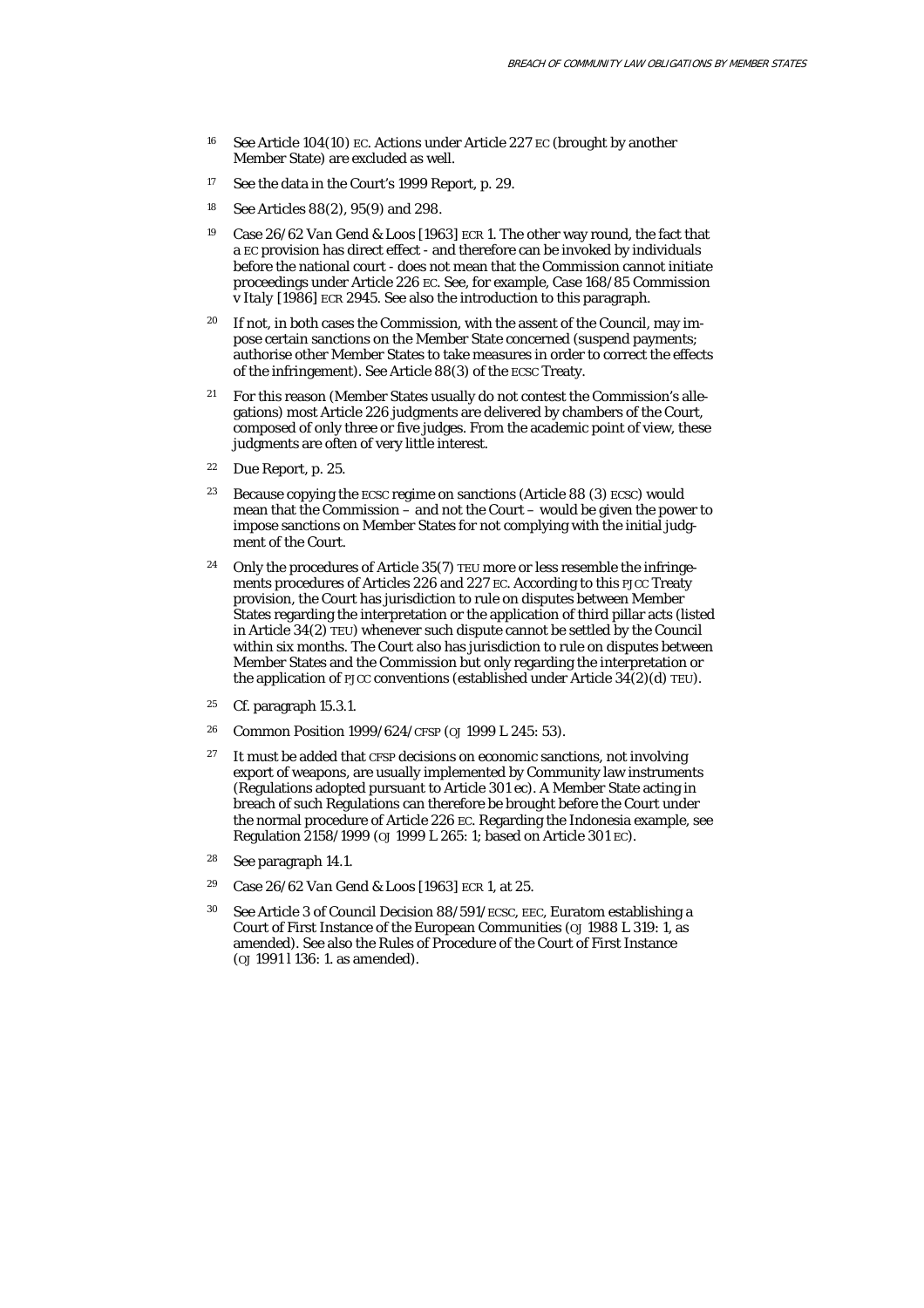- 31 In its 1999 Report the Court does not express a clear view on this matter. Regarding direct actions, the Court states that the possibility cannot be ruled out that it may become necessary, if the volume of cases continues to grow, to review the basis on which jurisdiction is allocated between the two Community courts and to transfer further heads of jurisdiction to the CFI ('The future of the judicial system of the European Union': 19-20).
- 237 See point 2 ('Filtering of appeals') of the contribution of the two Courts to the IGC 2000. Note that this part does not relate to the filtering of preliminary references under Article 234 EC; it merely deals with the question whether or not a system for filtering appeals against judgments of the CFI should be introduced.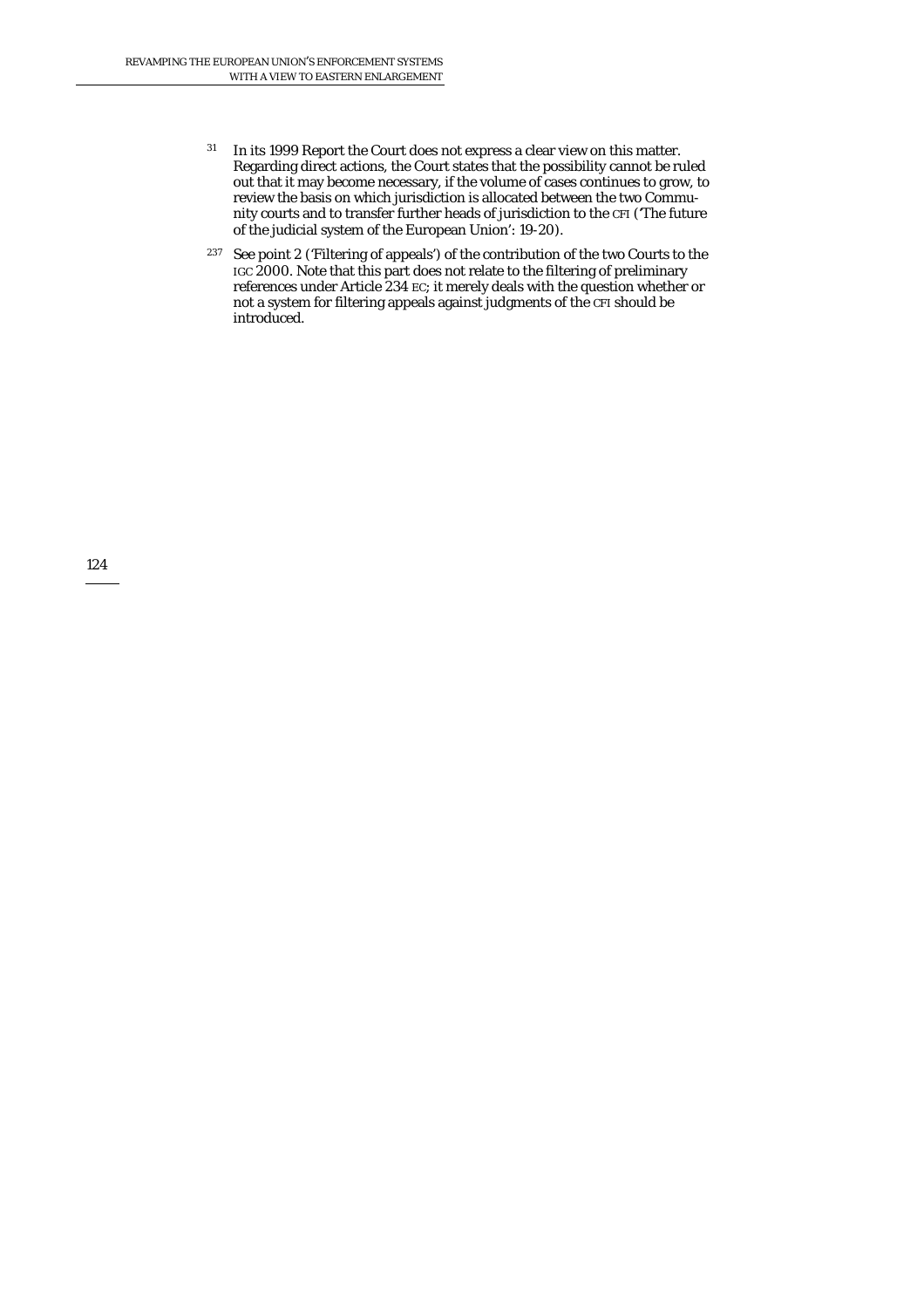# **17 ADMINISTRATIVE SUPERVISION: SERIOUS BREACHES OF FUNDAMENTAL EU PRINCIPLES BY MEMBER STATES**

The Amsterdam Treaty solemnly proclaimed that "the Union is founded on the principles of liberty, democracy, respect for human rights and fundamental freedoms, and the rule of law, principles which are common to the Member States" (Article 6(1) TEU). Although this lofty statement may not come as a complete surprise – it could be considered as a mere reiteration of earlier declarations and case law – the insertion of this new EU provision is of such great practical importance since it is linked to a number of institutional provisions.

First, respect for the Union's most fundamental principles constitutes the main condition for any accession. According to Article 49 TEU only a European State which respects the principles set out in Article 6(1) TEU may apply to become a member of the Union. The prospect of Eastern enlargement was one of the main reasons for inserting this new requirement. Although a similar condition for accession was already laid down by the Copenhagen European Council in 1993 (the stability of institutions guaranteeing democracy, the rule of law, human rights and respect for and protection of minorities), the additional 'value' of Article 49 TEU is that it forms part and parcel of the Union's primary law and therefore lays down legally binding norms. It should however be admitted that the 'real' value of Article 49 TEU depends to a very large extent on the interpretation given to this provision by the fifteen Member States: they decide whether an Eastern European country satisfies the substantive requirements of Article 6 TEU and thus whether or not this country will be admitted as a new member.

The second institutional provision is of interest *after* the actual accession of a new member: respect for the principles of Article  $6(1)$  TEU should be secured within the framework of the supervisory mechanism of Article 7 TEU. In case a member breaches one or more of the fundamental Union principles, it may be confronted with certain *sanctions* which can be imposed by the Council of Ministers of the European Union. As this report focuses on the post-accession period, the procedure of Article 7 TEU will be analysed in some further detail (para. 17.1). Subsequently the impact of this new sanction mechanism on Member States is discussed (paragraph 17.2) and a few possible reforms, in particular regarding the role of the Court, are considered (paragraph 17.3).

## **17.1 BRIEF ANALYSIS OF THE SUPERVISORY MECHANISM**

The procedure laid down in Article 7 TEU can be divided into three parts. During a first stage the Council should determine the *existence* of a 'serious and persistent' breach by a Member State of one or more of the fundamental principles mentioned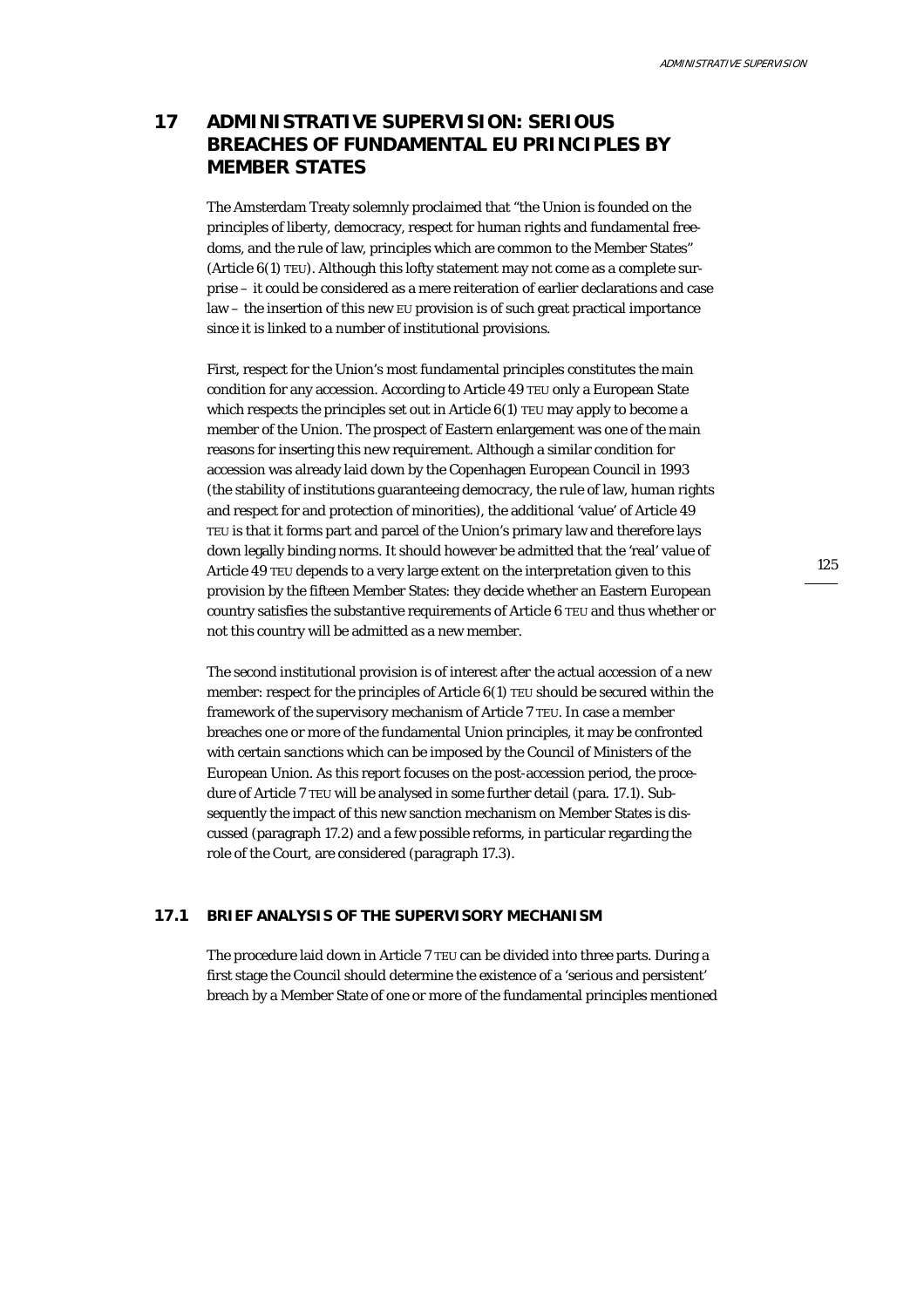in Article 6 TEU (cited above). The Council should meet in the composition of the Heads of State or Government and they should act by unanimity. Logically, the vote of the representative of the government of the Member State concerned (not necessarily one of the CEECs but also – for example – Austria) is not taken into account.1 The Council should act on a proposal by one third of the Member States or by the Commission, after it has invited the Member State concerned to submit its observations. Although the 'co-operation' of the Commission is thus not required, the Council cannot act unilaterally: it is not without significance that the Council should obtain the *assent* of the European Parliament prior to the adoption of the decision determining that a serious and persistent breach exists.

Where a determination on the existence of a serious breach has been made, the Council shall, at a second stage, decide on the *sanctions* to be imposed. The Council may (not *must*) decide to "suspend certain of the rights deriving from the application of this [EU] Treaty" to the Member State in question, including the voting rights of that Member State in the Council.2 This decision on the imposition of sanctions is to be taken by a qualified majority, again without taking into account the (weighted) votes of the Member State concerned.3

Although the types of sanctions are rather vaguely described – apart from the suspension of voting rights – presumably the drafters of the Amsterdam Treaty had the suspension of financial advantages in mind, notably the suspension (or withdrawal) of the attractive sums of money from the various structural funds. In our view, Article 7 sanctions cannot take the extreme form of suspension of EU membership as such. Such a complete exclusion cannot be considered to be a suspension of a right "deriving from the application of the Treaty". Moreover, an 'exit provision' should explicitly be introduced by way of Treaty amendment, as the possibility to 'throw a member out of the Union' should have a very clear legal base.

Finally, at a third stage, the Council may decide to *vary or revoke* the measures it has taken on the suspension of rights in order to respond to subsequent changes.

For the sake of completeness, it is noted that the sanction mechanism described above, should be distinguished from two other human rights issues recently under debate in the Union. The first is the idea of accession of the European Communities (or the European Union) to the European Convention on the protection of Human Rights (ECHR). This idea does not seem very relevant to the issue discussed here, namely the protection of fundamental rights at the *national* level. This accession would primarily affect the Union's institutions; their acts and measures would have to be in conformity with the ECHR and, if not, the Strasbourg supervisory mechanism may be put in motion against them.4 Thus, even if the EC would have the competence to accede to the Human Rights Convention,<sup>5</sup> breaches of human rights *by national authorities* would still have to be brought to the at-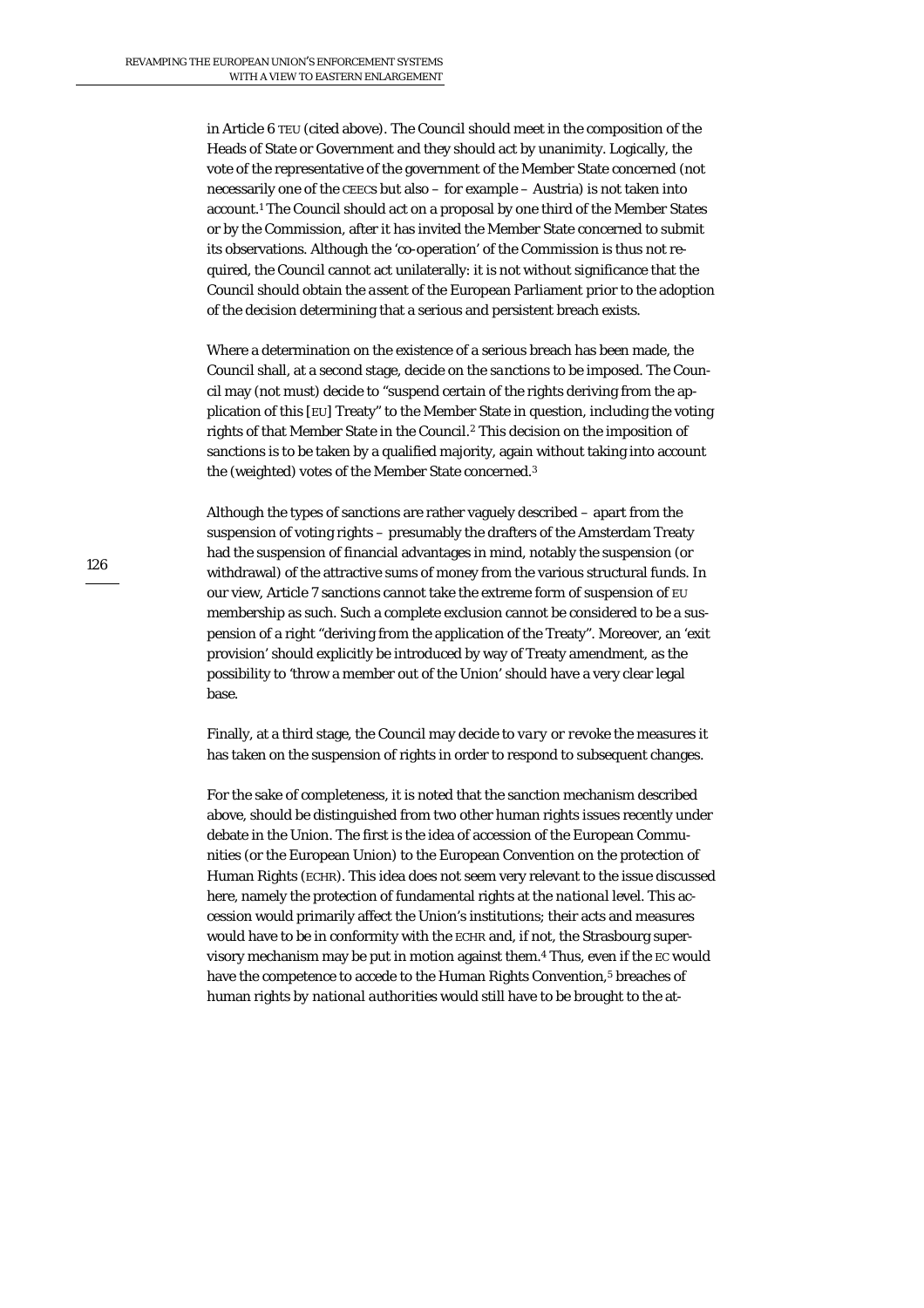tention of the Strasbourg Court under the 'ordinary' complaint procedure of Article 34 ECHR. 6

More recently, the Cologne European Council came up with the idea of drawing up a 'Charter of Fundamental Rights of the European Union'.7 Although both the contents and the legal status of this document are still far from clear,<sup>8</sup> it would seem that the Charter – like the EC/EU accession to the ECHR – would primarily affect the acts of the U institutions (and, possibly, acts and measures of other EC/EU organs, such as Europol).9 Massive human rights violations by national authorities - such as, presumably, the discrimination of the Roma population in many CEECs – would still be dealt with by the 'supreme' Council under Articles 6 and 7 TEU, as the Charter would only apply to human rights violations committed by central EC/EU entities.

If, however, the personal scope of application of the EU Charter would also cover human rights violations committed by national entities – an option which in our view is to be preferred  $-10$  then there is a risk that the Charter will overlap with the Article 7 TEU mechanism. Should human rights violations by national authorities, such as police forces, be dealt with under the Charter (including its enforcement mechanism) or by the Council under Article  $6(1)$  in conjunction with Article  $7 \text{ TEU}$ ? In order to come to a meaningful delineation, it could however be stated in the EU Charter that it merely covers *ad hoc* violations of human rights. The imposition of sanctions by the Council under Article 7 TEU would then still have a useful place in the EU system of protection of human rights, namely as an instrument to address massive and more structural human rights violations.

## **17.2 THE IMPACT ON THE (NEW) MEMBER STATES**

From this brief analysis it clearly follows that, at present, the *Council* (in its 'highest' composition) plays a predominant role in case a Member State is accused of seriously and persistently breaching one or several of the most fundamental EU principles. The first of the various decisions – regarding the determination of a serious breach – must be taken by 'all but one'. It must therefore be seriously questioned whether this system of sanctions will function effectively in an enlarged Union. Moreover, Article 6 TEU formulates the principles in a rather general and vague way. Does, for example, the treatment of children in Romania or the treatment of the Russian minority in Estonia amount to a 'serious and persistent breach' of the principle of respect for human rights? Likewise, the treatment of the Roma Minority of a number of the candidates is worrisome. But will the Council really be prepared to impose sanctions on countries like Bulgaria or Romania? Because of this political context, the actual impact of the Article 6/7 mechanism is very hard to predict.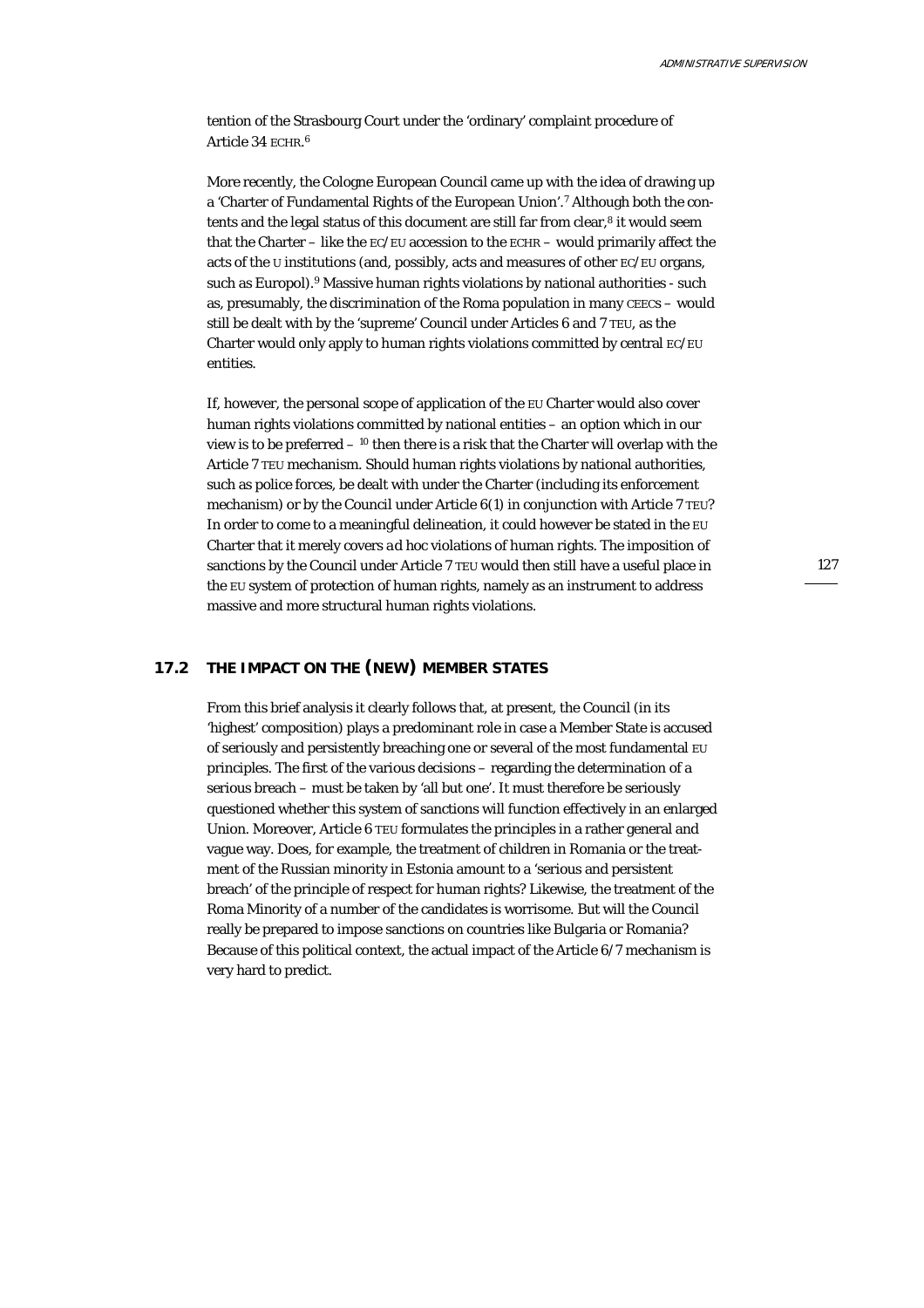Another factor complicating the assessment is that the (vast majority of the) Member States may decide to impose 'informal' sanctions on the renegade, thus escaping the official route which was introduced by the Amsterdam Treaty. In this respect it should be said that the recent Austria sanctions have created a bad precedent. By opting for the 'extra-EU' route, fourteen Member States circumvented the procedural guarantees of Article 7 TEU. In particular, the European Parliament was not asked to give its assent, nor was the Austrian government invited "to submit its observations". Moreover, by doing it the unofficial way, the central criterion of Article 7 was not given serious attention: does government participation of a democratically elected political party amount to a 'serious and persistent' breach of one of the fundamental EU principles of Article 6 TEU?

# **17.3 POSSIBLE REFORMS: FROM ADMINISTRATIVE TO JUDICIAL SUPERVISION?**

Given the strong political influence in cases of breaches of fundamental EU principles by Member States, it is important to consider whether there are ways to improve the supervisory mechanism.

One way to improve the application of the procedure of Article 7 EU could be to involve the *Court* in a much more intensive way. The current system of administrative supervision would then change into a 'traditional' system of judicial review. We however believe that it is still too early to propose such a fundamental change. Practice must first of all teach us how the Council in its highest composition will actually deal with serious breaches of fundamental rights and principles, both by the older and the new members.

Another important argument for maintaining the status quo for the time being, is that the Court of Justice can play an important role in the protection of fundamental rights anyway. As is well known, the Court has always played this crucial role, despite the absence in the Community legal order of a written list of specific human rights (such as the freedom of expression and the right to family life). It did so by ruling that fundamental rights form an integral part of the general principles of Community law whose observance the Court must ensure. In order to identify the content of these fundamental rights, the Court draws 'inspiration' from the constitutional traditions common to the Member States and from international human rights treaties, in particular the 1950 European Convention on Human Rights. As a result, the Court will not accept Community measures (such as Regulations and Decisions) which are incompatible with the human rights thus recognised and guaranteed.11 The Maastricht Treaty codified this body of case law in Article F(2) TEU (now Article 6(2) TEU: "The Union shall respect fundamental rights, as guaranteed by the European Convention for the Protection of Human Rights and Fundamental Freedoms signed in Rome on 4 November 1950 and as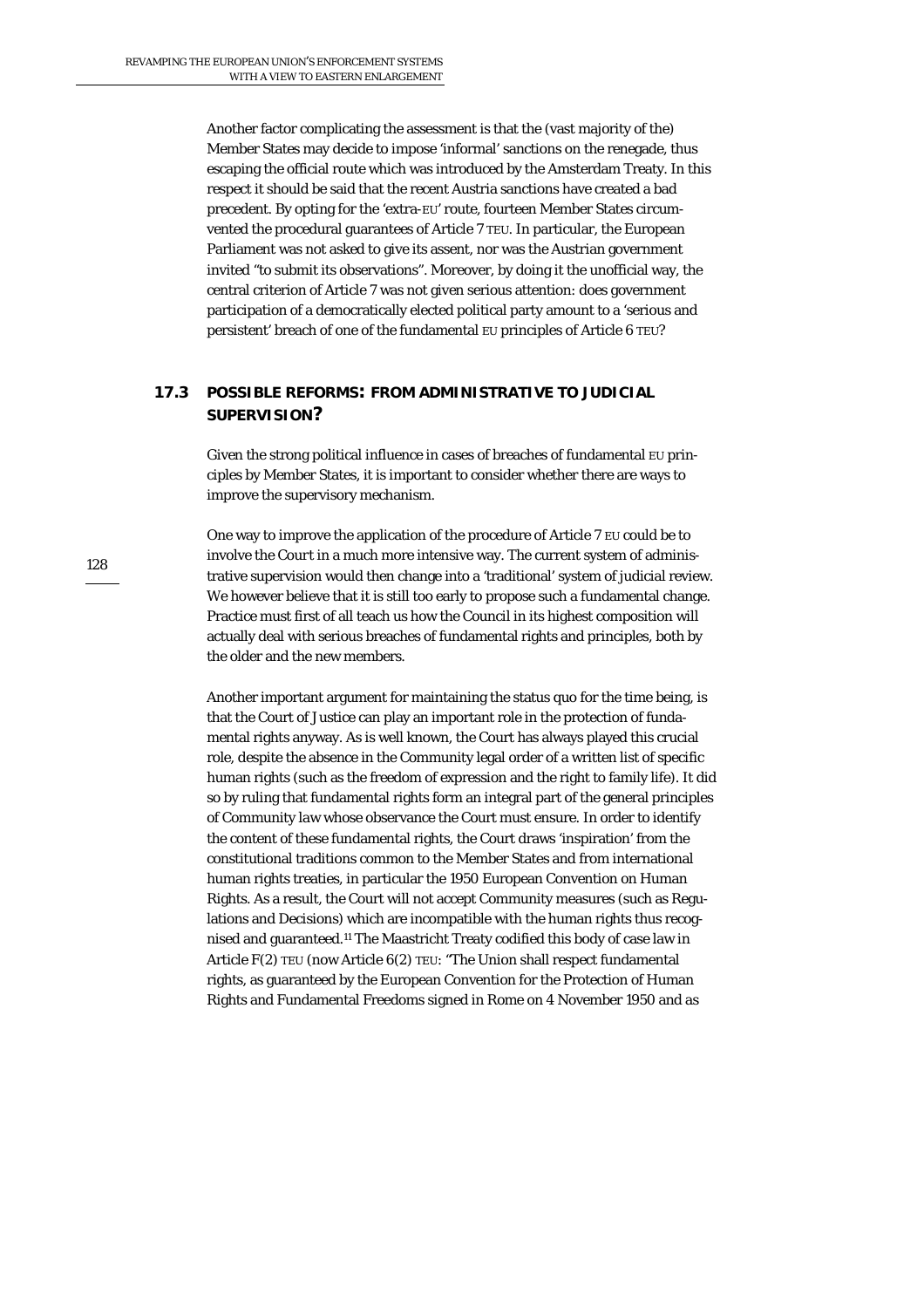they result from the constitutional traditions common to the Member States, as general principles of Community law". The Amsterdam Treaty added that the Court has jurisdiction in relation to Article  $6(2)$  TEU.<sup>12</sup>

With regard to *national* legislation, however, the Court is more reluctant. It will only rule on the compatibility of that legislation with fundamental rights–- as unwritten principles of Community law – where national legislation "falls within the field of application of Community law". This will be the case where national law was specifically designed to implement or secure compliance with rules of Community law.13 Where national legislation lies outside the scope of Community law, the Court will rule that it has no jurisdiction to assess the compatibility of that legislation with fundamental rights. Indeed, in several cases the Court has held that for this reason it had no jurisdiction.<sup>14</sup>

On the basis of this analysis we conclude that turning the Article 7 mechanism into a form of judicial supervision would not make much of a difference. Moreover, the Court would have to decide on very sensitive political issues since Article 6 deals with serious and persistent breaches and not with *ad hoc* violations of fundamental rights.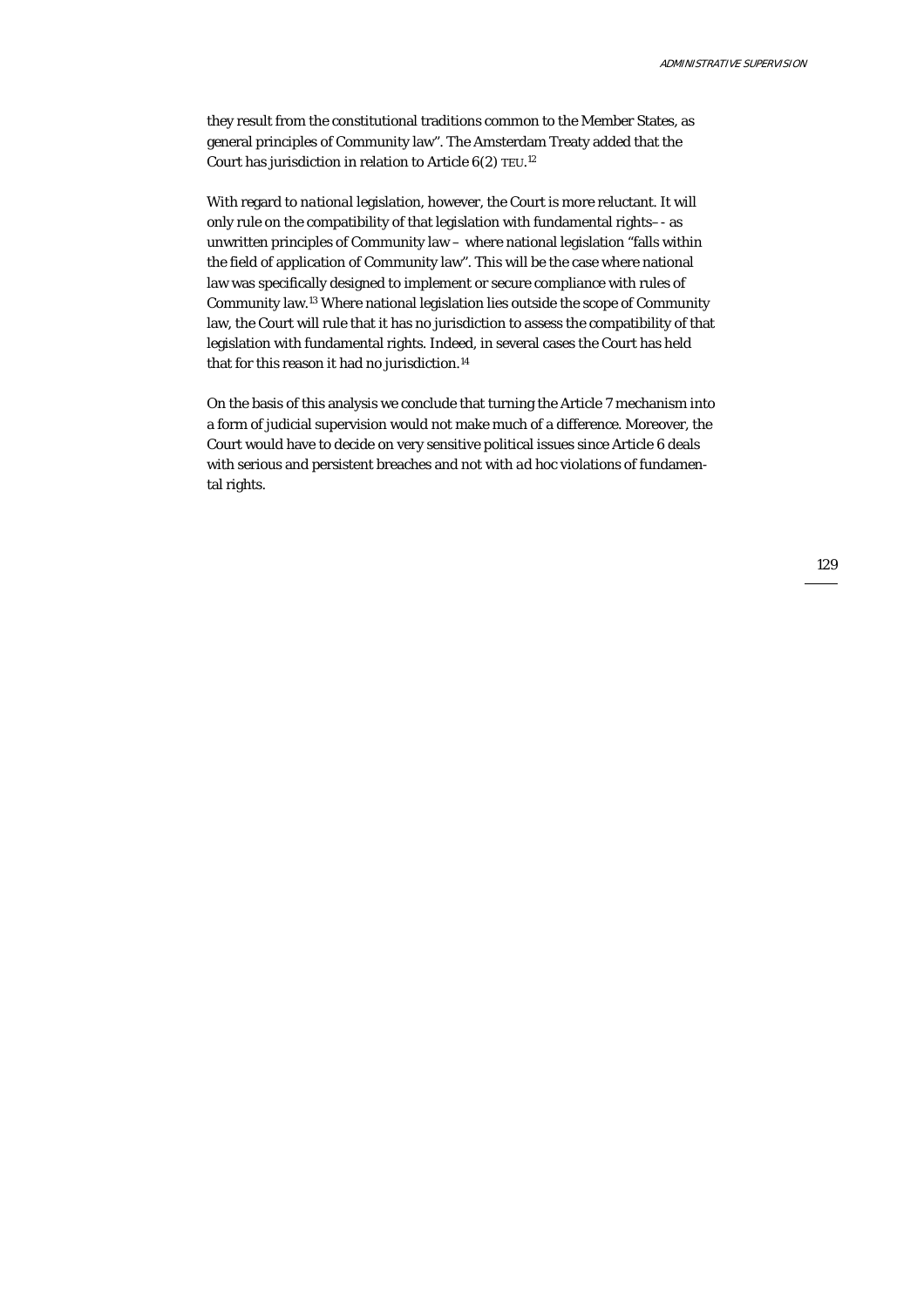## **NOTES**

- 1 Article 7(1) and (4) TEU. On the infamous Austria case, see further paragraph 17.2.
- <sup>2</sup> Article 7(2) TEU. See also Article 309(1) EC, stating that the decision to suspend the voting rights of a Member State includes the suspension of voting rights with regard to the EC Treaty.
- Article  $7(2)$  and  $(4)$  TEU. A qualified majority is therefore defined as the same proportion of the weighted votes of the other members of the Council as laid down in Article  $205(2)$  TEC (that is, some 70 per cent).
- Complaints relating to acts of the EC institutions were declared inadmissible by the (former) Strasbourg Commission as the Community was (and is) no party to the Convention. See, for example, the Commission's decision of 19 January 1989, *Dufay* v *European Communities*, No. 8030/77, DR 13, 231 and decision of 9 February 1990, *M and Co* v *Germany*, No. 13258/87, DR 64, 138.
- <sup>5</sup> Cf. Opinion 2/94 [1996] ECR I-1759, where the Court ruled that not even Article 308 EC provides an adequate legal base for accession. Regarding accession by the *Union*, the additional problem is whether or not this 'entity' enjoys international legal personality. Cf., e.g., N. Blokker and T. Heukels (1998) 'The European Union: Historical Origins and Institutional Challenges', p. 9, 25 in Heukels, Blokker, Brus (eds.) *The European Union after Amsterdam*, Kluwer.
- 6 Article 34 of the European Convention states that the Strasbourg Court "may receive petitions from any person, NGO or group of individuals claiming to be victim of a violation *by one of the High Contracting Parties* of the rights set forth in this Convention" (emphasis added).
- <sup>7</sup> See the Conclusions of the European Council in Cologne (3 and 4 June 1999), in particular Annex IV.
- 8 Consideration of whether, and if so how, the Charter might be integrated into the Treaties will be left until after the whole process of drafting is complete. The Tampere Summit (15 and 16 October 1999) merely decided on the composition of the body to elaborate on a draft Charter (see the Annex to the Tampere Conclusions).
- This can be deduced, inter alia, from the European Council's statement that "protection of fundamental rights is a founding principle *of the Union* and an indispensable prerequisite for *her* legitimacy" (Annex IV of the conclusions of the Cologne European Council; emphasis added).
- 10 See also D. Curtin (2000) 'The "EU Human Rights Charter" and the Union Legal Order: The "Bans" before the Marriage?', in D. O'Keeffe (ed*.) Liber Amicorum Gordon Slynn*.
- 11 See, e.g., Case C-260/89 *ERT* [1991] I-2925 and Opinion 2/94 [1996] ECR I-1759. For a general overview of the Court's case law, see, e.g., G.C. Rodriguez Iglesias (1995) 'The Protection of Fundamental Rights in the Case Law of the Court of Justice of the European Communities', CJEL 169.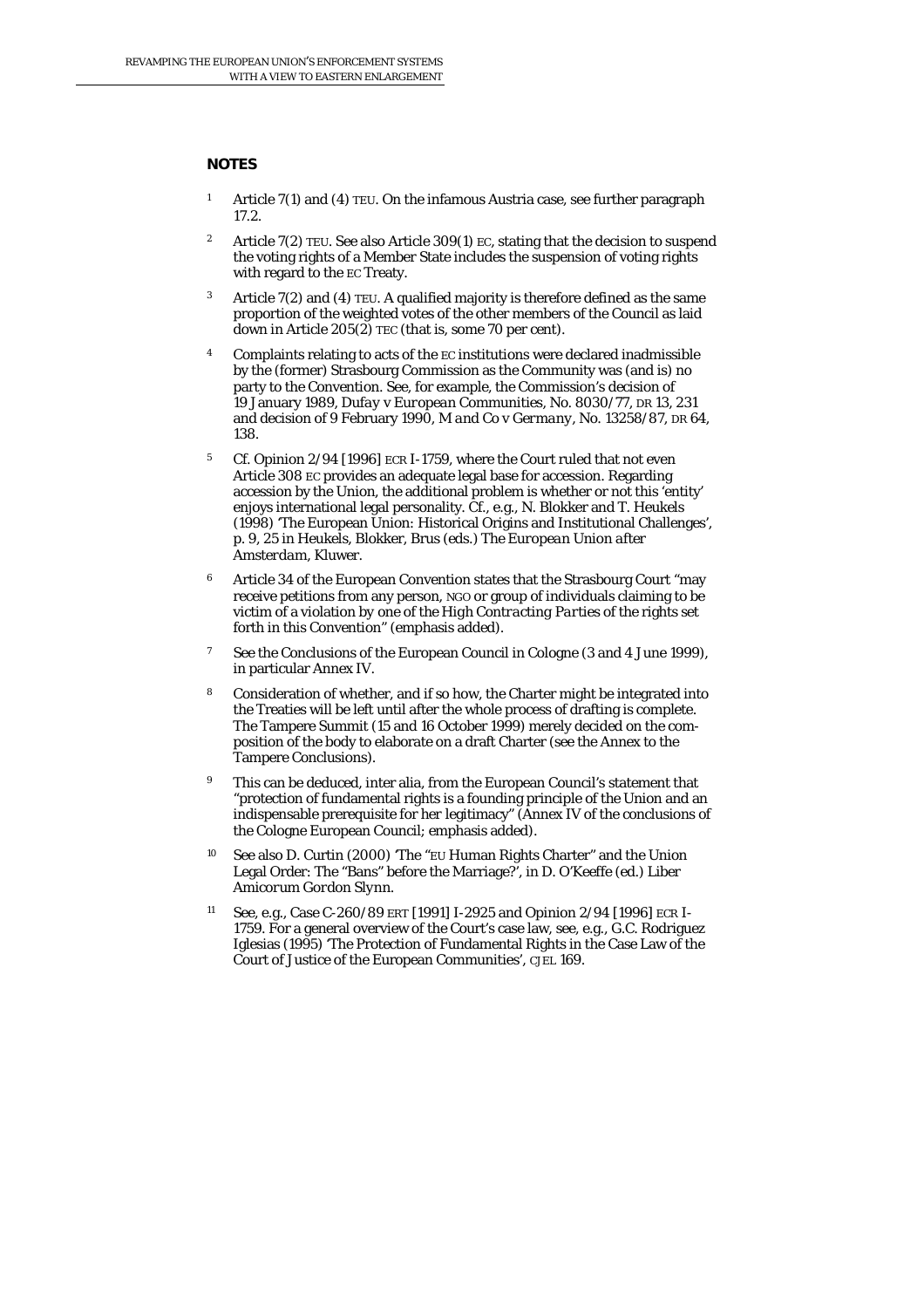- 12 See Article 46(c) TEU. See also Case C-17/98 *Emesa Sugar*, decision of 4 February 2000 (nyr), at paragraph 9.
- 13 See, in particular, Case C-144/95 *Maurin* [1996] ECR I-2909, paragraph 12. In general: D. Curtin, 'Constitutionalism in the European Community. The Right to Fair Procedures in Administrative Law', *Liber Amicorum O'Reilly*, p. 293.
- 14 See, for example, Case C-299/95 *Kremzow* v *Austrian State* [1997] ECR I-2629 and Case C-309/96 *Aninibaldi* [1997] ECR I-7493.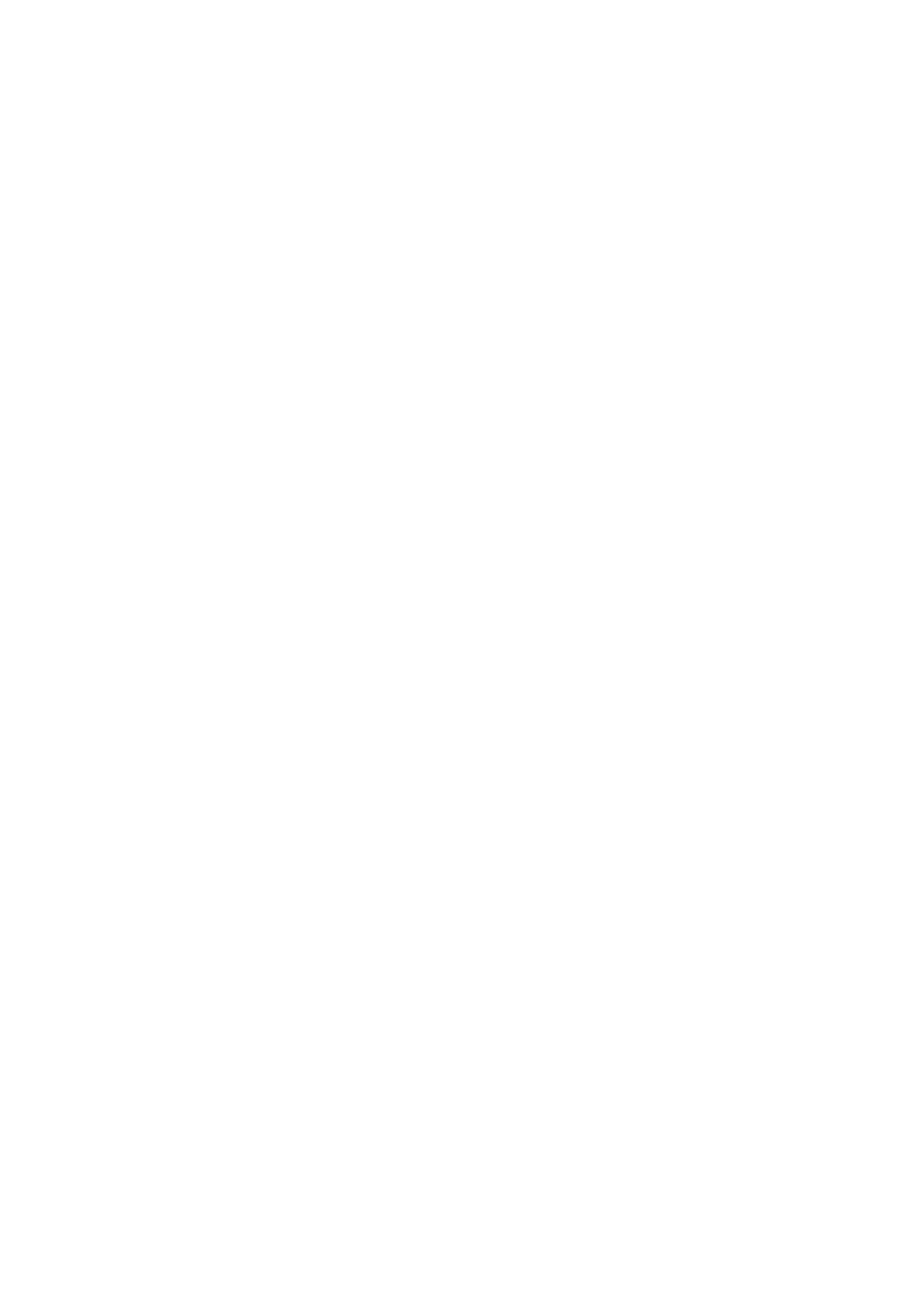# **18 GENERAL CONCLUSIONS AND RECOMMENDATIONS**

Enlargement to the East will impose an enormous strain on the traditional way to which the European Union has become accustomed working. One rather obvious, but limited, way to secure adequate adaptation is to ensure in the current IGC, that the EU institutions and some of its procedures are adapted in order to meet the heady numerical challenge posed by significant expansion to the East.

In our view the most profound problem is the fact that the legal and administrative systems of the countries in question are simply not used to the challenges that they will be expected to meet once the accession process is successfully completed. What will this reality mean for the hitherto sacrosanct principles of Community law and in particular for its extensive reliance on the legal and administrative systems of Member States? To what extent will this new phenomenon require change in the system of the EU itself? Surprisingly these key questions have received little in-depth examination and have barely been the subject of serious inquiry to date. At the same time the significance of the answers is not modest. In our view the response of the EU and of its legal and administrative systems to the coming challenges will constitute the litmus test for the nature and scope of the future evolution of the EU.

Already prior to enlargement certain trends can be signalled which provide key indications of the directions in which solutions and possible answers can be sought. One response is to *avoid* the entire incorporation issue as much as possible. If important parts of the Union's acquis are not declared applicable to the CEEC then there obviously can be no incorporation problem (and hence no application and enforcement problem).<sup>1</sup>

Many ideas are already in circulation which go in this direction, ranging from the development of a 'core acquis' for the internal market 2 to Giscard d'Estaing and Helmut Schmidt's suggestion that the 'Euro-countries' should intensify their cooperation to such an extent that they create their own institutions in order to take the integration process substantially further.<sup>3</sup>

In addition, the flexibility clauses of the Amsterdam Treaty provide a means of avoiding incorporation problems after accession. The current ideas to relax the conditions of Article 11 TEC would surely form a partial solution in this regard and must be considered as a likely outcome of the current intergovernmental process. Yet, as we have seen, this 'solution' also has serious disadvantages, both of an economic and of a legal nature.4 Moreover, even if closer co-operation is possible under the (less restrictive) conditions laid down by the Treaties, the CEECs may nevertheless be bound by secondary legal instruments if the majority of Member States decide to outvote the minority. Regarding the core areas falling within the EC Treaty this alternative route seems to be irrelevant in any event, since these areas will continue to be excluded from the closer co-operation process. 5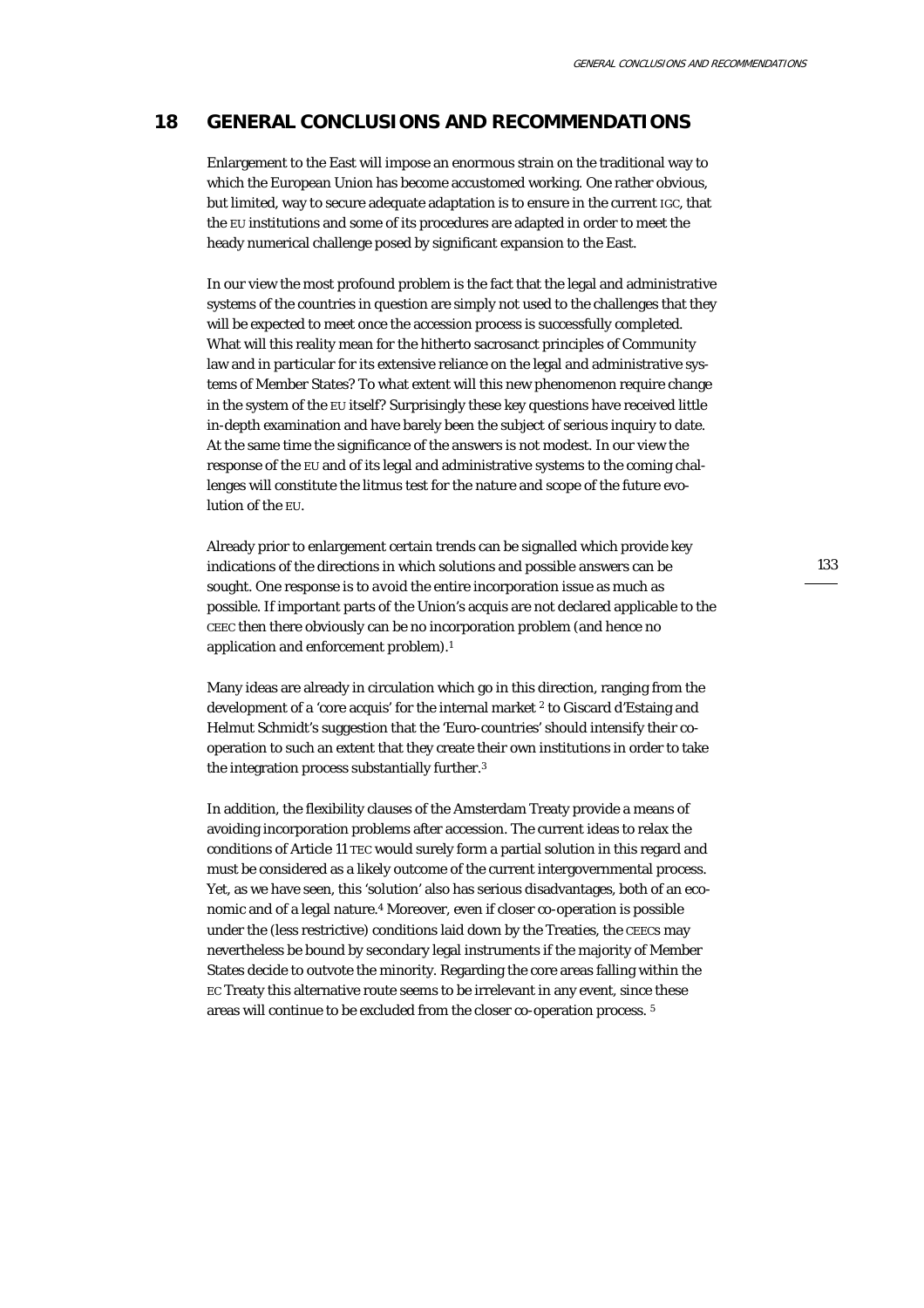Despite the existence of a range of options which can be made attractive in a colourful 'flexibility' kaleidoscope<sup>6</sup> we proceed on the assumption that important parts of the existing and new acquis will acquire legal force for the new Members States and that all aspects of the incorporation process will become relevant in those circumstances. This report has sought to highlight the fact that for its incorporation into national legal orders, EC/EU law has always heavily relied upon the quality, capacities and willingness of national entities, both administrative and judicial.7

Even in those areas where considerable powers of enforcement have been imposed on a central institution (for example, the Commission) the trend is not towards enhancement of those centralised powers but rather of further and at times rather radical *decentralisation* of those very powers, especially in the light of enlargement. The example of the recent White paper of the Commission in the field of competition policy speaks volumes in this respect. Moreover it indicates quite clearly that such far-reaching decentralisation is not to be understood as constituting part of what will ultimately be a hierarchical relationship (in this instance with the Commission) but rather of creating and reinforcing horizontal networks of information and analysis among *national enforcement authorities.* <sup>8</sup>

The fact that there has been over the course of the past decade or two a considerable increase in the number of Community Agencies which operate in specific policy-making areas does not indicate in any sense a trend away from decentralisation of general enforcement and application tasks. Rather the latter phenomenon can as well be categorised in 'partnership' terms with national authorities and other national actors. Moreover it must at all times be recalled that within the scope of *Community* powers at any rate the remit of such agencies is very discrete. In other words, the functions of such Agencies are either technical in nature or informational and they do not enjoy independent decision-making powers which challenge the institutional balance between the various EU institutions.9

At the same time, some qualitative differences may be discerned with regard to the situation in non-EC policy-making areas and in particular with regard to police cooperation and judicial co-operation in criminal matters. In these areas a somewhat different trend seems to give more decision-making powers to 'organs' in this context. Europol is a rather far-reaching and obvious example; other examples fall more within the normal EC model of collecting information and 'networking' (Eurodac and Eurojust, for example). In any event it is clear that there is more discretion in these areas for the EU to prefer a more centralised mode of co-operation. At the same time the transformations in the executive sphere "have not had as a consequence a shift from decentralisation to centralisation, but rather have determined the emergence of networks aggregating domestic administrations, national experts, private bodies and supranational administrations in order to achieve specific objectives".10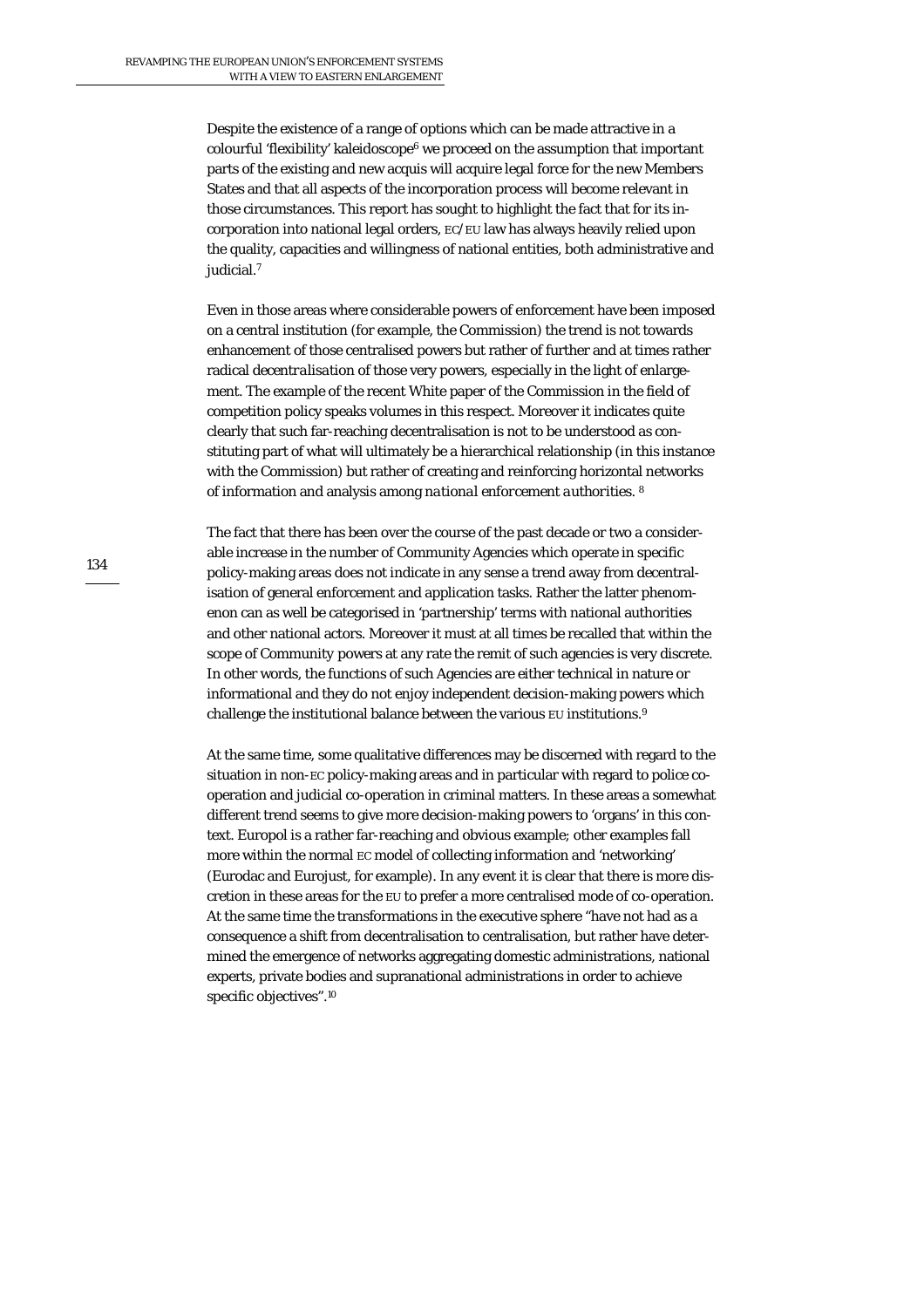As it is likely that this state of affairs will, *grosso modo*, still exist in a Union of some 25 members, the EU institutions can probably only play a secondary role. Cooperation, backing up, monitoring are the catchwords in this regard; primary responsibility for the transposition, application and supervision of EU law will however remain in the hands of the national state powers.<sup>11</sup> For example, shutting down of the Bulgarian nuclear powers plants cannot be unilaterally imposed by the Commission; a review of child care institutions will remain the primary responsibility of Romanian administrative organs (health inspection services); and the actual treatment of the Russian minority in the Baltic countries will very much depend on the quality and willingness of national administrative and judicial organs.

From the perspective of the Union certain choices in terms of legislative or other techniques can assist the process of assisting the legislators and administrators of the new members in better incorporation of EU law as well as developing the requisite 'hardware' that will facilitate that process. Of particular importance to these national authorities is the question whether the Union decides to adopt nonbinding rules or 'hard' law.12 We highlighted the fact that within the core of the internal market legislative techniques are available which do enable some degree of diversity to be maintained in individual Member States (in particular the techniques of optional and minimum harmonisation).13

With regard to the newer areas of EU policy making, which embrace extremely sensitive areas of national sovereignty and which are often highly culturally specific (for example, criminal law, police law), we encourage the eu to support a process of developing common principles within certain areas of the law. These principles could function as role models for the new CEECs when it comes to adapting their relatively new legal systems to the strains and demands of full EU membership.14

Much attention has been devoted to possible reforms to the EU's judicial system from the perspective of enlargement. The general conclusion is that one should be reluctant in demolishing the work that has been done in the last fifty years or so. The coming enlargement could even be considered as an important reason for further improving the system, precisely in the interest of the millions of new 'citizens of the Union'. Hence, it was emphasised that the issue of the workload of the Court should be balanced against the interests of these individuals (and, to a somewhat lesser extent, the CEEC judges). <sup>15</sup>

More specifically, we discussed and expressed our views on several judicial actions which are of particular relevance to the national actors. Regarding judicial supervision exercised by national courts, both the Court of Justice and the Community legislator could make a contribution to further improving access to justice at the national level, as well as improving the effectiveness of national legal proceedings.16 Expectations should, however, not be too high since the principle of nation-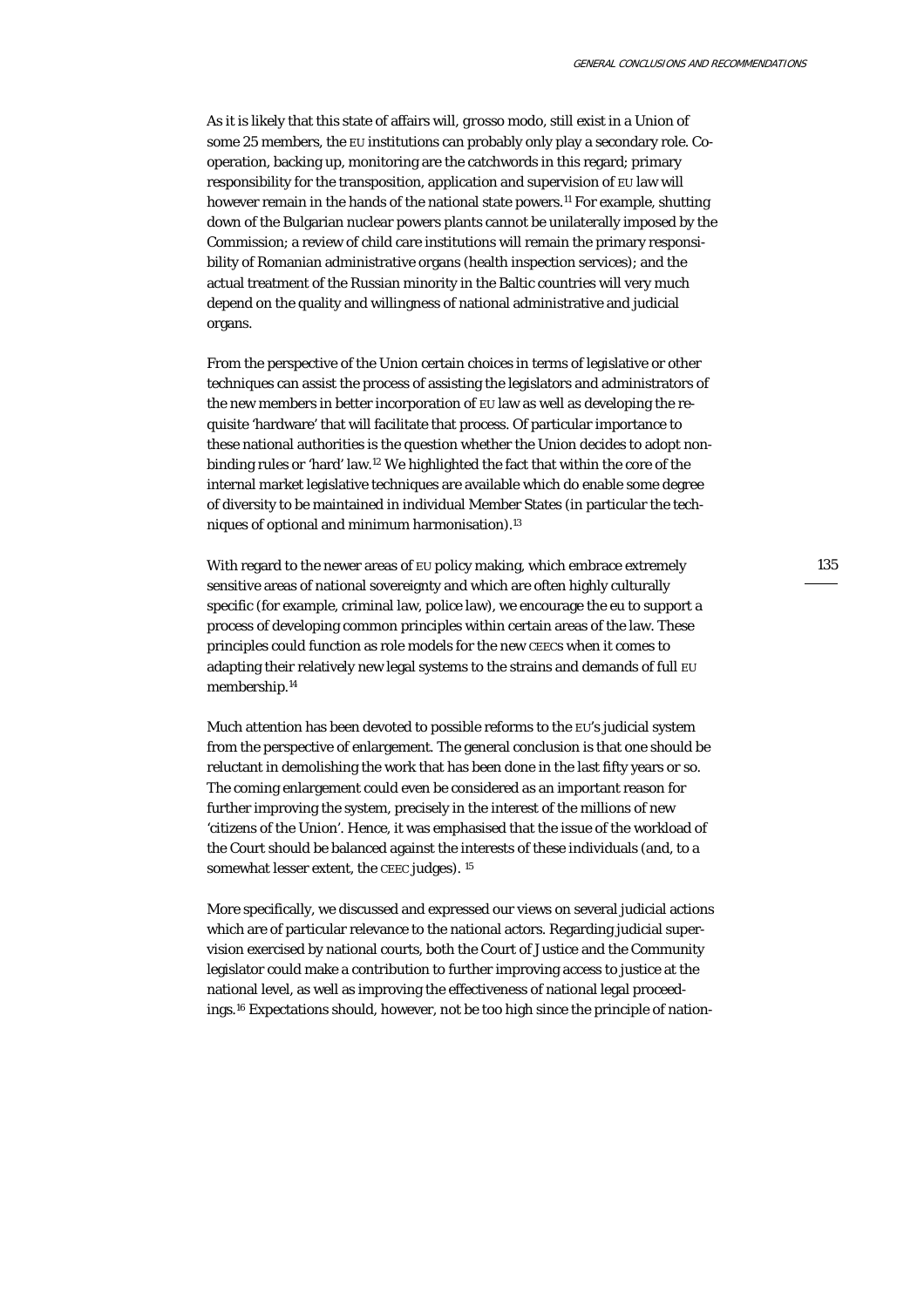al procedural autonomy will continue to occupy a central place. This means that to a very large extent the new members will be free to build and renovate their judicial buildings.17 The more radical solution of centralisation of judicial review could remove this Member States' freedom, but any genuine centralisation is not only an unrealistic option but would also increase the workload of the two EU Courts to an unbearable degree.18

Considerable attention has, therefore, been given to the three preliminary reference mechanisms which directly link the national courts to the Court of Justice. In line with our general idea on being reluctant in destroying what has been reached so far, it was argued that only a soft variant of 'filtering' could be considered: national courts could be encouraged to become more reluctant in asking the Court for help.19 Other more radical ideas, such as the limitation of national courts empowered to refer, 'hardcore' filtering by the Court, deletion of the written phase, and also conferral of jurisdiction on the CFI, should in principle be rejected.<sup>20</sup> It could even be argued that there is some room for further improvements, in particular by amending the two special preliminary reference procedures. In this respect it was emphasised that there are good reasons for

- 1 making lower courts competent to refer questions on asylum matters to Luxembourg,
- 2 giving the Court compulsory jurisdiction regarding preliminary rulings on criminal matters, and
- 3 introducing in the same area of Union policy the rule that supreme courts are bound to refer in case they consider a judgment of the Court on the interpretation or validity of PJCC law necessary.21

In addition, the Court could become less strict in case national courts do not provide sufficient background information, earlier referred to as the process of removing the existing filters (or 'de-filtering').22

The resulting problems regarding the Court's workload should be solved, primarily, in the organisational sphere: more financial resources for one of the most important judicial organs in Europe; more personnel (in particular for the translation of judgments in all official EU languages); more judgments delivered by chambers of the Court; and also, for example, more power for the Court to amend its own Rules of Procedure.

Although we fully realise that an emphasis on the interests of national (CEC) courts and private (and public) litigants is not very popular at the moment, this is indeed the best path to follow, as will become clear in the future. The alternative – strict conditions regarding admissibility of preliminary references, or even no possibility at all – will seriously endanger the uniform interpretation and application of EU law in a Union which has get used to the idea that it consists of a very large and diverse group of members.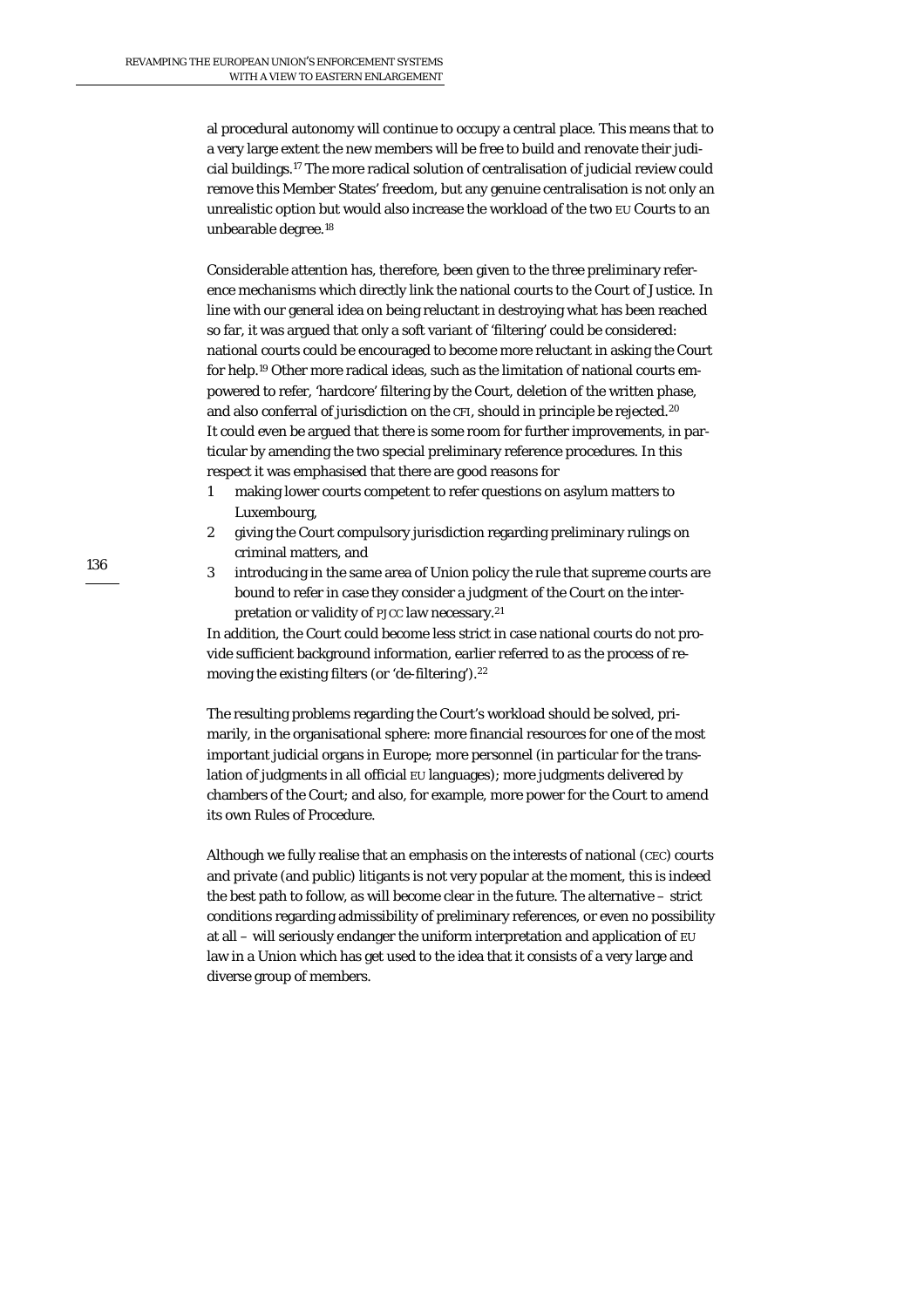Regarding direct actions, the impact of the so-called infringement procedure on the new members was emphasised.<sup>23</sup> It the light of this assessment it was argued that it is quite legitimate to question whether the Commission should not be given a right to bring Member States before the Court for breaches of CFSP and/or PJCC obligations. Moreover, unlike the preliminary reference procedure, it seems a good idea to transfer jurisdiction under Article 226 EC to the CFI. Of course, a right of appeal for the Commission and the Member State concerned should be introduced simultaneously.<sup>24</sup>

Regarding the potentially sensational sanction mechanism for serious and persistent breaches of fundamental EU principles, we argued that first time must tell how this procedure will operate in practice. Only at a later stage a change from administrative to judicial supervision might be envisaged. Remaining the status quo in this way would mean that the Court of Justice continues to exercise its supervisory functions in relation to ad hoc violations of fundamental (human) rights – violations on a larger scale and of a more structural nature remain the primary responsibility of the 'highest' Council. 25

All in all, the role of the Court in the construction of the evolving EU legal order is a pivotal one. Its fundamental constitutional task of fleshing out the appropriate balance between the requirements of unity and the reality of ever-increasing diversity is one which must be taken seriously and which it must be given a chance to perform.

The overall conclusion is that there are no simple solutions to the expected problems regarding the various aspects of the process of incorporating EU law into the national legal orders of the many newcomers. This is essentially because there exists a very serious tension between, on the one hand, the 'high' political wish to enlarge the Union in an unprecedented way, and, on the other hand, 'low' political issues such as the actual application, enforcement and supervision of EU law in Eastern Europe. This does not mean however that in the struggle to find the appropriate balance between unity and diversity the unique integrative force of the EU as a highly sophisticated international organisation must be changed beyond recognition.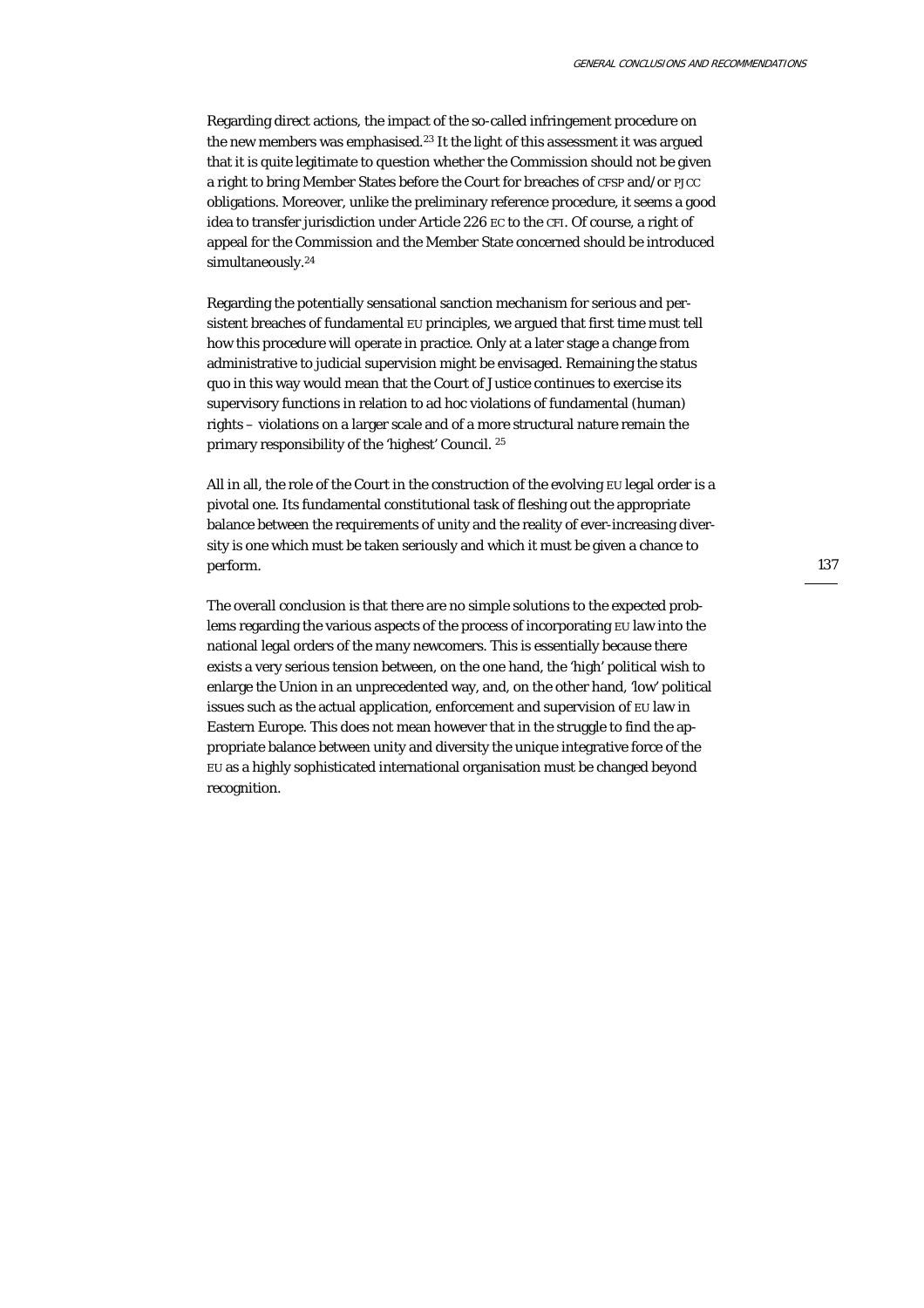# **NOTES**

- 1 Cf. Part A, in particular paragraph 4.
- 2 Cf. J Jacques Pelkmans, Daniel Gros, and Jorge Núñez Ferrer, *Long-run Economic Aspects of the European Union's Eastern Enlargement*, WRR Working Documents no. W109, The Hague*.*
- 3 "'Euro-landen' moeten voortouw nemen in Europa", *NRC*, 20 April 2000.
- 4 Cf. paragraph 4.2.
- 5 Cf. paragraphs 4.2 and 4.4.
- 6 Cf. Eric Philippart and Monika Sie Dhian Ho, *Pedalling against the wind; Strategies to Strengthen the EU's Capacity to Act in the Context of Enlargement*, WRR Working Documents no. W115 , The Hague.
- 7 Cf., in particular, paragraphs 9, 12 and 13.1.
- 8 Paragraphs 9 and 10.
- <sup>9</sup> Discussed in relation to the Meroni case, see paragraph 10.
- 10 See, Chiti, op.cit., at p.342.
- 11 Cf., in particular, paragraphs 7.2, 11 and 14.3.
- <sup>12</sup> Cf. paragraph 7.1 (regarding the legal instruments of the three EU pillars).
- 13 Cf. paragraph 4.4.
	- 14 Cf. paragraph 7.1.1 (regarding new areas of Community policy) and paragraph 7.1.2 (regarding the Union's policy in criminal matters).
	- <sup>15</sup> Cf., in particular, paragraphs 12 and 15.6.
	- 16 Cf. paragraph 13.3.
	- <sup>17</sup> Cf. paragraphs 13.1 and 13.2.
	- 18 Cf., in particular, paragraphs 14.3 -14.5.
	- 19 Cf. paragraph 15.6.
	- 20 Cf., respectively, paragraphs 15.3.1, 15.3.2 and 15.3.3, and 15.5.
	- 21 Cf. paragraph 15.4.1.
	- 22 Cf. paragraph 15.4.2.
	- 23 Cf. paragraph 16.2.
	- 24 Cf. paragraphs 16.4.2 and 16.5.
	- 25 Cf. paragraph 17.3.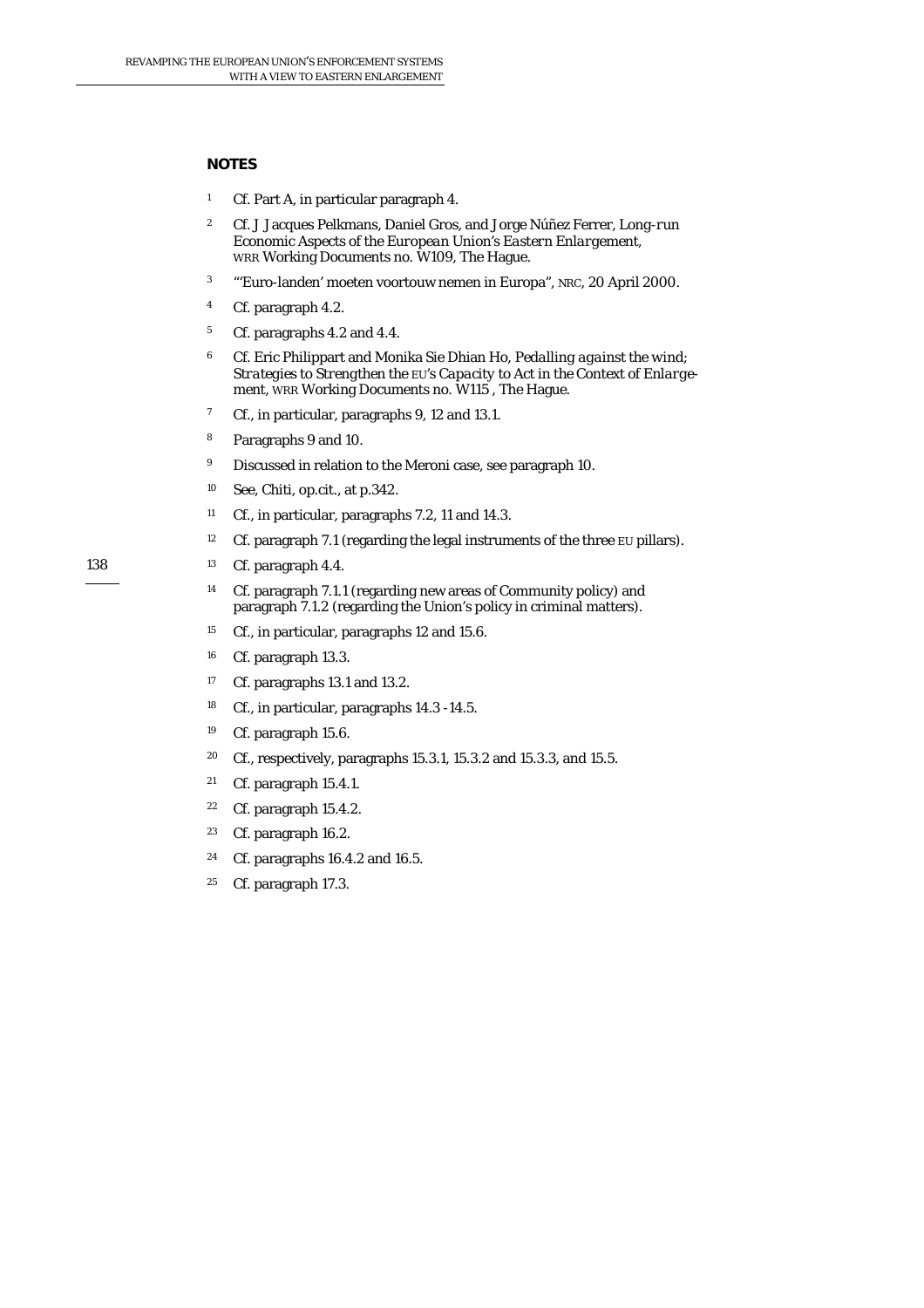139

# **LIST OF ABBREVIATIONS**

| Bull. EC     | <b>Bulletin of the European Communities</b>               |
|--------------|-----------------------------------------------------------|
| <b>CEEC</b>  | Central and Eastern European Country                      |
| CFI          | Court of First Instance of the European Communities       |
| <b>CFSP</b>  | <b>Common Foreign and Security Policy</b>                 |
| <b>CJEL</b>  | Columbia Journal of European Law                          |
| <b>CMLR</b>  | <b>Common Market Law Reports</b>                          |
| CML Rev.     | <b>Common Market Law Review</b>                           |
| EC           | <b>European Community</b>                                 |
| <b>ECHR</b>  | European Convention on the Protection of Human Rights and |
|              | <b>Fundamental Freedoms</b>                               |
| ECR          | <b>European Court Reports</b>                             |
| <b>ECSC</b>  | <b>European Coal and Steel Community</b>                  |
| EEC          | <b>European Economic Community</b>                        |
| <b>EFTA</b>  | European Free Trade Association                           |
| EL Rev.      | European Law Review                                       |
| <b>EMU</b>   | <b>Economic and Monetary Union</b>                        |
| <b>ESF</b>   | European Social Fund                                      |
| Euratom      | <b>European Atomic Energy Community</b>                   |
| Euzw         | Europäische Zeitschrift für Wirtschaftsrecht              |
| EU           | European Union                                            |
| Eugrz        | Europäische Grundrechte Zeitschrift                       |
| EuR          | Europarecht                                               |
| Europol      | <b>European Police Office</b>                             |
| <b>IGC</b>   | <b>Intergovernmental Conference</b>                       |
| <b>JCMS</b>  | Journal of Common Market Studies                          |
| JHA          | <b>Justice and Home Affairs</b>                           |
| <b>LIEI</b>  | Legal Issues of European Integration                      |
| LJIL         | Leiden Journal of International Law                       |
| <b>NGO</b>   | Non-Governmental Organization                             |
| NJB          | Nederlands Juristenblad                                   |
| <b>NTER</b>  | Nederlands Tijdschrift voor Europees Recht (Netherlands   |
|              | Journal of European Law)                                  |
| OJ           | Official Journal of the European Communities              |
| <b>PJCC</b>  | Police and Judicial Cooperation in Criminal Matters       |
| <b>RMCUE</b> | Revue du Marché Commun et de l'Union européenne           |
| <b>RTDE</b>  | Revue Trimestrielle de Droit Européen                     |
| <b>SEW</b>   | Sociaal-Economische Wetgeving                             |
| TEU          | Treaty on European Union                                  |
| TK           | Tweede Kamer (Lower House, the Netherlands)               |
| UK           | United Kingdom                                            |